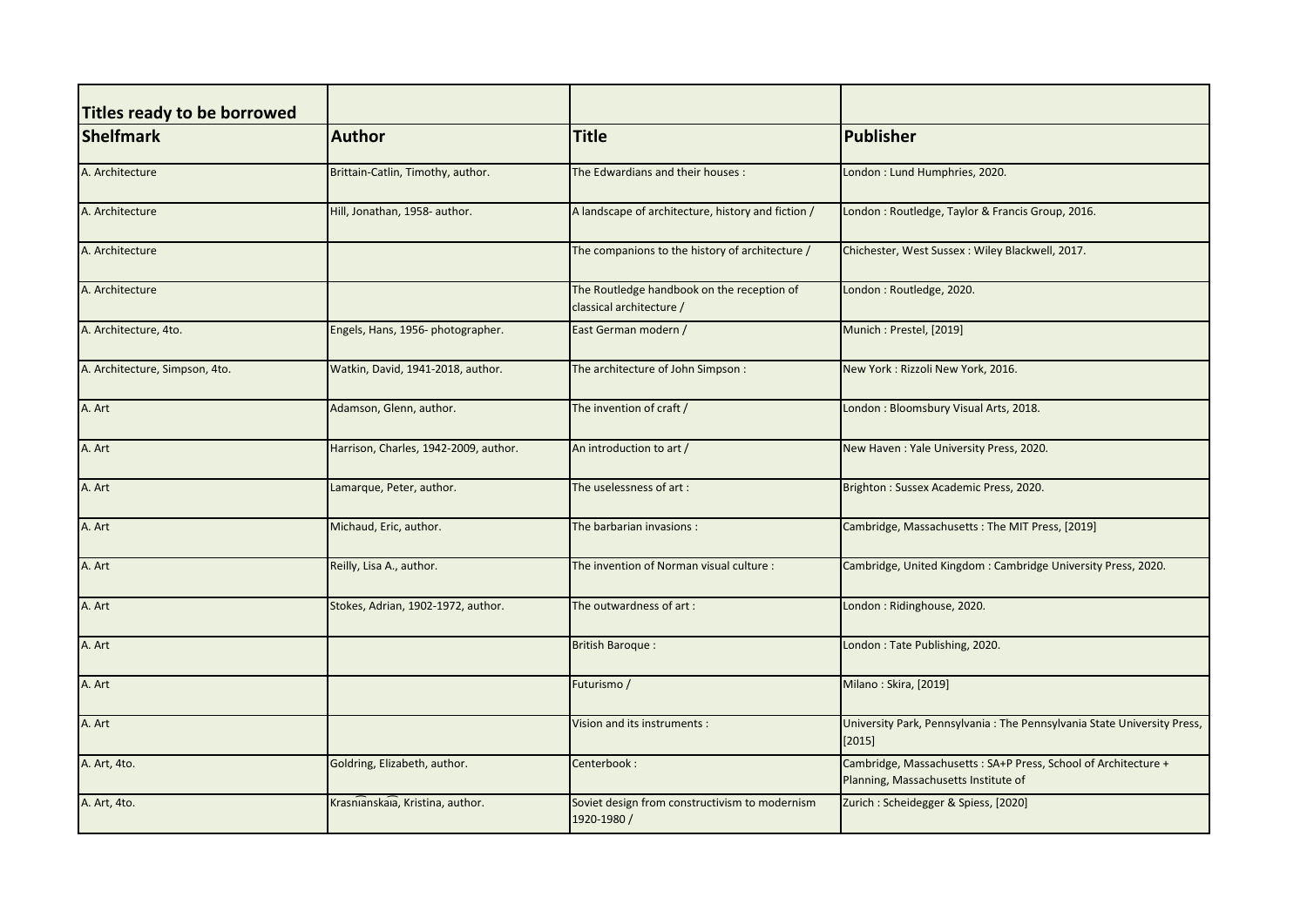| A. Art, 4to.                |                                          | Sahel:                                         | New York: Metropolitan Museum of Art, [2020]                                                       |
|-----------------------------|------------------------------------------|------------------------------------------------|----------------------------------------------------------------------------------------------------|
| A. Art, 4to.                |                                          | Stadt der Frauen:                              | Munich: Prestel, [2019]                                                                            |
| A. Art, Kepes               | Blakinger, John R., author.              | <b>Gyorgy Kepes:</b>                           | Cambridge, MA: The MIT Press, [2019]                                                               |
| A. Christian Art &c., 4to.  |                                          | The Ghent Altarpiece - Van Eyck:               | Veurne: Hannibal, [2019]                                                                           |
| A. Drawing, 4to.            |                                          | L'art et la manière :                          | Milan: Silvana Editoriale, [2019]                                                                  |
| A. Drawing, Artaud          |                                          | Antonin Artaud:                                | Cambridge, Massachusetts: The MIT Press, [2019]                                                    |
| A. Drawing, Beardsley, 4to. |                                          | Aubrey Beardsley /                             | London: Tate, 2020.                                                                                |
| A. Drawing, Dürer, 4to.     |                                          | Albrecht Dürer /                               | Vienna: Albertina; Munich: Prestel, [2019]                                                         |
| A. Drawing, Hockney, 4to.   | Howgate, Sarah, author, interviewer.     | David Hockney:                                 | London: National Portrait Gallery, [2020]                                                          |
| A. Drawing, Picasso, 4to.   |                                          | Picasso and paper /                            | London: Royal Academy of Arts; Cleveland: Cleveland Museum of Art;<br>Paris : Musée national Picas |
| A. Drawing, Piranesi        | Vowles, Sarah, author.                   | Piranesi drawings :                            | London: Thames & Hudson, 2020.                                                                     |
| A. Drawing, Romano          |                                          | 'Con nuova e stravagante maniera" :            | [Milano]: Skira, [2019]                                                                            |
| A. Dress                    | Edwards, Lydia, (Lydia Jenny), author.   | How to read a suit:                            | London: Bloomsbury Visual Arts, 2020.                                                              |
| A. Dress                    | Hayward, Maria, author.                  | Stuart style:                                  | New Haven: Yale University Press, 2020.                                                            |
| A. Dress                    | Mida, Ingrid, author.                    | The dress detective :                          | London: Bloomsbury Visual Arts, 2018.                                                              |
| A. Dress                    | North, Susan, 1956- author.              | Sweet and clean? :                             | Oxford: Oxford University Press, 2020.                                                             |
| A. Dress                    | Rauser, Amelia F. (Amelia Faye), author. | The age of undress :                           | New Haven: Yale University Press, 2020.                                                            |
| A. Dress                    |                                          | French fashion, women, & the First World War / | New York: Published by Bard Graduate Center, [2019]                                                |
| A. Dress, 4to.              | Steele, Valerie, author.                 | Paris fashion :                                | New York: Bloomsbury, 2017.                                                                        |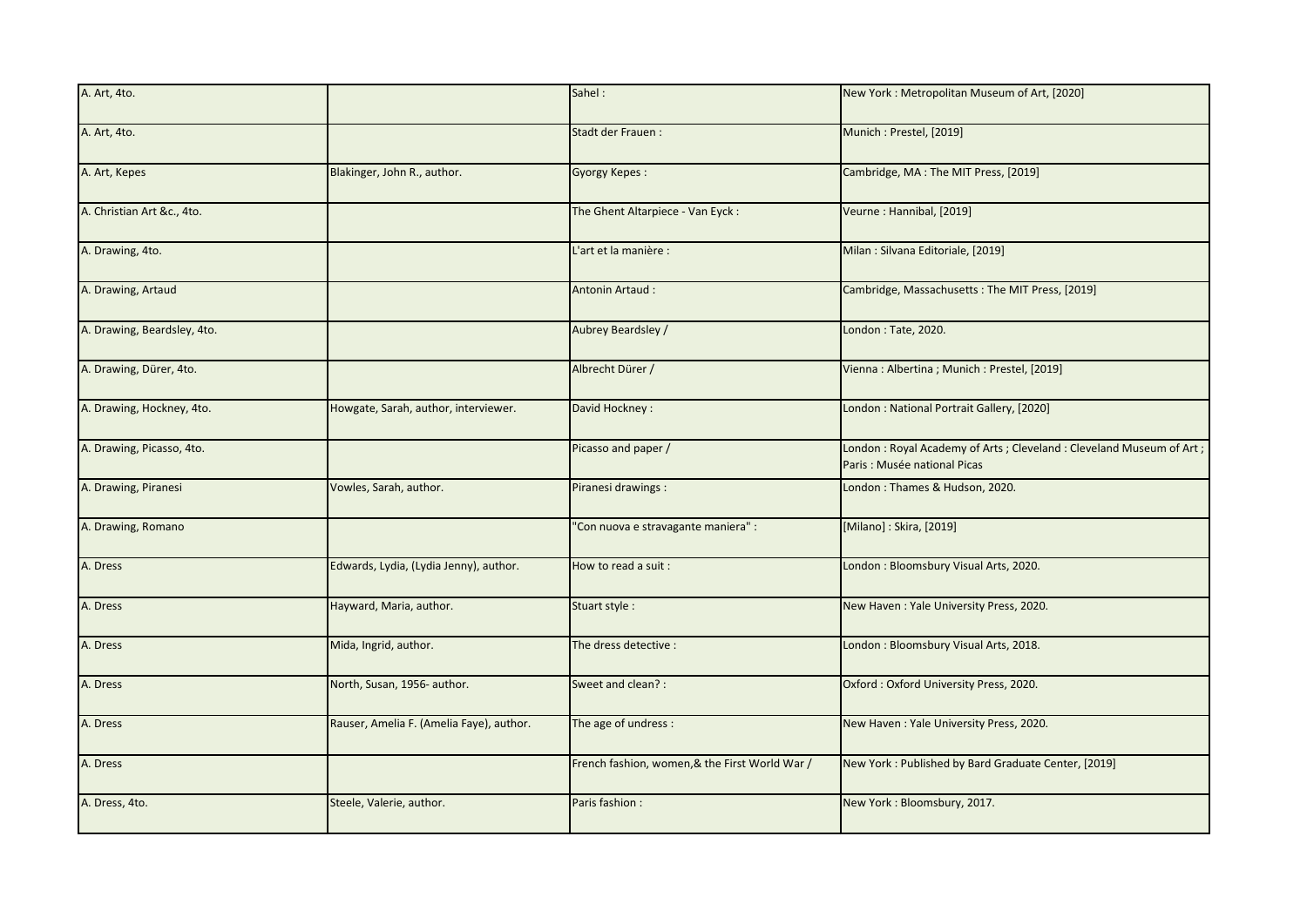| A. Dress, 4to.               |                                        | Kimono:                                       | London: V&A Publishing, 2020.                                                     |
|------------------------------|----------------------------------------|-----------------------------------------------|-----------------------------------------------------------------------------------|
| A. Dress, 4to.               |                                        | Paris, capital of fashion /                   | London: Bloomsbury Visual Arts, 2019.                                             |
| A. Etching, Piper            |                                        | John Piper's Brighton aquatints.              | Norwich: The Mainstone Press, 2019.                                               |
| A. Furniture &c., 4to.       | Westman, Annabel, author.              | Fringe, frog & tassel:                        | London: Philip Wilson Publishers, 2019.                                           |
| A. Mosaics, 4to.             | Rodwell, Warwick, author.              | The Cosmatesque mosaics of Westminster Abbey: | Oxford: Oxbow Books, 2019.                                                        |
| A. Painting                  |                                        | Michelangelo a colori :                       | Roma: De Luca Editori d'Arte, [2019]                                              |
| A. Painting                  |                                        | Palazzo Colonna:                              | Roma : De Luca editori d'arte, [2019]                                             |
| A. Painting, 4to.            | Reynaerts, Jenny, 1960- author.        | Mirror of reality:                            | Brussels: Mercatorfonds; Amsterdam: Rijksmuseum, [2019]                           |
| A. Painting, Bonnat, 4to.    | Saigne, Guy, 1944- author.             | Léon Bonnat :                                 | [Paris]: Mare & Martin, [2017]                                                    |
| A. Painting, Bruegel         | Honig, Elizabeth A., author.           | Jan Brueghel and the senses of scale /        | University Park, Pennsylvania: The Pennsylvania State University Press,<br>[2016] |
| A. Painting, Cameron         | Scott, Helen E. (Art curator), author. | Mary Cameron:                                 | Bristol: Sansom and Company, 2019.                                                |
| A. Painting, Cézanne, 4to.   |                                        | Cezanne et les maîtres :                      | Paris : Musée Marmottan Monet, [2020].                                            |
| A. Painting, De Nittis, 4to. |                                        | De Nittis e la rivoluzione dello sguardo /    | Ferrara: Fondazione Ferrara Arte, [2019]                                          |
| A. Painting, Eyck, 4to.      |                                        | Van Eyck /                                    | London: Thames & Hudson, 2020.                                                    |
| A. Painting, Lorenzetti      | Frugoni, Chiara, 1940- author.         | Paradiso vista inferno:                       | Bologna: Il Mulino, [2019]                                                        |
| A. Painting, Mantegna        |                                        | Andrea Mantegna:                              | Venezia: Marsilio, [2019]                                                         |
| A. Painting, Mondrian, 4to.  |                                        | Mondrian figuratif.                           | Paris: Musée Marmottan Monet, [2019]                                              |
| A. Painting, Nash, 4to.      | Haycock, David Boyd, 1968- author.     | Paul Nash:                                    | London: Piano Nobile, [2019]                                                      |
| A. Painting, O'Keeffe, 4to.  |                                        | Georgia O'Keeffe:                             | Santa Fe, NM : Radius Books and the Georgia O'Keeffe Museum, [2018]               |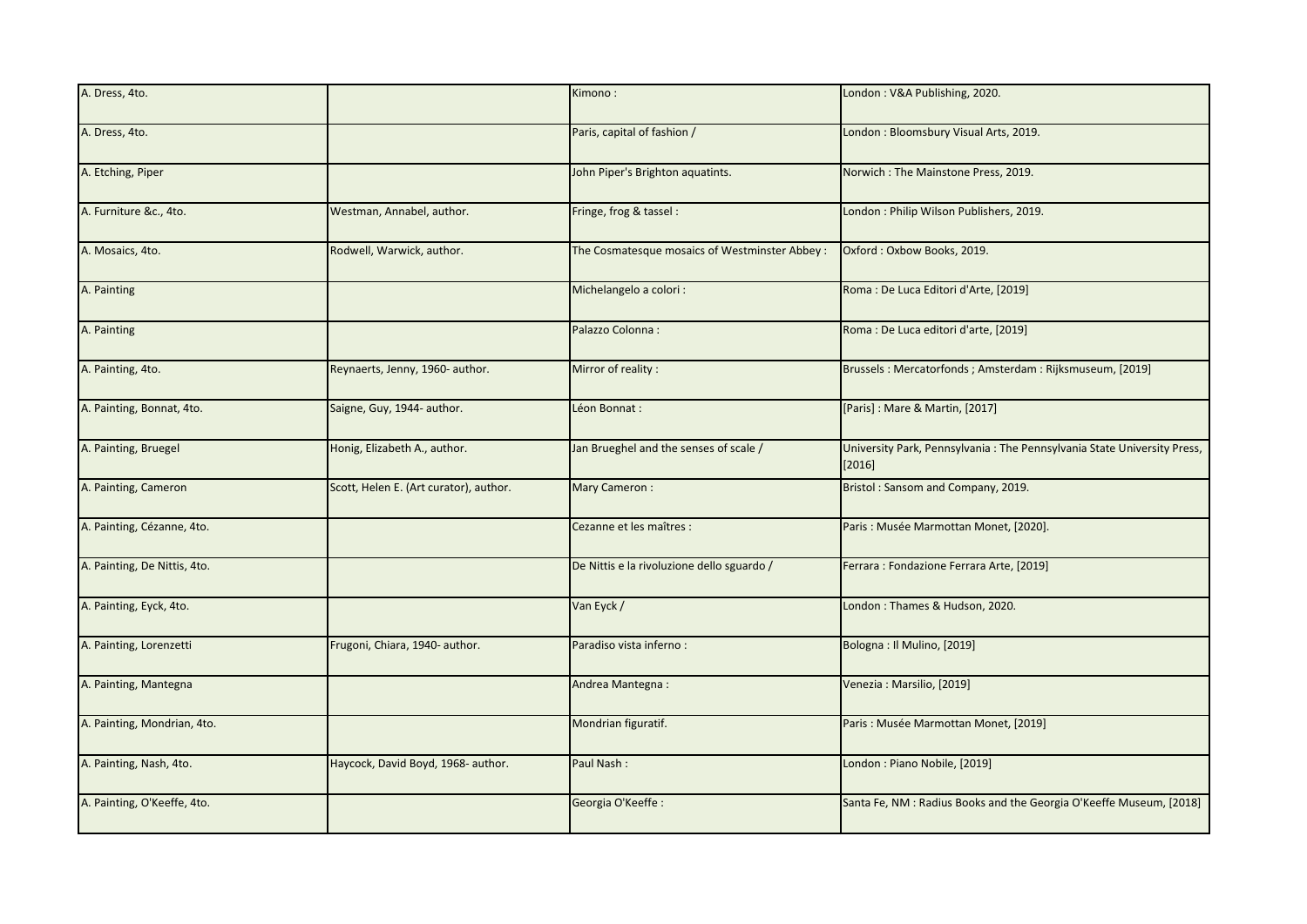| A. Painting, Picasso         | Temple, Christine, author.      | Picasso's brain:                                                                            | London: Constable, 2014.                                                                               |
|------------------------------|---------------------------------|---------------------------------------------------------------------------------------------|--------------------------------------------------------------------------------------------------------|
| A. Painting, Poussin         | Verdi, Richard, author.         | Poussin as a painter :                                                                      | London: Reaktion Books, 2020.                                                                          |
| A. Painting, Raphael         |                                 | Raffaello e gli amici di Urbino /                                                           | Firenze : Centro di, 2019.                                                                             |
| A. Painting, Richter, 4to.   |                                 | <b>Gerhard Richter:</b>                                                                     | New York: Yale University Press, [2020]                                                                |
| A. Painting, Rubens          |                                 | Rubens and the human body /                                                                 | Turnhout, Belgium: Brepols, [2018]                                                                     |
| A. Painting, Rubens, 4to.    |                                 | <b>Undressing Rubens:</b>                                                                   | London: Harvey Miller Publishers, [2019]                                                               |
| A. Painting, Tissot, 4to.    |                                 | James Tissot /                                                                              | Munich ; Delmonico Books/Prestel, [2019]                                                               |
| A. Painting, Titian, 4to.    |                                 | Titian:                                                                                     | London: National Gallery Company, 2020.                                                                |
| A. Painting, Vermeer         | Jelley, Jane, author.           | Traces of Vermeer /                                                                         | Oxford: Oxford University Press, 2017.                                                                 |
| A. Photography               | Maxwell, Anne, 1951- author.    | Women photographers of the Pacific world, 1857-<br>1930/                                    | New York: Routledge, 2020.                                                                             |
| A. Photography, 4to.         |                                 | Life magazine and the power of photography /                                                | Princeton: Princeton University Art Museum, [2020]                                                     |
| A. Photography, Adams        | Senf, Rebecca A., author.       | Making a photographer:                                                                      | New Haven: Yale University Press, in association with Center for<br>Creative Photography at the Univer |
| A. Photography, Brandt, 4to. |                                 | Bill Brandt-Henry Moore / [edited by] Martina<br>Droth, Paul Messier.                       | New Haven: Yale Center for British Art, [2020]                                                         |
| A. Photography, Rossmore     |                                 | Paddi Rossmore:                                                                             | Dublin: The Lilliput Press, 2019.                                                                      |
| A. Portraits                 | Hearn, Karen, author.           | Portraying pregnancy:                                                                       | London: Paul Holberton Publishing in association with the Foundling<br>Museum, [2020]                  |
| A. Pottery &c., Perry        |                                 | <b>Grayson Perry:</b>                                                                       | London: Thames and Hudson, [2020]                                                                      |
| A. Sculpture, 4to            | Malone, Carolyn Marino, author. | Twelfth-century sculptural finds at Canterbury<br>Cathedral and the cult of Thomas Becket / | Oxford: Oxbow Books, 2019.                                                                             |
| A. Sculpture, Canova, 4to.   |                                 | Canova Thorvaldsen:                                                                         | Milano: Edizioni Gallerie d'Italia : Skira 2019 [2019]                                                 |
| A. Sculpture, Canova, 4to.   |                                 | Canova:                                                                                     | Cinisello Balsamo, Milano: Silvana, [2019]                                                             |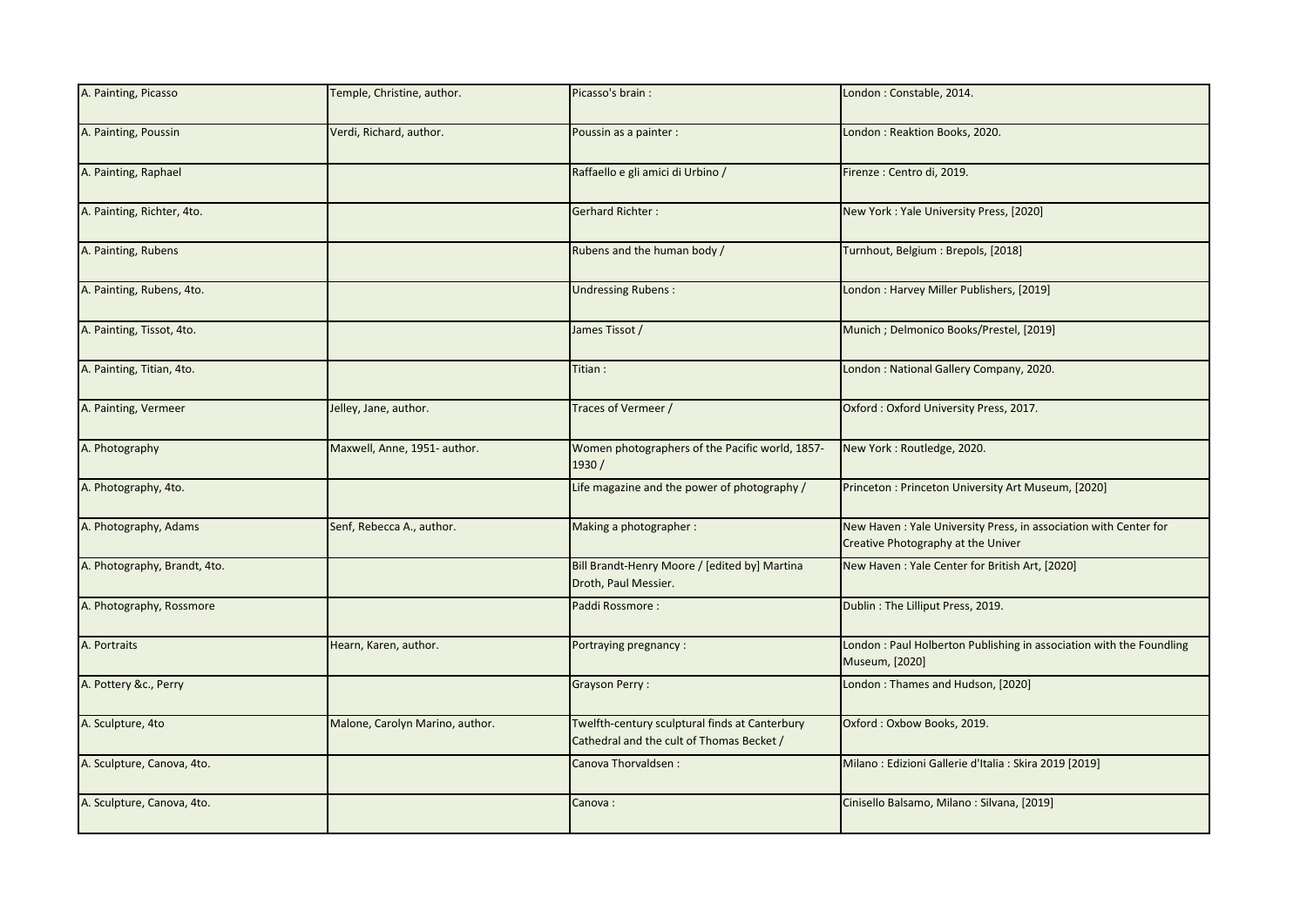| A. Sculpture, McQueen, 4to.         |                                    | Steve McQueen /                                                              | London: Tate Publishing, 2020.                                                                         |
|-------------------------------------|------------------------------------|------------------------------------------------------------------------------|--------------------------------------------------------------------------------------------------------|
| <b>Bibliog. Classification</b>      | Flanders, Judith, author.          | A place for everything :                                                     | London: Picador, 2020.                                                                                 |
| <b>Bibliog. Paper</b>               | Bidwell, John, 1949- author.       | Paper & type :                                                               | Charlottesville: The Bibliographical Society of the University of Virginia,<br>2019.                   |
| <b>Bibliog. Printing</b>            | Munck, Thomas, author.             | Conflict and enlightenment :                                                 | Cambridge, United Kingdom: Cambridge University Press, 2019.                                           |
| <b>Bibliog. Publishing</b>          | Culp, Robert Joseph, 1966- author. | The power of print in modern China:                                          | New York: Columbia University Press, [2019]                                                            |
| <b>Bibliog. Reading</b>             | Taylor, Helen, 1947- author.       | Why women read fiction :                                                     | Oxford: Oxford University Press, 2019.                                                                 |
| Bibliography (Gen.), 4to.           |                                    | A matter of size :                                                           | New York: The Grolier Club, 2019.                                                                      |
| Biog. Bercow, John                  | Bercow, John, 1963- author.        | Unspeakable:                                                                 | London: Weidenfeld & Nicolson, 2020.                                                                   |
| Biog. Bertrand, Henri-Gratien       | Deguines, Hervé, author.           | Le général Bertrand :                                                        | [Saint-Cloud] : Sotéca, [2019]                                                                         |
| Biog. Bonaparte, Lucien             | Lewandowski, Cédric, author.       | Lucien Bonaparte:                                                            | Paris: Passés/Composés, [2019]                                                                         |
| Biog. Borgia, The family of         |                                    | The Borgia family:                                                           | London : Routledge, Taylor & Francis Group, 2020.                                                      |
| Biog. Brontë, The family of         | Hardie, Melissa, author.           | <b>Brontë territories:</b>                                                   | Brighton, Sussex, England : Edward Everett Root Publishers, 2019.                                      |
| Biog. Brown, Simon                  | Brown, Simon, 1937- author.        | Playing off the roof & other stories :                                       | London: Marble Hill, 2020.                                                                             |
| Biog. Burkan, Nathan                | Rosen, Gary A., author.            | Adventures of a Jazz Age lawyer:                                             | Oakland, California: University of California Press, [2020]                                            |
| Biog. Cairncross, John              | Andrews, Geoff, 1961- author.      | Agent Molière :                                                              | London: I.B. Tauris, 2020.                                                                             |
| Biog. Campbell, Joseph              |                                    | Correspondence :                                                             | Novato, California: New World Library, [2019]                                                          |
| Biog. Campbell-White, Annette, 4to. | Campbell-White, Annette, author.   | Beyond market value :                                                        | Austin, TX : Harry Ransom Center, distributed by Tower Books, an<br>imprint of the University of Texas |
| Biog. Chesterton, A. K.             | LeCras, Luke, author.              | A.K. Chesterton and the evolution of Britain's<br>extreme right, 1933-1973 / | London: Routledge, Taylor & Francis Group, 2020.                                                       |
| Biog. Chichester-Clark, Robin       | Watson, Nigel, 1960- author.       | Robin Chichester-Clark:                                                      | London: Profile Books, 2020.                                                                           |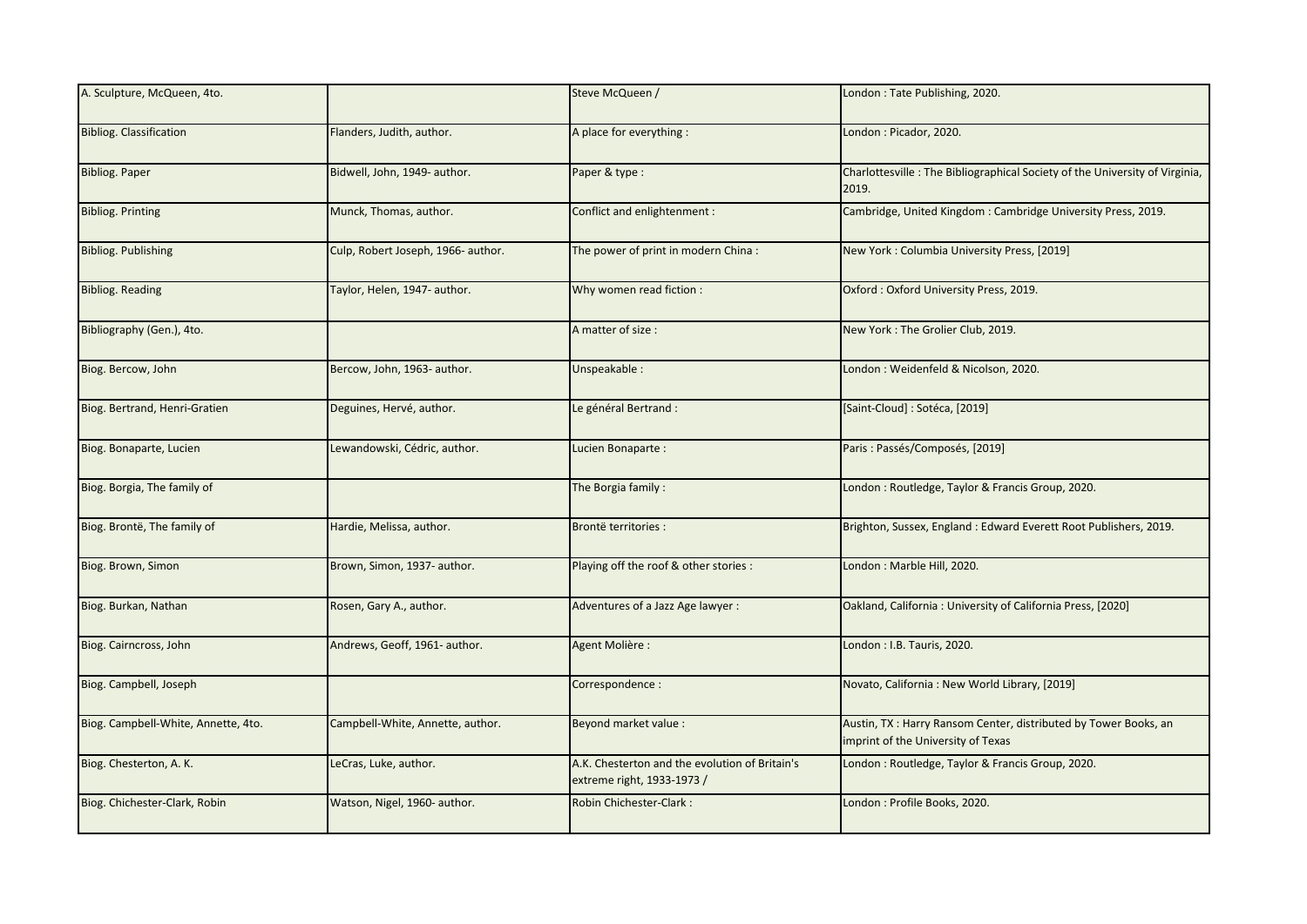| Biog. Clarke, Rachel                         | Clarke, Rachel, author.               | Dear life:                                 | London: Little, Brown, 2020.                                                                               |
|----------------------------------------------|---------------------------------------|--------------------------------------------|------------------------------------------------------------------------------------------------------------|
| Biog. Cooper, Emmanuel                       | Cooper, Emmanuel, author.             | <b>Making Emmanuel Cooper:</b>             | London: Unicorn, 2020.                                                                                     |
| Biog. Cumming, Jane                          | Singh, Frances B., 1947- author.      |                                            | Scandal and survival in nineteenth-century Scotland : Rochester, NY : University of Rochester Press, 2020. |
| Biog. Ephrussi, The family of                | De Waal, Edmund, author.              | The hare with amber eyes:                  | New York: Farrar, Straus and Giroux, 2012.                                                                 |
| Biog. Farron, Tim                            | Farron, Tim, 1970- author.            | A better ambition :                        | London: Society for Promoting Christian Knowledge, 2019.                                                   |
| Biog. Fo, Dario                              | Farrell, Joseph, 1955- author.        | Dario Fo and Franca Rame:                  | Slingsby: Methuen, 2019.                                                                                   |
| Biog. Glass, The family of                   | Freeman, Hadley, author.              | House of Glass:                            | London: Fourth Estate, 2020.                                                                               |
| Biog. Goodings, Lennie                       | Goodings, Lennie, author.             | A bite of the apple :                      | Oxford: Oxford University Press, 2020.                                                                     |
| Biog. Greene, Graham                         | Greene, Graham, 1904-1991             | <b>Graham Greene:</b>                      | Brooklyn: Melville House, 2019.                                                                            |
| Biog. Hardwick, Elizabeth                    |                                       | The dolphin letters 1970-1979 /            | London: Faber & Faber, 2020.                                                                               |
| Biog. Herschel, Caroline                     | Winterburn, Emily, author.            | The quiet revolution of Caroline Herschel: | Stroud, Gloucestershire: The History Press, 2017.                                                          |
| Biog. Hitler, Adolf                          | Daly-Groves, Luke, author.            | Hitler's death :                           | Oxford: Osprey Publishing, 2019.                                                                           |
| Biog. Hoover, Herbert                        | Whyte, Kenneth, author.               | Hoover:                                    | New York: Alfred A. Knopf, 2017.                                                                           |
| Biog. Isabella, d'Este                       | James, Carolyn, author.               | A Renaissance marriage :                   | Oxford: Oxford University Press, 2020.                                                                     |
| Biog. Johnson, Rachel                        | Johnson, Rachel, 1965- author.        | Rake's progress :                          | London: Simon & Schuster, a CBS Company, 2020.                                                             |
| Biog. Karl Eduard, Duke of Saxe-Coburg-Gotha | Rushton, Alan R., author.             | Charles Edward of Saxe-Coburg :            | Newcastle upon Tyne, UK : Cambridge Scholars Publishing, 2018.                                             |
| Biog. Kraus, Dita                            | Kraus, Dita, 1929- author.            | A delayed life /                           | London: Ebury Press, 2020.                                                                                 |
| Biog. Lagerfeld, Karl                        | Bacqué, Raphaëlle, author.            | Kaiser Karl:                               | Woodbridge: ACC Art Books, 2020.                                                                           |
| Biog. Landemare, Georgina                    | Gray, Annie (Food historian), author. | Victory in the kitchen:                    | London : Profile Books, 2020.                                                                              |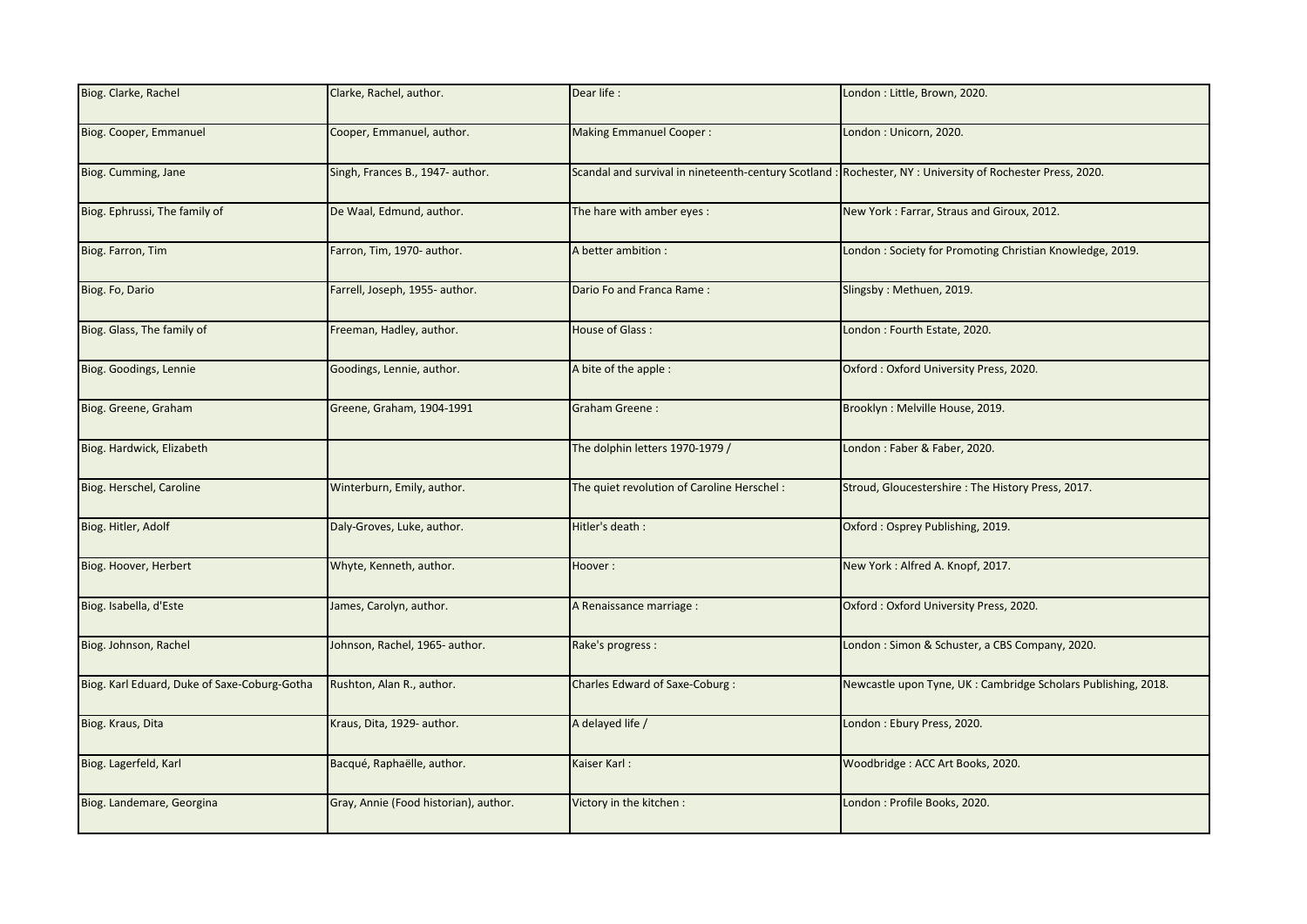| Biog. Latrobe, Benjamin Henry      | Baker, Jean H., author.            | <b>Building America:</b>                                             | New York: Oxford University Press, 2019.                        |
|------------------------------------|------------------------------------|----------------------------------------------------------------------|-----------------------------------------------------------------|
| Biog. Lorde, Audre                 | Lorde, Audre, author.              | Zami:                                                                | UK: Penguin Books, 2018.                                        |
| Biog. MacBain, Gillies             | MacBain, Gillies, author.          | The last footman /                                                   | Dublin: The Lilliput Press, 2019.                               |
| Biog. Madison, James               | Feldman, Noah, 1970- author.       | The three lives of James Madison:                                    | New York: Picador; Farrar, Straus and Giroux, 2020.             |
| Biog. Magritte, René               | Allmer, Patricia, author.          | René Magritte /                                                      | London: Reaktion Books, 2019.                                   |
| Biog. Markham, Albert Hastings     | Jastrzembski, Frank, 1988- author. | <b>Admiral Albert Hastings Markham:</b>                              | Barnsley, South Yorkshire, England: Pen & Sword Maritime, 2019. |
| Biog. Medici, Piero di Lorenzo de' | Brown, Alison, 1934- author.       | Piero di Lorenzo de' Medici and the crisis of<br>Renaissance Italy / | Cambridge: Cambridge University Press, 2020.                    |
| Biog. Morris, Mark                 | Morris, Mark, 1956- author.        | Out loud:                                                            | London: Faber & Faber, 2019.                                    |
| Biog. Münzenberg, Willi            | Green, John (Biographer), author.  | Willi Münzenberg:                                                    | London: Routledge, Taylor & Francis Group, 2020.                |
| Biog. Nesbit, Edith                | Galvin, Elisabeth, author.         | The extraordinary life of E. Nesbit:                                 | Barnsley, South Yorkshire: Pen & Sword History, 2018.           |
| Biog. Neumann, The family of       | Neumann, Ariana, author.           | When time stopped :                                                  | London: Scribner, 2020.                                         |
| Biog. Newman, John Henry           | Strange, Roderick, author.         | Newman:                                                              | London: Hodder & Stoughton, 2019.                               |
| Biog. Norton-Taylor, Richard       | Norton-Taylor, Richard, author.    | The state of secrecy:                                                | London : I. B. Tauris, 2020.                                    |
| Biog. Orwell, George               | Bradford, Richard, 1957- author.   | Orwell:                                                              | London: Bloomsbury Caravel, 2020.                               |
| Biog. O'Shaughnessy, Eileen Maud   | Topp, Sylvia, author.              | Eileen:                                                              | London: Unbound, 2020.                                          |
| <b>Biog. Paracelsus</b>            | Moran, Bruce T., author.           | Paracelsus:                                                          | London: Reaktion Books, 2019.                                   |
| Biog. Payne-Gaposchkin, Cecilia    | Moore, Donovan, author.            | What stars are made of :                                             | Cambridge, Massachusetts: Harvard University Press, [2020]      |
| Biog. Rennard, Chris               | Rennard, Chris, author.            | Winning here:                                                        | London: Biteback Publishing, 2018.                              |
| Biog. Rice, Susan E.               | Rice, Susan E., author.            | Tough love:                                                          | New York: Simon & Schuster, 2019.                               |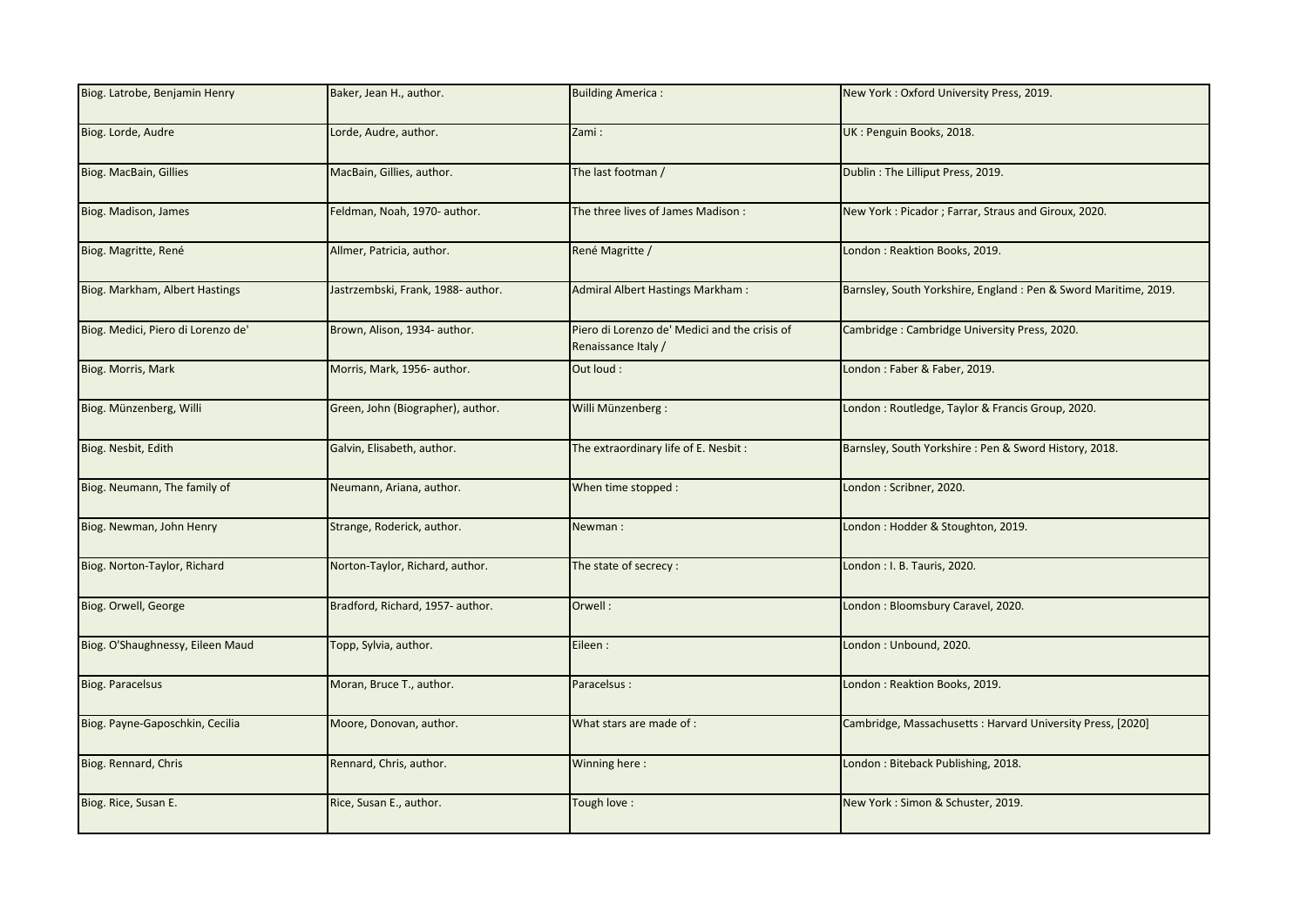| Biog. Richardson, John, 4to.            | Richardson, John, 1924-2019, author.                       | John Richardson:                   | New York: Rizzoli, 2019.                                  |
|-----------------------------------------|------------------------------------------------------------|------------------------------------|-----------------------------------------------------------|
| Biog. Robertson, Bryan                  | Lambirth, Andrew, 1959- author.                            | The life of Bryan:                 | Norwich: Unicorn Press, 2019.                             |
| Biog. Robortello, Francesco             | Sgarbi, Marco, 1982- author.                               | Francesco Robortello (1516-1567) : | New York, N.Y. : Routledge, Taylor & Francis Group, 2020. |
| Biog. Rose, Kenneth                     | Rose, Kenneth, 1924-2014, author.                          | The journals of Kenneth Rose /     | London: Weidenfeld & Nicolson, 2018-2019.                 |
| Biog. Schwarzman, Stephen A.            | Schwarzman, Stephen A., 1947- author.                      | What it takes:                     | London: Simon & Schuster, a CBS Company, 2019.            |
| Biog. Shostakovich, Dmitriĭ Dmitrievich | Fairclough, Pauline, 1970- author.                         | Dmitry Shostakovich /              | London: Reaktion Books, 2019.                             |
| Biog. Simov, Viktor Andreevich          | Nekhoroshev, IU. I. (IUrii Ivanovich), author.             | <b>Viktor Simov:</b>               | New York: Routledge, Taylor & Francis Group, 2020.        |
| Biog. Stendhal                          | Manzini, Francesco, 1970- author.                          | Stendhal /                         | London: Reaktion Books, 2019.                             |
| Biog. Tagore, Rabindranāth              | Fraser, Bashabi, author.                                   | Rabindranath Tagore /              | London: Reaktion Books, 2019.                             |
| Biog. Toft, Mary                        | Harvey, Karen, 1971- author.                               | The imposteress rabbit breeder:    | Oxford, United Kingdom: Oxford University Press, 2020.    |
| Biog. Tolstoy, Leo                      | Zorin, Andrei, author.                                     | Leo Tolstoy /                      | London: Reaktion Books, 2020.                             |
| Biog. Trevor-Roper, Hugh                | Trevor-Roper, H. R. (Hugh Redwald), 1914-<br>2003, author. | The China journals:                | London: Bloomsbury Academic, 2020.                        |
| Biog. Ward, Stephen Thomas              | Summers, Anthony, author.                                  | The secret world of Stephen Ward:  | London: Headline, 2013.                                   |
| Biog. Warhol, Andy                      | Gopnik, Blake, author.                                     | Warhol:                            | [London]: Allen Lane, an imprint of Penguin Books, 2020.  |
| Biog. Withers, Audrey                   | Summers, Julie, author.                                    | Dressed for war:                   | London: Simon & Schuster, a CBS Company, 2020.            |
| Biog. Wittgenstein, Ludwig              |                                                            | Wittgenstein:                      | Cambridge: Cambridge University Press, 2001.              |
| Biog. Wodehouse, Pelham                 | Kent, Paul, author.                                        | Pelham Grenville Wodehouse.        | London: TSB, 2019.                                        |
| Biog. Woolf, Virginia                   | Gill, Gillian, 1950- author.                               | Virginia Woolf:                    | Boston: Houghton Mifflin Harcourt, 2019.                  |
| Biog. Wordsworth, William               | Bate, Jonathan, author.                                    | Radical Wordsworth:                | London: William Collins, 2020.                            |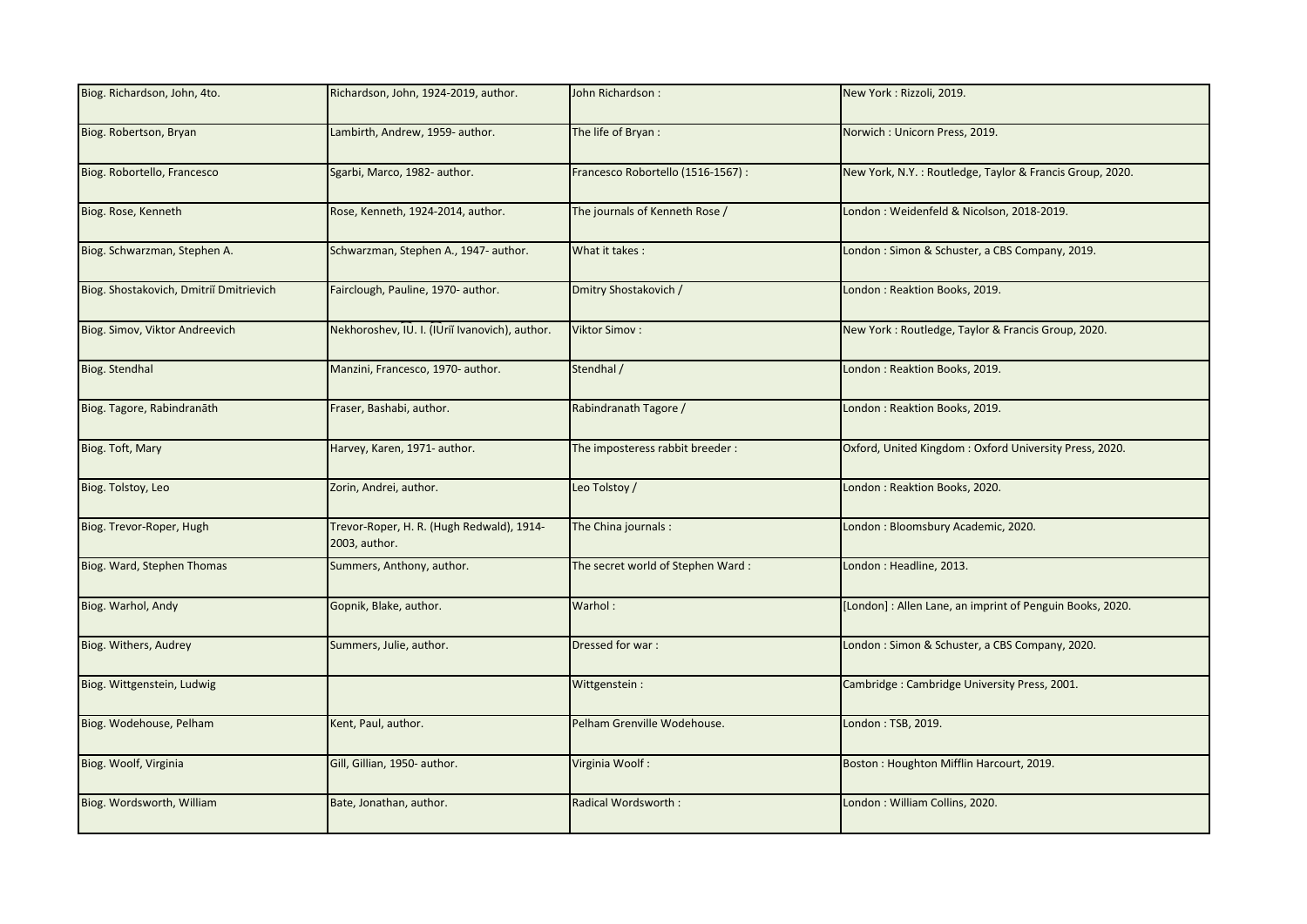| Biog. Wyndham, John        | Binns, Amy, author.                             | Hidden Wyndham:                                                                | [Heptonstall] Grace Judson Press, 2019.                      |
|----------------------------|-------------------------------------------------|--------------------------------------------------------------------------------|--------------------------------------------------------------|
| Biog. Young, Andrew        | Ormrod, Richard, author.                        | Andrew Young:                                                                  | Cambridge: The Lutterworth Press, 2018.                      |
| Biog. Zarchi, Israel       | Lebovic, Nitzan, 1970- author.                  | Zionism and melancholy :                                                       | Bloomington, Indiana, USA : Indiana University Press, [2019] |
| <b>Biographical Colls.</b> | Haeri, Shahla, author.                          | The unforgettable queens of Islam :                                            | Cambridge: Cambridge University Press, 2020.                 |
| <b>Biographical Colls.</b> | Wade, Francesca, author.                        | Square haunting:                                                               | London: Faber & Faber, 2020.                                 |
| <b>Biographical Colls.</b> | Winnington, G. Peter, author.                   | Love in the revolution :                                                       | Switzerland: The Letterworth Press, [2020]                   |
| <b>Children's Books</b>    | Morpurgo, Michael, author.                      | In the mouth of the wolf /                                                     | London: Egmont, 2018.                                        |
| Children's Books, folio    | Gifford, Nell, author.                          | Nell & the circus of dreams /                                                  | Oxford: Oxford University Press, 2019.                       |
| Children's Books, Hist. of | Elleray, Michelle Dawne                         | Victorian coral islands of empire, mission, and the<br>boys' adventure novel / | New York: Routledge, Taylor & Francis Group, 2020.           |
| Fiction                    | Bude, John 1901-1957, author.                   | Death in white pyjamas & Death knows no calendar                               | London: British Library, 2020.                               |
| Fiction                    | Carr, John Dickson                              | Castle skull:                                                                  | London: British Library, 2020.                               |
| Fiction                    | Chamoiseau, Patrick                             | The old slave and the mastiff /                                                | London: Dialogue Books, 2018.                                |
| Fiction                    | Cho, Nam-ju, 1978- author.                      | Kim Jiyoung, born 1982 =                                                       | London: Scribner, 2020.                                      |
| Fiction                    | Christensen, Lars Saabye                        | Echoes of the city:                                                            | London: MacLehose Press, Quercus, 2019.                      |
| Fiction                    | Constantine, David, 1944- author.               | The dressing-up box, and other stories /                                       | [Manchester]: Comma Press, 2019.                             |
| Fiction                    | Edgeworth, Maria, 1768-1849, author.            | Belinda /                                                                      | Oxford: Oxford University Press, 2020.                       |
| Fiction                    | Glück, Robert, 1947- author.                    | Margery Kempe /                                                                | New York: New York Review Books NYRB, [2020]                 |
| Fiction                    | Gogol', Nikolaĭ Vasil'evich, 1809-1852, author. | And the earth will sit on the moon :                                           | London: Pushkin Press, 2019.                                 |
| Fiction                    | Hensher, Philip, author.                        | A small revolution in Germany /                                                | London: 4th Estate, 2020.                                    |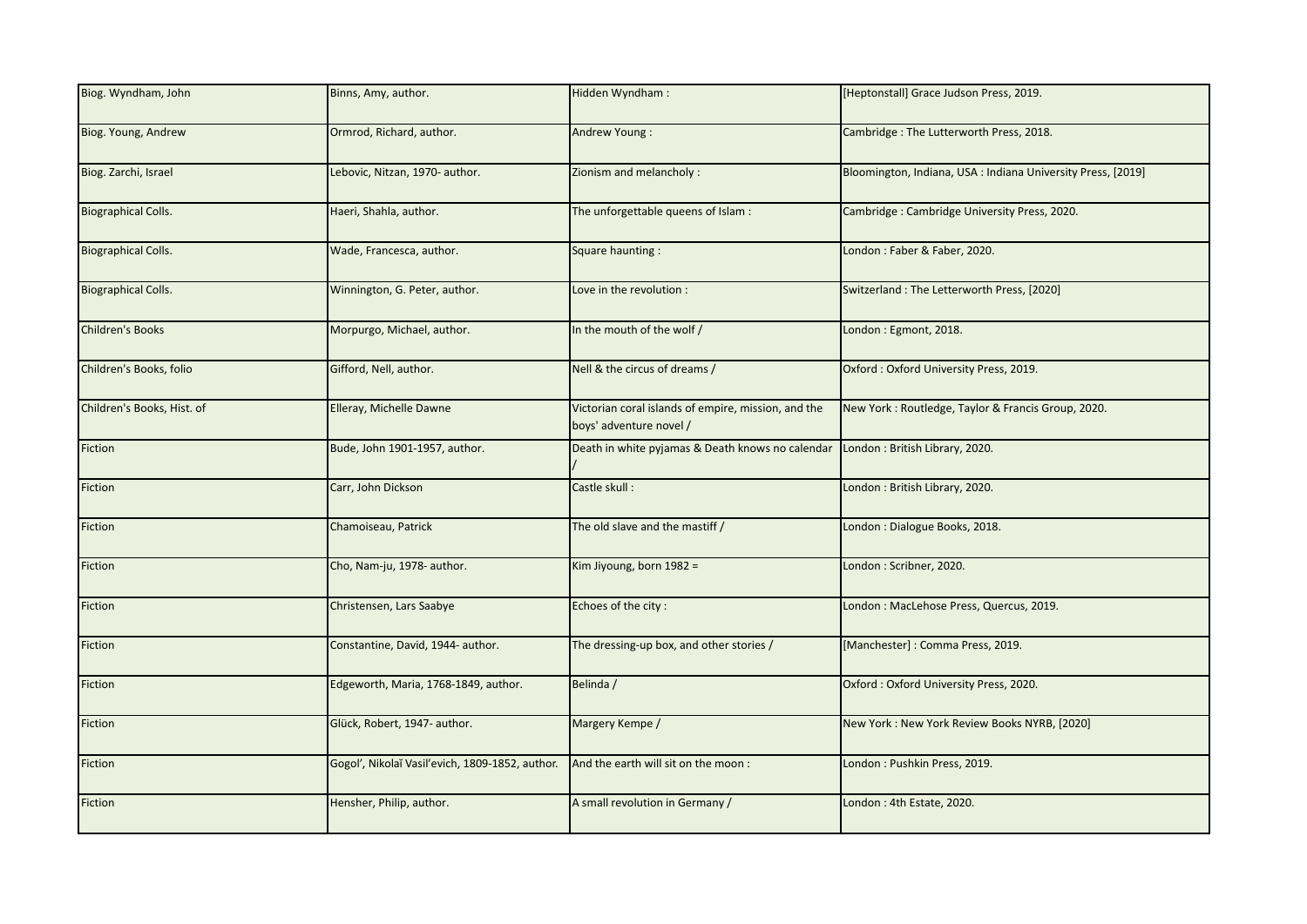| Fiction | Hope, Anthony, 1863-1933, author.    | The prisoner of Zenda /        | Oxford, United Kingdom: Oxford University Press, 2020.                               |
|---------|--------------------------------------|--------------------------------|--------------------------------------------------------------------------------------|
| Fiction | Iordanidou, Maria, author.           | Loxandra /                     | Limni, Evia, Greece : Denise Harvey (Publisher), 2017.                               |
| Fiction | Irwin, Robert, 1946- author.         | My life is like a fairy tale / | Sawtry, Cambs: Dedalus, 2019.                                                        |
| Fiction | Jacobsen, Roy, 1954- author.         | The unseen /                   | London: MacLehose Press, Quercus, 2016.                                              |
| Fiction | Jacobsen, Roy, 1954- author.         | White shadow /                 | London: MacLehose Press, Quercus, 2019.                                              |
| Fiction | Johnson, Uwe, 1934-1984, author.     | Anniversaries :                | New York: New York Review Books NYRB, [2018]                                         |
| Fiction | Kadare, Ismail, author.              | The doll:                      | London : Harvill Secker, 2020.                                                       |
| Fiction | Kelly, Mary, author.                 | The Christmas egg:             | London: British Library, 2019.                                                       |
| Fiction | Kipling, Rudyard, 1865-1936, author. | Under the deodars :            | [London]: Published by Doubleday, Page & Company for Review of<br>Reviews Co., 1912. |
| Fiction | Lewis, Ted, 1940-1982, author.       | Plender /                      | Harpenden : No Exit, 2020.                                                           |
| Fiction | Lymperakē, Margarita, author.        | Three summers /                | New York: New York Review Books, [2019]                                              |
| Fiction | Malerba, Luigi, author.              | Ithaca forever:                | Oackland, California: University of California Press, [2019].                        |
| Fiction | Mars-Jones, Adam, 1954- author.      | Box Hill.                      | London : Fitzcarraldo Editions, 2020.                                                |
| Fiction | McBride, Eimear, author.             | Strange hotel /                | London: Faber & Faber, 2020.                                                         |
| Fiction | Musil, Robert, 1880-1942, author.    | Agathe:                        | New York: New York Review Books, [2020]                                              |
| Fiction | Ocampo, Silvina, author.             | Forgotten journey /            | San Francisco: City Lights Books, [2019]                                             |
| Fiction | Ocampo, Silvina, author.             | The promise /                  | San Francisco: City Lights Books, [2019]                                             |
| Fiction | O'Donnell, Paraic, author.           | The maker of swans /           | London : Weidenfeld & Nicolson, 2017.                                                |
| Fiction | Panter-Downes, Mollie, author.       | My husband Simon /             | London: British Library, 2020.                                                       |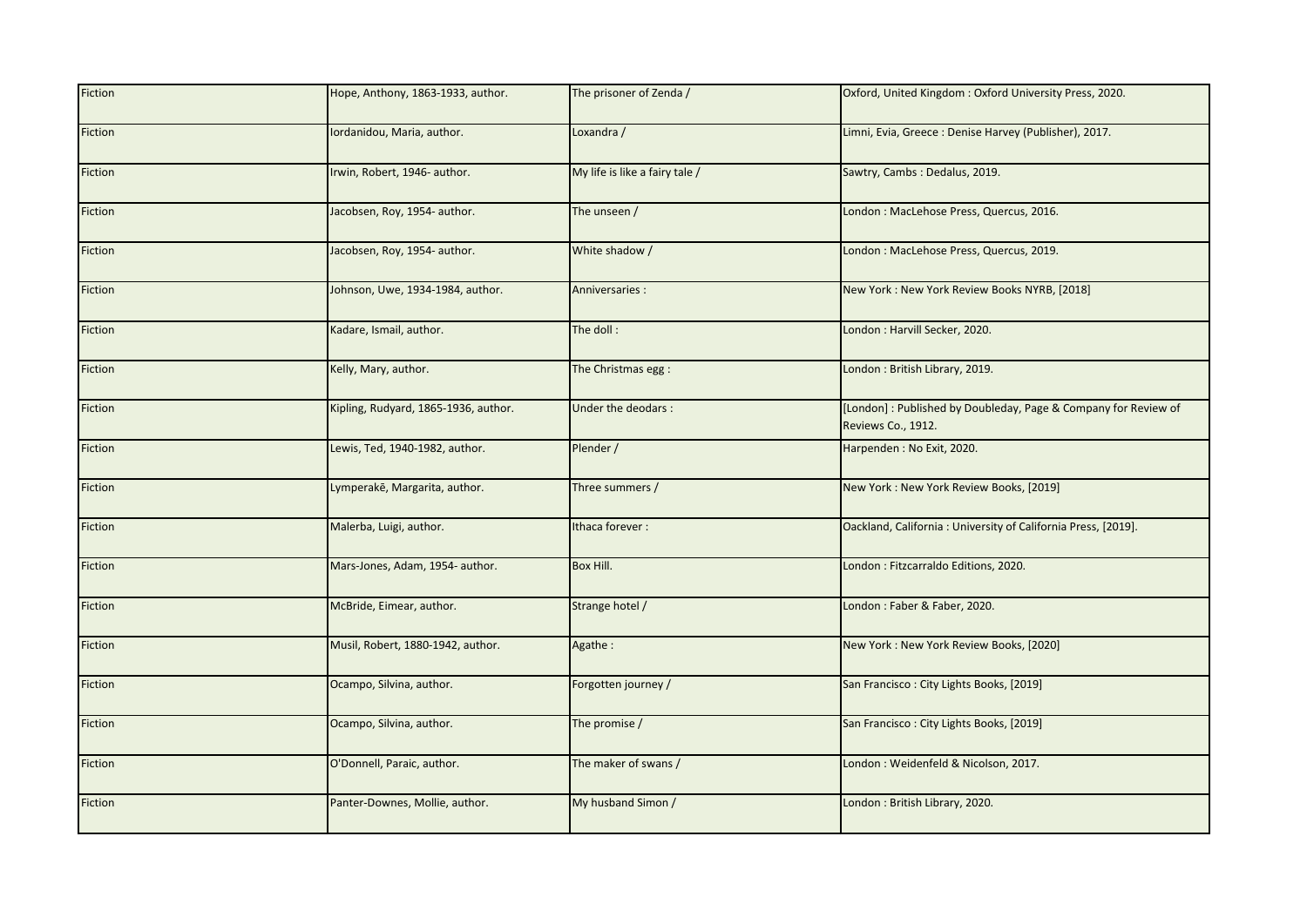| Fiction       | Paver, Michelle, author.                    | Wakenhyrst /                        | London: Head of Zeus, 2019.                                   |
|---------------|---------------------------------------------|-------------------------------------|---------------------------------------------------------------|
| Fiction       | Sachs, Adam Ehrlich, author.                | The organs of sense /               | New York: Farrar, Straus and Giroux, 2019.                    |
| Fiction       | Shalamov, Varlam, author.                   | Sketches of the criminal world:     | New York: New York Review Books NYRB, [2020]                  |
| Fiction       | Stripe, Adelle, 1976- author.               | Black teeth and a brilliant smile / | London: Fleet, 2017.                                          |
| Fiction       | Szabó, Magda, 1917-2017, author.            | Abigail /                           | London: MacLehose Press, 2020.                                |
| Fiction       | Tolstoy, Leo, graf, 1828-1910, author.      | Lives and deaths:                   | London: Pushkin Press, 2019.                                  |
| Fiction       | Warner, Sylvia Townsend, 1893-1978, author. | Of cats and elfins :                | Bath: Handheld Press, 2020.                                   |
| Fiction       | Yu, An, 1992- author.                       | Braised pork /                      | London : Harvill Secker, 2020.                                |
| Fiction, 4to. | Adiga, Aravind, author.                     | Amnesty /                           | London: Picador, 2020.                                        |
| Fiction, 4to. | Aitken, Molly, author.                      | The island child /                  | Edinburgh : Canongate, 2020.                                  |
| Fiction, 4to. | Allende, Isabel, author.                    | A long petal of the sea /           | London: Bloomsbury Publishing, 2020.                          |
| Fiction, 4to. | Byrne, Paula, author.                       | Mirror, mirror /                    | London: William Collins, 2020.                                |
| Fiction, 4to. | Coates, Ta-Nehisi, author.                  | The water dancer:                   | [London]: Hamish Hamilton, an imprint of Penguin Books, 2020. |
| Fiction, 4to. | Cummins, Jeanine, author.                   | American dirt /                     | London: Tinder Press, 2020.                                   |
| Fiction, 4to. | Dangarembga, Tsitsi, author.                | This mournable body /               | London: Faber & Faber, 2020.                                  |
| Fiction, 4to. | Daré, Abi, author.                          | The girl with the louding voice /   | London: Sceptre, 2020.                                        |
| Fiction, 4to. | Ellis, Bella, author.                       | The vanished bride /                | London : Hodder & Stoughton, 2019.                            |
| Fiction, 4to. | Franchini, Livia, author.                   | Shelf life /                        | London: Doubleday, [2019]                                     |
| Fiction, 4to. | Gappah, Petina, 1971- author.               | Out of darkness, shining light :    | London: Faber & Faber, 2020.                                  |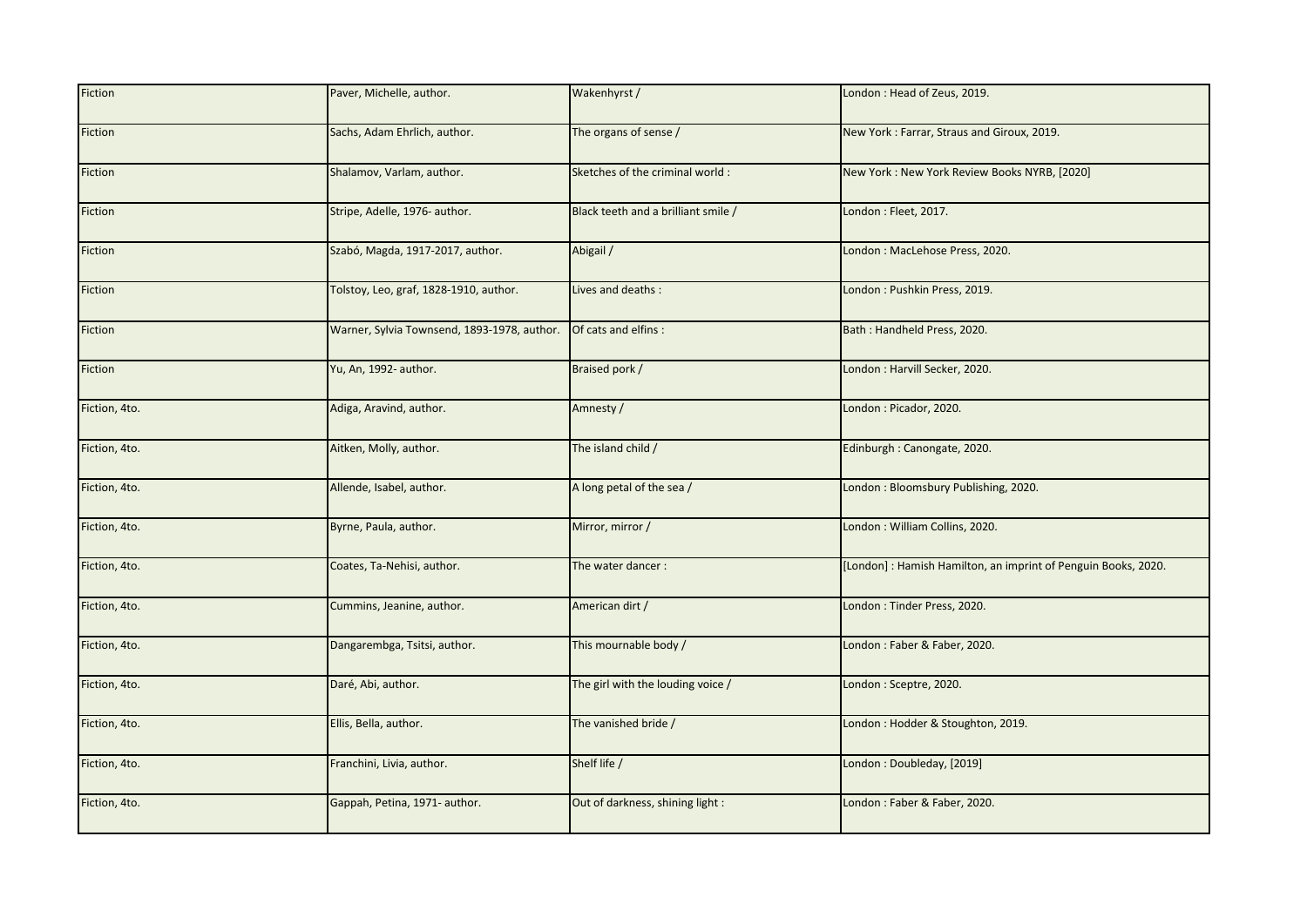| Fiction, 4to. | Gibson, William, 1948- author.          | Agency /                  | [London]: Viking, 2020.              |
|---------------|-----------------------------------------|---------------------------|--------------------------------------|
| Fiction, 4to. | Glasfurd-Brown, Guinevere, author.      | The year without summer / | London: Two Roads, 2020.             |
| Fiction, 4to. | Hadlow, Janice, author.                 | The other Bennet sister / | London: Mantle, 2020.                |
| Fiction, 4to. | Hargrave, Kiran Millwood, 1990- author. | The mercies /             | London: Picador, 2020.               |
| Fiction, 4to. | Hornby, Gill, author.                   | Miss Austen /             | London: Century, 2020.               |
| Fiction, 4to. | Makkai, Rebecca, author.                | The great believers /     | London: Fleet, 2018.                 |
| Fiction, 4to. | Mantel, Hilary, 1952- author.           | The mirror & the light /  | London: 4th Estate, 2020.            |
| Fiction, 4to. | Mengiste, Maaza, author.                | The shadow king /         | Edinburgh: Canongate, 2019.          |
| Fiction, 4to. | Miller, Andrew, 1974- author.           | Independence Square /     | London : Harvill Secker, 2020.       |
| Fiction, 4to. | Murray, Andy (Andrew Hunter), author.   | The last day /            | London: Hutchinson, 2020.            |
| Fiction, 4to. | Parry, Ambrose, author.                 | The way of all flesh /    | Edinburgh : Canongate, 2018.         |
| Fiction, 4to. | Popkey, Miranda, author.                | Topics of conversation /  | London: Serpent's Tail, 2020.        |
| Fiction, 4to. | Price, Steven, 1976- author.            | Lampedusa /               | London: Picador, 2019.               |
| Fiction, 4to. | Reid, Kiley, author.                    | Such a fun age /          | London: Bloomsbury Circus, 2019.     |
| Fiction, 4to. | Rothschild, Hannah, 1962- author.       | House of Trelawney /      | London: Bloomsbury Publishing, 2020. |
| Fiction, 4to. | Russell, Kate Elizabeth, author.        | My dark Vanessa /         | London: 4th Estate, 2020.            |
| Fiction, 4to. | Scudamore, James, 1976- author.         | English monsters /        | London: Jonathan Cape, 2020.         |
| Fiction, 4to. | Wilson, Kevin, 1978- author.            | Nothing to see here /     | Melbourne: Text Publishing, 2020.    |
| Fiction, 4to. | Woodson, Jacqueline, author.            | Red at the bone /         | London: Weidenfeld & Nicolson, 2020. |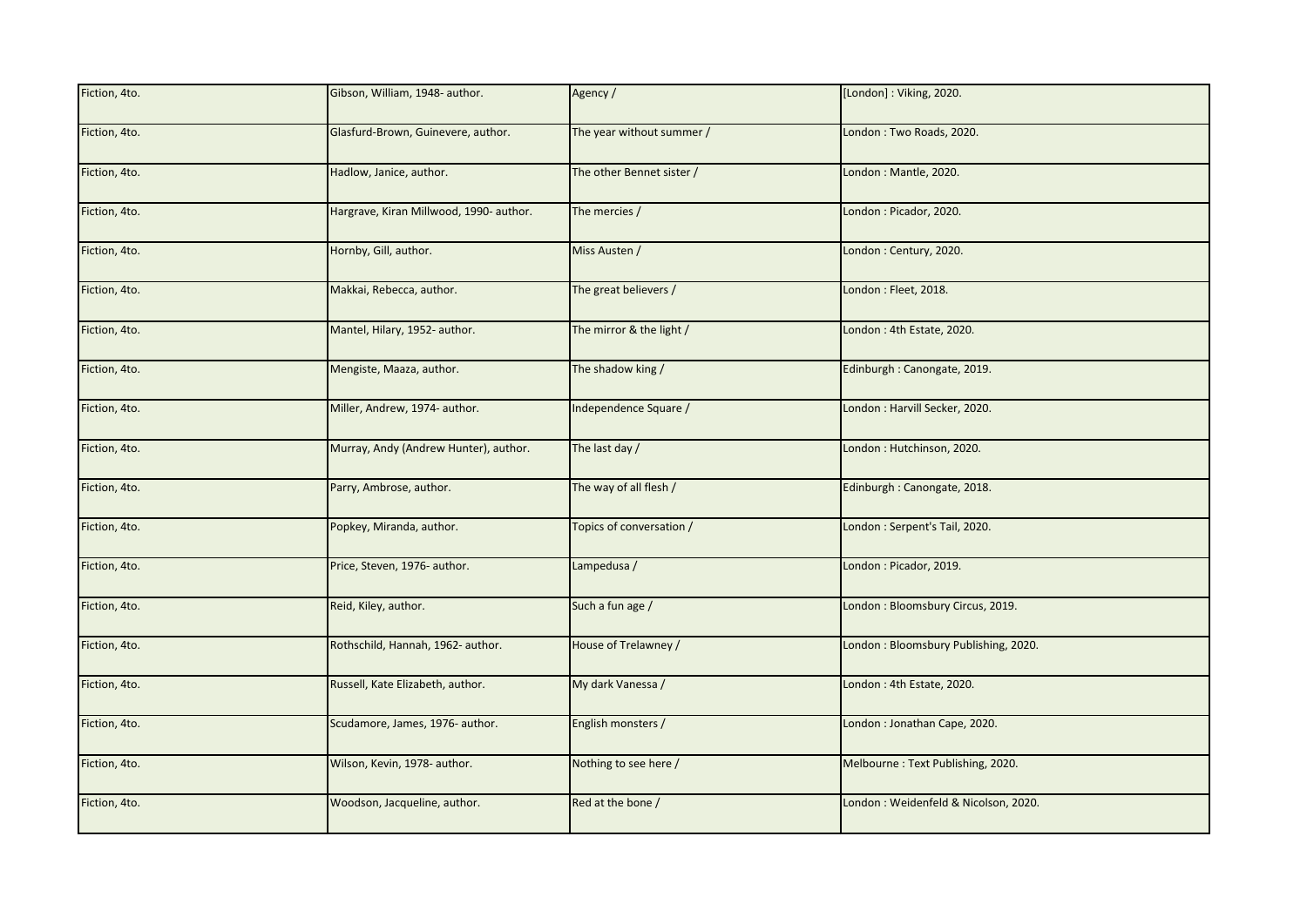| <b>Genealogy &amp; Heraldry</b>    | Davies, John, 1954 July 17- author.                      | The changing fortunes of a British aristocratic<br>family, 1689-1976 :                   | Woodbridge, Suffolk, UK: The Boydell Press, 2019.      |
|------------------------------------|----------------------------------------------------------|------------------------------------------------------------------------------------------|--------------------------------------------------------|
| <b>Genealogy &amp; Heraldry</b>    | Harper, Tobias, author.                                  | From servants of the empire to everyday heroes :                                         | Oxford, United Kingdom: Oxford University Press, 2020. |
| Guide Books, Algeria               | Blas de Roblès, Jean-Marie, 1954- author.                | Classical antiquities of Algeria :                                                       | London: The Society for Libyan Studies, 2019.          |
| H. Arabia & Arabs                  | Hubbard, Ben (Journalist) (Journalist),, author. MBS:    |                                                                                          | London: William Collins, 2020.                         |
| H. Armenia                         | Laderman, Charlie, author.                               | Sharing the burden:                                                                      | New York, NY: Oxford University Press, [2019]          |
| H. Asia                            | Guha, Sumit, author.                                     | History and collective memory in South Asia, 1200-<br>2000/                              | Seattle: University of Washington Press, [2019]        |
| H. Assyria & Babylon               | Radner, Karen, author.                                   | A short history of Babylon /                                                             | London: Bloomsbury Academic, 2020.                     |
| H. Assyria & Babylon, 4to.         | Histoire commence en Mésopotamie. English. Mesopotamia : |                                                                                          | Los Angeles: The J. Paul Getty Museum, [2020]          |
| H. Brazil                          | Klein, Herbert S., author.                               | Modern Brazil:                                                                           | Cambridge: Cambridge University Press, 2020.           |
| H. Burma                           | Thant Myint-U, author.                                   | The hidden history of Burma:                                                             | London: Atlantic Books, 2020.                          |
| H. Canada                          | Christie, Nancy, 1958- author.                           | The formal and informal politics of British rule in<br>post-conquest Quebec, 1760-1837 : | New York: Oxford University Press, 2020.               |
| H. Civilization                    | Burke, Peter, 1937- author.                              | Myths, memories, and the representation of<br>identities /                               | Brighton: Edward Everett Root, Publishers, 2019.       |
| H. Civilization                    | Farrier, David, 1979- author.                            | Footprints:                                                                              | London: 4th Estate, 2020.                              |
| H. Civilization                    |                                                          | Brill's companion to the classics, fascist Italy and<br>Nazi Germany /                   | Leiden: Brill, [2018]                                  |
| H. Colonies, French                | Forrest, Alan I., author.                                | The death of the French Atlantic:                                                        | Oxford, United Kingdom: Oxford University Press, 2020. |
| H. Constitutional Hist. &c. (Gen.) |                                                          | Reforming senates :                                                                      | London: Routledge, Taylor & Francis Group, 2020.       |
| H. Crusades                        | Hailstone, Paula Z., author.                             | Recalcitrant crusaders? :                                                                | London: Routledge, Taylor & Francis Group, 2020.       |
| H. Danubian Provinces              |                                                          | European revolutions and the Ottoman Balkans:                                            | London : I. B. Tauris, 2020.                           |
| H. Egypt (Ancient)                 | Dodson, Aidan, 1962- author.                             | Rameses III, King of Egypt:                                                              | Cairo: The American University in Cairo Press, 2019.   |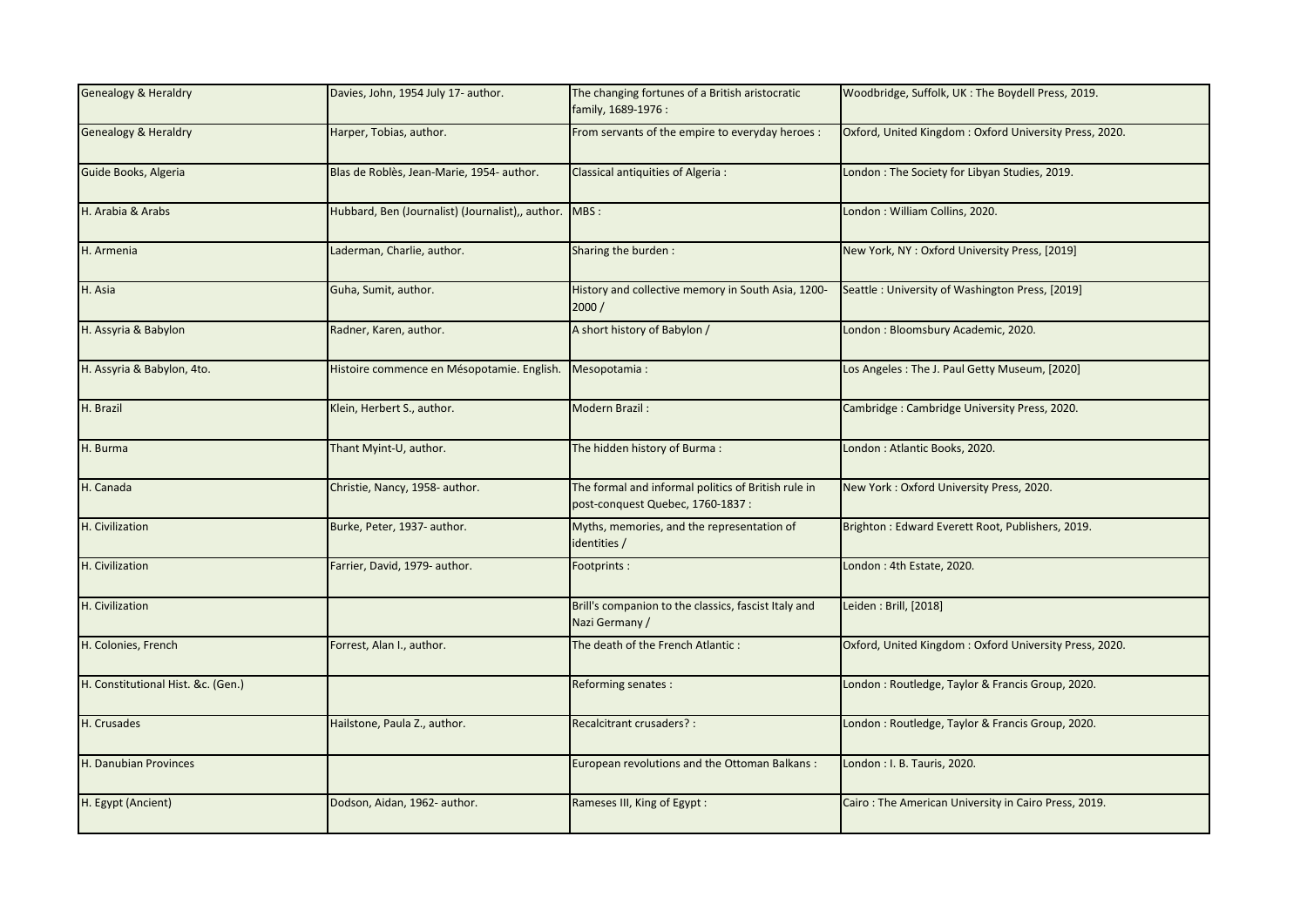| H. Egypt (Ancient)              | Downs, Jonathan, author.       | Discovery at Rosetta:                                    | Cairo: The American University in Cairo Press, 2020.  |
|---------------------------------|--------------------------------|----------------------------------------------------------|-------------------------------------------------------|
| H. Egypt (Ancient)              | Hollis, Susan T., author.      | Five Egyptian goddesses :                                | London: Bloomsbury Academic 2020.                     |
| H. Egypt (Ancient)              | Sousa, Rogério, author.        | Gilded flesh:                                            | Oxford: Oxbow Books, 2019.                            |
| H. Egypt (Ancient), 4to.        | Fletcher-Jones, Nigel, author. | Abu Simbel and the Nubian temples /                      | Cairo: The American University in Cairo Press, [2020] |
| H. Egypt (Ancient), 4to.        | Raven, Maarten J., author.     | Egyptian magic:                                          | Cairo: The American University in Cairo Press, 2019.  |
| H. Egypt (Modern)               | Gifford, Jayne, author.        | Britain in Egypt:                                        | London: I.B. Tauris, 2020.                            |
| H. Egypt (Modern)               | Hessler, Peter, 1969- author.  | The buried:                                              | London : Profile Books, 2019.                         |
| H. England                      | Baker, Norman, 1957- author.   | . And what do you do?:                                   | London: Biteback Publishing, 2019.                    |
| H. England                      | Fall, Kate, author.            | The gatekeeper:                                          | London: HQ, 2020.                                     |
| H. England                      | Lay, Paul, author.             | Providence lost:                                         | London: Head of Zeus 2020.                            |
| H. England                      | McKelvie, Gordon               | Bastard feudalism, English society and the law:          | Woodbridge: Boydell Press, 2020.                      |
| H. England, Constit.            | Paul, Joanne, author.          | Counsel and command in early modern English<br>thought / | Cambridge: Cambridge University Press, 2020.          |
| H. England, Kings &c., Edward I |                                | Edward I:                                                | Woodbridge, Suffolk: York Medieval Press, 2020.       |
| H. England, Social &c.          | Lammy, David, author.          | Tribes:                                                  | London: Constable, 2020.                              |
| H. England, Social &c.          | Ryan, Frances, 1985- author.   | Crippled:                                                | London: Verso, 2019.                                  |
| H. England, Social &c.          | Sear, Joanne, author.          | The origins of the consumer revolution in England :      | London: Routledge, Taylor & Francis Group, 2020.      |
| H. England, Social &c.          | Ware, Alan, author.            | Inequality in Britain /                                  | London: Routledge, 2020.                              |
| H. Europe (& Gen.)              |                                | Languages of reform in the eighteenth century :          | New York: Routledge, Taylor & Francis Group, 2020.    |
| H. Europe (& Gen.)              |                                | The comforts of home in Western Europe, 1700-<br>1900/   | London: Bloomsbury Academic, 2020.                    |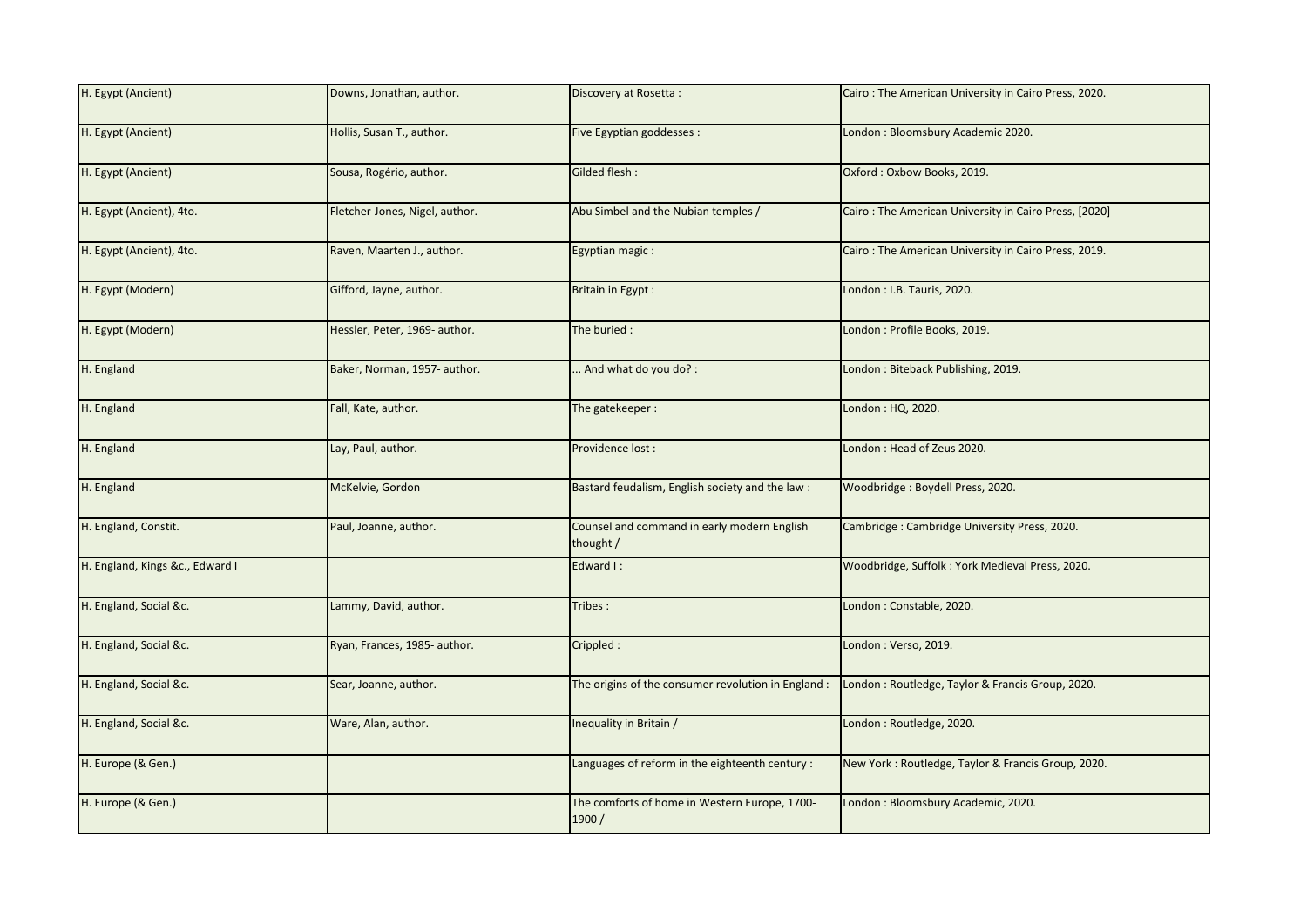| H. European War I   | Hanna, Emma, author.                                                 | Sounds of war:                                                                  | Cambridge, United Kingdom: Cambridge University Press, 2020. |
|---------------------|----------------------------------------------------------------------|---------------------------------------------------------------------------------|--------------------------------------------------------------|
| H. European War I   | Manz, Stefan, author.                                                | Enemies in the Empire :                                                         | Oxford: Oxford University Press, 2020.                       |
| H. European War II  | Bauer, Raimund, author.                                              | The construction of a National Socialist Europe<br>during the Second World War: | London: Routledge, 2020.                                     |
| H. European War II  | Bennett, G. H. (George Henry), 1967- author.                         | Desperate victories :                                                           | Stroud, Gloucestershire: Amberley, 2018.                     |
| H. European War II  | Czapski, Józef, 1896-1993, author.                                   | Inhuman land:                                                                   | New York: New York Review Books NYRB, [2018]                 |
| H. European War II  | Herrington, Ian, author.                                             | Special operations in Norway :                                                  | London: Bloomsbury Academic, 2019.                           |
| H. European War II  | Insall, Tony, author.                                                | Secret alliances :                                                              | London: Biteback Publishing, 2019.                           |
| H. European War II  | Lange, Werner, 1911-1980?, author.                                   | Artists in Nazi-occupied France:                                                | Oakville, Ontario, Canada: Mosaic Press, 2019.               |
| H. European War II  | McKay, Sinclair, author.                                             | Dresden:                                                                        | [London], UK: Viking, an imprint of Penguin Books, 2020.     |
| H. European War II  | Peiss, Kathy Lee, author.                                            | Information hunters :                                                           | New York, NY: Oxford University Press, [2020]                |
| H. European War II  | Price, David, author.                                                | The crew:                                                                       | London: Head of Zeus, 2020.                                  |
| H. European War II  | Todman, Daniel, author.                                              | Britain's war:                                                                  | [London], UK: Allen Lane, an imprint of Penguin Books, 2020. |
| H. European War II  | Wetzler, Peter, author.                                              | Imperial Japan and defeat in the Second World War                               | London: Bloomsbury Academic, 2020.                           |
| H. Far East         |                                                                      | Overcoming empire in post-imperial East Asia :                                  | London: Bloomsbury Academic, 2020.                           |
| H. Florence         | Meneghin, Alessia, 1976- author.                                     | The social fabric of fifteenth-century Florence :                               | New York, N.Y. : Routledge, 2020.                            |
| H. German Republic  | Jones, Larry Eugene, author.                                         | The German right, 1918-1930:                                                    | Cambridge, United Kingdom: Cambridge University Press, 2020. |
| H. German Republic  | Marx, Emanuel, author.                                               | State violence in Nazi Germany :                                                | London: Routledge, Taylor & Francis Group, 2020.             |
| H. Goths            | Cassiodorus, Senator, ca. 487-ca. 580, author.                       | The variae :                                                                    | Oakland, California: University of California Press, [2019]  |
| H. Greece (Ancient) | Atack, Carol (Fellow of the Center for Hellenic<br>Studies), author. | The discourse of kingship in Classical Greece /                                 | London: Routledge, Taylor & Francis Group, 2020.             |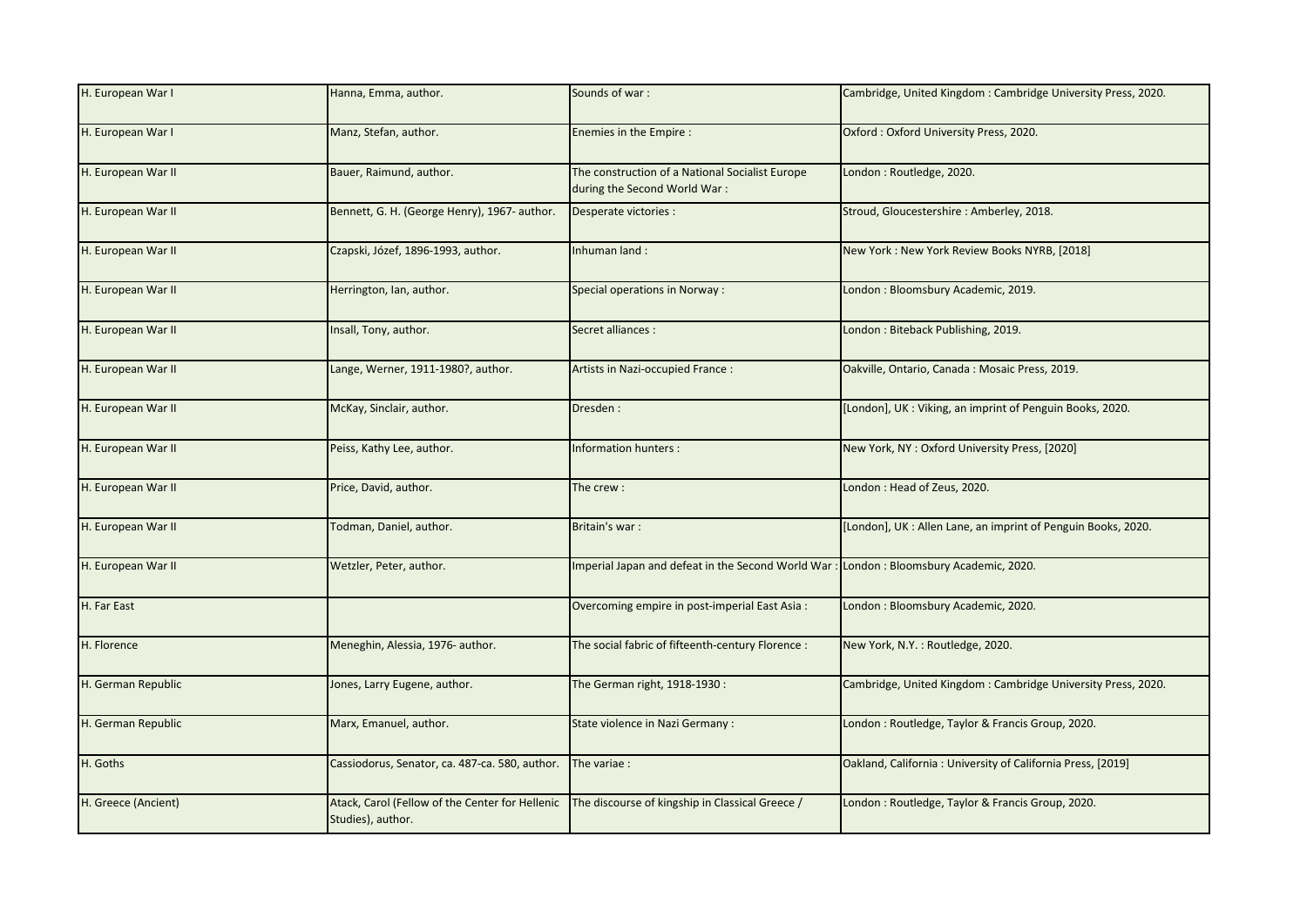| H. India                   | Tritton, Alan, 1931- author.     | Scotland and the Indian Empire:                                                                                 | London: Bloomsbury Academic, 2020.                            |
|----------------------------|----------------------------------|-----------------------------------------------------------------------------------------------------------------|---------------------------------------------------------------|
| H. International Relations | Brown, Archie, 1938- author.     | The human factor:                                                                                               | Oxford, United Kingdom: Oxford University Press, 2020.        |
| H. International Relations |                                  | Values in foreign policy :                                                                                      | London : Rowman & Littlefield International, [2019]           |
| H. Ireland                 | Leahy, Thomas, 1987- author.     | The intelligence war against the IRA /                                                                          | Cambridge, United Kingdom: Cambridge University Press, 2020.  |
| H. Ireland                 | Mellows, Liam, author.           | Liam Mellows:                                                                                                   | Newbridge, Co. Kildare, Ireland : Irish Academic Press, 2019. |
| H. Ireland                 | Ó Caoimh, Pádraig, author.       | <b>Richard Mulcahy:</b>                                                                                         | Newbridge, Co. Kildare, Ireland : Irish Academic Press, 2019. |
| H. Ireland                 | Patterson, Glenn, 1961- author.  | Backstop land /                                                                                                 | London: Head of Zeus, an Apollo Book, 2019.                   |
| H. Islamic World           | Hodge, Joel, author.             | Violence in the name of God:                                                                                    | London: Bloomsbury Academic, 2020.                            |
| H. Islamic World           | Louër, Laurence, author.         | Sunnis and Shi'a:                                                                                               | Princeton: Princeton University Press, [2020]                 |
| H. Italy                   | Colarizi, Simona, 1944- author.  | Un paese in movimento:                                                                                          | Bari: GLF editori Laterza 2019.                               |
| H. Italy                   | Fabbro, Eduardo, author.         | Warfare and the making of early medieval Italy (568- London; Routledge, Taylor & Francis Group, 2020.<br>652) / |                                                               |
| H. Jews                    | Berenson, Edward, 1949- author.  | The accusation :                                                                                                | New York: W. W. Norton & Company, [2019]                      |
| H. Jews                    | Lévy, Bernard-Henri, author.     | The genius of Judaism /                                                                                         | New York: Random House, [2017]                                |
| H. Jews                    | Mahla, Daniel, 1978- author.     | Orthodox Judaism and the politics of religion :                                                                 | Cambridge, United Kingdom: Cambridge University Press, 2020.  |
| H. Jews                    |                                  | Spiritual homelands:                                                                                            | Berlin: De Gruyter [2019]                                     |
| H. Kurdistan               | Allsopp, Harriet, author.        | The Kurds of northern Syria:                                                                                    | London: I.B. Tauris, 2019.                                    |
| H. Malaysia                |                                  | Singapore:                                                                                                      | London: Routledge, Taylor & Francis Group, 2020.              |
| H. Methods of Hist. Study  | Nethercott, Frances, author.     | Writing history in late Imperial Russia:                                                                        | London: Bloomsbury Academic, 2020.                            |
| H. Methods of Hist. Study  | Wood, Dustin M. Frazier, author. | Anglo-Saxonism and the idea of Englishness in<br>eighteenth-century Britain /                                   | Woodbridge: Boydell Press, 2020.                              |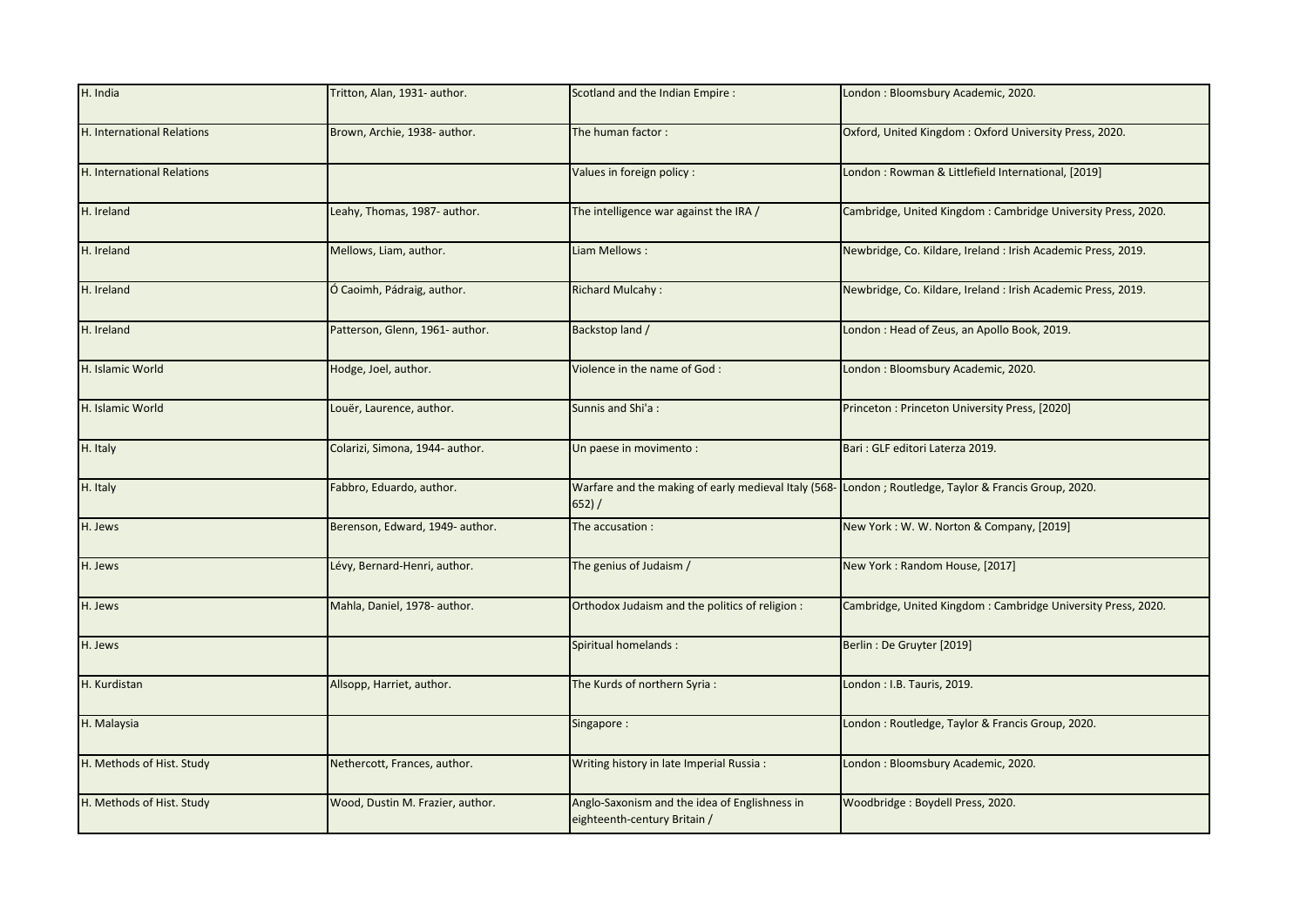| H. Mexico                              | Townsend, Camilla, 1965- author.            | Fifth sun :                                                                                            | New York, NY: Oxford University Press, [2019]                  |
|----------------------------------------|---------------------------------------------|--------------------------------------------------------------------------------------------------------|----------------------------------------------------------------|
| H. Middle Ages                         | Rubin, Miri, 1956- author.                  | Cities of strangers :                                                                                  | Cambridge, United Kingdom: Cambridge University Press, 2020.   |
| H. Middle East                         | Makdisi, Ussama Samir, 1968- author.        | Age of coexistence :                                                                                   | Oakland, California: University of California Press, [2019]    |
| H. Moldova                             | Haynes, Rebecca, author.                    | Moldova:                                                                                               | London: I. B. Tauris, 2020.                                    |
| H. New Zealand                         | Salmond, Anne, author.                      | Tears of Rangi:                                                                                        | Auckland, New Zealand: Auckland University Press, 2017.        |
| H. Palestine & Syria                   | Cimadomo, Paolo, author.                    | The Southern Levant during the first centuries of<br>Roman rule (64 BCE-135 CE) :                      | Oxford: Oxbow Books, 2019.                                     |
| H. Palestine & Syria                   | Kadish, Alon, 1950- author.                 | The British Army in Palestine and the 1948 war:                                                        | London: Routledge, Taylor & Francis Group, 2020.               |
| H. Parliament (English)                | Geddes, Marc, author.                       | Dramas at Westminster:                                                                                 | Manchester: Manchester University Press, 2020.                 |
| H. Persia                              | Fardūst, Husayn, 1917 or 1918-1987, author. | The rise and fall of the Pahlavi Dynasty:                                                              | Delhi: Motilal Banarsidass Publishers Private Ltd. c1999 1999. |
| H. Portugal                            | Newitt, M. D. D., author.                   | The Braganzas:                                                                                         | London: Reaktion Books, 2019.                                  |
| H. Reg. Hist., Small Arms School Corps | Fisher, Richard, author.                    | History of the Small Arms School Corps, 1853-2017 /                                                    | Warwick: Helion & Company, 2019.                               |
| H. Romania                             | Bejan, Cristina Adriana, 1982- author.      | Intellectuals and fascism in interwar Romania:                                                         | Cham, Switzerland: Palgrave Macmillan, [2019]                  |
| H. Rome (Ancient)                      | Potter, D. S. (David Stone), 1957- author.  | The origin of empire :                                                                                 | London: Profile Books, 2019.                                   |
| H. Rome (Ancient)                      | Tacoma, Laurens Ernst, 1967- author.        | Roman political culture :                                                                              | Oxford: Oxford University Press, 2020.                         |
| H. Rome (Ancient)                      |                                             | Romans at war:                                                                                         | London: Routledge, Taylor & Francis Group, 2020.               |
| H. Rome (Ancient), Social &c.          |                                             | Capital, investment, and innovation in the Roman<br>world /                                            | Oxford: Oxford University Press, 2020.                         |
| H. Russia                              | Belton, Catherine, author.                  | Putin's people :                                                                                       | London: William Collins, 2020.                                 |
| H. Russia                              | Bergman, Jay, author.                       | The French revolutionary tradition in Russian and<br>Soviet politics, political thought, and culture / | Oxford, United Kingdom: Oxford University Press, 2019.         |
| H. Russia                              | Rampton, Vanessa, 1980- author.             | Liberal ideas in Tsarist Russia:                                                                       | Cambridge: Cambridge University Press, 2020.                   |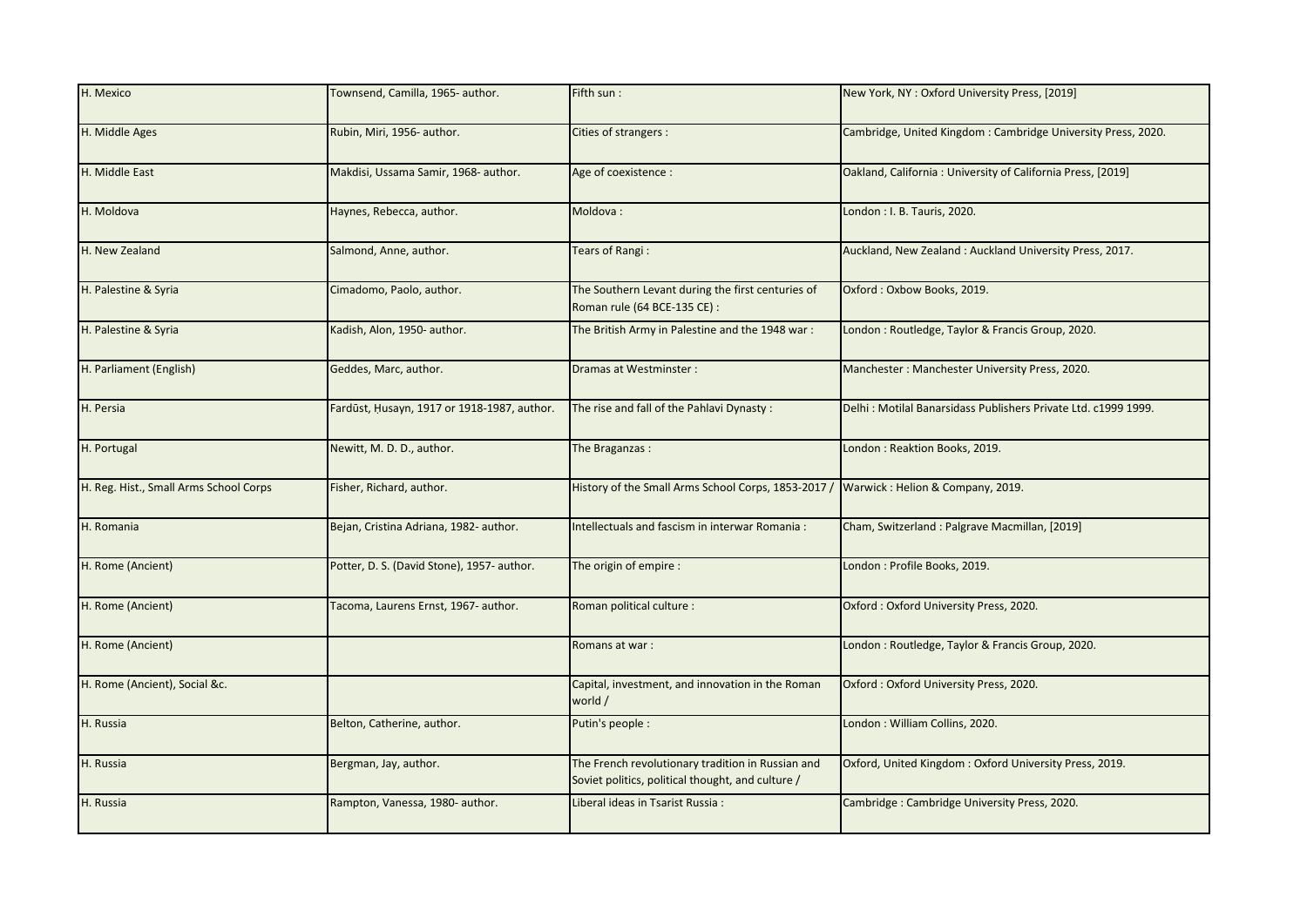| H. Russia, Social &c.        | Yaffa, Joshua, author.                  | Between two fires :                                                                | London: Granta, 2020.                                                           |
|------------------------------|-----------------------------------------|------------------------------------------------------------------------------------|---------------------------------------------------------------------------------|
| H. Scotland, Social &c.      | Jackson Williams, Kelsey, 1986- author. | The first Scottish enlightenment:                                                  | Oxford: Oxford University Press, 2020.                                          |
| H. Spain                     | Yeoman, James Michael, 1987- author.    | Print culture and the formation of the anarchist<br>movement in Spain, 1890-1915 / | New York: Routledge, Taylor & Francis Group, 2020.                              |
| H. Spanish Civil War         | Fanning, Tim, author.                   | The Salamanca diaries:                                                             | Newbridge, Co. Kildare, Ireland: Merrion Press, 2019.                           |
| H. Tibet                     | Goldstein, Melvyn C., author.           | A history of modern Tibet /                                                        | Berkeley, California: University of California Press, [1989-2019]               |
| H. Turkestan                 | Foltz, Richard C., 1961- author.        | A history of the Tajiks:                                                           | London: I.B. Tauris, 2019.                                                      |
| H. Turkestan                 | Thomas, Alun (Historian), author.       | Nomads and Soviet rule:                                                            | London: Bloomsbury, 2020.                                                       |
| H. Tuscany                   |                                         | Florence after the Medici:                                                         | New York: Routledge, Taylor & Francis Group, 2020.                              |
| H. United States             | Ferguson, Niall.                        | Colossus:                                                                          | London: Allen Lane, 2004.                                                       |
| H. United States             | Nye, Joseph S., author.                 | Do morals matter? :                                                                | New York, NY: Oxford University Press, [2020]                                   |
| H. United States             | Rucker, Philip, author.                 | A very stable genius:                                                              | London: Bloomsbury Publishing, 2020.                                            |
| H. United States             | Wineapple, Brenda, author.              | The impeachers:                                                                    | New York: Random House, [2019]                                                  |
| H. United States, Social &c. | Brooks, Arthur C., 1964- author.        | Love your enemies :                                                                | New York, NY: Broadside Books, an imprint of HarperCollinsPublishers,<br>[2019] |
| H. United States, Social &c. | Lemann, Nicholas, author.               | Transaction man :                                                                  | New York: Farrar, Straus and Giroux, 2019.                                      |
| H. United States, Social &c. | Sopel, Jon, author.                     | If only they didn't speak English:                                                 | London: BBC Books, 2018.                                                        |
| L. American Lit., Hist. of   | Belletto, Steven, author.               | The Beats:                                                                         | Cambridge, United Kingdom: Cambridge University Press, 2020.                    |
| L. American Lit., Hist. of   | Bloom, Harold, author.                  | The American canon:                                                                | New York, N.Y. : The Library of America, [2019]                                 |
| L. American Lit., Hist. of   | Socarides, Alexandra, author.           | In plain sight:                                                                    | New York: Oxford University Press, 2020.                                        |
| L. American Lit., Hist. of   |                                         | New York:                                                                          | Cambridge, United Kingdom: Cambridge University Press, 2020.                    |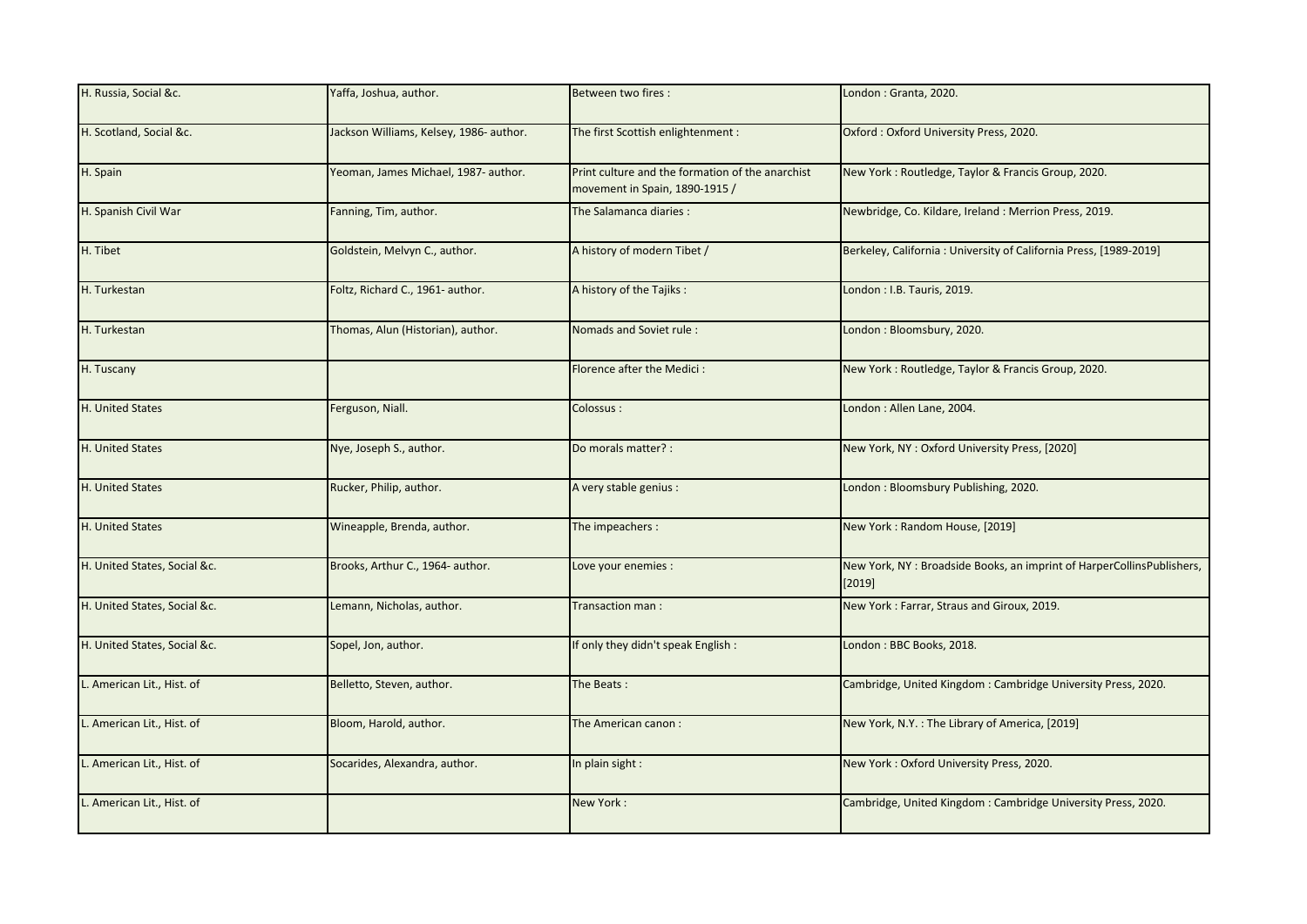| L. Anglo-Saxon                   | Kesling, Emily, 1989- author.                      | Medical texts in Anglo-Saxon literary culture /                | Cambridge: D.S. Brewer, 2020.                                                       |
|----------------------------------|----------------------------------------------------|----------------------------------------------------------------|-------------------------------------------------------------------------------------|
| Anglo-Saxon, Beowulf             | Leneghan, Francis, author.                         | The dynastic drama of Beowulf /                                | Woodbridge, Suffolk: D.S. Brewer, 2020.                                             |
| L. Caribbean Lit., Hist. of      |                                                    | Classicisms in the black Atlantic /                            | New York: Oxford University Press, 2020.                                            |
| Drama, Hist. of (Gen.)           | Brown, Ross, 1963- author.                         | Sound effect:                                                  | London: Methuen Drama, 2020.                                                        |
| Drama, Hist. of (Gen.), Bandmann | Balme, Christopher B., author.                     | The globalization of theatre 1870-1930 :                       | Cambridge, UK: Cambridge University Press, 2020.                                    |
| <b>English Drama</b>             | Bartlett, Mike, 1980- author.                      | Albion /                                                       | London: Nick Hern Books, [2017]                                                     |
| L. English Drama                 | Butler, Leo, 1974- author.                         | Boy /                                                          | London: Bloomsbury Methuen Drama, an imprint of Bloomsbury<br>Publishing Plc, 2016. |
| English Drama                    | Churchill, Caryl, author.                          | Plays /                                                        | London: Methuen Drama, 1990-2008.                                                   |
| <b>English Drama</b>             | Kirkwood, Lucy, author.                            | The welkin /                                                   | London: Nick Hern Books, 2020.                                                      |
| . English Drama                  | Lee-Jones, Jasmine, author.                        | Seven methods of killing Kylie Jenner /                        | London: Oberon Books, 2019.                                                         |
| L. English Drama                 | Prebble, Lucy, author.                             | A very expensive poison /                                      | London: Methuen Drama, [2019]                                                       |
| <b>English Drama</b>             | Prebble, Lucy, author.                             | The sugar syndrome /                                           | London: Methuen Drama, 2020.                                                        |
| English Drama, Hist. of          | Coveney, Michael, 1948- author.                    | Questors, jesters and renegades :                              | London: Methuen Drama, 2020.                                                        |
| English Drama, Hist. of          | Gale, Maggie B. (Maggie Barbara), 1963-<br>author. | A social history of British performance cultures<br>1900-1939: | London: Routledge, Taylor & Francis Group, 2020.                                    |
| English Drama, Hist. of, 4to.    | Callow, Simon, 1949- author.                       | London's great theatres /                                      | Munich: Prestel, 2019.                                                              |
| English Lit.                     | Bunyan, John, 1628-1688, author.                   | The pilgrim's progress :                                       | New York: W. W. Norton & Company, [2009]                                            |
| English Lit.                     | Chan, Mary Jean, author.                           | Flèche /                                                       | London: Faber & Faber, 2019.                                                        |
| . English Lit.                   | Crowley, John, 1942- author.                       | Reading backwards:                                             | Burton, MI: Subterranean Press, 2019.                                               |
| English Lit.                     | Gurney, Ivor, 1890-1937, author.                   | The complete poetical works /                                  | Oxford: Oxford University Press, 2020.                                              |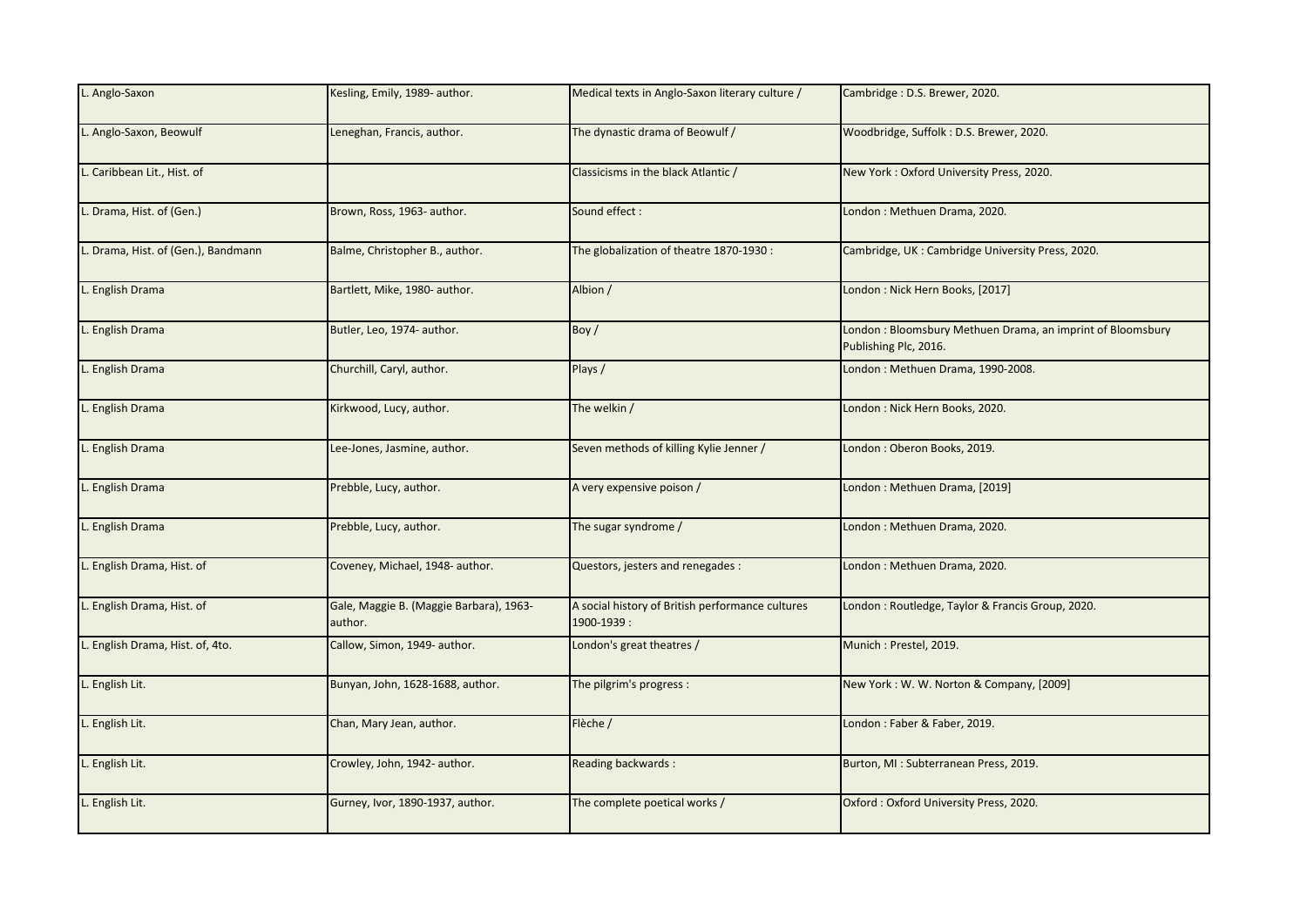| L. English Lit.                  | Harris, Will, author.                                  | Rendang /                                           | London: Granta, 2020.                                             |
|----------------------------------|--------------------------------------------------------|-----------------------------------------------------|-------------------------------------------------------------------|
| L. English Lit.                  | Kaminsky, Ilya, 1977- author.                          | Deaf republic /                                     | London: Faber, 2019.                                              |
| L. English Lit.                  | Kociejowski, Marius, author.                           | Collected poems /                                   | Manchester: Carcanet, 2019.                                       |
| L. English Lit.                  | Molloy, Dorothy, author.                               | The poems of Dorothy Molloy.                        | London: Faber & Faber, 2019.                                      |
| L. English Lit.                  | Nabokov, Vladimir Vladimirovich, 1899-1977,<br>author. | Think, write, speak:                                | [London], UK: Penguin Classics an imprint of Penguin Books, 2019. |
| L. English Lit.                  | Osmond, Richard, 1987- author.                         | Rock, paper, scissors /                             | London: Picador, 2019.                                            |
| L. English Lit.                  | Paterson, Don, 1963- author.                           | Zonal /                                             | London: Faber & Faber, 2020.                                      |
| L. English Lit.                  | Robinson, Roger, author.                               | A portable paradise /                               | Leeds: Peepal Tree, 2019.                                         |
| L. English Lit.                  | Scott, Richard, 1981- author.                          | Soho/                                               | London: Faber & Faber, carcanet 2018.                             |
| L. English Lit.                  | Waldron, Mark, author.                                 | Sweet, like rinky-dink /                            | Hexham, Northumberland: Bloodaxe Books, 2019.                     |
| L. English Lit.                  | Wilmers, Mary-Kay, author.                             | Human relations and other difficulties :            | New York: Farrar, Straus and Giroux, 2019.                        |
| L. English Lit., Bloom           | Bielik-Robson, Agata, author.                          | The saving lie :                                    | Evanston, Ill.: Northwestern University Press, 2011.              |
| L. English Lit., Brontë          | Hay, Adelle, author.                                   | Anne Brontë reimagined :                            | Salford: Saraband, [2020]                                         |
| L. English Lit., Burroughs, 4to. |                                                        | William S. Burroughs cutting up the century /       | Bloomington: Indiana University Press, [2019]                     |
| L. English Lit., Christie        |                                                        | Agatha Christie goes to war /                       | London: Routledge, Taylor & Francis Group, 2020.                  |
| L. English Lit., Cowley          |                                                        | Royalists and royalism in 17th-century literature : | New York: Routledge, Taylor & Francis Group, 2020.                |
| L. English Lit., Greville        |                                                        | Precarious identities :                             | London: Routledge, Taylor & Francis Group, 2020.                  |
| L. English Lit., Hill            | Wylie, Alex, author.                                   | Geoffrey Hill's later work :                        | Manchester: Manchester University Press, 2019.                    |
| L. English Lit., Hist. of        | Bowers, Will                                           | The Italian idea:                                   | Cambridge: Cambridge Cambridge University, 2020.                  |
|                                  |                                                        |                                                     |                                                                   |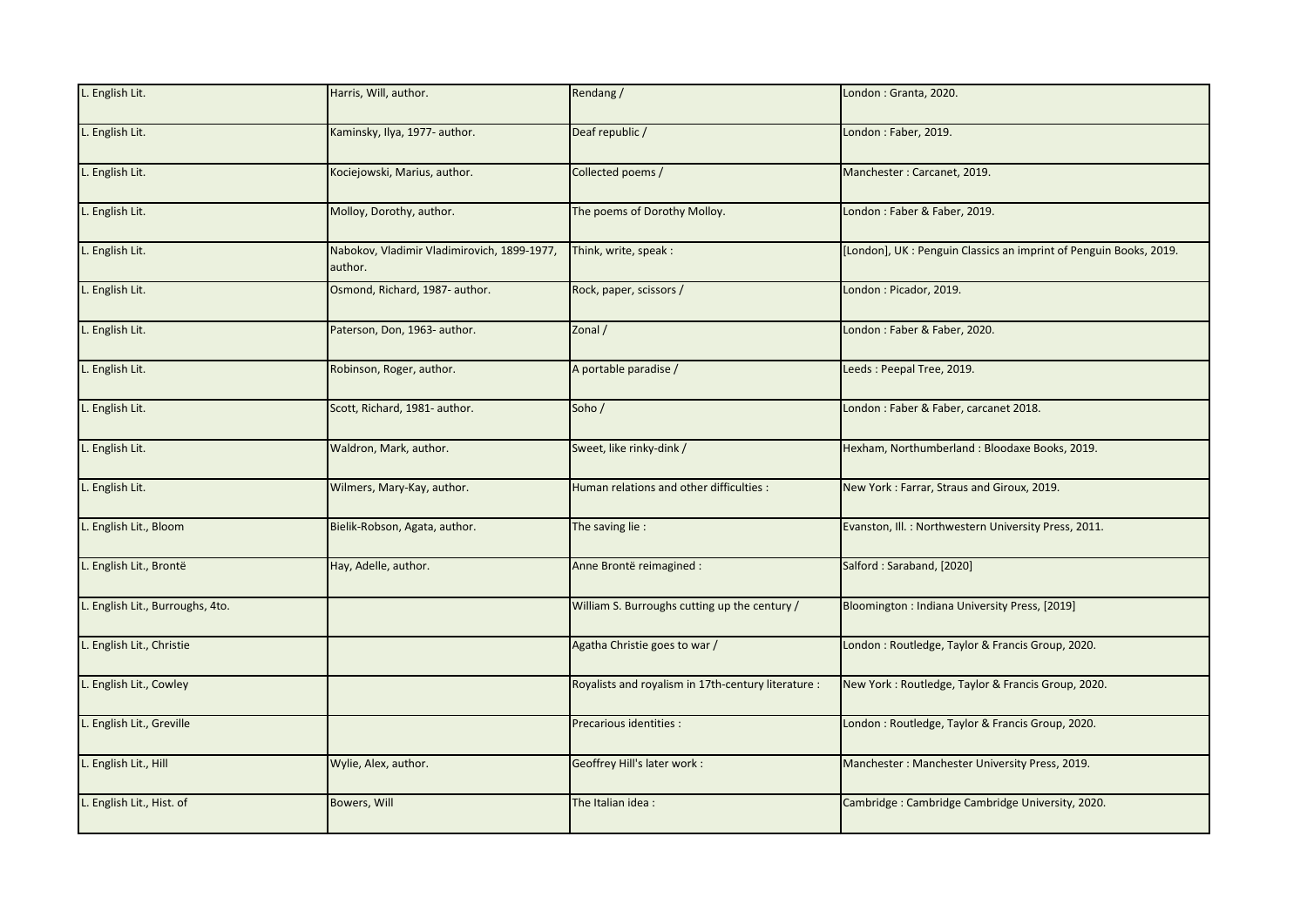| . English Lit., Hist. of        | Crowley, Matthew, 1980- author.       | Representations of working-class masculinities in<br>post-war British culture: | London: Routledge, [2020]                                                                              |
|---------------------------------|---------------------------------------|--------------------------------------------------------------------------------|--------------------------------------------------------------------------------------------------------|
| L. English Lit., Hist. of       | Dawson, Clara, author.                | Victorian poetry and the culture of evaluation /                               | Oxford: Oxford University Press, 2020.                                                                 |
| L. English Lit., Hist. of       | Dinter, Sandra, author.               | Childhood in the contemporary English novel /                                  | London: Routledge, Taylor & Francis Group, 2020.                                                       |
| English Lit., Hist. of          | Esterhammer, Angela, author.          | Print and performance in the 1820s :                                           | Cambridge: Cambridge University Press, 2020.                                                           |
| . English Lit., Hist. of        | Fernandez, Jean, 1956- author.        | Geography and the literary imagination in Victorian<br>fictions of empire :    | New York: Routledge, Taylor & Francis Group, 2020.                                                     |
| . English Lit., Hist. of        | Forshaw, Barry, author.               | Crime fiction :                                                                | Harpenden: Odlcastle Books, 2019.                                                                      |
| L. English Lit., Hist. of       | Friedman, Dustin, 1982- author.       | Before queer theory:                                                           | Baltimore: Johns Hopkins University Press, 2019.                                                       |
| . English Lit., Hist. of        | Henry, Nancy, 1965- author.           | Women, literature and finance in Victorian Britain :                           | Cham, Switzerland: Palgrave Macmillan, [2018]                                                          |
| English Lit., Hist. of          | Kahn, Victoria Ann, author.           | The trouble with literature /                                                  | New York: Oxford University Press, 2020.                                                               |
| L. English Lit., Hist. of       | Martín, Sara (Martín Alegre), author. | Masculinity and patriarchal villainy in the British<br>novel:                  | New York: Routledge, Taylor & Francis Group, 2020.                                                     |
| L. English Lit., Hist. of       | Rogers, Asha, 1987- author.           | State sponsored literature :                                                   | Oxford: Oxford University Press, 2020.                                                                 |
| . English Lit., Hist. of        | Scholl, Lesa, author.                 | Hunger, poetry and the Oxford Movement :                                       | London: Bloomsbury Academic, 2020.                                                                     |
| English Lit., Hist. of          | Tate, Trudi, author.                  | Modernism, history and the First World War /                                   | Manchester: Manchester University Press, [1998]                                                        |
| . English Lit., Hist. of        | Watt, Diane, 1965- author.            | Women, writing and religion in England and<br>beyond, 650-1100 /               | London: Bloomsbury Academic, 2020.                                                                     |
| L. English Lit., Hist. of       |                                       | The Cambridge history of Black and Asian British<br>writing /                  | Cambridge: Cambridge University Press, 2020.                                                           |
| . English Lit., Hist. of        |                                       | eighteenth century /                                                           | Castration, impotence, and emasculation in the long New York: Routledge, Taylor & Francis Group, 2020. |
| . English Lit., Hist. of        |                                       | Community and solitude :                                                       | Lewisburg, Pennsylvania: Bucknell University Press, [2019]                                             |
| L. English Lit., Hist. of       |                                       | The socio-literary imaginary in 19th and 20th<br>century Britain:              | London: Routledge, 2020.                                                                               |
| L. English Lit., Hist. of, 4to. |                                       | The Routledge companion to Victorian literature /                              | New York: Routledge, Taylor & Francis Group, 2020.                                                     |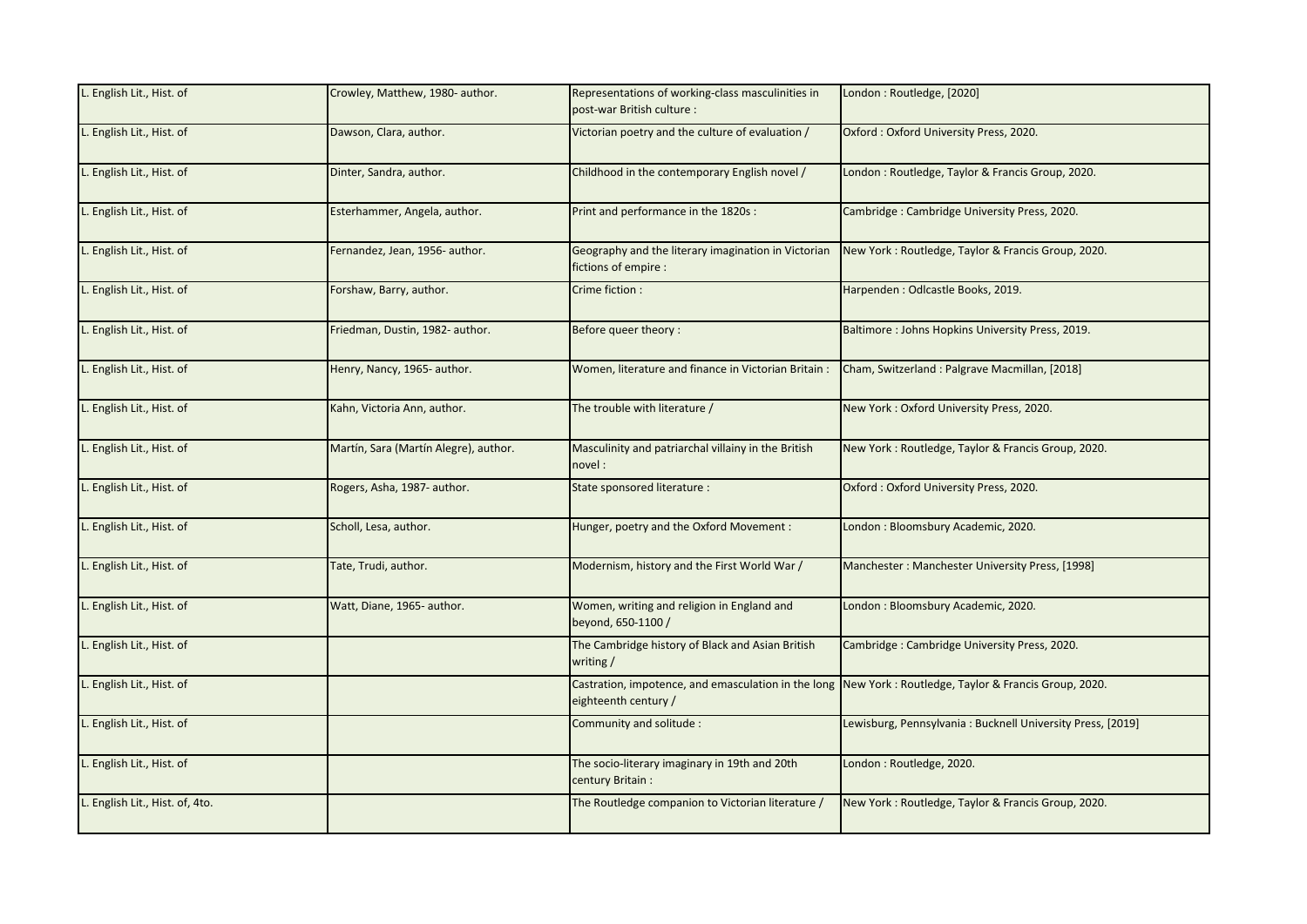| L. English Lit., Hope                 | Daly, Nicholas, author.                              | Ruritania:                                         | Oxford: Oxford University Press, 2020.                       |
|---------------------------------------|------------------------------------------------------|----------------------------------------------------|--------------------------------------------------------------|
| L. English Lit., Orwell               | Ingle, Stephen, author.                              | Orwell reconsidered /                              | London: Routledge, 2020.                                     |
| L. English Lit., Pater                | Lee, Adam, author.                                   | The Platonism of Walter Pater:                     | New York: Oxford University Press, 2020.                     |
| L. English Lit., Shakespeare          | Shapiro, James, 1955- author.                        | Shakespeare in a divided America /                 | London: Faber & Faber, 2020.                                 |
| L. English Lit., Twain                |                                                      | Mark Twain in context /                            | Cambridge: Cambridge University Press, 2020.                 |
| L. English Lit., Wells                | Roberts, Adam (Adam Charles), 1965- author.          | H G Wells:                                         | Cham: Palgrave Macmillan, [2019]                             |
| L. English Lit., Wells                | Shadurski, Maxim, author.                            | The nationality of utopia:                         | London: Routledge, Taylor & Francis Group, 2020.             |
| L. English Lit., Wells                |                                                      | H.G. Wells and all things Russian /                | London: Anthem Press, 2019.                                  |
| L. English Lit., Wilde                | Stern, Kimberly Jo, 1977- author.                    | Oscar Wilde:                                       | Cham, Switzerland: Palgrave Macmillan, [2019]                |
| L. English Lit., Wilde                |                                                      | Oscar Wilde /                                      | Ipswich, Massachusetts: Salem Press, [2019]                  |
| L. French Fiction                     | Echenoz, Jean, author.                               | Vie de Gérard Fulmard /                            | [Paris] : Les Éditions de Minuit [2020]                      |
| L. French Fiction                     | Pennac, Daniel, author.                              | La loi du rêveur :                                 | [Paris]: Gallimard, [2020]                                   |
| . French Fiction                      | Springora, Vanessa, author.                          | Le consentement /                                  | Paris: Bernard Grasset, [2020]                               |
| . German Lit., Hist. of               | Güthenke, Constanze, author.                         | Feeling and classical philology :                  | Cambridge, United Kingdom: Cambridge University Press, 2020. |
| . German Lit., Hist. of               | Lawson Conquer, Grace Beatrice Rey, 1987-<br>author. | Reading colour:                                    | Oxford: Peter Lang, [2019]                                   |
| L. Greek & Latin Lit., Trans.         | Artemidorus, Daldianus, author.                      | The interpretation of dreams /                     | Oxford: Oxford University Press, 2020.                       |
| L. Greek & Latin Texts &c.            | Battle of the frogs and mice.                        | Batrachomyomachia (Battle of the frogs and mice) : | Oxford, United Kingdom: Oxford University Press, 2020.       |
| L. Greek & Latin Texts &c.            | Virgil, author.                                      | Aeneid.                                            | Cambridge: Cambridge University Press, 2020.                 |
| L. Greek & Latin Texts &c., Aristotle | Aufderheide, Joachim, author.                        | Aristotle's Nicomachean ethics book X /            | Cambridge: Cambridge University Press, 2020.                 |
|                                       |                                                      |                                                    |                                                              |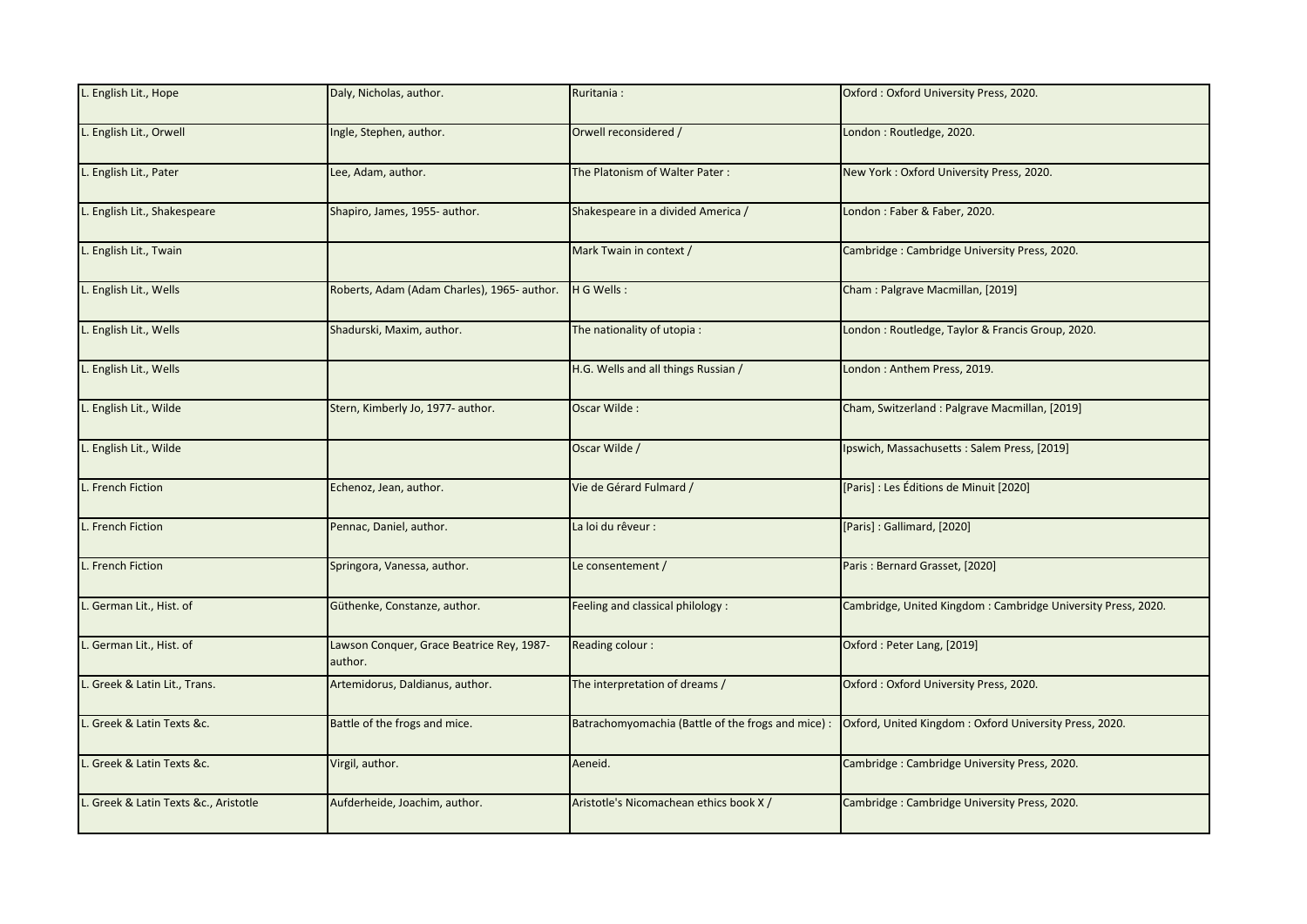| L. Greek & Latin Texts &c., Aristotle   | Duke, George, 1974- author.           | Aristotle and law:                                            | New York, NY: Cambridge University Press, 2020.              |
|-----------------------------------------|---------------------------------------|---------------------------------------------------------------|--------------------------------------------------------------|
| L. Greek & Latin Texts &c., Artemidorus | Thonemann, Peter, author.             | An ancient dream manual :                                     | Oxford, United Kingdom: Oxford University Press, 2020.       |
| L. Greek & Latin Texts &c., Herodotus   |                                       | Herodotus in the long nineteenth century /                    | Cambridge, United Kingdom: Cambridge University Press, 2020. |
| L. Greek & Latin Texts &c., Homer       | Clarke, Michael (Michael J.), author. | Achilles beside Gilgamesh :                                   | Cambridge, United Kingdom: Cambridge University Press, 2019. |
| L. Greek & Latin Texts &c., Plato       |                                       | Brill's companion to the reception of Plato in<br>antiquity / | Leiden: Brill, [2018]                                        |
| L. Greek Lit., Hist. of                 | Rood, Tim, author.                    | Anachronism and antiquity /                                   | London: Bloomsbury Academic, 2020.                           |
| L. Irish Lit., Hist. of                 |                                       | Irish literature in transition, 1830-1880 /                   | Cambridge: Cambridge University Press, 2020.                 |
| L. Irish Lit., Hist. of                 |                                       | The Gate Theatre, Dublin:                                     | Oxford; New York: Peter Lang, [2018]                         |
| L. Irish Lit., Hist. of                 |                                       | Irish literature in transition, 1700-1780 /                   | Cambridge: Cambridge University Press, 2020.                 |
| L. Irish Lit., Hist. of                 |                                       | Irish literature in transition, 1780-1830 /                   | Cambridge: Cambridge University Press, 2020.                 |
| L. Irish Lit., Hist. of                 |                                       | Irish literature in transition, 1940-1980 /                   | Cambridge: Cambridge University Press, 2020.                 |
| L. Irish Lit., Hist. of                 |                                       | Irish literature in transition, 1980-2000 /                   | Cambridge: Cambridge University Press, 2020.                 |
| . Italian Fiction                       | Starnone, Domenico, 1943- author.     | Confidenza /                                                  | Torino: Einaudi, [2019]                                      |
| L. Italian Lit.                         | Mancinelli, Franca, 1981- author.     | At an hour's sleep from here:                                 | Fayetteville, New York: Bitter Oleander Press, 2019.         |
| L. Italian Lit.                         | Scotellaro, Rocco, 1923-1953, author. | Tutte le opere /                                              | Milano: Mondadori, 2019.                                     |
| L. Italian Lit., Dante                  | Corbett, George, author.              | Dante's Christian ethics :                                    | Cambridge: Cambridge University Press, 2020.                 |
| L. Italian Lit., Hist. of               |                                       | The Renaissance of letters :                                  | London : Routledge, Taylor & Francis Group, 2020.            |
| L. Italian Lit., Trans.                 | Dante Alighieri, 1265-1321, author.   | Dante Divine triogy :                                         | Edinburgh: Canongate, 2018-2019.                             |
| L. Japanese                             | Itō, Hiromi, 1955- author.            | Killing Kanoko;                                               | [London]: Tilted Axis Press, 2020.                           |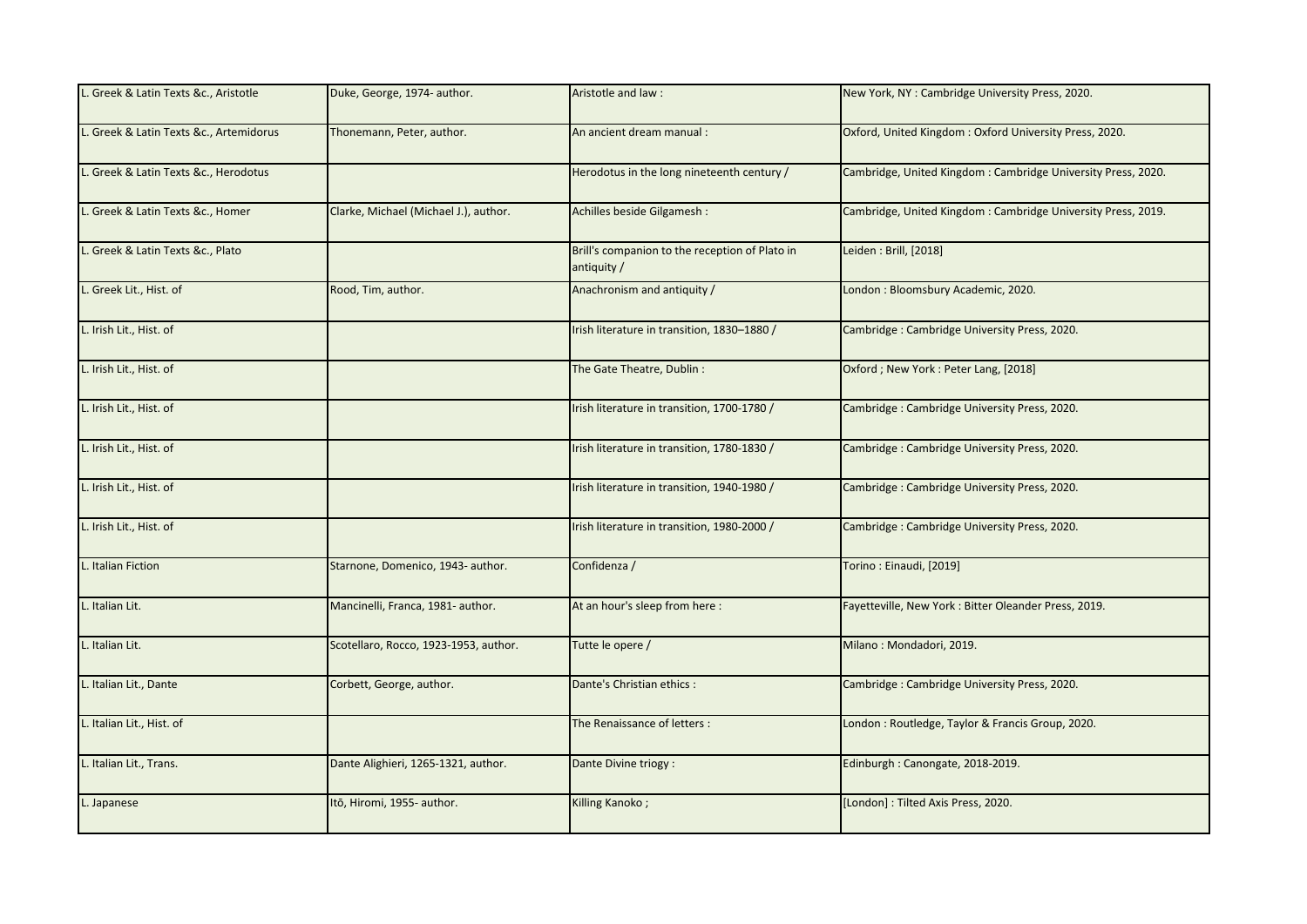| L. Latin Lit., Hist. of              | Hardie, Philip R., author.             | Classicism and Christianity in late antique Latin<br>poetry/ | Oakland, California: University of California Press, [2019]                                            |
|--------------------------------------|----------------------------------------|--------------------------------------------------------------|--------------------------------------------------------------------------------------------------------|
| L. Literature, Hist. of (Gen.)       | Burt, Stephanie, 1971- author.         | Don't read poetry :                                          | New York: Basic Books, 2019.                                                                           |
| L. Literature, Hist. of (Gen.)       | Currie, Gregory, author.               | Imagining and knowing:                                       | Oxford, United Kingdom Oxford University Press, 2020.                                                  |
| L. Literature, Hist. of (Gen.)       | Harries, Richard, 1936- author.        | Haunted by Christ:                                           | London: SPCK, 2018.                                                                                    |
| L. Literature, Hist. of (Gen.)       | Jensen, Meg, author.                   | The art and science of trauma and the<br>autobiographical:   | Cham, Switzerland: Palgrave Macmillan, [2019]                                                          |
| L. Literature, Hist. of (Gen.)       | Kudish, Adele, author.                 | The European Roman d'analyse :                               | New York: Bloomsbury Academic, 2020.                                                                   |
| L. Literature, Hist. of (Gen.)       | Le Guin, Ursula K., 1929-2018, author. | The carrier bag theory of fiction /                          | [London] : Ignota, 2019.                                                                               |
| L. Literature, Hist. of (Gen.)       | Mitchell, Sebastian, 1959- author.     | Utopia and its discontents :                                 | London: Bloomsbury Academic, 2020.                                                                     |
| L. Literature, Hist. of (Gen.)       | Stoneley, Peter, author.               | Promiscuity in western literature /                          | New York: Routledge, Taylor & Francis Group, 2020.                                                     |
| L. Literature, Hist. of (Gen.)       |                                        | A quest for remembrance :                                    | New York: Routledge, Taylor & Francis Group, 2020.                                                     |
| L. Literature, Hist. of (Gen.), 4to. | Stewart, Susan, 1952- author.          | The ruins lesson :                                           | Chicago: The University of Chicago Press, 2020.                                                        |
| L. Medieval Lit., Hist. of           | Spacey, Beth C., author.               | The miraculous and the writing of crusade narrative          | Woodbridge: The Boydell Press, 2020.                                                                   |
| Persian                              |                                        | The mirror of my heart:                                      | [Odenton, Md.]: Mage Publishers, [2019]                                                                |
| Rhetoric &c.                         | Lovell, Stephen, 1972- author.         | How Russia learned to talk:                                  | New York: Oxford University Press, 2020.                                                               |
| L. Scottish Lit., Hist of            | Leask, Nigel, 1958- author.            | Stepping westward:                                           | New York: Oxford University Press, 2020.                                                               |
| L. Spanish Lit., Borges              |                                        | Jorge Luis Borges in context /                               | Cambridge: Cambridge University Press, 2020.                                                           |
| Wit & Humour                         |                                        | The joke is on us :                                          | Lanham: Lexington Books, [2019]                                                                        |
| Philology (Gen.)                     | Baron, Dennis E. author.               | What's your pronoun? :                                       | New York: Liveright Publishing Corporation, a division of W.W. Norton<br>& Company, independent publis |
| Philology (Gen.)                     |                                        | The discourse reader /                                       | London: Routledge, Taylor & Francis Group, 2014.                                                       |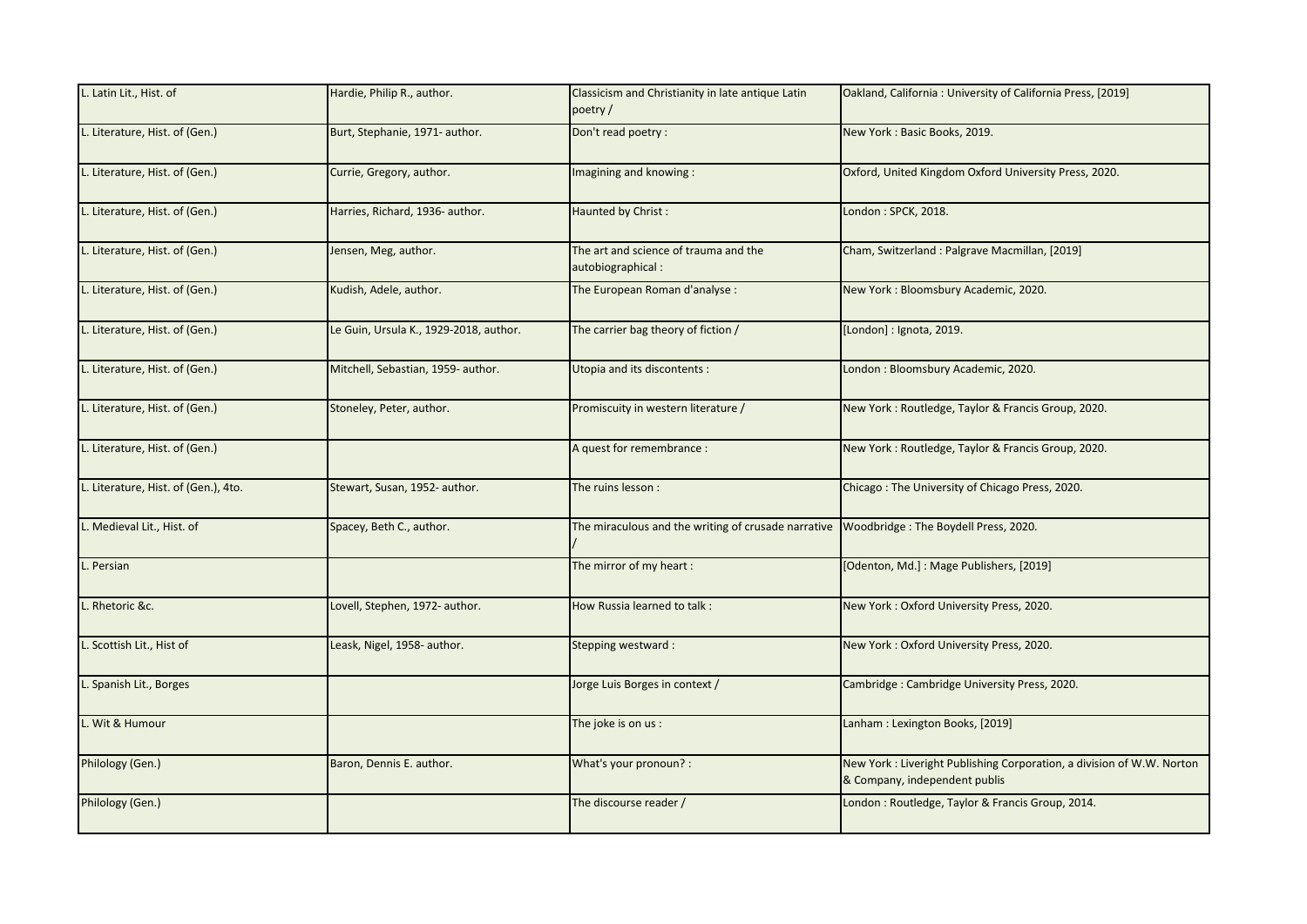| Philology, English         | Cutts, Martin, author.                                                                              | Oxford guide to plain English /                                       | Oxford: Oxford University Press, 2020.                             |
|----------------------------|-----------------------------------------------------------------------------------------------------|-----------------------------------------------------------------------|--------------------------------------------------------------------|
| Philology, English         | Evans, Mel, author.                                                                                 | Royal voices :                                                        | Cambridge: Cambridge University Press, 2020.                       |
| Philology, English         |                                                                                                     | English in the German-speaking world /                                | Cambridge, United Kingdom: Cambridge University Press, 2020.       |
| Philology, Greek (Ancient) | Marcolongo, Andrea, author.                                                                         | The ingenious language :                                              | London : Europa Editions 2019.                                     |
| Philology, Irish           | Stenson, Nancy, author.                                                                             | Modern Irish:                                                         | London: Routledge, Taylor & Francis Group, 2020.                   |
| Philology, Lithuanian      | Ramonienė, Meilutė, author.                                                                         | Lithuanian:                                                           | London: Routledge, Taylor & Francis Group, 2020.                   |
| Philology, Slang           | Green, Jonathon, 1948- author.                                                                      | Sounds & furies :                                                     | London: Robinson, 2019.                                            |
| Philosophy                 | Ahmed, Sara, 1969- author.                                                                          | What's the use? :                                                     | Durham, North Carolina: Duke University Press, [2019]              |
| Philosophy                 | Cottingham, John, 1943- author.                                                                     | In search of the soul:                                                | Princeton: Princeton University Press, [2020]                      |
| Philosophy                 | Duncombe, Matthew, author.                                                                          | Ancient relativity :                                                  | Oxford: Oxford University Press, 2020.                             |
| Philosophy                 | Goff, Philip, 1978- author.                                                                         | Galileo's error :                                                     | London: Rider Books, 2019.                                         |
| Philosophy                 | eibniz, Gottfried Wilhelm, Freiherr von, 1646- Leibniz: Discourse on metaphysics /<br>1716, author. |                                                                       | Oxford: Oxford University Press, 2020.                             |
| Philosophy                 | Milkov, Nikolay, 1953- author.                                                                      | Early analytic philosophy and the German<br>philosophical tradition / | London: Bloomsbury Academic, 2020.                                 |
| Philosophy                 | Montefiore, Alan, author.                                                                           | Philosophy and the human paradox:                                     | New York: Routledge, Taylor & Francis Group, 2020.                 |
| Philosophy                 | Nehamas, Alexander, 1946- author.                                                                   | On friendship /                                                       | New York: Basic Books, a member of the Perseus Books Group, [2016] |
| Philosophy                 | Oderberg, David S., author.                                                                         | The metaphysics of good and evil /                                    | New York: Routledge, Taylor & Francis Group, 2020.                 |
| Philosophy                 | Pettigrew, Richard, author.                                                                         | Choosing for changing selves /                                        | Oxford, United Kingdom: Oxford University Press, 2019.             |
| Philosophy                 | Rist, John M., author.                                                                              | What is a person? :                                                   | Cambridge, United Kingdom: Cambridge University Press, 2020.       |
| Philosophy                 | Seaford, Richard, author.                                                                           | The origins of philosophy in ancient Greece and<br>ancient India:     | Cambridge, United Kingdom: Cambridge University Press, 2020.       |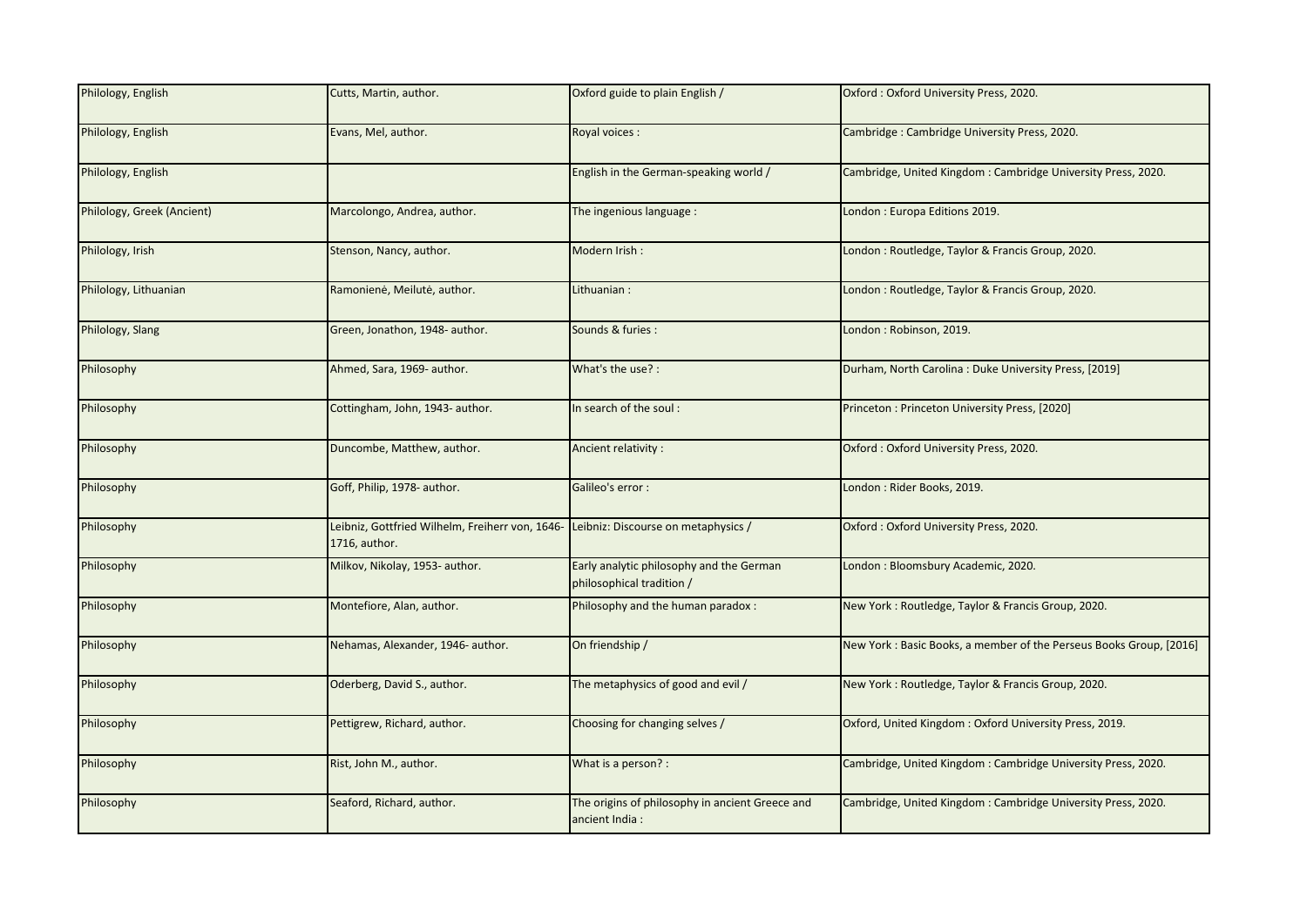| Philosophy                     | Wallace, Robert M., 1947- author.            | Philosophical mysticism in Plato, Hegel, and the<br>present /                           | London: Bloomsbury Academic, 2019.                           |
|--------------------------------|----------------------------------------------|-----------------------------------------------------------------------------------------|--------------------------------------------------------------|
| Philosophy                     |                                              | The scientific imagination :                                                            | New York, NY: Oxford University Press, [2020]                |
| Philosophy                     |                                              | Philosophy of suffering :                                                               | London : Routledge, Taylor & Francis Group 2019.             |
| Philosophy                     |                                              | Plato's Academy:                                                                        | Cambridge, United Kingdom: Cambridge University Press, 2020. |
| Philosophy                     |                                              | Scottish philosophy in the seventeenth century /                                        | New York: Oxford University Press, 2020.                     |
| Philosophy, Bergson            |                                              | Interpreting Bergson:                                                                   | Cambridge, United Kingdom: Cambridge University Press, 2020. |
| Philosophy, Hegel              | Ferrarin, Alfredo, 1960- author.             | Thinking and the I:                                                                     | Evanston, Illinois: Northwestern University Press, [2019]    |
| Philosophy, Heidegger          | Westerlund, Fredrik, 1975- author.           | Heidegger and the problem of phenomena /                                                | London: Bloomsbury Academic, 2020.                           |
| Philosophy, Hume               |                                              | Reading hume on the principles of morals /                                              | Oxford: Oxford University Press, 2020.                       |
| Philosophy, Pascal             | Moriarty, Michael, 1956- author.             | Pascal:                                                                                 | Oxford: Oxford University Press, 2020.                       |
| Philosophy, Todorov            |                                              | Tzvetan Todorov:                                                                        | Rochester, NY : Camden House, 2020.                          |
| R. Bible Comms.                | Kraebel, A. B. (Andrew Brock), 1983- author. | Biblical commentary and translation in later<br>medieval England:                       | Cambridge: Cambridge University Press, 2020.                 |
| R. Bible Comms.                |                                              | The Cambridge companion to the Bible and<br>literature /                                | Cambridge: Cambridge University Press, 2020.                 |
| R. Calvin &c.                  |                                              | Cultures of Calvinism in early modern Europe /                                          | New York, NY: Oxford University Press, [2019]                |
| R. Church & State              | Walsh, Ashley, author.                       | Civil religion and the Enlightenment in England,<br>1707-1800 /                         | Woodbridge: The Boydell Press, 2020.                         |
| R. Ecclesiastical Hist. (Gen.) | Holland, Tom, author.                        | Dominion:                                                                               | London: Little, Brown, 2019.                                 |
| R. Ecclesiastical Hist. (Gen.) | Schlögl, Rudolf, author.                     | Religion and society at the dawn of modern Europe : London : Bloomsbury Academic, 2020. |                                                              |
| R. Heresies &c.                | Gardner, Iain, author.                       | The founder of Manichaeism:                                                             | Cambridge: Cambridge University Press, 2020.                 |
| R. Huguenots                   | Stanwood, Owen, author.                      | The global refuge :                                                                     | Oxford: Oxford University Press, [2020]                      |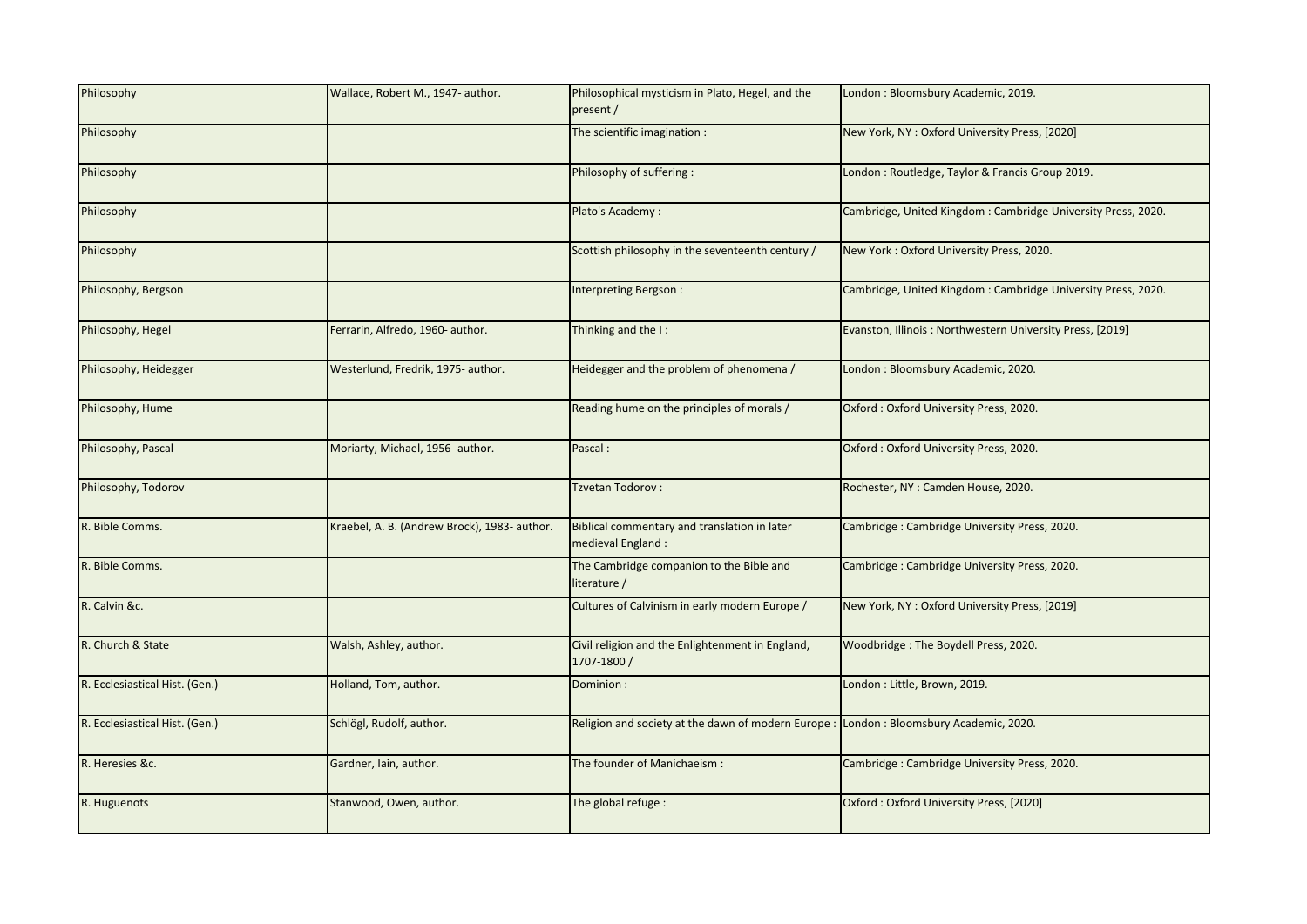| R. Monasteries &c.                                         | Williams, Rowan, 1950- author.            | The way of St Benedict /                                                                          | London: Bloomsbury Continuum, 2020.                                               |
|------------------------------------------------------------|-------------------------------------------|---------------------------------------------------------------------------------------------------|-----------------------------------------------------------------------------------|
| R. Monasteries &c.                                         |                                           | The Cambridge history of medieval monasticism in<br>the Latin world /                             | Cambridge: Cambridge University Press, 2020.                                      |
| R. Mysticism                                               | Williams, J. P. (Janet P.), 1961- author. | Seeking the God beyond:                                                                           | Eugene, Oregon: Cascade Books, [2019]                                             |
| R. Qur'an                                                  |                                           | The Qu'ran :                                                                                      | [Place of publication not identified] : Quranite, [2017].                         |
| R. Religion & Philos. of Relig., Florenskil                | Antonova, Clemena, 1970- author.          | Visual thought in Russian religious philosophy:                                                   | New York, New York: Routledge, 2019.                                              |
| R. Religious & Theol. Lit.                                 | Gregory, of Nazianzus, Saint, author.     | <b>Gregory of Nazianzus's letter collection:</b>                                                  | Oakland, California: University of California Press, [2019]                       |
| R. Religious & Theol. Lit., Aquinas                        | Budziszewski, J., 1952- author.           | Commentary on Thomas Aquinas's Treatise on<br>happiness and ultimate purpose /                    | Cambridge: Cambridge University Press, 2020.                                      |
| R. Religious & Theol. Lit., Aquinas                        | Houck, Daniel W., 1987- author.           | Aquinas, original sin, and the challenge of evolution                                             | Cambridge: Cambridge University Press, 2020.                                      |
| R. Religious & Theol. Lit., Aquinas                        |                                           | Aquinas's Summa theologiae :                                                                      | Cambridge: Cambridge University Press, 2019.                                      |
| R. Religious & Theol. Lit., Barth                          |                                           | The Oxford handbook of Karl Barth /                                                               | Oxford, United Kingdom: Oxford University Press, 2019.                            |
| R. Religious & Theol. Lit., Bridget, of Sweden,<br>Saint   |                                           | Sanctity and female authorship:                                                                   | New York, NY: Routledge, 2020.                                                    |
| R. Religious & Theol. Lit., Donne                          | Eckhardt, Joshua, author.                 | Religion around John Donne /                                                                      | University Park, Pennsylvania: The Pennsylvania State University Press,<br>[2019] |
| R. Religious & Theol. Lit., Margaret, of Antioch,<br>Saint | Heyes, Michael E., author.                | Margaret's monsters :                                                                             | London: Routledge, Taylor & Francis Group, 2020.                                  |
| R. Roman Catholic Church                                   | D'Costa, Gavin, 1958- author.             | Catholic doctrines on the Jewish people after<br>Vatican II /                                     | Oxford: Oxford University Press, 2019.                                            |
| R. Sacred Lit., Hist. of                                   | Johnston, Warren, author.                 | National thanksgivings and ideas of Britain, 1689-<br>1816/                                       | Woodbridge: The Boydell Press, 2020.                                              |
| R. Sacred Lit., Hist. of                                   | McCann, Daniel, author.                   | Soul-health :                                                                                     | Cardiff : University of Wales Press, 2018.                                        |
| R. Sacred Lit., Hist. of                                   |                                           | The Cambridge companion to apocalyptic literature / Cambridge : Cambridge University Press, 2020. |                                                                                   |
| R. Wales, Eccles. Hist.                                    |                                           | A new history of the church in Wales:                                                             | Cambridge, United Kingdom: Cambridge University Press, 2020.                      |
| S. Advertising                                             | Sherman, Zoe, author.                     | Modern advertising and the market for audience<br>attention :                                     | London: Routledge, Taylor & Francis Group, 2020.                                  |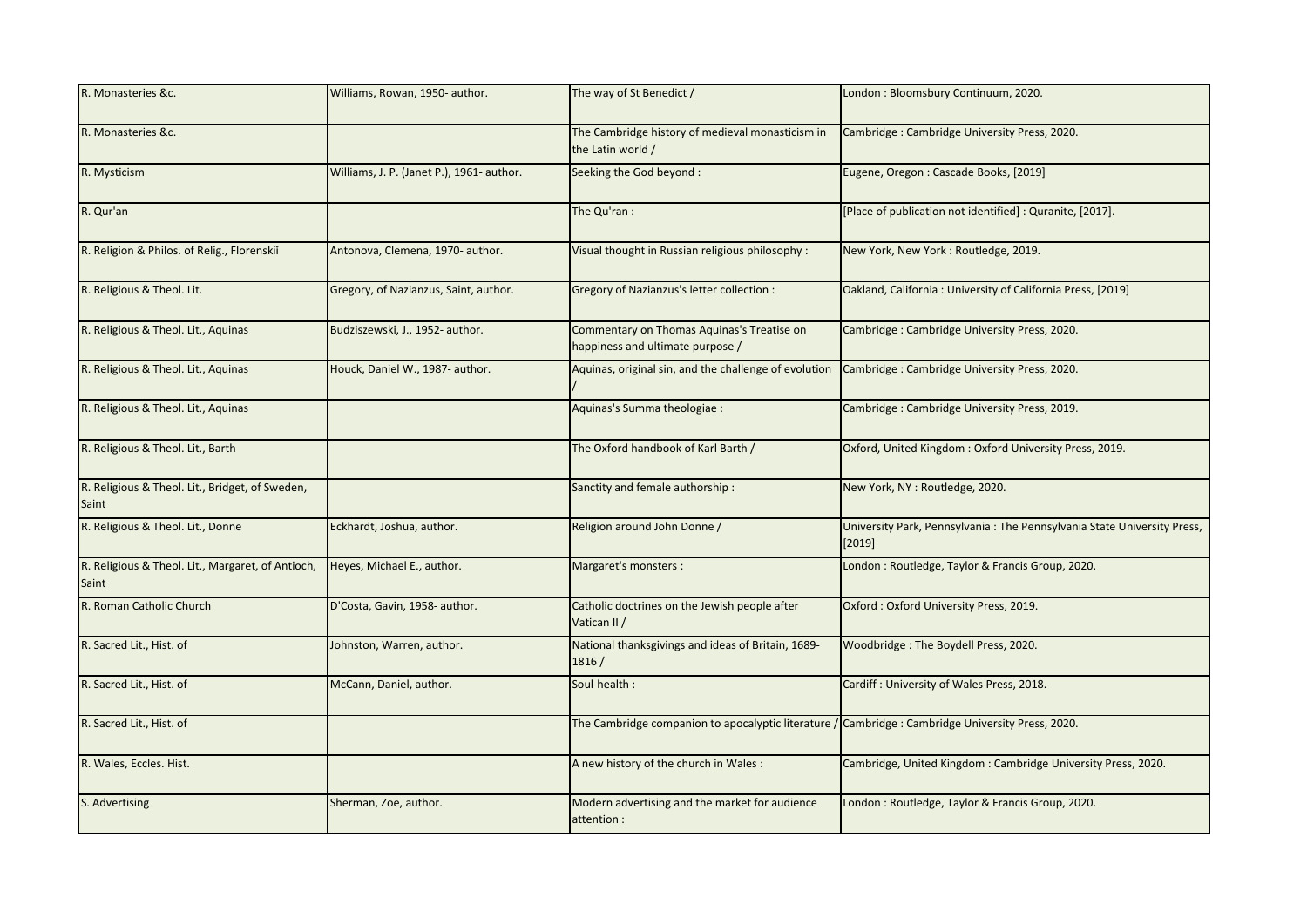| S. Astronomy, 4to.     | Olson, Roberta J. M., author.                                        | Cosmos:                                                                 | London: Reaktion Books Ltd, 2019.                                 |
|------------------------|----------------------------------------------------------------------|-------------------------------------------------------------------------|-------------------------------------------------------------------|
| S. Beer &c.            | Strangleman, Tim, 1967- author.                                      | <b>Voices of Guinness:</b>                                              | New York, NY: Oxford University Press, 2018.                      |
| S. Children &c.        | Van Steen, Gonda Aline Hector, 1964- author.                         | Adoption, memory, and cold war Greece :                                 | Ann Arbor: University of Michigan Press, 2019.                    |
| S. Children &c.        | White, Elizabeth, 1969- author.                                      | A modern history of Russian childhood :                                 | London: Bloomsbury Academic, 2020.                                |
| S. Chronology          | Aveni, Anthony F., author.                                           | Empires of time :                                                       | London: I. B. Tauris & Co Ltd, Publishers, [1990]                 |
| S. Cinematograph       | Rice, Tom, 1979- author.                                             | Films for the colonies :                                                | Oakland, California: University of California Press, [2019]       |
| S. Cinematograph       |                                                                      | The German cinema book /                                                | London: Bloomsbury on befalf of the British Film Institute, 2020. |
| S. Cinematograph, Ford | Richards, Jeffrey, author.                                           | The lost worlds of John Ford:                                           | London: Bloomsbury Academic, 2020.                                |
| S. Computers &c.       | Miller, Arthur I., author.                                           | The artist in the machine :                                             | Cambridge, Massachusetts: The MIT Press, [2019]                   |
| S. Crime               | Watson, Katherine (Katherine Denise), author. Medicine and justice : |                                                                         | London : Routledge, Taylor & Francis Group, 2020.                 |
| S. Crime               |                                                                      | Women's criminality in Europe, 1600-1914 /                              | Cambridge: Cambridge University Press, 2020.                      |
| S. Dancing             | Carter, Alexandra, author.                                           | Dance and dancers in the Victorian and Edwradian<br>music hall ballet / | London: Routledge, Taylor & Francis Group, 2018.                  |
| S. Death               | Doerfler, Maria, author.                                             | Jephthah's daughter, Sarah's son:                                       | Oakland, California: University of California Press, [2020]       |
| S. Devil &c.           | Katajala-Peltomaa, Sari, author.                                     | Demonic possession and lived religion in later<br>medieval Europe /     | Oxford, United Kingdom: Oxford University Press, 2020.            |
| S. Dogs                | Sackville-West, V. (Victoria), 1892-1962,<br>author.                 | Faces:                                                                  | London: Daunt Books, 2019.                                        |
| S. Dogs                |                                                                      | Dog's best friend? :                                                    | Montreal: McGill-Queen's University Press, [2019]                 |
| S. Drugs               | Loewenstein, Antony, author.                                         | Pills, powder, and smoke:                                               | London: Scribe, 2020.                                             |
| S. Emigration &c.      | Goodfellow, Maya, author.                                            | Hostile environment :                                                   | London: Verso, 2019.                                              |
| S. Emigration &c.      | Hume, Laura Hunt, 1961- author.                                      | Strangers settled here among us :                                       | London: Routledge, Taylor & Francis Group, 2015.                  |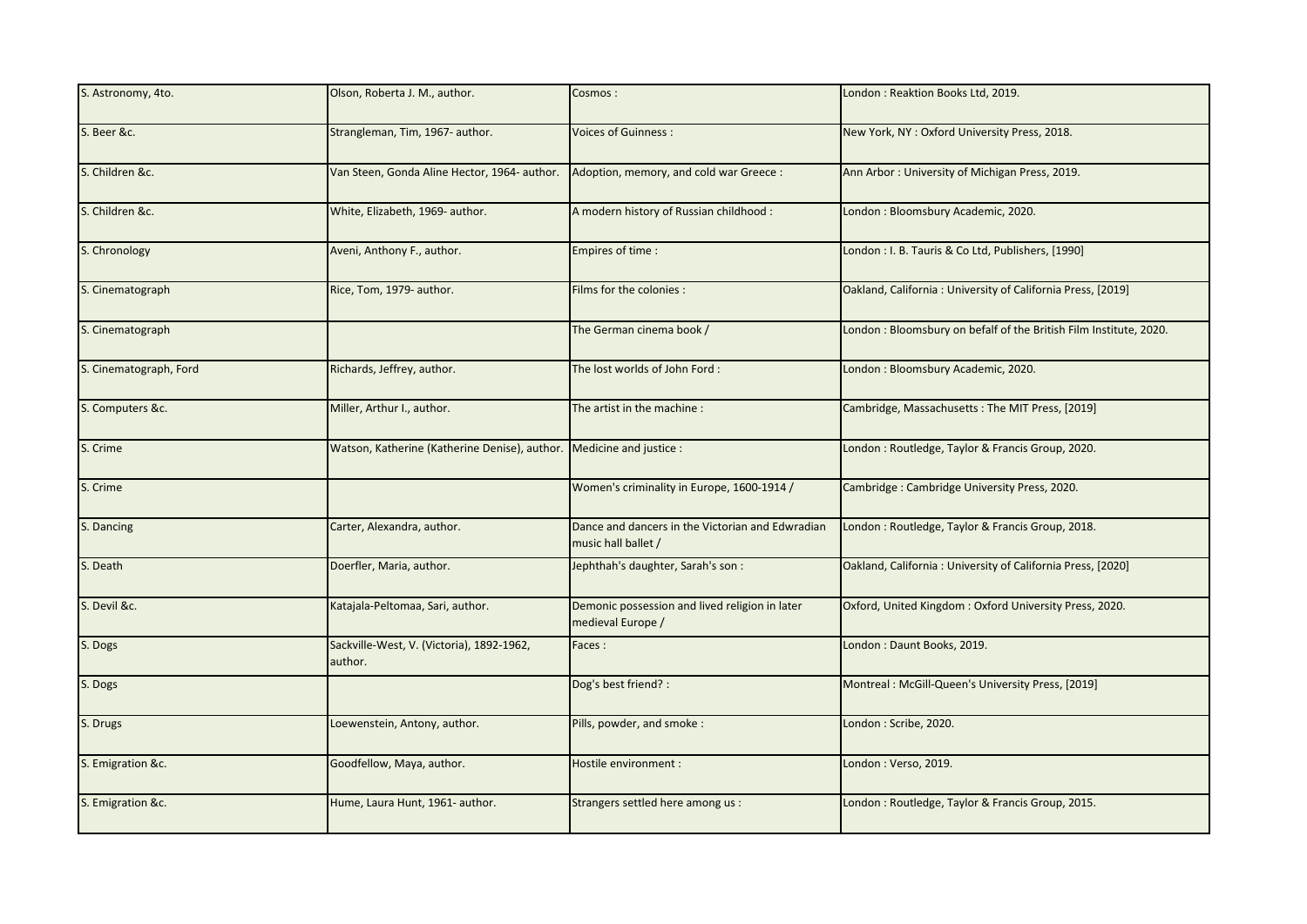|                                        | Windrush (1948) and Rivers of Blood (1968) :                   | London : Routledge, Taylor & Francis Group, 2020.                        |
|----------------------------------------|----------------------------------------------------------------|--------------------------------------------------------------------------|
| Finlayson, Clive, 1955- author.        | The smart Neanderthal:                                         | Oxford, United Kingdom: Oxford University Press, 2019.                   |
| Enrich, David, 1979- author.           | Dark towers:                                                   | New York, NY : Custom House, [2020]                                      |
| Nesvetailova, Anastasia, author.       | Sabotage:                                                      | London: Allen Lane, an imprint of Penguin Books, 2020.                   |
| Solimano, Andrés, author.              | A history of big recessions in the long twentieth<br>century / | Cambridge, United Kingdom: Cambridge University Press, 2020.             |
| Roos, Anna Marie Eleanor, author.      | Goldfish /                                                     | London: Reaktion Books, 2019.                                            |
| Klibansky, Raymond, 1905-2005, author. | Saturn and melancholy:                                         | Montreal: McGill-Queen's University Press, [2019]                        |
| Cribb, Julian, author.                 | Food or war /                                                  | Cambridge, United Kingdom: Cambridge University Press, 2019.             |
| Lang, Tim, author.                     | Feeding Britain:                                               | [London], UK : Pelican, an imprint of Penguin Books, 2020.               |
| Sen, Colleen Taylor, author.           | Feasts and fasts:                                              | London, UK: Reaktion Books, 2015.                                        |
| Sevilla, María José, author.           | Delicioso:                                                     | London: Reaktion Books, 2019.                                            |
| Walker, Kevin D., 1955- author.        | The grand food bargain:                                        | Washington: Island Press, [2019]                                         |
| Wise, Timothy A., 1955- author.        | Eating tomorrow:                                               | New York: The New Press, [2019]                                          |
| Fieldhouse, Paul, author.              | Food, feasts, and faith :                                      | Santa Barbara, California: ABC-CLIO, an Imprint of ABC-CLIO, LLC, [2017] |
|                                        | Feast & fast:                                                  | London: Philip Wilson Publishers, 2019.                                  |
| Fiennes, Peter, author.                | Oak and ash and thorn:                                         | London: Oneworld, 2017.                                                  |
| Blanc, Raymond, 1949- author.          | The lost orchard:                                              | London: Headline Home, 2019.                                             |
| Bjornerud, Marcia, author.             | Timefulness:                                                   | Princeton: Princeton University Press, [2018]                            |
| Knight, Peter, 1961- author.           | Glacier:                                                       | London: Reaktion Books, 2019.                                            |
|                                        |                                                                |                                                                          |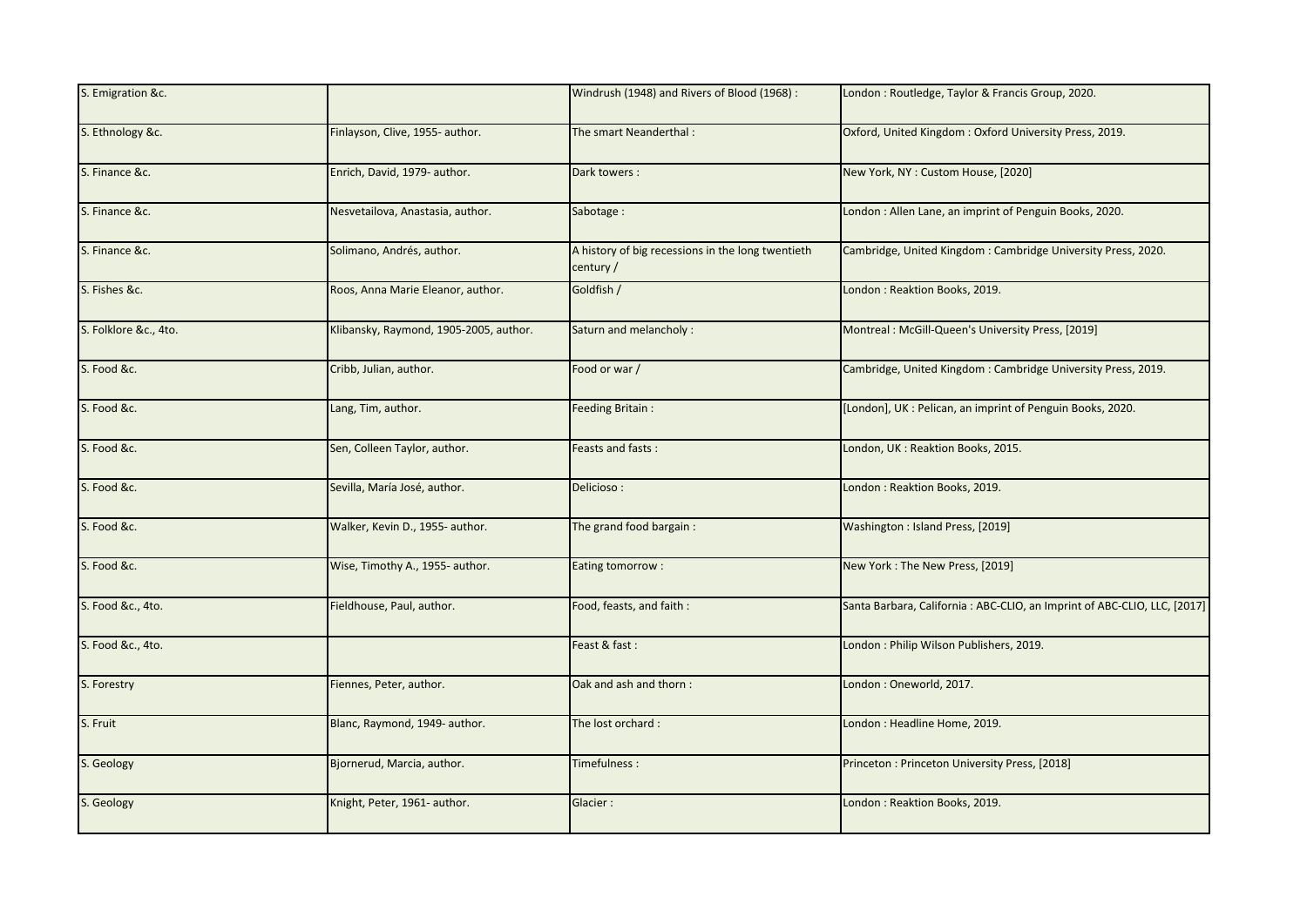| S. Health, Littlejohn, 4to. | Laxton, Paul, author.                | Insanitary city:                                           | Lancaster: Carnegie Publishing, 2013.                         |
|-----------------------------|--------------------------------------|------------------------------------------------------------|---------------------------------------------------------------|
| S. Heredity                 | Rutherford, Adam, author.            | How to argue with a racist :                               | London : Weidenfeld & Nicolson, 2020.                         |
| S. Heredity                 | Teicher, Amir, 1978- author.         | Social Mendelism:                                          | Cambridge, United Kingdom: Cambridge University Press, 2020.  |
| S. Home                     |                                      | Lives of houses /                                          | Princeton, New Jersey: Princeton University Press, [2020]     |
| S. Hotels &c.               | Levy, Shawn, author.                 | The castle on Sunset:                                      | London: Weidenfeld & Nicolson, 2019.                          |
| S. Imperialism              | <br>sohli, Atul, author.             | Imperialism and the developing world:                      | New York, NY: Oxford University Press, [2020]                 |
| S. Law                      | Davies, Wendy, 1942- author.         | Christian Spain and Portugal in the early Middle<br>Ages : | London : Routledge, Taylor & Francis Group, 2020              |
| S. Law                      | Karn, Nicholas, 1974- author.        | Kings, lords and courts in Anglo-Norman England /          | Woodbridge, Suffolk, UK: The Boydell Press, 2020.             |
| S. Law                      | Steedman, Carolyn, author.           | History and the law:                                       | Cambridge, United Kingdom: Cambridge University Press, 2020.  |
| S. Law                      | Tuori, Kaius, author.                | Empire of law:                                             | Cambridge, United Kingdom: Cambridge University Press, 2020.  |
| S. Law, Holmes              | Wells, Catharine Pierce, author.     | Oliver Wendell Holmes:                                     | Cambridge, United Kingdom: Cambridge University Press, 2020.  |
| S. Maps                     | Dean, Riaz, author.                  | Mapping the great game:                                    | Oxford: Casemate, 2019.                                       |
| S. Marriage                 | Urquhart, Diane, author.             | Irish divorce :                                            | Cambridge, United Kingdom: Cambridge University Press, 2020.  |
| S. Mathematics              | Hossack, Keith, author.              | Knowledge and the philosophy of number:                    | London: Bloomsbury, 2020.                                     |
| S. Medicine, Joannes        | Bouras-Vallianatos, Petros, author.  | Innovation in Byzantine medicine :                         | Oxford, United Kingdom: Oxford University Press, 2020.        |
| S. Mental Health            | Cahalan, Susannah, author.           | The great pretender:                                       | Edinburgh: Canongate, 2020.                                   |
| S. Mental Health            | Eastoe, Stef, author.                | Idiocy, imbecility and insanity in Victorian society:      | Cham, Switzerland: Palgrave Macmillan, 2020.                  |
| S. Mental Health            | Horwitz, Allan V., author.           | Between sanity and madness :                               | Oxford: Oxford University Press, 2020.                        |
| S. Mental Health            | Kelly, Brendan (Brendan D.), author. | Hearing voices:                                            | Newbridge, Co. Kildare, Ireland : Irish Academic Press, 2016. |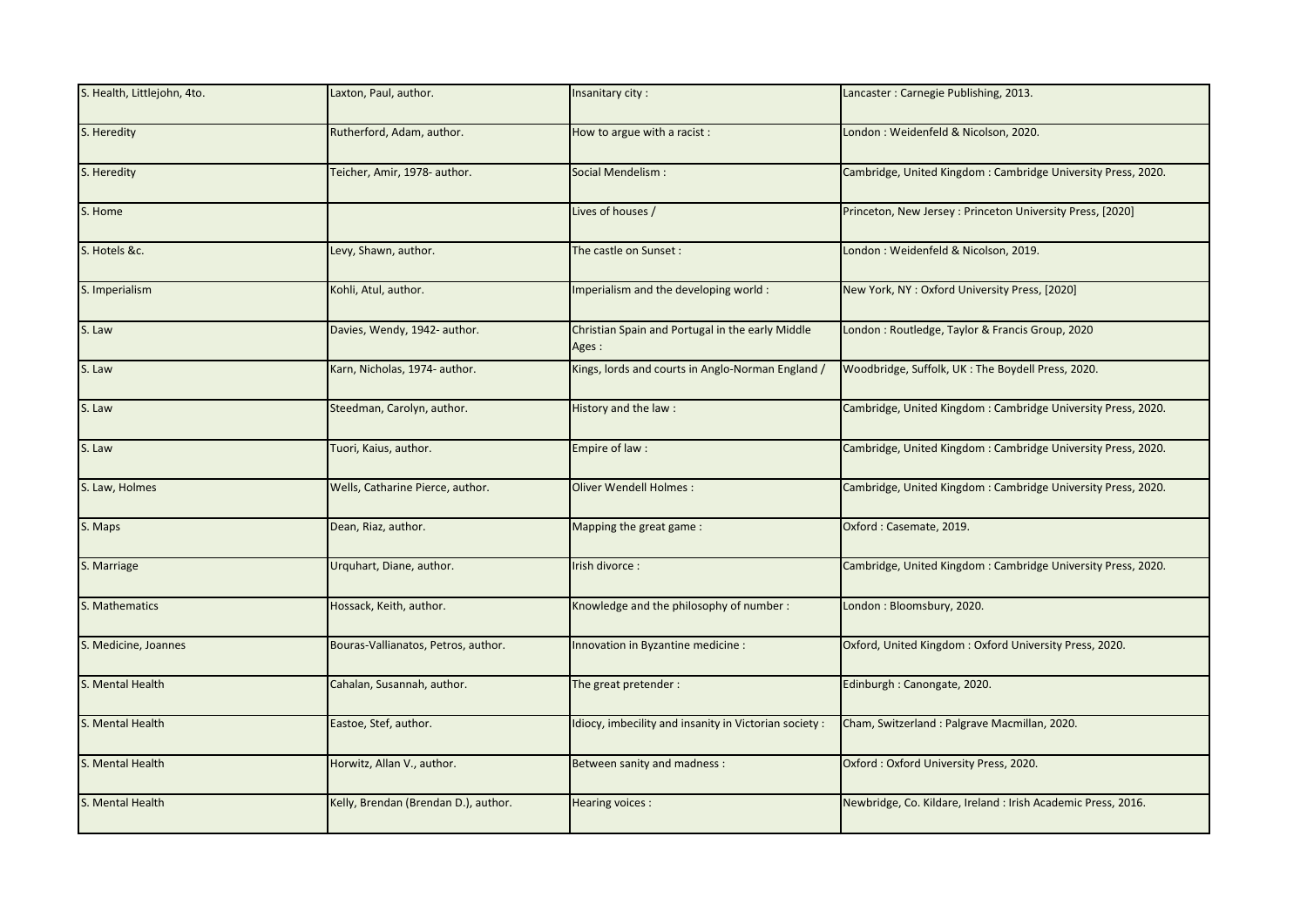| S. Mental Health      | Ropper, Allan H., author.             | How the brain lost its mind :                                                                                 | London: Atlantic Books, 2020.                               |
|-----------------------|---------------------------------------|---------------------------------------------------------------------------------------------------------------|-------------------------------------------------------------|
| S. Military Science   | Black, Jeremy, 1955- author.          | Military strategy:                                                                                            | New Haven: Yale University Press, [2020]                    |
| S. Mountaineering &c. | Ellsworth, Scott, author.             | The world beneath their feet:                                                                                 | London: John Murray, 2020.                                  |
| S. Museums            | Watson, Nicola J., 1958- author.      | The author's effects :                                                                                        | Oxford: Oxford University Press, 2020.                      |
| S. Music              | Bratby, Richard, author.              | Forward:                                                                                                      | London: Elliott & Thompson, 2019.                           |
| S. Music              | Holman, Peter, 1946- author.          | Before the baton:                                                                                             | Woodbridge, Suffolk: The Boydell Press, 2020.               |
| S. Music              | Schaeffner, André, 1895-1980, author. | The origin of musical instruments :                                                                           | London: Routledge, Taylor & Francis Group, 2020.            |
| S. Music              | Fhistlethwaite, N. J., author.        | Organ-building in Georgian and Victorian England:                                                             | Woodbridge: The Boydell Press, 2020.                        |
| S. Music, Beatles     | Collins, Marcus, 1971- author.        | The Beatles and sixties Britain /                                                                             | Cambridge: Cambridge University Press, 2020.                |
| S. Music, Giardini    | Duncan, Cheryll, author.              | Felice Giardini and professional music culture in mid-London: Routledge, 2020.<br>eighteenth-century London / |                                                             |
| S. Natural History    | Headrick, Daniel R., author           | Humans versus nature :                                                                                        | New York, NY: Oxford University Press, [2020]               |
| S. Natural History    | Pilcher, Helen, author.               | Life changing :                                                                                               | London: Bloomsbury Sigma, 2020.                             |
| S. Newspapers &c.     | Smits, Thomas, author.                | The European illustrated press and the emergence<br>of a transnational visual culture of the news, 1842       | London: Routledge, Taylor & Francis Group, 2020.            |
| S. Newspapers &c.     | Vranken, Thomas, author.              | Literary experiments in magazine publishing :                                                                 | New York: Routledge, Taylor & Francis Group, 2020.          |
| S. Occult Sciences    | Gordon, Stephen, 1985- author.        | Supernatural encounters :                                                                                     | London: Routledge, Taylor & Francis Group, 2020.            |
| S. Physics            | Effingham, Nikk, author.              | Time travel:                                                                                                  | Oxford, United Kingdom: Oxford University Press, 2020.      |
| S. Physics            |                                       | Scientific realism and the quantum /                                                                          | Oxford: Oxford University Press, 2020.                      |
| S. Physiology         | Levitin, Daniel J., author.           | The changing mind /                                                                                           | [London] : Penguin Life, an imprint of Penguin Books, 2020. |
| S. Physiology         | McComas, Alan J., author.             | Sherrington's Loom:                                                                                           | New York, NY: Oxford University Press, [2020]               |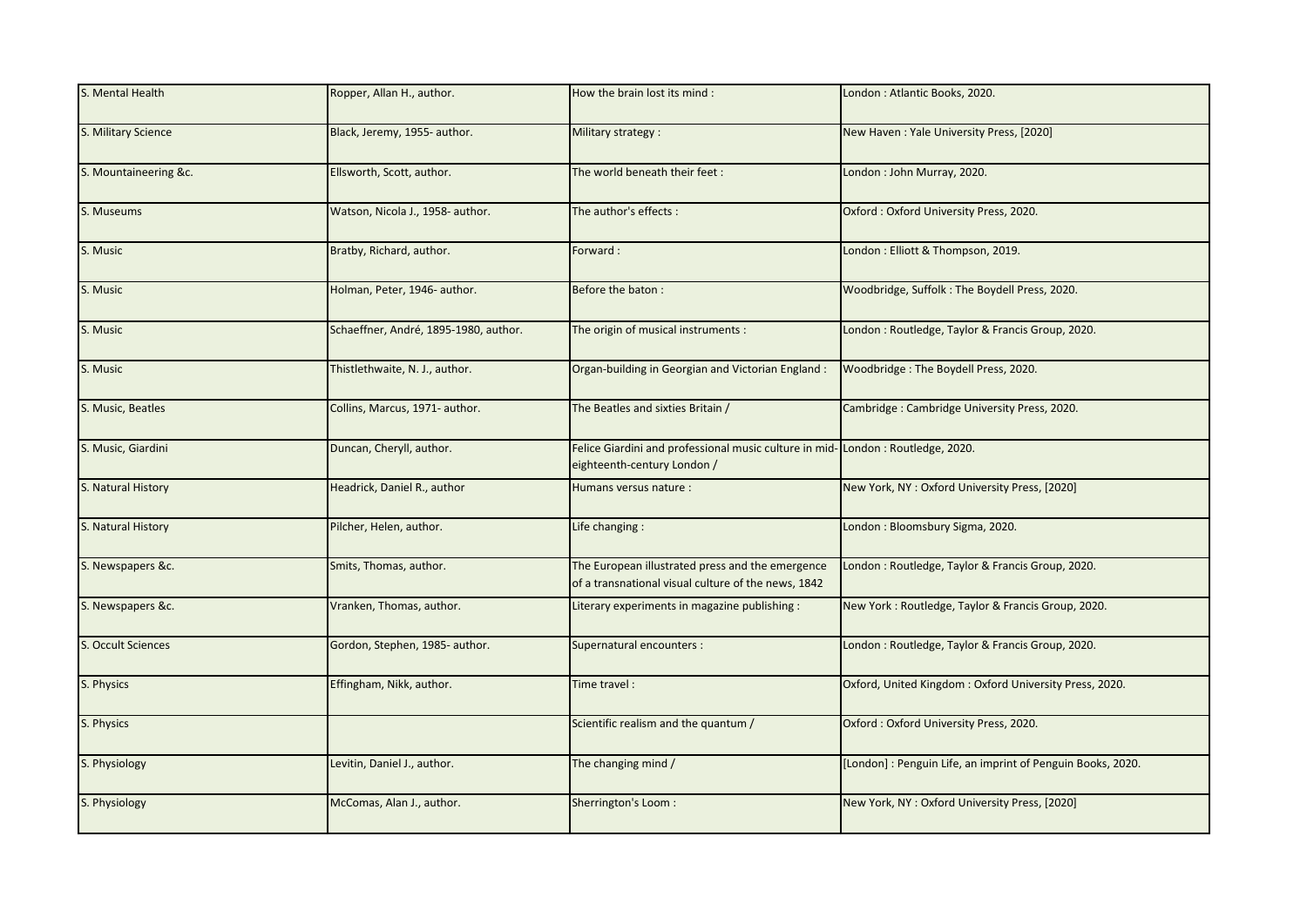| S. Political Economy          | Coggan, Philip, author.                   | More:                                                        | London: The Economist Books, 2020.                           |
|-------------------------------|-------------------------------------------|--------------------------------------------------------------|--------------------------------------------------------------|
| S. Political Economy          | Kay, J. A. (John Anderson), 1948- author. | Radical uncertainty /                                        | London: The Bridge Street Press, 2020.                       |
| S. Political Economy          | Skidelsky, Robert, 1939- author.          | What's wrong with economics? :                               | New Haven: Yale University Press, [2020]                     |
| S. Political Economy, Steuart |                                           | The economic thought of Sir James Steuart :                  | London; Routledge, Taylor & Francis Group, 2020.             |
| S. Political Science          | Acemoglu, Daron, author.                  | The narrow corridor:                                         | [London]: Viking, an imprint of Penguin Books, 2019.         |
| S. Political Science          | Bai, Tongdong, author.                    | Against political equality :                                 | Princeton: Princeton University Press, [2020]                |
| S. Political Science          | Brown, Wendy, 1955- author.               | In the ruins of neoliberalism :                              | New York: Columbia University Press, [2019]                  |
| <b>S. Political Science</b>   | Hermansson, Patrik, author.               | The international alt-right :                                | London: Routledge, 2020.                                     |
| S. Political Science          | Lind, Michael, 1962- author.              | The new class war:                                           | London: Atlantic Books, 2020.                                |
| S. Political Science          | Mudde, Cas, author.                       | The far right today /                                        | Cambridge: Polity, 2019.                                     |
| S. Political Science          |                                           | Happiness and utility:                                       | London: UCL Press, 2019.                                     |
| S. Political Science, Blanqui | Le Goff, Philippe, 1957- autnor.          | Auguste Blanqui and the politics of popular<br>empowerment / | London: Bloomsbury Academic, 2020.                           |
| S. Political Science, Locke   | Collins, Jeffrey R., author.              | In the shadow of Leviathan:                                  | Cambridge, United Kingdom: Cambridge University Press, 2020. |
| S. Psychology                 | Bond, Michael Shaw, author.               | Wayfinding:                                                  | London: Picador, 2020.                                       |
| S. Psychology                 | Clack, Beverley, author.                  | How to be a failure and still live well :                    | London: Bloomsbury Academic, 2020.                           |
| S. Psychology                 | Critchlow, Hannah, author.                | The science of fate:                                         | London : Hodder & Stoughton, 2019.                           |
| S. Psychology                 | Dehaene, Stanislas, author.               | How we learn :                                               | [London]: Allen Lane, an imprint of Penguin Books, 2020.     |
| S. Psychology                 | Rosenwein, Barbara H., author.            | What is the history of emotions? /                           | Cambridge, UK: Polity, 2018.                                 |
| S. Psychology (Animal)        | Meijer, Eva, 1980- author.                | Animal languages :                                           | London: John Murray, 2019.                                   |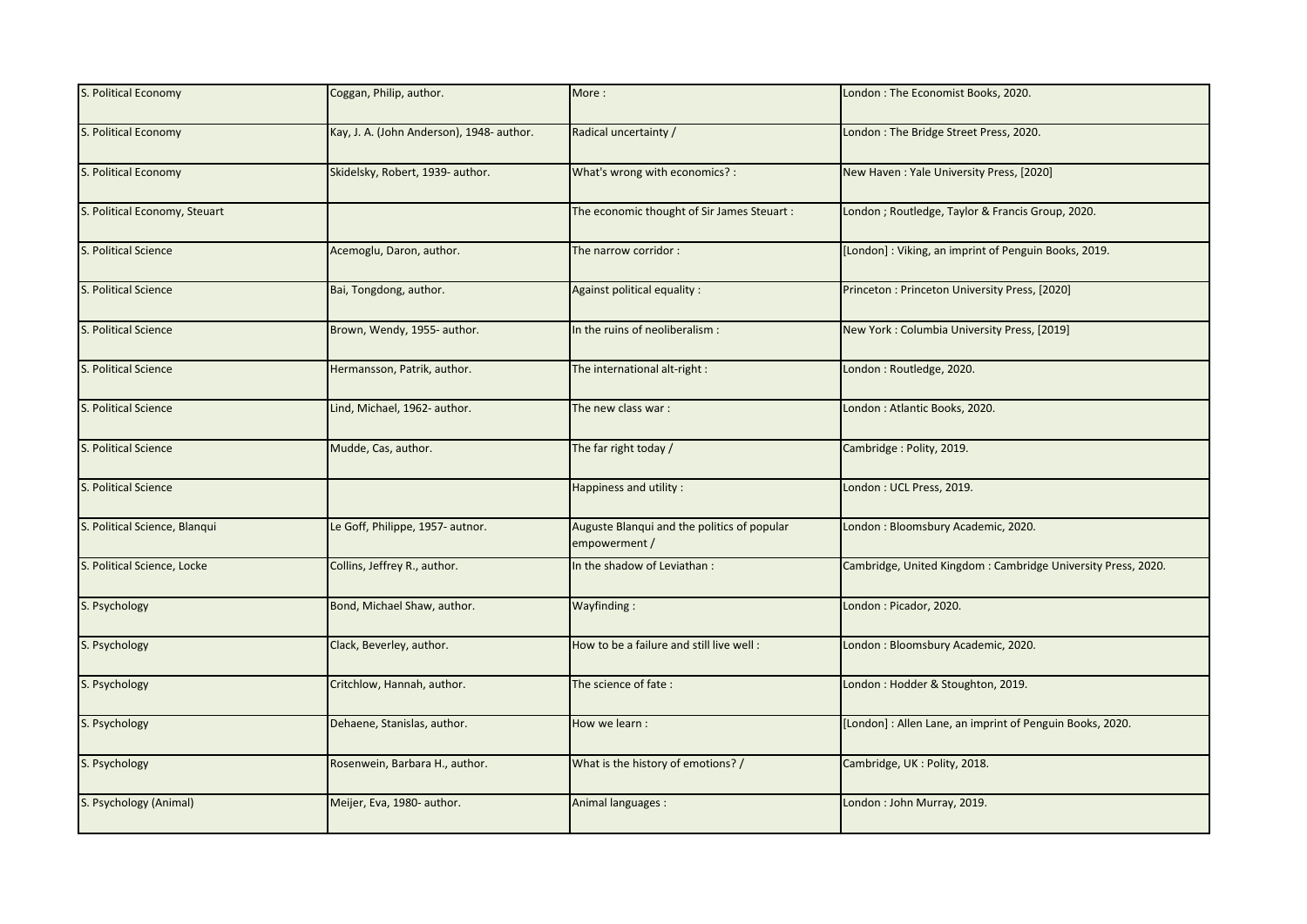| S. Refugees       | Burke, Peter, 1937- author.             | Exiles and expatriates in the history of knowledge,<br>1500-2000/                 | Waltham, Massachusetts: Brandeis University Press, [2017]                         |
|-------------------|-----------------------------------------|-----------------------------------------------------------------------------------|-----------------------------------------------------------------------------------|
| S. Refugees       | Heian-Engdal, Marte, author.            | Palestinian refugees after 1948 :                                                 | London : I. B. Tauris, 2020.                                                      |
| S. Reptiles, 4to. | Sues, Hans-Dieter, 1956- author.        | The rise of reptiles :                                                            | Baltimore: Johns Hopkins University Press, 2019.                                  |
| S. Science (Gen.) | Gaukroger, Stephen, author.             | Civilization and the culture of science :                                         | Oxford, United Kingdom: Oxford University Press, 2020.                            |
| S. Science (Gen.) | Greene, B. (Brian), 1963- author.       | Until the end of time :                                                           | [London]: Allen Lane, an imprint of Penguin Books, 2020.                          |
| S. Science (Gen.) | Pearl, Judea, author.                   | The book of why:                                                                  | [London], UK : Penguin Books, 2019.                                               |
| S. Science (Gen.) |                                         | The Cambridge companion to ancient Greek and<br>Roman science /                   | Cambridge, United Kingdom: Cambridge University Press, 2020.                      |
| S. Sex &c.        | Knox, Clement, author.                  | Strange antics :                                                                  | London: Williams Collins, 2020.                                                   |
| S. Sex &c.        | Peakman, Julie, 1957- author.           | Licentious worlds :                                                               | London: Reaktion Books, 2019.                                                     |
| S. Sex &c.        | Stauter-Halsted, Keely, 1960- author.   | The devil's chain:                                                                | Ithaca: Cornell University Press, 2015.                                           |
| S. Slavery        | Brown, Vincent, 1967- author.           | Tacky's revolt :                                                                  | Cambridge, Massachusetts: The Belknap Press of Harvard University<br>Press, 2020. |
| S. Slavery        | Churchill, Robert H., author.           | The Underground Railroad and the geography of<br>violence in antebellum America / | Cambridge: Cambridge University Press, 2020.                                      |
| S. Slavery        | Delbanco, Andrew, 1952- author.         | The war before the war:                                                           | New York: Penguin Press, 2018.                                                    |
| S. Slavery        |                                         | Liberated Africans and the abolition of the slave<br>trade, 1807-1896 /           | Rochester, NY: University of Rochester Press, 2020.                               |
| S. Social Science | Bell, Daniel (Daniel A.), 1964- author. | Just hierarchy:                                                                   | Princeton: Princeton University Press, [2020]                                     |
| S. Social Science | Hulme, Alison, author.                  | A brief history of thrift /                                                       | Manchester: Manchester University Press, 2019.                                    |
| S. Social Science | Milanich, Nara B., 1972- author.        | Paternity:                                                                        | Cambridge, Massachusetts: Harvard University Press, 2019.                         |
| S. Social Science | Murphy, Kate (Journalist), author.      | You're not listening :                                                            | London: Harvill Secker, 2020.                                                     |
| S. Social Science | Ord, Toby, 1979- author.                | The precipice :                                                                   | London: Bloomsbury Publishing, 2020.                                              |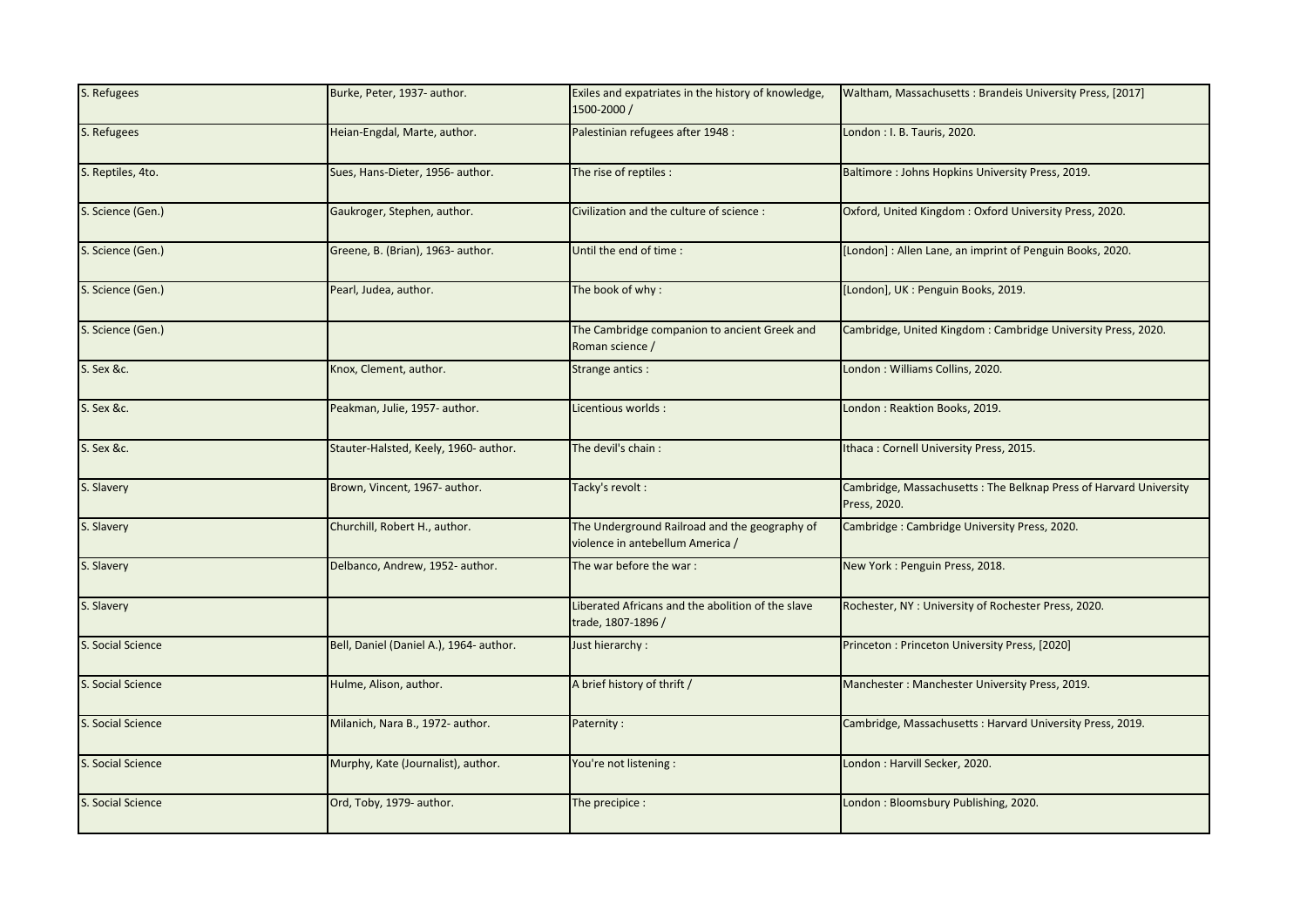| S. Social Science    | Susskind, Daniel, author.            | A world without work:                                            | [London]: Allen Lane, an imprint of Penguin Books, 2020.                                               |
|----------------------|--------------------------------------|------------------------------------------------------------------|--------------------------------------------------------------------------------------------------------|
| S. Spies &c.         | Corera, Gordon, author.              | Russians among us :                                              | London: William Collins, 2020.                                                                         |
| S. Spies &c.         | Tromly, Benjamin, 1976- author.      | Cold War exiles and the CIA :                                    | Oxford, United Kingdom: Oxford University Press, 2019.                                                 |
| S. Surgery           | Barr, Justin, 1984- author.          | Of life and limb:                                                | Rochester, NY: University of Rochester Press, 2019.                                                    |
| S. Surgery           | Savoia, Paolo, author.               | Gaspare Tagliacozzi and early modern surgery:                    | London: Routledge, Taylor & Francis Group, 2019.                                                       |
| S. Taxation          | Dominguez, Rodrigo da Costa, author. | Fiscal policy in early modern Europe :                           | London: Routledge, Taylor & Francis Group, 2020.                                                       |
| S. Textiles, 4to.    | Spuhler, Friedrich, author.          | Early Islamic textiles from along the silk road /                | London: Thames & Hudson, 2020.                                                                         |
| S. Town &c. Planning |                                      | Reconsidering Jane Jacobs /                                      | London: Routledge, Taylor & Francis Group, 2019.                                                       |
| S. Trade             | Pizzoni, Giada, author.              | British Catholic merchants in the commercial age,<br>1670-1714 / | Woodbridge: The Boydell Press, published in association with BSECS,<br>British Society for Eighteenth- |
| S. Trade             | Sinclair, T. A., author.             | Eastern trade and the Mediterranean in the Middle<br>Ages :      | London: Routledge, Taylor & Francis Group, 2020.                                                       |
| S. Wine, 4to.        | Johnson, Hugh, 1939- author.         | The world atlas of wine /                                        | London : Mitchell Beazley, 2019.                                                                       |
| S. Women             | Boris, Eileen, 1948- author.         | Making the woman worker:                                         | New York, NY: Oxford University Press, [2019]                                                          |
| S. Women             | Hussein, Shakira, author.            | From victims to suspects :                                       | New Haven: Yale University Press, [2019].                                                              |
| S. Women             | Lewis, Helen, author.                | Difficult women:                                                 | London: Jonathan Cape, 2020                                                                            |
| S. Women             | Robinson, Jane, 1959- author.        | Ladies can't climb ladders :                                     | London: Doubleday, 2020.                                                                               |
| S. Women             | Walker, Abbe Lind, author.           | Bride of Hades to bride of Christ:                               | London: Routledge, Taylor & Francis Group, 2020.                                                       |
| S. Women             |                                      | Women warriors and national heroes :                             | London: Bloomsbury Academic, 2020.                                                                     |
| S. Women             |                                      | Women, agency and the law, 1300-1700 /                           | London: Routledge, Taylor & Francis Group, 2016.                                                       |
| S. Women             |                                      | Believe me :                                                     | New York: Seal Press, 2020.                                                                            |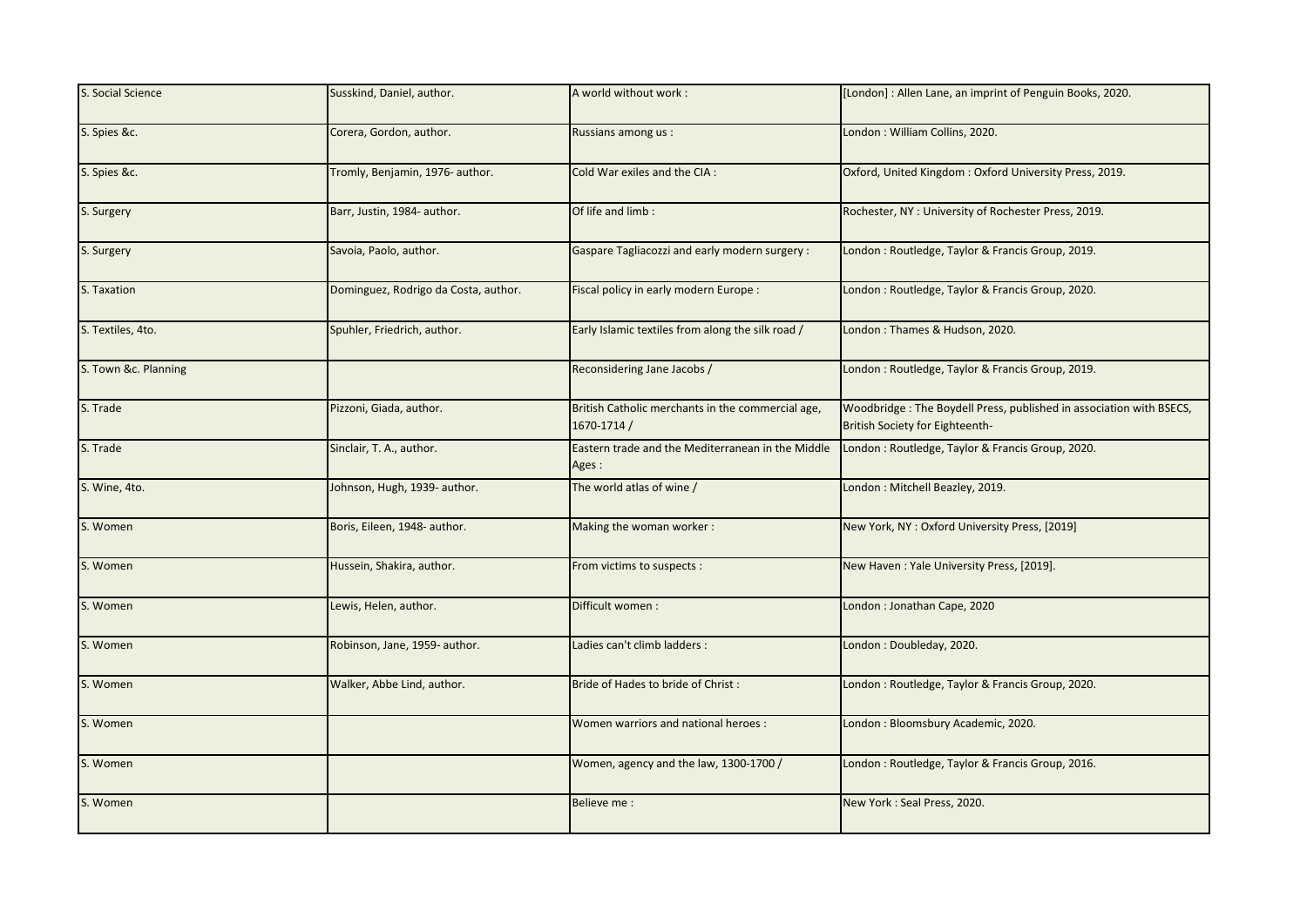| S. Zoology                                 | Fee, Margery, 1948- author.       | Polar bear /                                                                        | London: Reaktion Books, 2019.                                                    |
|--------------------------------------------|-----------------------------------|-------------------------------------------------------------------------------------|----------------------------------------------------------------------------------|
| Societies, British Institute of Philosophy |                                   | Passions and the emotions /                                                         | Cambridge, United Kingdom: Cambridge University Press, [2019]                    |
| Societies, Hist. of                        | Howes, Anton, author.             | Arts and minds:                                                                     | Princeton: Princeton University Press, [2020]                                    |
| Societies, Sussex Record Soc.              |                                   | Facing invasion :                                                                   | Lewes, East Sussex : Sussex Record Society, 2019.                                |
| T. America (Gen.)                          | Horwitz, Tony, 1958-2019, author. | Spying on the South:                                                                | New York: Penguin Press, [2019]                                                  |
| T. Arabia                                  | Freitag, Ulrike, author.          | A history of Jeddah:                                                                | Cambridge, United Kingdom: Cambridge University Press, 2020.                     |
| T. Arctic & Antarctic                      | Demuth, Bathsheba, author.        | Floating coast:                                                                     | New York, NY: W.W. Norton & Company, independent publishers since<br>1923, 2019. |
| T. Arctic & Antarctic                      | Wood, Gillen D'Arcy, author.      | Land of wondrous cold:                                                              | Princeton, New Jersey: Princeton University Press, 2020.                         |
| T. Assam                                   | Saikia, Arupjyoti, 1969- author.  | The unquiet river:                                                                  | New Delhi, India: Oxford University Press, 2019.                                 |
| T. Auckland Islands                        | Druett, Joan, author.             | Island of the lost:                                                                 | Chapel Hill, North Carolina : Algonquin Books of Chapel Hill, 2019.              |
| T. Cashmere                                | Crowden, James, 1954- author.     | The frozen river:                                                                   | London: William Collins, 2020.                                                   |
| T. Ceylon                                  | Naseby, Michael, author.          | Sri Lanka:                                                                          | London: Unicorn, 2020.                                                           |
| T. Channel Islands, 4to.                   |                                   | Sark: a sacred island?                                                              | Oxford: Oxford University School of Archaeology, [2019]                          |
| T. England (Gen.)                          | Gilchrist, Roberta, author.       | Medieval life :                                                                     | Woodbridge: The Boydell Press, 2012.                                             |
| T. England (Gen.)                          | Pitts, Mike, author.              | Digging up Britain:                                                                 | London: Thames and Hudson, 2019.                                                 |
| T. England (Gen.)                          | Ziminski, Andrew, author.         | The stonemason:                                                                     | London: John Murray, 2020.                                                       |
| T. England (Gen.), 4to.                    |                                   | Places of worship in Britain and Ireland, 1550-1689 / Donington : Shaun Tyas, 2019. |                                                                                  |
| T. England (Gen.), 4to.                    |                                   | Places of worship in Britain and Ireland, 1350-1550 / Donington : Shaun Tyas, 2019. |                                                                                  |
| T. England, Bath                           | Cousins, Eleri H., 1987- author.  | The sanctuary at Bath in the Roman Empire /                                         | Cambridge: Cambridge University Press, 2020.                                     |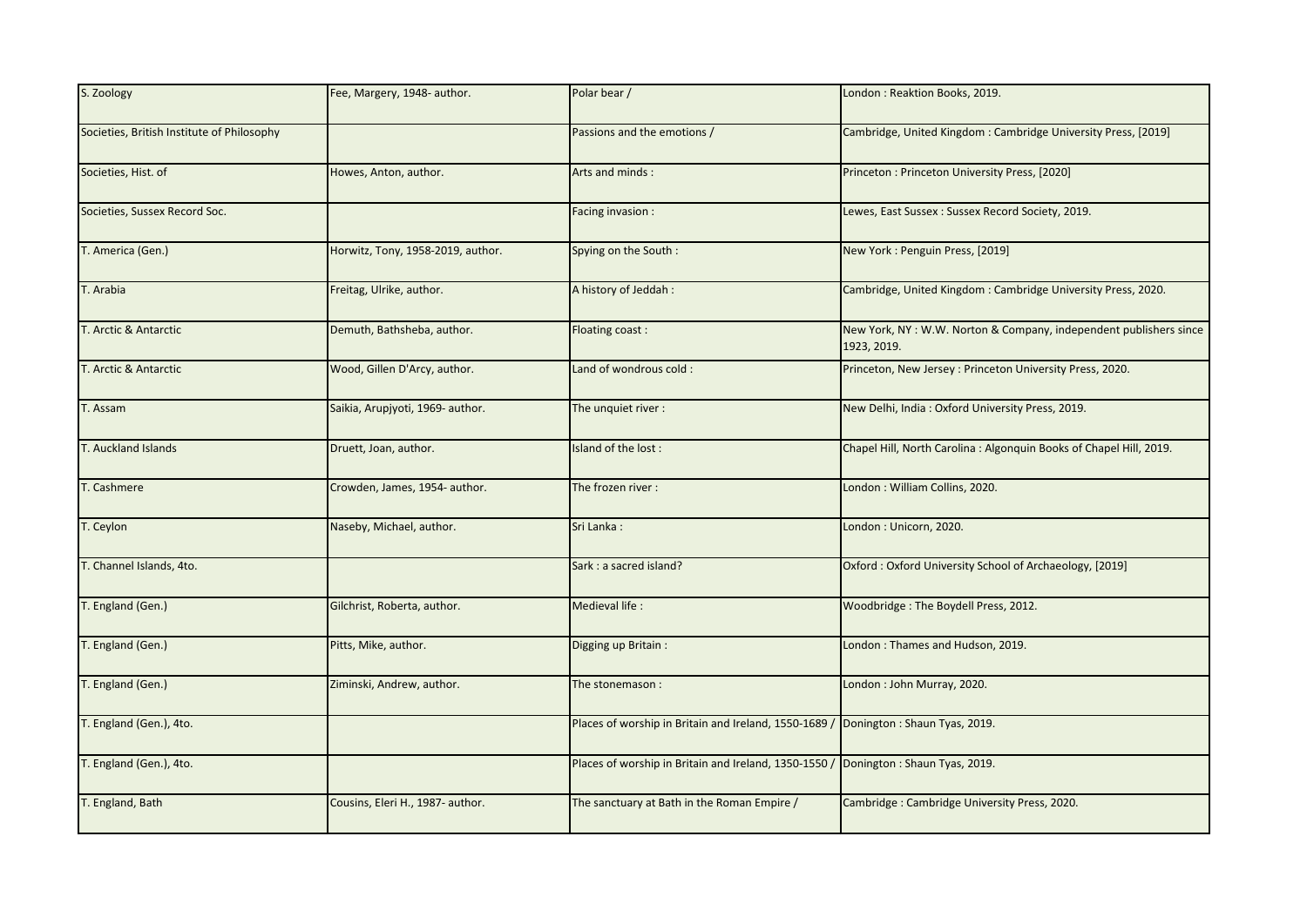| T. England, Northumbria    | Edmonds, Fiona Louise, 1980- author.       | Gaelic influence in the Northumbrian kingdom:                                                  | Woodbridge, Suffolk, UK: The Boydell Press, 2019.                                                       |
|----------------------------|--------------------------------------------|------------------------------------------------------------------------------------------------|---------------------------------------------------------------------------------------------------------|
| T. England, Wessex         | Langlands, Alex, author.                   | The ancient ways of Wessex:                                                                    | Oxford: Windgather Press, 2019                                                                          |
| T. Etruria, 4to.           |                                            | An Etruscan affair:                                                                            | London: The British Museum, [2018]                                                                      |
| T. Europe (& Gen.)         | Bouvier, Nicolas, author.                  | So it goes :                                                                                   | London: Eland, 2019.                                                                                    |
| T. Europe (& Gen.)         | Tesson, Sylvain, 1972- author.             | Berezina /                                                                                     | London: Europa Editions, 2019.                                                                          |
| T. France, 4to.            |                                            | Versailles revival, 1867-1937 /                                                                | Paris : Château de Versailles [2019] [2019]                                                             |
| T. India                   | Cole, Henry Hardy, 1843-1916, author.      | Illustrations of buildings near Muttra and Agra,<br>showing the mixed Hindu-Mahomedan style of | [Place of publication not identified] : Published by Franklin Classics, an<br>imprint of Creative Media |
| T. Ireland                 | Loeber, Rolf, author.                      | Irish house and castles, 1400-1740 /                                                           | Dublin, Ireland: Four Courts Press, [2019]                                                              |
| T. Ireland                 | O'Byrne, Robert, 1959- author.             | The Irish aesthete:                                                                            | London: Cico Books, 2019.                                                                               |
| T. London                  | Dnes, Michael, 1985- author.               | The rise and fall of London's ringways, 1943-1973 /                                            | New York: Routledge, Taylor & Francis Group, 2020.                                                      |
| T. London                  | Panayi, Panikos, author.                   | Migrant city:                                                                                  | New Haven: Yale University Press, [2020]                                                                |
| T. London, 4to.            | Harward, Chiz, author.                     | The medieval priory and hospital of St Mary Spital<br>and the Bishopsgate suburb:              | London: Museum of London Archaeology, [2019]                                                            |
| T. Macedonia               | Kassabova, Kapka, author.                  | To the lake:                                                                                   | London: Granta, 2020.                                                                                   |
| T. Oceania                 | Thompson, Christina, 1959- author.         | Sea people :                                                                                   | New York, NY: Harper, an imprint of HarperCollinsPublishers, [2019]                                     |
| T. Palestine & Syria       | Cline, Eric H., author.                    | Digging up Armageddon:                                                                         | Princeton: Princeton University Press, [2020]                                                           |
| T. Palestine & Syria, 4to. | Dark, K. R. (Ken R.), author.              | Roman-period and Byzantine Nazareth and its<br>hinterland /                                    | London: Routledge, Taylor & Francis Group, 2020.                                                        |
| T. Paris                   | Poirier, Agnès, author.                    | Notre-Dame:                                                                                    | London: Oneworld, 2020.                                                                                 |
| T. Sierra Leone            | Anderson, Richard (Richard Peter), author. | Abolition in Sierra Leone:                                                                     | Cambridge, United Kingdom: Cambridge University Press, 2019.                                            |
| T. Spitsbergen             | Ritter, Christiane, author.                | A woman in the polar night /                                                                   | London: Pushkin Press, 2019.                                                                            |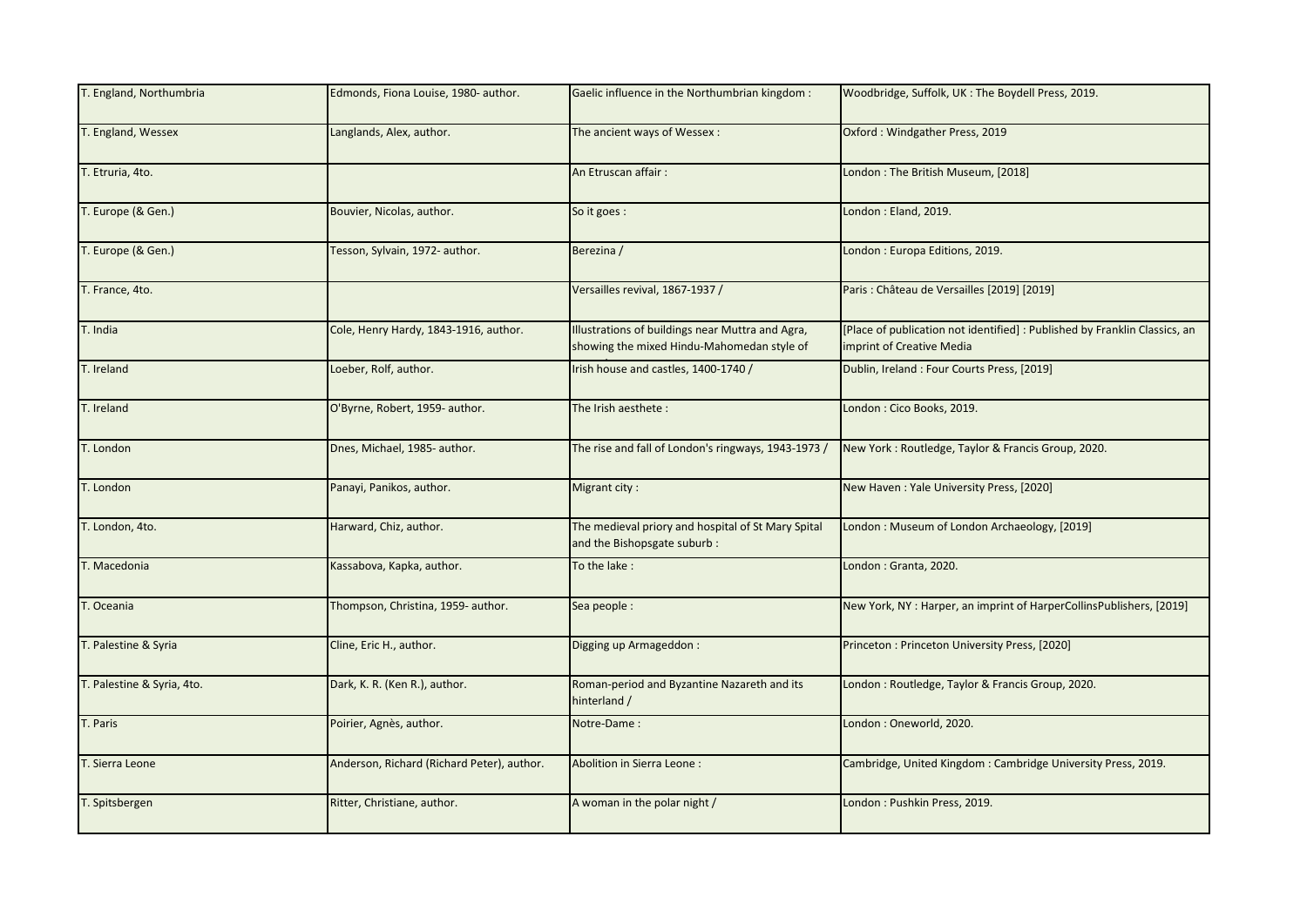| <b>Titles to be catalogued</b> |                                                                                            |                                        |  |
|--------------------------------|--------------------------------------------------------------------------------------------|----------------------------------------|--|
| Author                         | <b>Title</b>                                                                               | Publisher                              |  |
| Abrahamse, Jaap Evert          | Metropolis in the making: a planning history<br>of Amsterdam in the Dutch golden age.      | Brepols, May 2019.                     |  |
| Adams, Douglas.                | The hitch hiker's guide to the galaxy:                                                     | London: Heinemann, 1995.               |  |
| Adamson, Peter                 | Classical Indian philosophy.                                                               | Oxford University Press, March 2020.   |  |
| Alexander, Eileen              | Love in the blitz: the greatest lost love letters<br>of the second world war.              | William Collins, 2020.                 |  |
| Alhadeff, Albert               | Theodore Gericault, painting black bodies:<br>confrontations and contradictions.           | Routledge, April 2020.                 |  |
| Anderson, Elizabeth            | Material spirituality in modernist women's<br>writing.                                     | Bloomsbury, March 2020.                |  |
| Anthony, Jessica               | Enter the aardvark.                                                                        | Doubleday, 2020.                       |  |
| Arisi Rota, Arianna            | Risorgimento: un viaggio politico e<br>sentimentale.                                       | Il Mulino, 2019.                       |  |
| Armitt, Lucie                  | Fantasy.                                                                                   | Routledge, April 2020.                 |  |
| Attanasio, Maria               | Lo splendore del niente.                                                                   | Sellerio, 2020.                        |  |
| Azize, Joseph                  | Gurdjieff: mysticism, contemplation, and<br>exercises.                                     | Oxford University Press, 2020.         |  |
| Baxter, Richard                | Richard Baxter: Reliquiae Baxterianae.                                                     | Oxford University Press, Feb 2020.     |  |
| Benson, E. F.                  | The outcast: and other dark tales by E. F.<br>Benson.                                      | British Library, March 2020.           |  |
| Black, Barbara                 | Hotel London: how Victorian commercial<br>hospitality shaped a nation andits stories.      | The Ohio State University Press, 2019. |  |
| Bland, Roger                   | ron age and Roman coin hoards in Britain.                                                  | Oxbow, April 2020.                     |  |
| Bolgia, Claudia                | Reclaiming the Roman capitol: Santa Maria in<br>Aracoeli from the Altar of Augustus to the | Routledge, 2017.                       |  |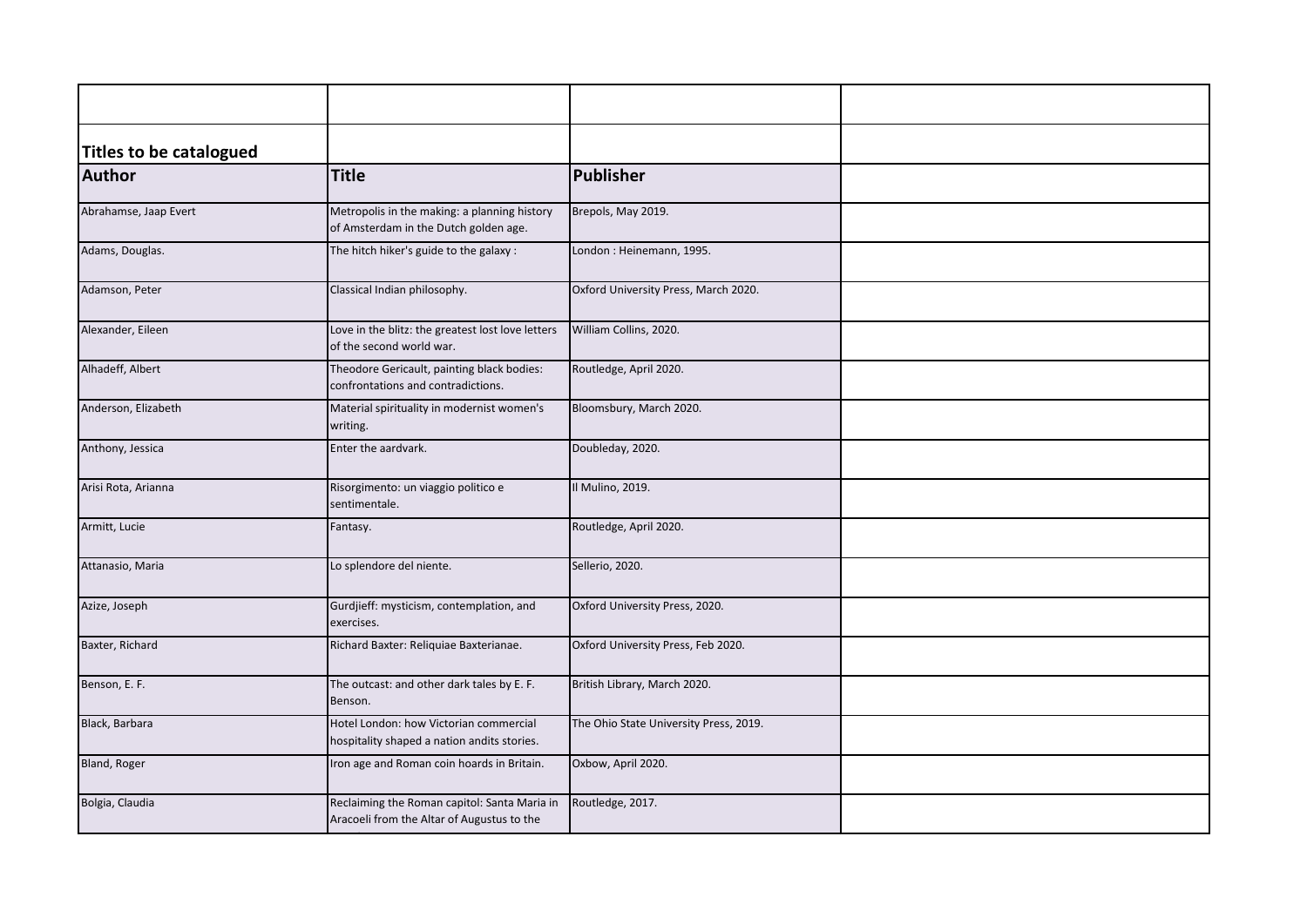| Bolt, David, 1966- author. | The metanarrative of blindness:                                                                             | Ann Arbor: The University of Michigan Press, [2014] |  |
|----------------------------|-------------------------------------------------------------------------------------------------------------|-----------------------------------------------------|--|
| Bonnett, Alastair          | The age of islands.                                                                                         | Atlantic Books, 2020.                               |  |
| Boorman, John              | Conclusions.                                                                                                | Faber, 2020.                                        |  |
| Boudon, Jacques-Olivier.   | Bonaparte et l'Orient: l'expédition d'Egypte,<br>1798-1799.                                                 | SPM-Lettrage, 2019.                                 |  |
| Boulant, Antoine           | Saint-Just: l'archange de la revolution.                                                                    | Passes composes, 2020.                              |  |
| Boulant, Antoine           | Un palais pour l'Empereur: Napoléon aux<br>Tuileries.                                                       | Les éditions de Cerf, 2019.                         |  |
| Boyd, Douglas              | Plantagenets princesses: the daughters of<br>Eleanor of Aquitane and Henry II.                              | Pen & Sword, Feb 2020.                              |  |
| Bregman, Rutger            | Utopia for realists: and how we can get there.                                                              | Bloomsbury, 2017.                                   |  |
| Brown, Craig               | One, two, three, four: the Beatles in time.                                                                 | Fourth Estate, 2020.                                |  |
| Bzdek, Vincent             | Woman of the house: the rise of Nancy Pelosi. Palgrave Macmillan, 2008.                                     |                                                     |  |
| Carey, Peter               | A little history of poetry.                                                                                 | Yale University Press, 2020.                        |  |
| Castelluccio, Stéphane.    | Le Goût pour les laques d'Orient: en France<br>aux XVIIe et XVIIIe siècles.                                 | Hayot, 2019.                                        |  |
| Chase-Levenson, Alex       | The yellow flag: quarantine and the British<br>Mediterranean world, 1780-1860.                              | Cambridge University Press, April 2020.             |  |
| Chenique, Bruno            | Citoyens du monde: noirs et oreitnaux de<br>Gericault.                                                      | Lienert Editions, 2020.                             |  |
| Cobb, Matthew.             | The idea of the brain: a history.                                                                           | Profile, 2020.                                      |  |
| Craske, Oliver.            | Indian sun: the life and music of Ravi Shankar.                                                             | Faber & Faber, 2020.                                |  |
| Cucciniello, Omar          | Canova. I voliti ideali.                                                                                    | Electa, 2019.                                       |  |
| David, Saul                | Crucible of hell: Okinawa: the last great battle   William Collins, April 2020.<br>of the second world war. |                                                     |  |
| de Wind, Eddy              | Last stop Auschwitz: my story of survival from<br>within the camp.                                          | Doubleday, 2020.                                    |  |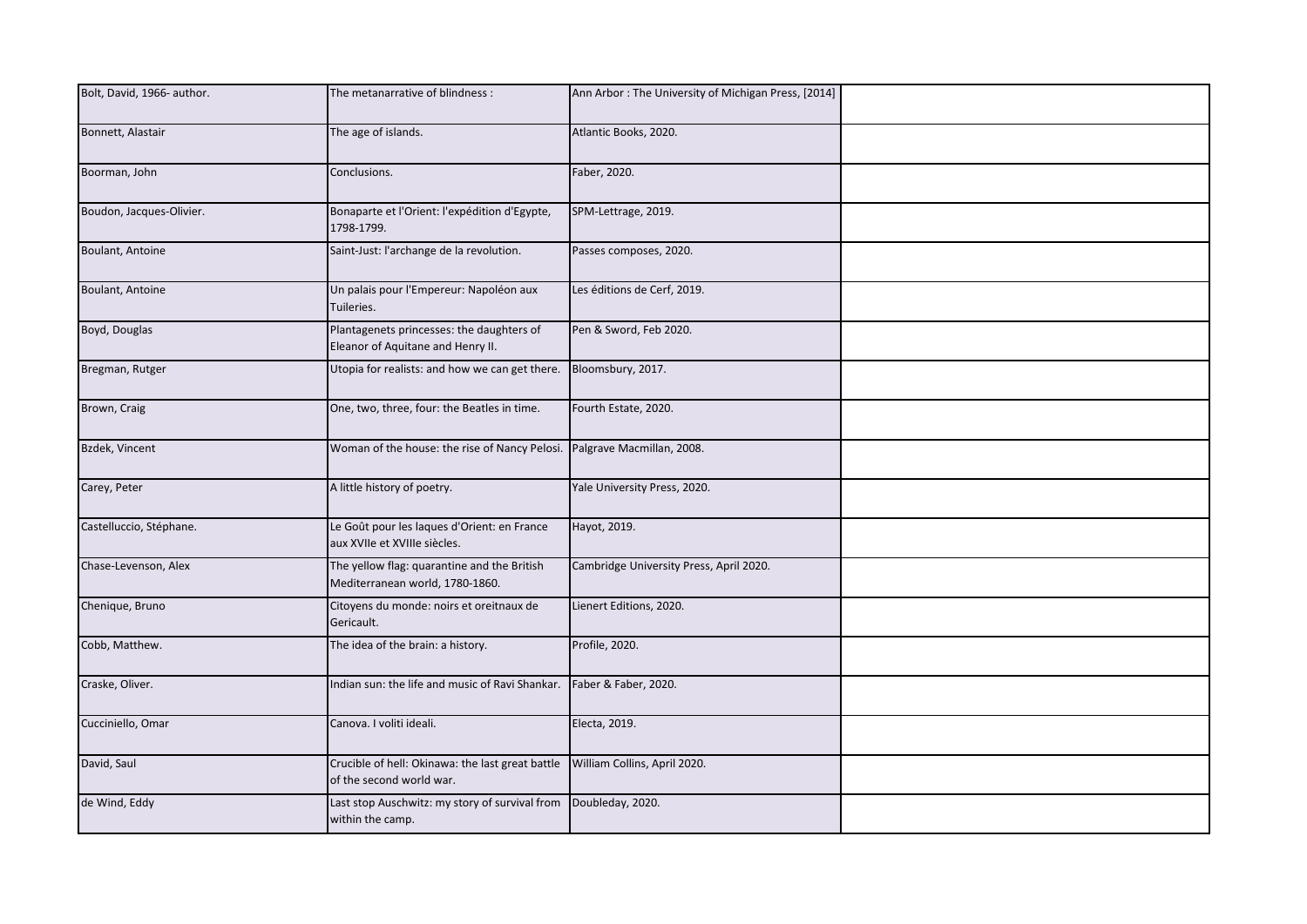| Deleuze, Gilles, 1925-1995.   | The logic of sense /                                                                                        | London: Athlone Press, 1990.         |  |
|-------------------------------|-------------------------------------------------------------------------------------------------------------|--------------------------------------|--|
| DeYoung, Kevin                | The religious formation of John Witherspoon:<br>Clavinism, Evangelicalism, and the Scottish                 | Routledge, 2020.                     |  |
| Dumol, Pul Arvisu             | The metaphysics of reading underlying<br>Dante's Commedia.                                                  | Peter Lang, 1999.                    |  |
| Durbach, Nadja                | Many mouths: the politics of food in Britain<br>from the workshouse to the welfare state.                   | Cambridge University Press, 2020.    |  |
| Dusapin, Elisa Shua           | Winter in Sokcho.                                                                                           | Daunt Books, 2020.                   |  |
| Ehrman, Bart                  | Heaven and hell: a history of the afterlife.                                                                | Oneworld, 2020.                      |  |
| Eisinger, Jesse               | The chickenshit club: why the Justice<br>Department fails to prosecute executives.                          | Simon & Schuster, 2017.              |  |
| Embree, Ainslie T.            | Frontiers into borders: defining South Asia<br>states, 1757-1857.                                           | Oxford University Press, March 2020. |  |
| Eshun, Ekow.                  | Africa state of mind: contemporary<br>photography reimagines a continent.                                   | Thames & Hudson, March 2020.         |  |
| Farmer, Sarah                 | Rural inventions: the French countryside after<br>1945.                                                     | Oxford University Press, 2020.       |  |
| Farrier, David, 1979- author. | Footprints:                                                                                                 | London: 4th Estate, 2020.            |  |
| Ferrari, Anna                 | Gauguin and the Impressionists: masterpieces ACC Art Books, March 2020.<br>from the Ordrupgaard Collection. |                                      |  |
| Feuerstein, Anna              | The political lives of Victorian animals.                                                                   | Cambridge University Press, 2019.    |  |
| Fielding, Steven              | The Labour party: socialism and society since<br>1951.                                                      | Manchester University Press, 1997.   |  |
| Filipec, Ondrej               | The Islamic State: from terrorism to<br>totalitarian insurgency.                                            | Routledge, 2020.                     |  |
| Fiore, Alessio                | The seigneurial transformation: power<br>structures and poltical communication in the                       | Oxford University Press, March 2020. |  |
| Flores, Marcello              | Mestiere di storico e impegno civile: Claudio<br>Pavone.                                                    | Viella, 2019.                        |  |
| Fort, Tom.                    | Casting shadows: fish and fishing in Britain.                                                               | William Collins, 2020.               |  |
| Freeman, David                | A silver river in a silver world: Dutch trade in<br>the Rio de la Plata, 1648-1678.                         | Cambridge University Press, 2020.    |  |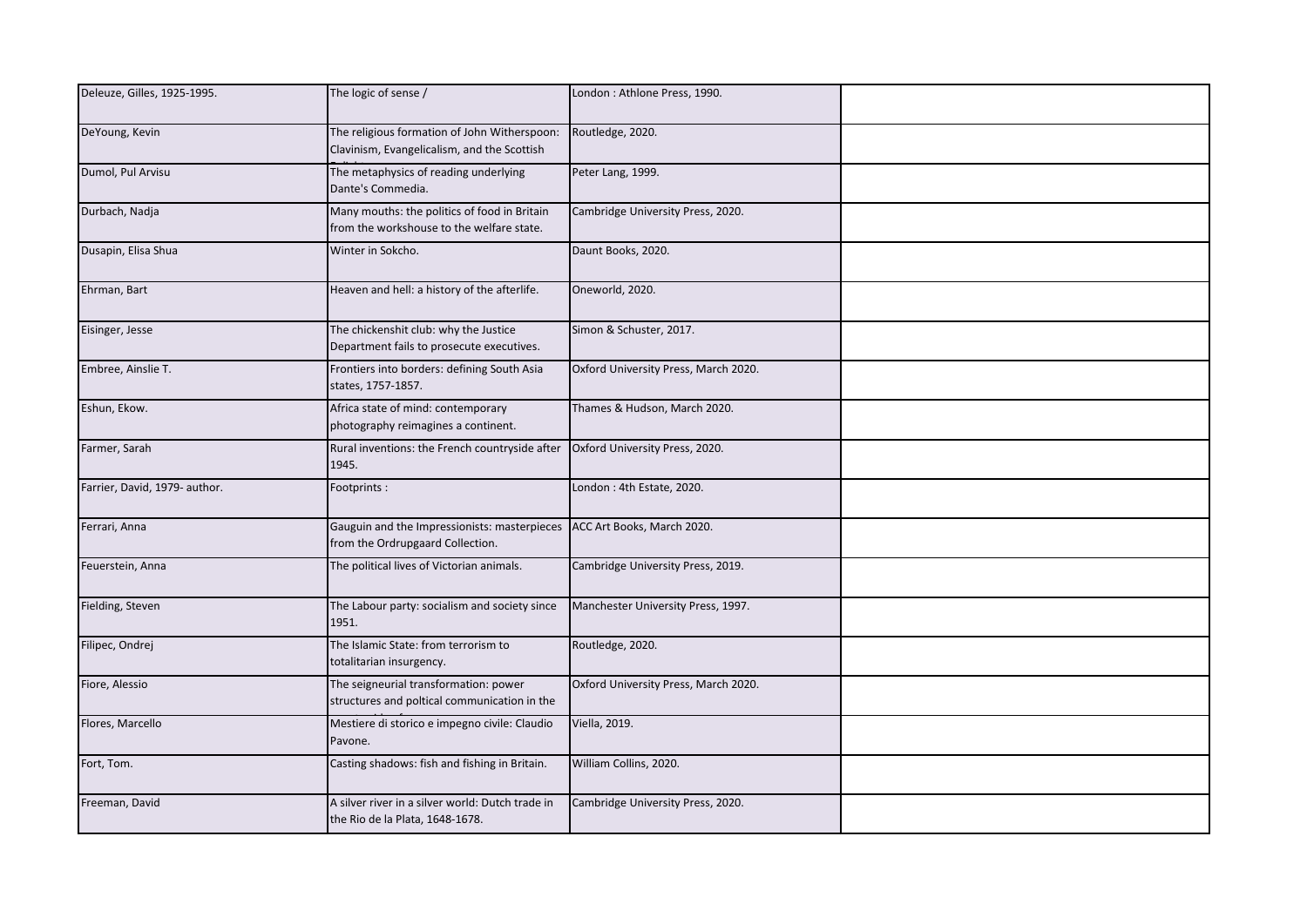| Frevert, Ute.              | The politics of humiliation: a modern history.                                                                   | Oxford University Press, March 2020.     |  |
|----------------------------|------------------------------------------------------------------------------------------------------------------|------------------------------------------|--|
| Fudge, Thomas A.           | Origins of the Hussite uprising: the chronicle<br>of Laurenc of Brezova (1414-1421).                             | Routledge, April 2020.                   |  |
| Gardini, Nicola.           | Long live Latin: the pleasures of a useless<br>language.                                                         | Profile Books, 2019.                     |  |
| Gentleman, David           | My town: an artists's life in London.                                                                            | Particular, 2020.                        |  |
| George, Coulter H, author. | How dead languages work /                                                                                        | New York: Oxford University Press, 2020. |  |
| Gerritsen, Anne            | The city of blue and white: Chinese porcelain<br>and the early modern world.                                     | Cambridge University Press, April 2020.  |  |
| Gill, Stephen              | William Wordsworth: a life.                                                                                      | Oxford University Press, 2020.           |  |
| Giordano, Paolo            | How contagion works: science, awareness and Weidenfeld & Nicolson, 2020.<br>community in times of global crises. |                                          |  |
| Glover, Beverley           | Cambridge University Botanic garden:<br>director's choice.                                                       | Scala, April 2020.                       |  |
| Hall, Edith                | A people's history of classics: class and Greco-<br>Roman antiquity in Britain and Ireland 1689 to               | Routledge, Feb 2020.                     |  |
| Hamlett, Lydia             | Mural painting in Britain 1630-1730:<br>experiencing histories.                                                  | Routledge, April 2020.                   |  |
| Hanley, Ryan Patrick       | The political philosophy of Fenelon.                                                                             | Oxford University Press, Feb 2020.       |  |
| Hill, John Lawrence        | The prophet of modern constitutional<br>iberalism: John Stuart Mill and the Supreme                              | Cambridge University Press, April 2020.  |  |
| Hon, Giora                 | Reflections on the practice of physics: James<br>Clerk Maxwell's methodological odyssey in                       | Routledge, 2020.                         |  |
| Horn, Gerd-Rainer.         | The moment of liberation in western Europe:<br>power struggles and rebellions, 1943-1948.                        | Oxford University Press, March 2020.     |  |
| Hozar, Nazanine            | Aria.                                                                                                            | <b>Viking, 2020.</b>                     |  |
| Hozar, Nazanine            | Aria.                                                                                                            | <b>Viking, 2020.</b>                     |  |
| Hudson, Mark               | The Rough-Stuff Fellowship archive:<br>adventures with the world'd oldest off-raod                               | Isola Press, 2019.                       |  |
| Hyland, Ann                | The warhorse in the modern era.                                                                                  | Sutton, 2006.                            |  |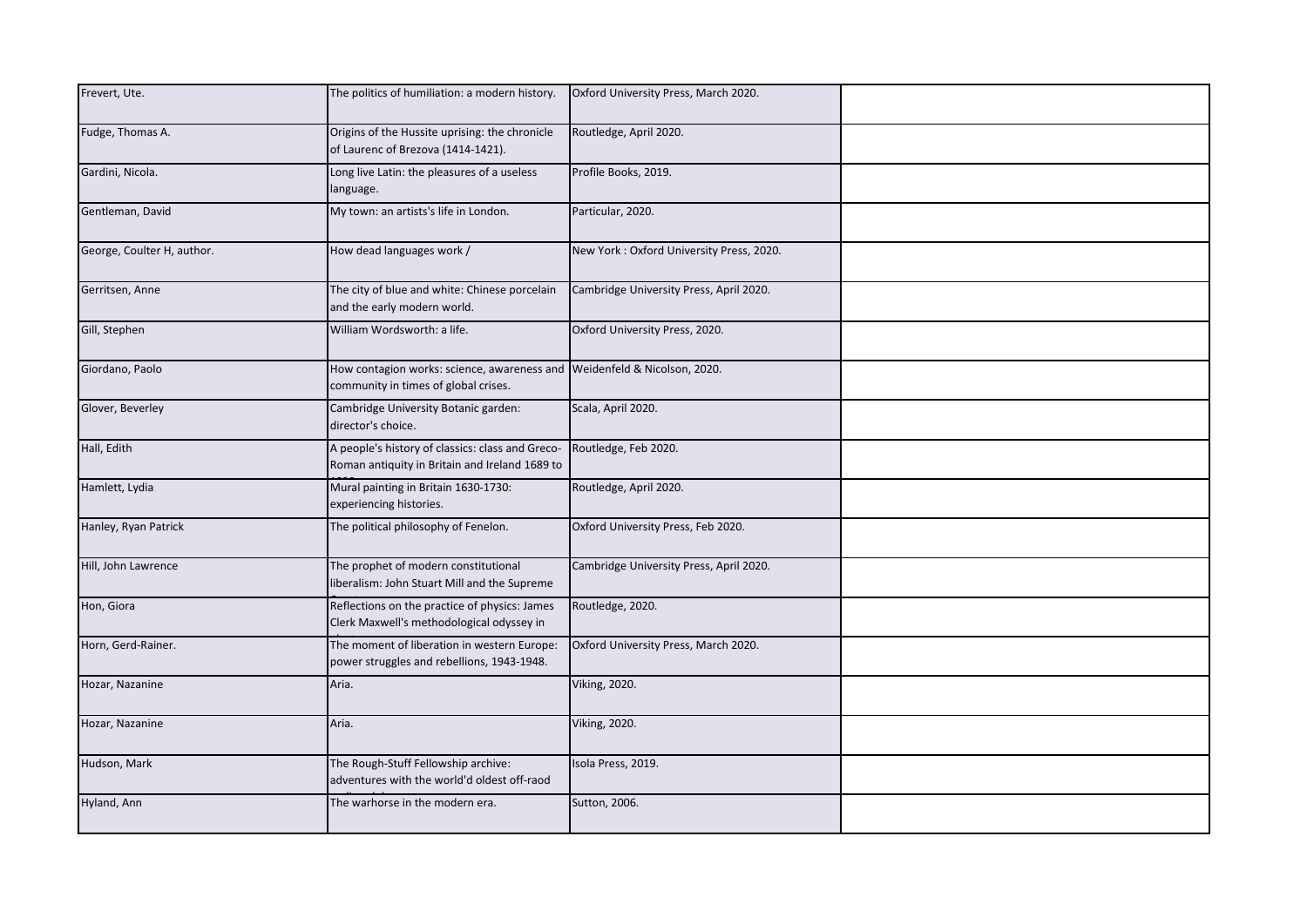| Insole, Christopher J. | Kant and the divine: from contemplation to<br>the moral law.                             | Oxford University Press, March 2020.       |  |
|------------------------|------------------------------------------------------------------------------------------|--------------------------------------------|--|
| Irwin, Terence         | Ethics through history: an introduction.                                                 | Oxford University Press, Feb 2020.         |  |
| Johnson, Daisy         | Fen.                                                                                     | <b>Vintage, 2017.</b>                      |  |
| Johnson, Julian        | After Debussy: music, language, and the<br>margins of philosophy.                        | Oxford University Press, 2020.             |  |
| Jordan, Julia          | Late modernism and the avant-garde British<br>novel.                                     | Oxford University Press, March 2020.       |  |
| Kark, Ruth, author.    | Jaffa :                                                                                  | Jerusalem : Yad Izhak Ben-Zvi Press, 1990. |  |
| Kennedy, A. L.         | We are attempting to survive our time.                                                   | Jonathan Cape, 2020.                       |  |
| Kovacs, David          | Sophocles: Oedipus the king: a new verse<br>translation.                                 | Oxford University Press, Feb 2020.         |  |
| Lamb, Christina.       | Our bodies, their battlefield: what war does to William Collins, 2020.<br>women.         |                                            |  |
| Lecoat, Jenny          | Hedy's war.                                                                              | Polygon, 2020.                             |  |
| Leon, Donna.           | Trace elements.                                                                          | William Heinemann, 2020.                   |  |
| Levy, Michelle         | Literary manuscript culture in Romantic<br>Britain.                                      | Edinburgh University Press, 2020.          |  |
| Løgstrup, K, E.        | The ethical demand.                                                                      | Oxford University Press, March 2020.       |  |
| Løgstrup, K. E.        | Kierkegaard's and Heidegger's analysis of<br>existence and its relation to proclamation. | Oxford University Press, March 2020.       |  |
| Lucarelli, Carlo       | L'inverno piu nero.                                                                      | Einaudi, 2020.                             |  |
| Lundberg, James M.     | Horace Greeley: print, politics, and the failure<br>of American nationhood.              | Johns Hopkins University Press, 2019.      |  |
| MacDonald, Janet       | Supplying the British army in the second world Pen & Sword, March 2020.<br>war.          |                                            |  |
| Maher, Ashley          | Reconstructing modernism: British literature,<br>modern architecture, and the state.     | Oxford University Press, March 2020.       |  |
| Malaparte, Curzio      | Diary of a foreigner in Paris.                                                           | NYRB Classics, 2020.                       |  |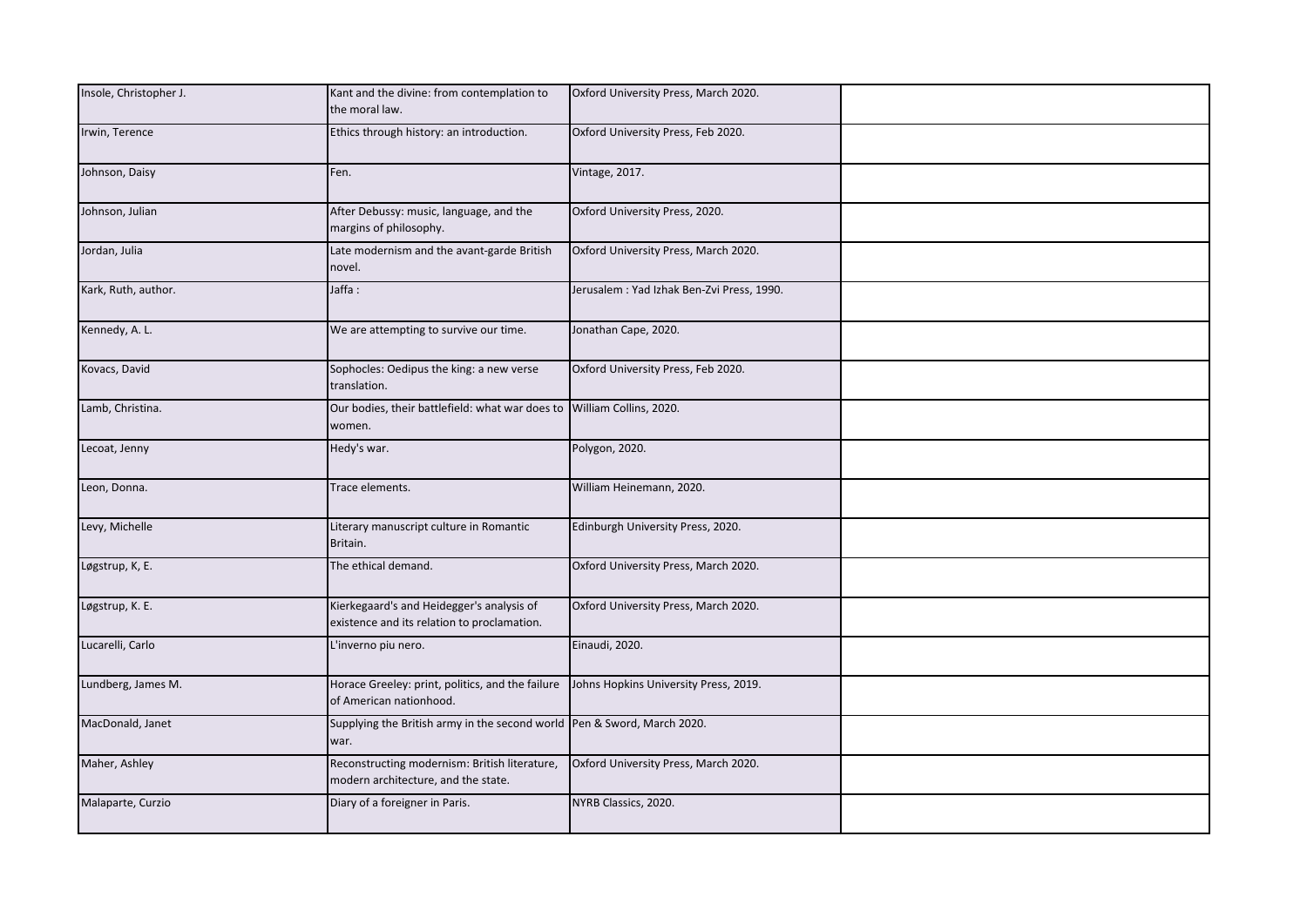| Mancinelli, Franca, 1981- author. | At an hour's sleep from here:                                                                | Fayetteville, New York: Bitter Oleander Press, 2019.    |  |
|-----------------------------------|----------------------------------------------------------------------------------------------|---------------------------------------------------------|--|
| Manion, Jen                       | Female husbands: a trans history.                                                            | Cambridge University Press, 2020.                       |  |
| Mask, Dierdre                     | The address book: what street addresses<br>reveal about identity, race, wealth and power.    | Profile Books, 2020.                                    |  |
| Matayoshi, Naoki                  | Spark.                                                                                       | Pushkin Press, 2020.                                    |  |
| McCullers, Carson, 1917-1967.     | llumination and night glare:                                                                 | Madison, Wis.: University of Wisconsin Press,<br>c1999. |  |
| McKeever, Gerard Lee              | Dialectics of improvement: Scottish<br>Romanticism, 1786-1831.                               | Edinburgh University Press, 2020.                       |  |
| McManus, Damian                   | A guide to Ogam.                                                                             | An Sagart, 1991.                                        |  |
| Melman, Billie.                   | Empires of antiquities: modernity and the<br>rediscovery of the ancient near east, 1914-     | Oxford University Press, March 2020.                    |  |
| Meyer, Marvin W.                  | The gnostic discoveries: the impact of the Nag<br>Hammadi library.                           | HarperOne, 2005.                                        |  |
| Morris, Jan                       | Thinking again.                                                                              | Faber, 2020.                                            |  |
| Mozzati, Luca                     | Islamic art: architecture, painting, calligraphy,<br>ceramics, glass, carpets.               | Prestel, 2019.                                          |  |
| Muir, Angela Joy                  | Deviant maternity: illegitimacy in Wales,<br>c.1680-1800.                                    | Routledge, 2020.                                        |  |
| Munro, Alice, 1931-               | Lives of girls and women /                                                                   | London: Bloomsbury, 1994.                               |  |
| Müßig, Ulrika Juliane Maria       | Judiciary as constituted power: European<br>court history from medieval canon law to         | Brill, 2019.                                            |  |
| Nagy, Phyllis                     | Plays One. Phyllis Nagy.                                                                     | A&C Black, 1998.                                        |  |
| Nikolic, Zoran                    | The atlas of unusual borders.                                                                | Collins, 2019.                                          |  |
| Oyeyemi, Helen.                   | Gingerbread.                                                                                 | Picador, 2019.                                          |  |
| Persaud, Ingrid                   | Love after love.                                                                             | Faber & Faber, 2020.                                    |  |
| Preston, Paul                     | A people betrayed: a history of corruption,<br>political incompetence and social division in | William Collins, 2020.                                  |  |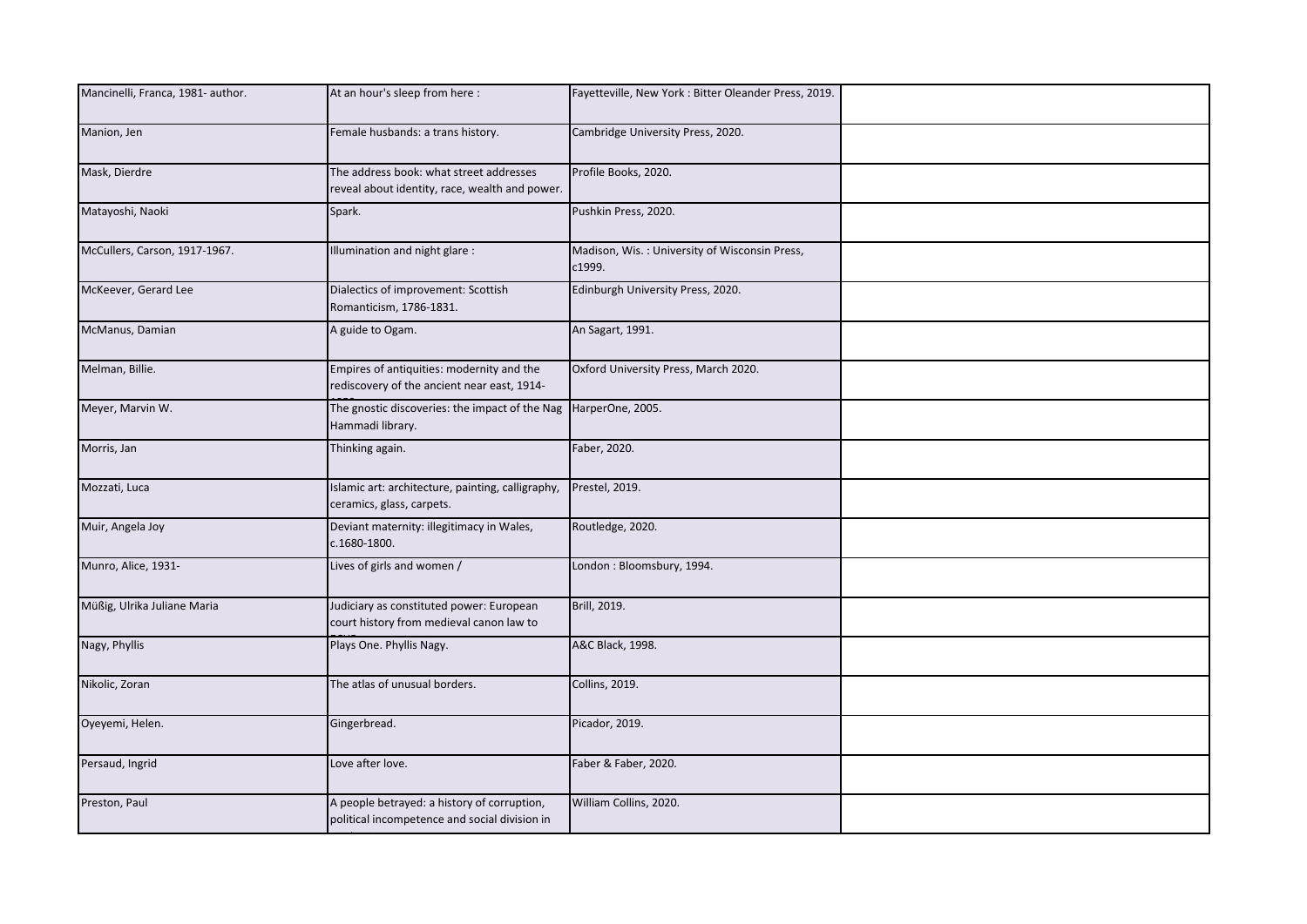| Proust, Marcel                   | Le mysterieux correspondant.                                                                               | Fallois, 2019.                          |  |
|----------------------------------|------------------------------------------------------------------------------------------------------------|-----------------------------------------|--|
|                                  |                                                                                                            |                                         |  |
| Pulci, Luigi                     | Morgante: the epic adventures of Orlando and Indiana University Press, 2001.<br>his giant friend Morgante. |                                         |  |
| Reinhardt, Eric                  | Christian Laboutin.                                                                                        | Rizzoli, 2020.                          |  |
| Repton, Humphry                  | The Gardens of Ashridge.                                                                                   | Ashridge, 2013.                         |  |
| Richardson-Little, Ned           | The human rights dictatorship: socialism,<br>global solidarity and revolution in East                      | Cambridge University Press, 2020.       |  |
| Rimaud, Yohan                    | La chine rêvée de François boucher: Une des<br>provinces du rococo.                                        | In fine, 2019.                          |  |
| Ross, Jacob                      | Black rain falling.                                                                                        | Sphere, 2020.                           |  |
| Ross, Jacob                      | The bone readers.                                                                                          | Sphere, 2018.                           |  |
| Ross, Jacob                      | The bone readers.                                                                                          | Sphere, 2018.                           |  |
| Rubinelli, Lucia                 | Constituent power: a history.                                                                              | Cambridge University Press, March 2020. |  |
| Russell, Kate Elizabeth, author. | My dark Vanessa /                                                                                          | London: 4th Estate, 2020.               |  |
| Salisbury, Daniel                | Secrecy, public relations and the British<br>nuclear debate: how the UK government                         | Routledge, 2020.                        |  |
| Sanchez, Javier Alvarez-Mon      | The art of Elam ca. 4200-525 BC.                                                                           | Routledge, April 2020.                  |  |
| Schüler, C. J., author.          | Along the Amber Route:                                                                                     | Inverness: Sandstone Press, 2020.       |  |
| Sciascia, Leonardo.              | Leonardo Sciascia scrittore.                                                                               | Sellerio, 2019.                         |  |
| Scruton, Roger.                  | Wagner's Parsifal: the music of redemption.                                                                | Allen Lane, 2020.                       |  |
| Sebastian, Mihail                | The town with acacia trees.                                                                                | Aurora Metro Books, 2019.               |  |
| Sebastian, Mihail                | Women.                                                                                                     | Aurora Metro Books, 2020.               |  |
| Sellers, Charles                 | Market revolution : Jacksonian America 1815-<br>1846.                                                      | O U P, 1991.                            |  |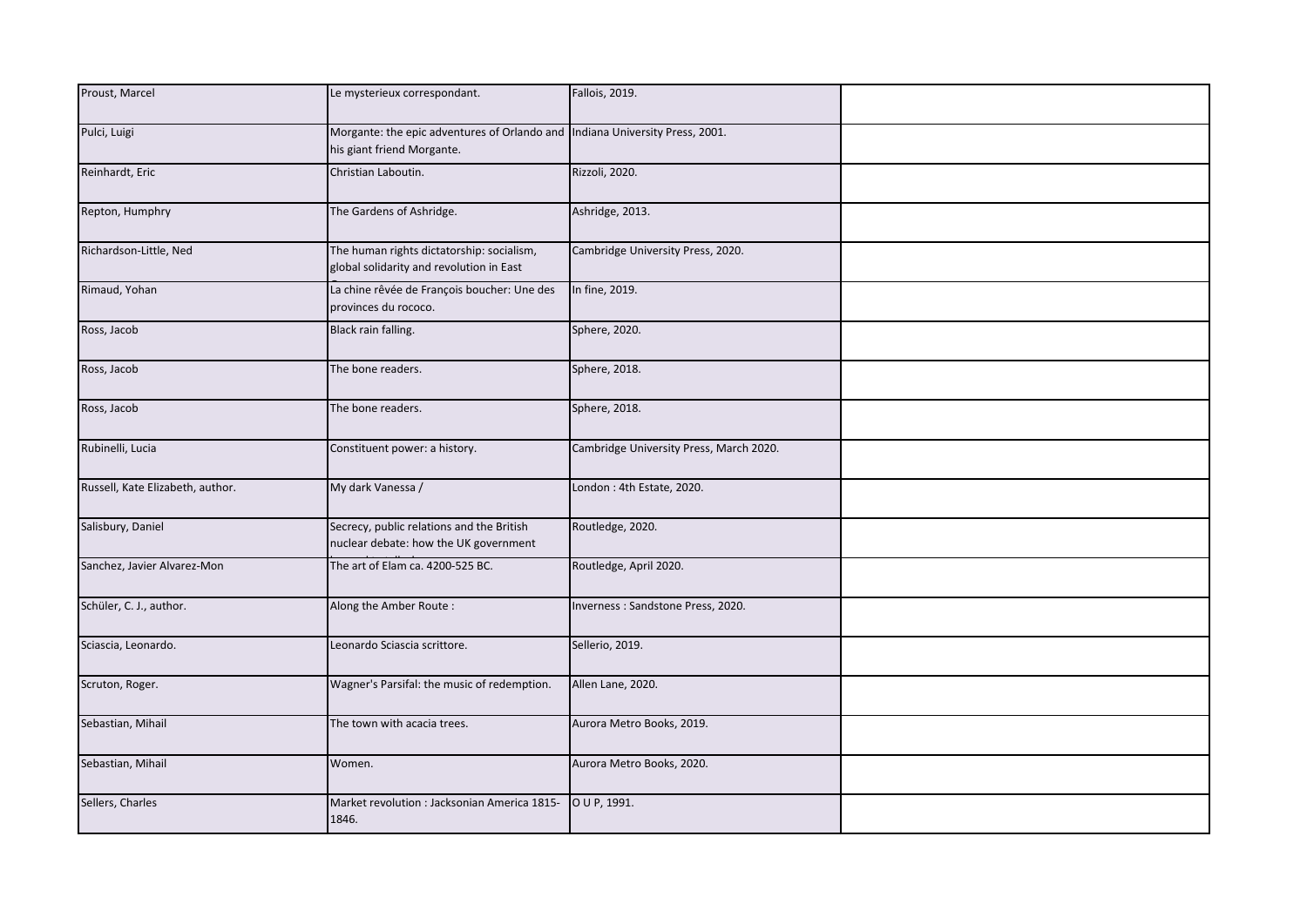| Simonson, Helen, author. | The summer before the war:                                                            | New York: Random House, [2016]        |  |
|--------------------------|---------------------------------------------------------------------------------------|---------------------------------------|--|
| Simpson, James           | Why democracy failed: the agrarian origins of<br>the Spanish Civil War.               | Cambridge University Press, 2020.     |  |
| Sitwell, William         | The restaurant: a history of eating out.                                              | Simon & Schuster, 2020.               |  |
| Sofri, Adriano.          | Il martire fascicsta: una storia equvoca e<br>terribile.                              | Sellerio editore, 2019.               |  |
| Sorel, Patricia          | Napoleon et le livre: la censure sous le<br>Consulat et l'Empire (1799-1815).         | PU Rennes, 2020.                      |  |
| Stamm, Peter             | The sweet indifference to the world.                                                  | Granta, 2020.                         |  |
| Stamper, Paul.           | Historic parks and gardens of Shropshire.                                             | Shropshire Books, 1996.               |  |
| Striedter, Georg F.      | Brains through time: a natural history of<br>vertebrates.                             | Oxford University Press, 2019.        |  |
| Tatar, Maria             | The fairest of them all : Snow White and 21<br>tales of mothers and daughters.        | Harvard University Press, April 2020. |  |
| Taylor, Andrew           | The last protector.                                                                   | Harper Collins, 2020.                 |  |
| Teitelbaum, Benjamin R.  | War for eternity: the return of traditionalism<br>and the rise of the populist right. | Allen Lane, 2020.                     |  |
| Thaler, Peter            | Protestant resistance in counterreformation<br>Austria.                               | Routledge, 2020.                      |  |
| Tobin, Claudia           | Modernism and still life: artists, wrters,<br>dancers.                                | Edinburgh University Press, 2020.     |  |
| Tulard, Jean.            | Les égéries de la révolution.                                                         | Robert Laffont, 2019.                 |  |
| Tyler, Anne.             | Redhead by the side of the road.                                                      | Chatto & Windus, 2020.                |  |
| Vail, Karoli             | Peggy Guggenheim. L'ultima dogaressa.                                                 | Marsilio, 2020.                       |  |
| Watts, Maeleine          | The inland sea.                                                                       | Pushkin Press, 2020.                  |  |
| Westerhoff, Jan.         | The non-existence of the real world.                                                  | Oxford University Press, March 2020.  |  |
| Whelpton, Vivien         | Richard Aldington: poet, soldier and lover<br>1911-1929.                              | James Clarke & Co., 2014.             |  |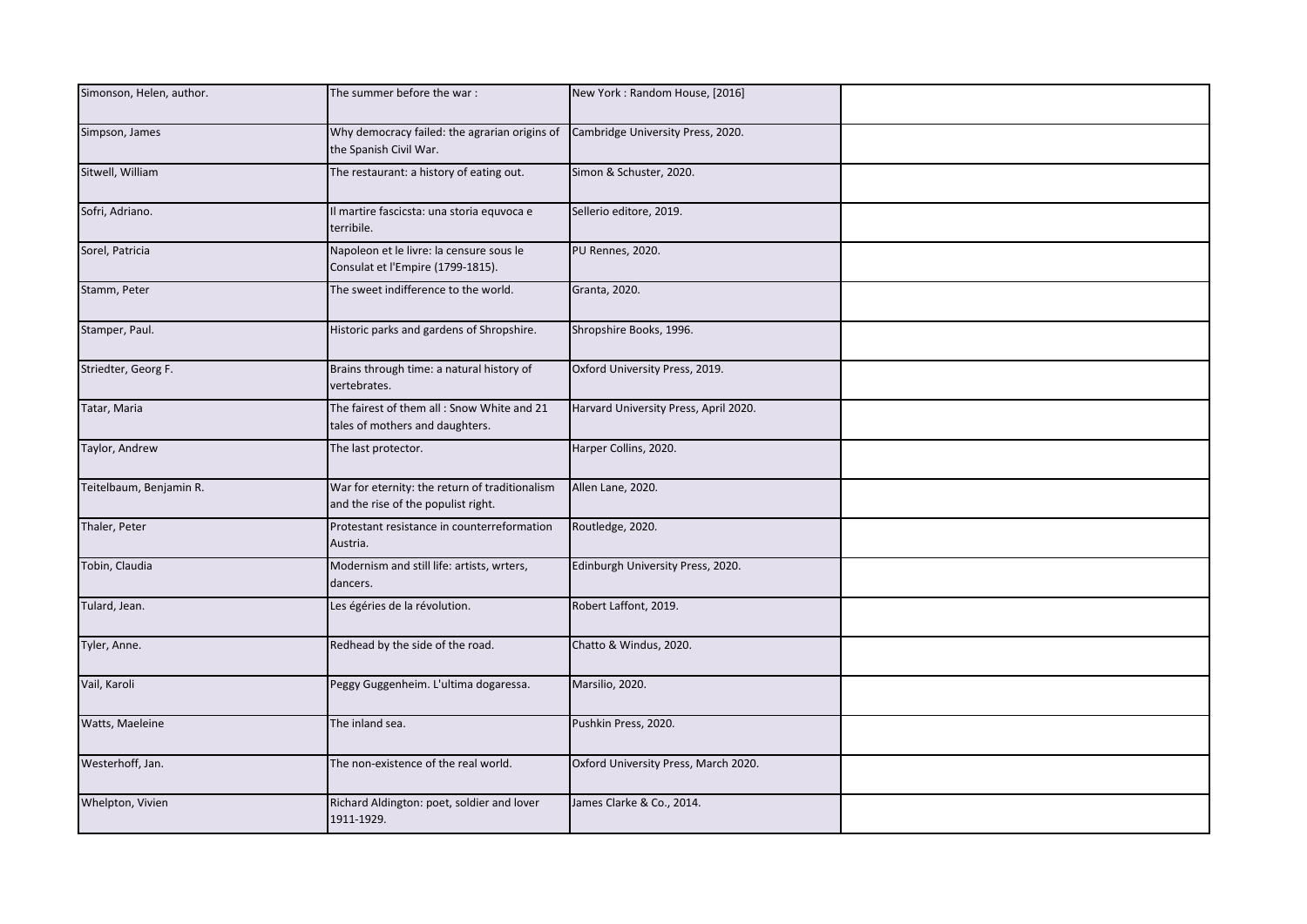| Whelpton, Vivien     | Richard Aldington: novelist, biographer and<br>exile, 1930-1962.                          | Lutterworth Press, 2019.                    |  |
|----------------------|-------------------------------------------------------------------------------------------|---------------------------------------------|--|
| Williams, Richard    | A race with love and death: the story of<br>Richard Seaman.                               | Simon & Schuster, 2020.                     |  |
| Winslow, Don         | Broken.                                                                                   | HarperCollins, 2020.                        |  |
| Yokomizo, Seishi     | the Inugami curse.                                                                        | Pushkin Press, 2020.                        |  |
| Zeidman, Lawrence A. | Brain science under the swastika: ethical<br>violations, resistance, and victimization of | Oxford University Press, May 2020.          |  |
| Zola, Emile          | Nana.                                                                                     | Oxford University Press, March 2020.        |  |
|                      | Romanesque saints, shrines and pilgrimage.                                                | Routledge, 2020.                            |  |
|                      | The writer's notebook II:                                                                 | Portland, Oregon: Tin House Books, [2012]   |  |
|                      | Mary Wollstonecraft in context.                                                           | Cambridge University Press, 2020.           |  |
|                      | Nationalism and popular culture.                                                          | Routledge, 2020.                            |  |
|                      | Early Shakespeare, 1588-1594.                                                             | Cambridge University Press, April 2020.     |  |
|                      | Kant's philosophy of mathematics: the critical<br>philosophy and its roots.               | Cambridge University Press, Mar 2020.       |  |
|                      | Converting the Wilderness: The art of<br>Gardening in Colonial Australia.                 | Australian Gallery Directors Council, 1979. |  |
|                      | Protestant aesthetics and the arts.                                                       | Routledge, 2020.                            |  |
|                      | Designing Norman Sicily: material culture and<br>society.                                 | Boydell Press, April 2020.                  |  |
|                      | L'art en broderie au moyen âge: autour des<br>collections du musée de Cluny.              | RMN, 2019.                                  |  |
|                      | The Church of England and British politics<br>since 1900.                                 | Boydell Press, April 2020.                  |  |
|                      | The Greek junta and the international system.                                             | Routledge, 2020.                            |  |
|                      | United artists.                                                                           | Routledge, 2020.                            |  |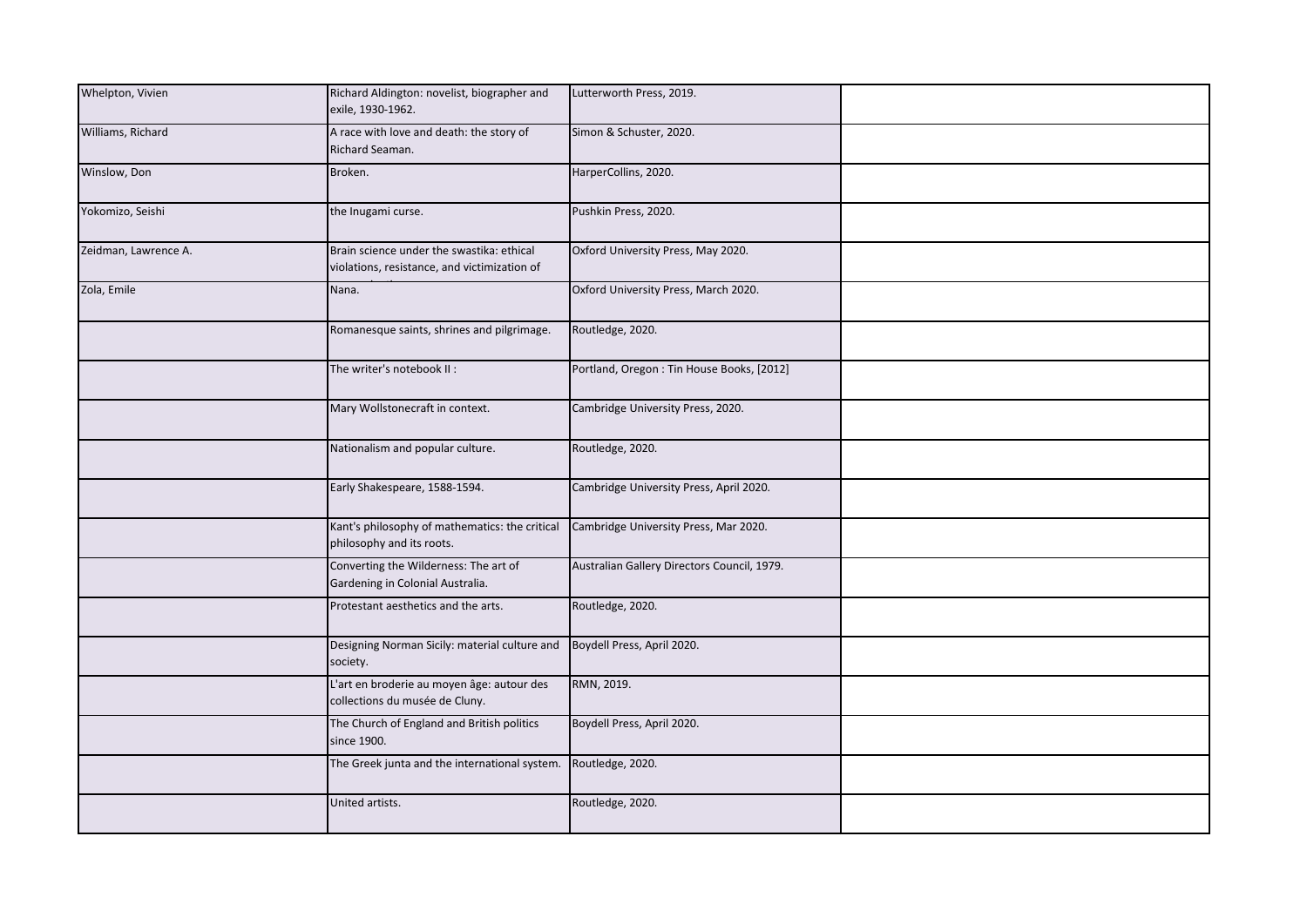|                                       | War, trade and the state: Anglo-Dutch                                                          | Boydell Press, May 2020.                |  |
|---------------------------------------|------------------------------------------------------------------------------------------------|-----------------------------------------|--|
|                                       | conflict, 1652-89.                                                                             |                                         |  |
|                                       | The Oxford handbook of the archaeology of<br>Roman Germany.                                    | Oxford University Press, 2019.          |  |
|                                       | The aesthetics of science: beauty, imagination Taylor and Francis, 2020.<br>and understanding. |                                         |  |
|                                       | British surrealism.                                                                            | Dulwich Picture Gallery, 2020.          |  |
|                                       | The Cambridge companion to J. M. Coetzee.                                                      | Cambridge University Press, 2020.       |  |
|                                       | The British mandate in Palestine: a centenary<br>volume, 1920-2020.                            | Routledge, 2020.                        |  |
|                                       | Kendrick Lamar and the making of black<br>meaning.                                             | Routledge, 2019.                        |  |
|                                       | The unknown Max Weber.                                                                         | Transaction, 2003.                      |  |
|                                       | Humiliation, degradation, dehumanization:<br>human dignity violated.                           | Springer, 2011.                         |  |
|                                       |                                                                                                |                                         |  |
| <b>Titles on order</b>                |                                                                                                |                                         |  |
| <b>Author</b>                         | <b>Title</b>                                                                                   | Publisher                               |  |
| Adam, Edina                           | William Blake: visionary.                                                                      | Yale University Press, Aug 2020.        |  |
| Adriaens-Pannier, Anne                | Leon Spilliaert: from the depths of the soul.                                                  | Ludion, 2018.                           |  |
| Afinogenov, Gregory                   | Spies and scholars: Chinese secrets and<br>imperial Russia's quest for world power.            | Belknap Press, 2020.                    |  |
| Alberta, Tim                          | American carnage: on the front lines of the<br>Republican civil war and the rise of President  | Harper, 2019.                           |  |
| Alford, Samantha                      | GDPR: a game of snakes and ladders: how<br>small businesses can win at the compliance          | Routledge, 2020.                        |  |
| Allchin, F. R. (Frank Raymond), 1923- | The Archaeology of Afghanistan: from earliest<br>times to Timurid period.                      | Edinburgh University Press, 2019.       |  |
| Anderson, Justin M.                   | Virtue and grace in the theology of Thomas<br>Aquinas.                                         | Cambridge University Press, April 2020. |  |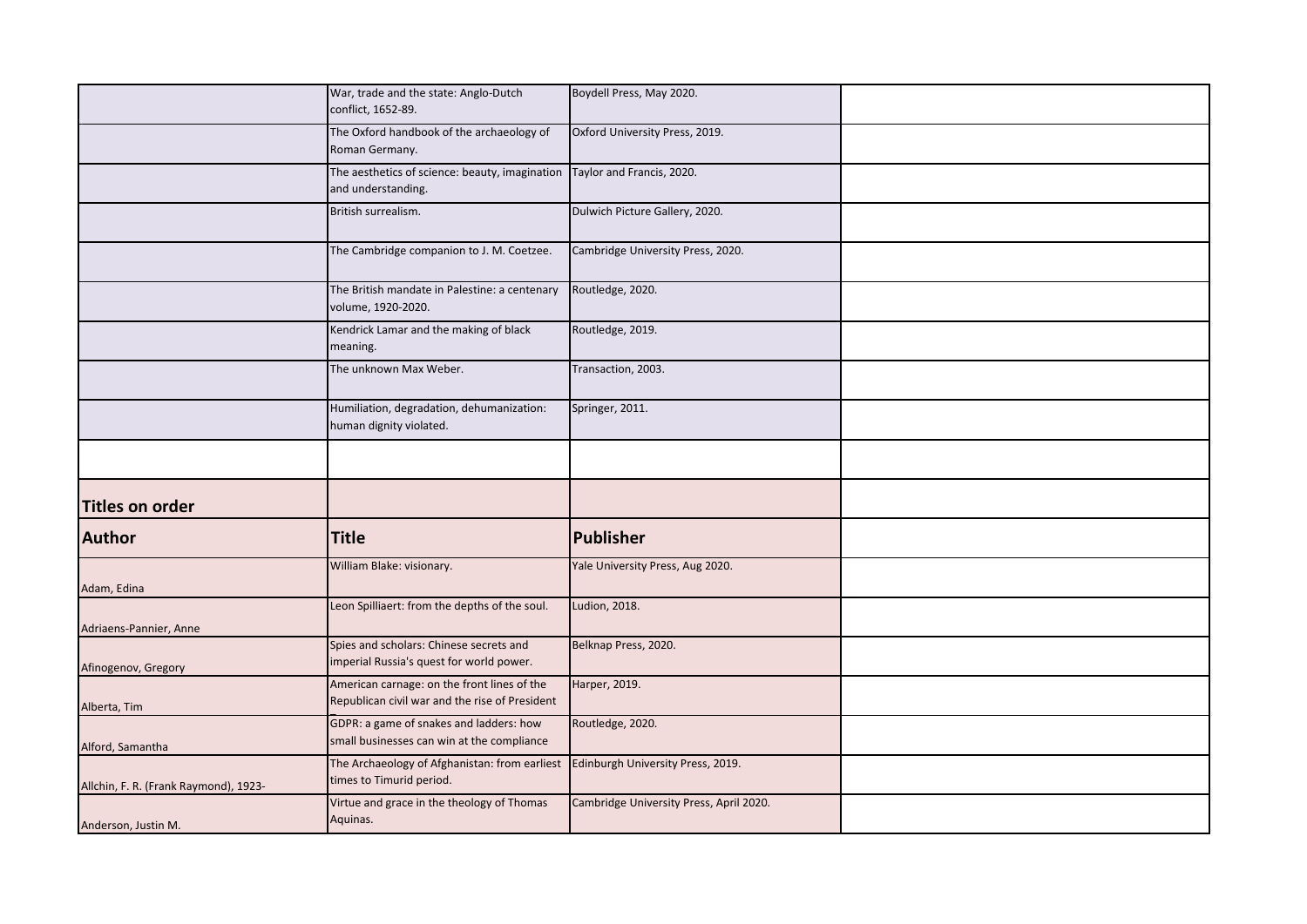|                            | Art & court of James VI&I: bright star of the      | National Galleries of Scotland, May 2020.      |  |
|----------------------------|----------------------------------------------------|------------------------------------------------|--|
| Anderson, Kate             | north.                                             |                                                |  |
|                            |                                                    |                                                |  |
|                            | Shell art and advertising.                         | Lund Humphries, June 2020.                     |  |
| Anthony, Scott             |                                                    |                                                |  |
|                            | Dark, salt, clear: life in a Cornish fishing town. | Bloomsbury, 2020.                              |  |
|                            |                                                    |                                                |  |
| Ash, Lamorna               |                                                    |                                                |  |
|                            | The ruins of Ani: a journey to Armenia's           | Rutgers University Press, 2018.                |  |
|                            | medieval capital and its legacy.                   |                                                |  |
| Balakian, Krikor           |                                                    |                                                |  |
|                            | A catalogue of the fifteenth-century printed       | D. S. Brewer, April 2020.                      |  |
| Baldwin, Jack              | books in the library of the University of          |                                                |  |
|                            | How they rule the world: the 22 secret             | Ebury Press, 2019.                             |  |
|                            |                                                    |                                                |  |
| Banos, Pedro               | strategies of global power.                        |                                                |  |
|                            | The nation of the risorgimento: kinship,           | Routledge, 2020.                               |  |
|                            | sancticty and honour in the orgins of unified      |                                                |  |
| Banti, Alberto Mario       |                                                    |                                                |  |
|                            | The restraint of the press in England, 1660-       | Boydell Press, May 2020.                       |  |
|                            | 1715.                                              |                                                |  |
| Barber, Alex               |                                                    |                                                |  |
|                            | The inspector of strange and unexplained           | Pushkin Press, 2020.                           |  |
| Barde-Cabucon, Olivier     | deaths.                                            |                                                |  |
|                            |                                                    |                                                |  |
|                            | Lartique: the boy and the Belle Epoque.            | Thames & Hudson, April 2020.                   |  |
| Baring, Louise             |                                                    |                                                |  |
|                            | A thousand moons.                                  | Faber, 2020.                                   |  |
|                            |                                                    |                                                |  |
| Barry, Sebastian           |                                                    |                                                |  |
|                            | Smellosophy: what the nose tells the mind.         | Harvard University Press, July 2020.           |  |
|                            |                                                    |                                                |  |
| Barwich, A. S.             |                                                    |                                                |  |
|                            | The beginnings and evolution of algebra.           | The Mathematical Association of America, 2000. |  |
| Bashmakova, I. G.          |                                                    |                                                |  |
|                            |                                                    |                                                |  |
|                            | Making the Met, 1870-2020.                         | Yale University Press, April 2020.             |  |
| Bayer, Andrea.             |                                                    |                                                |  |
|                            | The end of the game.                               | Taschen, 2000.                                 |  |
|                            |                                                    |                                                |  |
| Beard, Peter               |                                                    |                                                |  |
|                            | Tales of the troubled dead: ghost stories in       | Edinburgh University Press, 2019.              |  |
|                            | cultural history.                                  |                                                |  |
| Belsey, Catherine.         |                                                    |                                                |  |
|                            | Putin's people :                                   | London: William Collins, 2020.                 |  |
| Belton, Catherine, author. |                                                    |                                                |  |
|                            |                                                    |                                                |  |
|                            | Finding Dora Maar.                                 | Yale University Press, May 2020.               |  |
| Benkemoun, Brigitte        |                                                    |                                                |  |
|                            | Architecture of the Islamic West: North Africa     | Yale University Press, June 2020.              |  |
|                            |                                                    |                                                |  |
| Bloom, Jonathan M.         | and the Iberian peninsual, 700-1800.               |                                                |  |
|                            |                                                    |                                                |  |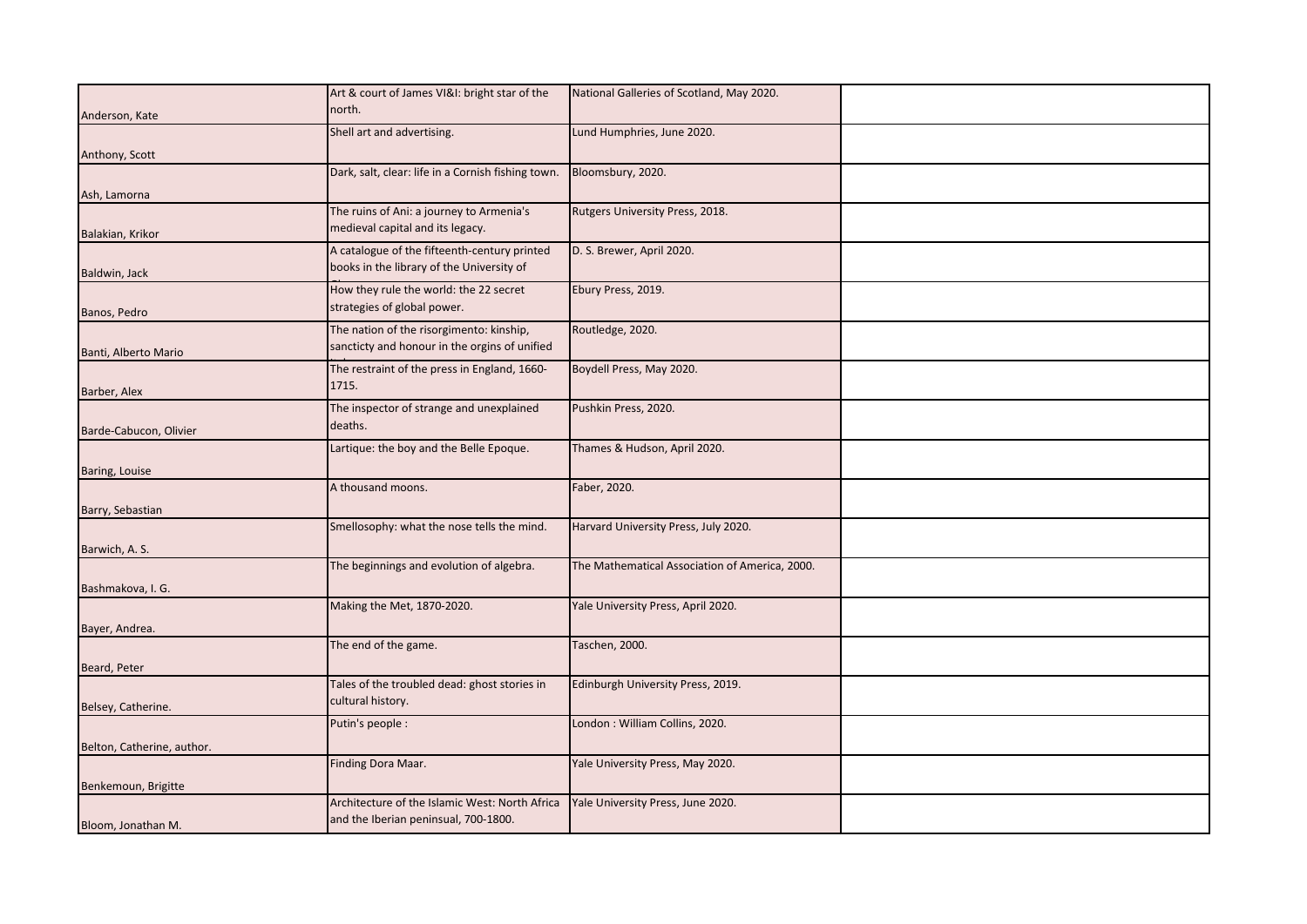|                                      | Azur noir.                                                                             | Gallimard, 2019.                                       |  |
|--------------------------------------|----------------------------------------------------------------------------------------|--------------------------------------------------------|--|
|                                      |                                                                                        |                                                        |  |
| Blottière, Alain                     |                                                                                        |                                                        |  |
|                                      | Blooming flowers: a seasonal history of plants                                         | Yale University Press, April 2020.                     |  |
| Boddy, Kasia.                        | and people.                                                                            |                                                        |  |
|                                      | The collectors: old master paintings.                                                  | Sphinx Books, 2009.                                    |  |
| Bolton, Roy                          |                                                                                        |                                                        |  |
|                                      | Yves Bonnefoy: prose.                                                                  | Carcanet Classics, 2020.                               |  |
| Bonnefoy, Yves                       |                                                                                        |                                                        |  |
|                                      | Saint-Just: l'archange de la revolution.                                               | Passes composes, 2020.                                 |  |
|                                      |                                                                                        |                                                        |  |
| Boulant, Antoine                     |                                                                                        |                                                        |  |
|                                      | Photography:                                                                           | Stanford, California: Stanford University Press, 1990. |  |
| Bourdieu, Pierre, 1930-2002, author. |                                                                                        |                                                        |  |
|                                      | Spanning the centuries: the historic bridges of Northamptonshire County Council, 2017. |                                                        |  |
| Bowsher, Julian.                     | Northamptonshire.                                                                      |                                                        |  |
|                                      | Richard Seifert: British brutalist architecture.                                       | Lund Humphries, May 2020.                              |  |
| Bradbury, Dominic.                   |                                                                                        |                                                        |  |
|                                      | The fall of the house of Byron.                                                        | John Murray, 2020.                                     |  |
|                                      |                                                                                        |                                                        |  |
| Brand, Emily                         |                                                                                        |                                                        |  |
|                                      | Manuscripts in the Anglo-Saxon kingdoms:<br>cultures and connections.                  | Four Courts Press, Winter 2020.                        |  |
| Breay, Claire                        |                                                                                        |                                                        |  |
|                                      | Humankind: a hopeful history.                                                          | Bloomsbury, 2020.                                      |  |
| Bregman, Rutger                      |                                                                                        |                                                        |  |
|                                      | Le peinture de la societe parisienne de Louis                                          | Arthena, 2019.                                         |  |
| Breton, Etienne                      | XVI a Louis-Phillipe, 2 volumes.                                                       |                                                        |  |
|                                      | Jewish women.                                                                          | Aspal Press, 2020.                                     |  |
|                                      |                                                                                        |                                                        |  |
| Brod, Max                            | Transatlantic anarchism during the Spanish                                             | Routledge, 2020.                                       |  |
|                                      | civil war and revolution, 1936-1939.                                                   |                                                        |  |
| Brodie, Morris                       |                                                                                        |                                                        |  |
|                                      | Being sure of each other: an essay on social                                           | Oxford University Press, March 2020.                   |  |
| Brownlee, Kimberley                  | rights and freedoms.                                                                   |                                                        |  |
|                                      | The polymath: a cultural history from                                                  | Yale University Press, May 2020.                       |  |
| Burke, Peter                         | Leonardo da Vinci to Susan Sontag.                                                     |                                                        |  |
|                                      | Henry III, 1207-1258.                                                                  | Yale University Press, May 2020.                       |  |
| Carpenter, David                     |                                                                                        |                                                        |  |
|                                      | Deaths of despair and the future of capitalism. Princeton University Press, 2020.      |                                                        |  |
|                                      |                                                                                        |                                                        |  |
| Case, Anne                           |                                                                                        |                                                        |  |
|                                      | Le Goût pour les laques d'Orient: en France                                            | Hayot, 2019.                                           |  |
| Castelluccio, Stéphane.              | aux XVIIe et XVIIIe siècles.                                                           |                                                        |  |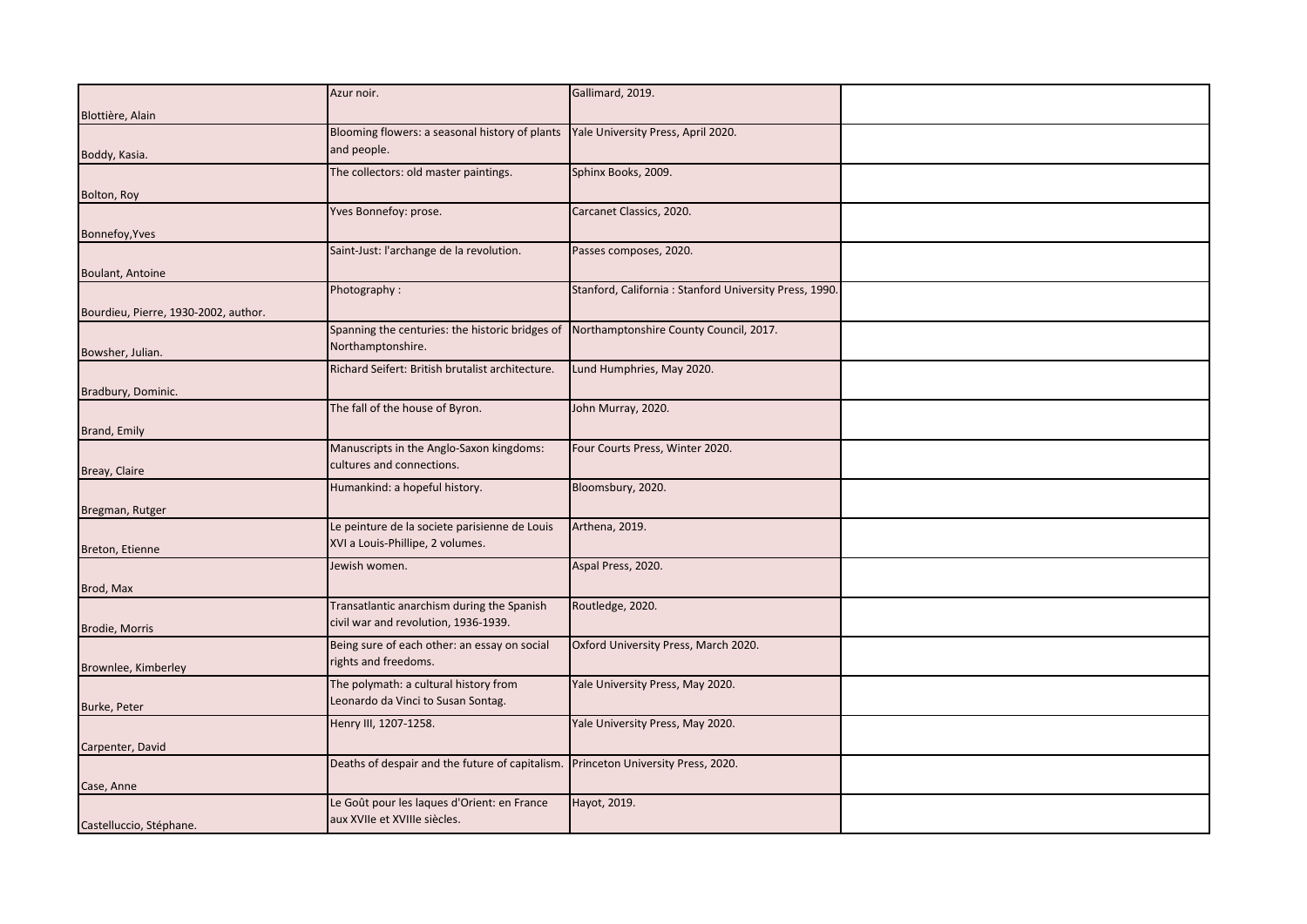|                          | The diaries of Chips Channon, 1918-1938.                                             | Hutchinson, Oct 2020.                 |  |
|--------------------------|--------------------------------------------------------------------------------------|---------------------------------------|--|
|                          |                                                                                      |                                       |  |
| Channon, Henry           |                                                                                      |                                       |  |
|                          | Picnic at Porokorro.                                                                 | Michael Walmer, 2019.                 |  |
| Charteris, Hugo          |                                                                                      |                                       |  |
|                          | Citoyens du monde: noirs et oreitnaux de                                             | Lienert Editions, 2020.               |  |
|                          | Gericault.                                                                           |                                       |  |
| Chenique, Bruno          |                                                                                      |                                       |  |
|                          | The cabinet: George Washington and the                                               | Harvard University Press, April 2020. |  |
| Chervinsky, Lindsay M.   | creation of an American institution.                                                 |                                       |  |
|                          | Food in wartime Britain: testimonies from the                                        | Routledge, 2020.                      |  |
| Chevalier, Natacha       | kitchen front (1939-1945).                                                           |                                       |  |
|                          | The crying book.                                                                     | Corsair, 2020.                        |  |
|                          |                                                                                      |                                       |  |
| Christle, Heather        |                                                                                      |                                       |  |
|                          | Hollow in the land.                                                                  | Serpent's Tail, 2020.                 |  |
| Clarke, James            |                                                                                      |                                       |  |
|                          | Tales from the Colony Room: Soho's lost                                              | Unbound, 2020.                        |  |
| Coffield, Darren         | bohemia.                                                                             |                                       |  |
|                          | This sporting life: sport and liberty in England, Oxford University Press, May 2020. |                                       |  |
|                          | 1760-1960.                                                                           |                                       |  |
| Colls, Robert            |                                                                                      |                                       |  |
|                          | I cielii in una stanza: soffitti lignei a Firenze e                                  | Giunti, 2019.                         |  |
| Conforti, Claudia        | Roma nel Rinastimento.                                                               |                                       |  |
|                          | l'Italia di Piazza Fontana.                                                          | Einaud, 2020.                         |  |
|                          |                                                                                      |                                       |  |
| Conti, Davide            |                                                                                      |                                       |  |
|                          | Freedom and responsibility in neoplatonist                                           | Oxford University Press, 2020.        |  |
| Coope, Ursula            | thought.                                                                             |                                       |  |
|                          | The Inca apocalypse: the Spanish conquest                                            | Oxford University Press, March 2020.  |  |
| Covey, R. Alan           | and the transformation of the Andean world.                                          |                                       |  |
|                          | The years of anger: the life of Randall Swingler. Routledge, 2020.                   |                                       |  |
|                          |                                                                                      |                                       |  |
| Croft, Andy.             |                                                                                      |                                       |  |
|                          | Adventuress: the life and loves of Lucy, Lady                                        | The History Press, 2020.              |  |
| Crompton, Teresa         | Houston.                                                                             |                                       |  |
|                          | Islam: an illustrated journey.                                                       | Azimuth, 2018.                        |  |
|                          |                                                                                      |                                       |  |
| Daftary, Farhad.         |                                                                                      |                                       |  |
|                          | Museum:                                                                              | New York, New York: Viking, 2007.     |  |
| Danziger, Danny, author. |                                                                                      |                                       |  |
|                          | The Pucci of Florence: patronage and politics                                        | Harvey Miller, May 2020.              |  |
| D'Arista, Carla          | in Renaissance Italy.                                                                |                                       |  |
|                          | The tastemakers: British dealers and the                                             | Yale University Press, May 2020.      |  |
|                          | Anglo-Gallic interior, 1785-1865.                                                    |                                       |  |
| Davis, Diana             |                                                                                      |                                       |  |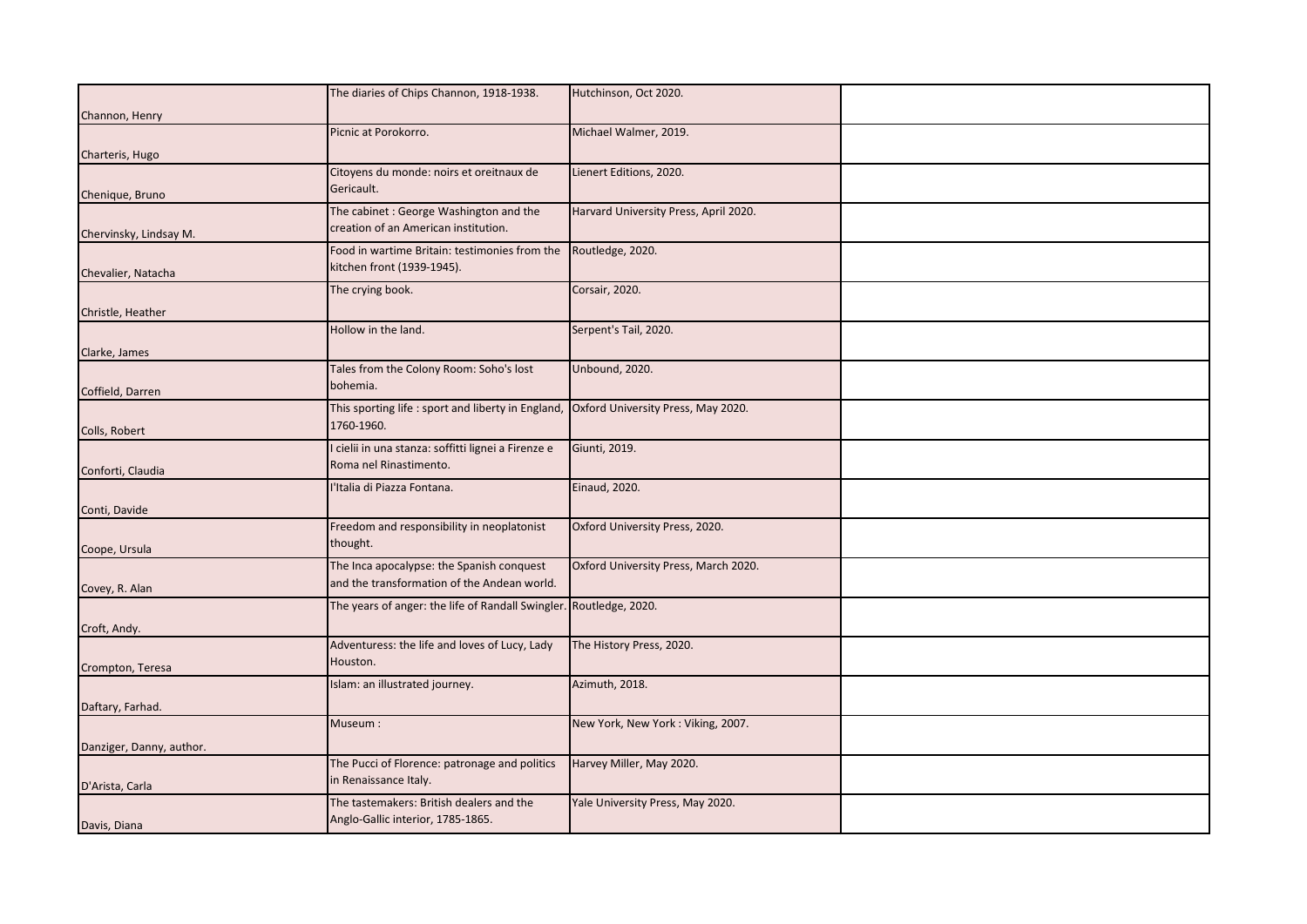|                                          | Set the night on fire: L.A. in the sixties.      | Verso, 2020.                                     |  |
|------------------------------------------|--------------------------------------------------|--------------------------------------------------|--|
|                                          |                                                  |                                                  |  |
| Davis, Mike                              |                                                  |                                                  |  |
|                                          | The ten teacups /                                | London: Heinemann, 1937.                         |  |
| Dickson, Carter, 1906-1977.              |                                                  |                                                  |  |
|                                          | Late Stalinism: the aesthetics of politics.      | Yale University Press, July 2020.                |  |
| Dobrenko, E. A. (Evgenii Aleksandrovich) |                                                  |                                                  |  |
|                                          | Exciting times.                                  | Weidenfeld & Nicolson, 2020.                     |  |
| Dolan, Naoise                            |                                                  |                                                  |  |
|                                          | Printed books of hours from fifteenth-century    | Ad Ilissum, 2018.                                |  |
|                                          | Italy.                                           |                                                  |  |
| Dondi, Cristina.                         |                                                  |                                                  |  |
|                                          | Slowdown: the end of the great acceleration-     | Yale University Press, April 2020.               |  |
| Dorling, Danny                           | and why it's good for the planet, the economy    |                                                  |  |
|                                          | The decadent society: how we became the          | Simon & schuster, 2020.                          |  |
| Douthat, Ross                            | victims of our own success.                      |                                                  |  |
|                                          | Island of the lost:                              | Chapel Hill, North Carolina : Algonquin Books of |  |
|                                          |                                                  | Chapel Hill, 2019.                               |  |
| Druett, Joan, author.                    | Gallows Court.                                   | Head of Zeus, 2018.                              |  |
|                                          |                                                  |                                                  |  |
| Edwards, Martin                          |                                                  |                                                  |  |
|                                          | Mortmain Hall.                                   | Head of Zeus, 2020.                              |  |
| Edwards, Martin                          |                                                  |                                                  |  |
|                                          | The gatekeeper:                                  | London: HQ, 2020.                                |  |
| Fall, Kate, author.                      |                                                  |                                                  |  |
|                                          | Decorative arts 70s.                             | Taschen, 2013.                                   |  |
| Fiell, Charlotte, 1965-                  |                                                  |                                                  |  |
|                                          | The smart Neanderthal:                           | Oxford, United Kingdom: Oxford University Press, |  |
|                                          |                                                  | 2019.                                            |  |
| Finlayson, Clive, 1955- author.          |                                                  |                                                  |  |
|                                          | Culture in the Third Reich.                      | Oxford University Press, April 2020.             |  |
| Föllmer, Moritz                          |                                                  |                                                  |  |
|                                          | English readers of Catholic saints: the printing | Routledge, 2020.                                 |  |
| Ford, Judy Ann.                          | history of William Caxton's Golden legend.       |                                                  |  |
|                                          | Sorry for your trouble.                          | Bloomsbury, 2020.                                |  |
| Ford, Richard                            |                                                  |                                                  |  |
|                                          | Dante's plurilingualism: authority, knowledge,   | Maney, 2010.                                     |  |
|                                          | subjectivity.                                    |                                                  |  |
| Fortuna, Sara                            |                                                  |                                                  |  |
|                                          | Plantagenet Ireland.                             | Four Courts Press, Winter 2020.                  |  |
| Frame, Robin                             |                                                  |                                                  |  |
|                                          | Magic mobile: 35 pre-loaded new text files.      | Faber & Faber, 2020.                             |  |
| Frayn, Michael                           |                                                  |                                                  |  |
|                                          |                                                  |                                                  |  |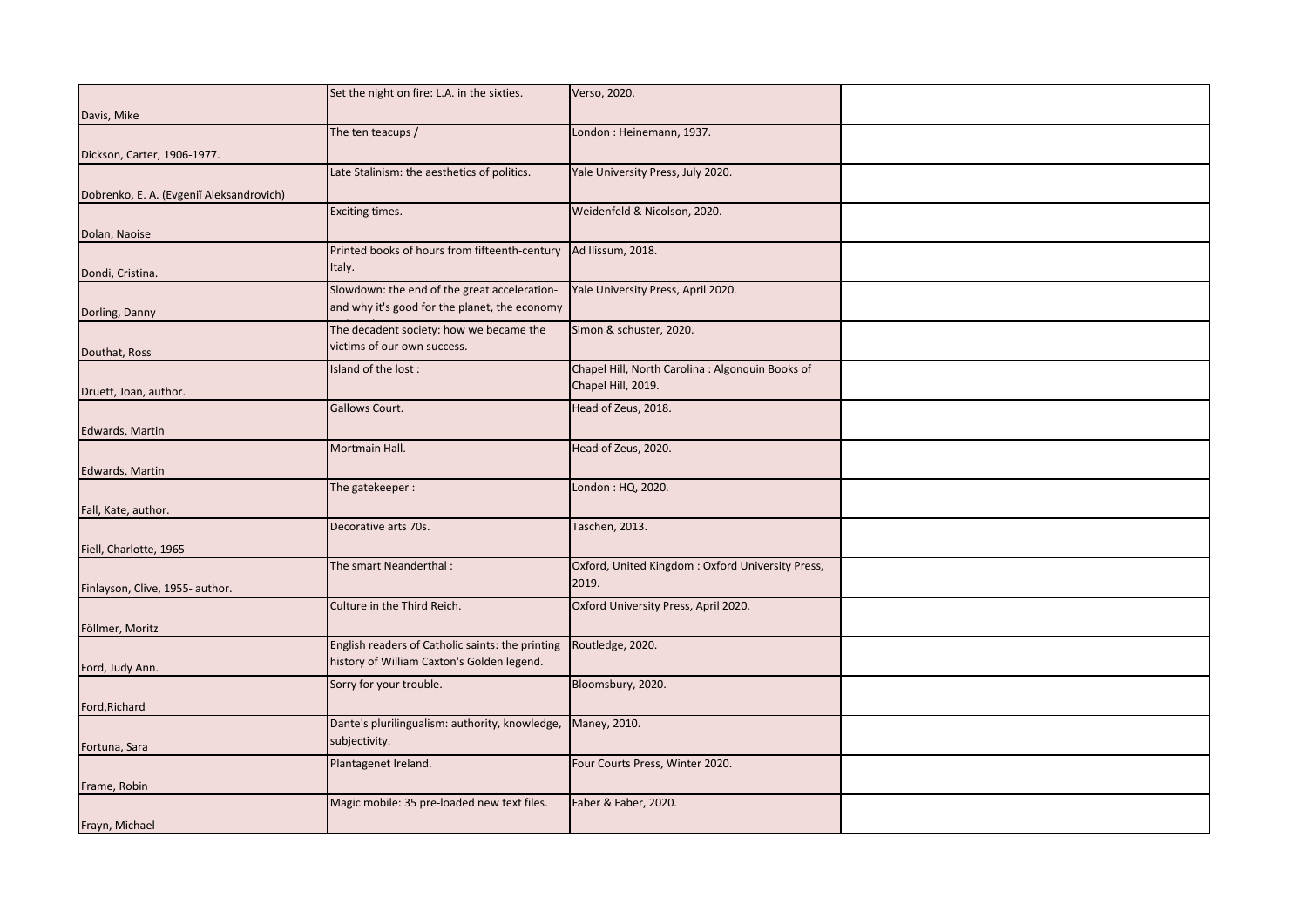|                     | Shine, darling.                                                     | Offord Road Books, 2020.               |  |
|---------------------|---------------------------------------------------------------------|----------------------------------------|--|
| Frears, Ella        |                                                                     |                                        |  |
|                     | The pageants of St Albans: an illustrated                           | 2020                                   |  |
| Freeman, Mark       | history.                                                            |                                        |  |
|                     | Straighten up and fly right: the life and music                     | Oxford University Press, March 2020.   |  |
| Friedwald, Will     | of Nat King Cole.                                                   |                                        |  |
| Gallen, Michelle    | Big girl, small town.                                               | John Murray, 2020.                     |  |
|                     | Andrew of Padua and The omen.                                       | Edinburgh University Press, June 2020. |  |
| Galt, John          | China's great migration: how the poor built a                       | Independent Institute, 2017.           |  |
| Gardner, Bradley M. | prosperous nation.                                                  |                                        |  |
|                     | The Louvre: the many lives of the world's<br>most famous museum.    | Grove Press, 2020.                     |  |
| Gardner, James      | Betrayal of trust: the collapse of global public                    | Oxford University Press, 2001.         |  |
| Garrett, Laurie     | health.                                                             |                                        |  |
| Garrett, Martin     | The Palgrave literary dictionary of Mary<br>Wollstonecraft Shelley. | Palgrave Macmillan, 2019.              |  |
|                     | Under the stars: a journey into light.                              | Elliott & Thompson, 2020.              |  |
| Gaw, Matt           |                                                                     |                                        |  |
|                     | Mapping the afterlife: from Homer to Dante.                         | Oxford University Press, 2020.         |  |
| Gee, Emma           | Darke matter.                                                       | Constable, 2020.                       |  |
| Gekoski, R. A.      |                                                                     |                                        |  |
| Gellman, Barton     | Dark mirror: Edward Snowden and the<br>surveillance state.          | Bodley Head, 2020.                     |  |
|                     | November 1918 : the German revolution.                              | Oxford University Press, June 2020.    |  |
| Gerwarth, Robert.   |                                                                     |                                        |  |
| Geuss, Raymond.     | Who needs a world view?                                             | Harvard University Press, May 2020.    |  |
|                     | Man of high empire: the life of Pliny the<br>Younger.               | Oxford University Press, 2020.         |  |
| Gibson, Roy K.      | The classical body in romantic Britain.                             | Yale University Press, April 2020.     |  |
| Gilroy-Ware, Cora   |                                                                     |                                        |  |
|                     | Music: a subversive history.                                        | Basic Books, 2019.                     |  |
| Gioia, Ted.         | Preposterous poetics: the politics and                              | Cambridge University Press, May 2020.  |  |
| Goldhill, Simon     | aesthetics of form in late antiquity.                               |                                        |  |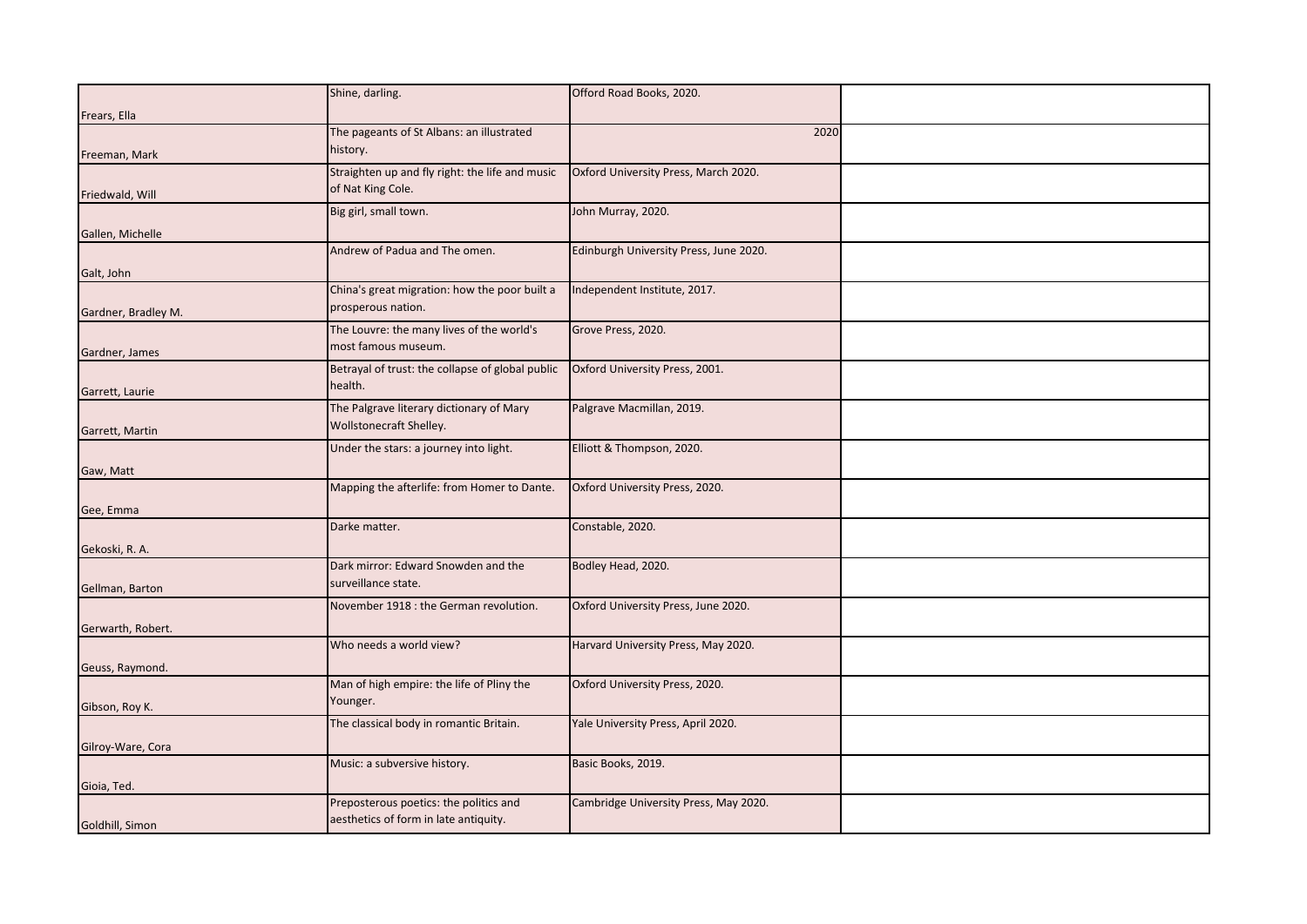|                     | Mussolini's war: Fascist Italy from triumph to  | Allen Lane, 2020.                    |  |
|---------------------|-------------------------------------------------|--------------------------------------|--|
| Gooch, John         | collapse, 1935-1943.                            |                                      |  |
|                     |                                                 |                                      |  |
|                     | Einstein in Bohemia.                            | Princeton University Press, 2020.    |  |
| Gordin, Michael D.  |                                                 |                                      |  |
|                     | The story of Scottish art.                      | Thames & Hudson, May 2020.           |  |
|                     |                                                 |                                      |  |
| Goudie, Lachlan     |                                                 |                                      |  |
|                     | Inky fingers : the making of books in early     | Harvard University Press, June 2020. |  |
|                     | modern Europe.                                  |                                      |  |
| Grafton, Anthony.   |                                                 |                                      |  |
|                     | The love of painting: genealogy of a success    | Sternberg Press, 2018.               |  |
| Graw, Isabelle      | medium.                                         |                                      |  |
|                     | Prosecuting homicide in eighteenth-century      | Routledge, 2020.                     |  |
|                     |                                                 |                                      |  |
| Gray, Drew D.       | law and practice: "and must they all be         |                                      |  |
|                     | Cleanness.                                      | Picador, 2020.                       |  |
|                     |                                                 |                                      |  |
| Greenwell, Garth    |                                                 |                                      |  |
|                     | Bread winner: an intimate history of the        | Yale University Press, April 2020.   |  |
|                     | Victorian economy.                              |                                      |  |
| Griffin, Kate       |                                                 |                                      |  |
|                     | Fandango and other stories.                     | Columbia University Press, 2020.     |  |
| Grin, Alexander     |                                                 |                                      |  |
|                     | Napoleon and de Gaulle : heroes and history.    | Harvard University Press, May 2020.  |  |
|                     |                                                 |                                      |  |
| Gueniffey, Patrice. |                                                 |                                      |  |
|                     | Sibyls: prophecy and power in the ancient       | Overlook Press, 2013.                |  |
|                     | world.                                          |                                      |  |
| Guillermo, Jorge    |                                                 |                                      |  |
|                     | Vincent's books: Van Gogh and the writers       | Thames & Hudson, June 2020.          |  |
| Guzzoni, Mariella   | who inspired him.                               |                                      |  |
|                     |                                                 |                                      |  |
|                     | Essays on essence and existence.                | Oxford University Press, March 2020. |  |
| Hale, Bob           |                                                 |                                      |  |
|                     | Milton's scriptural theology: confronting De    | Arc Humanities Press, 2019.          |  |
|                     | Doctrina Christiana.                            |                                      |  |
| Hale, John          |                                                 |                                      |  |
|                     | Liberal suppression: Section 501(c)(3) and the  | University of Chicago Press, 2018.   |  |
|                     | taxation of speech.                             |                                      |  |
| Hamburger, Philip   |                                                 |                                      |  |
|                     | Is administrative law unhelpful?                | University of Chicago Press, 2015.   |  |
| Hamburger, Philip   |                                                 |                                      |  |
|                     | Arts & crafts churches.                         | Lund Humphries, April 2020.          |  |
|                     |                                                 |                                      |  |
| Hamilton, Alec      |                                                 |                                      |  |
|                     | Niki Lauda: the biography.                      | Simon & Schuster, 2020.              |  |
|                     |                                                 |                                      |  |
| Hamilton, Maurice   |                                                 |                                      |  |
|                     | Alien oceans: the search for life in the depths | Princeton University Press, 2020.    |  |
| Hand, Kevin         | of space.                                       |                                      |  |
|                     |                                                 |                                      |  |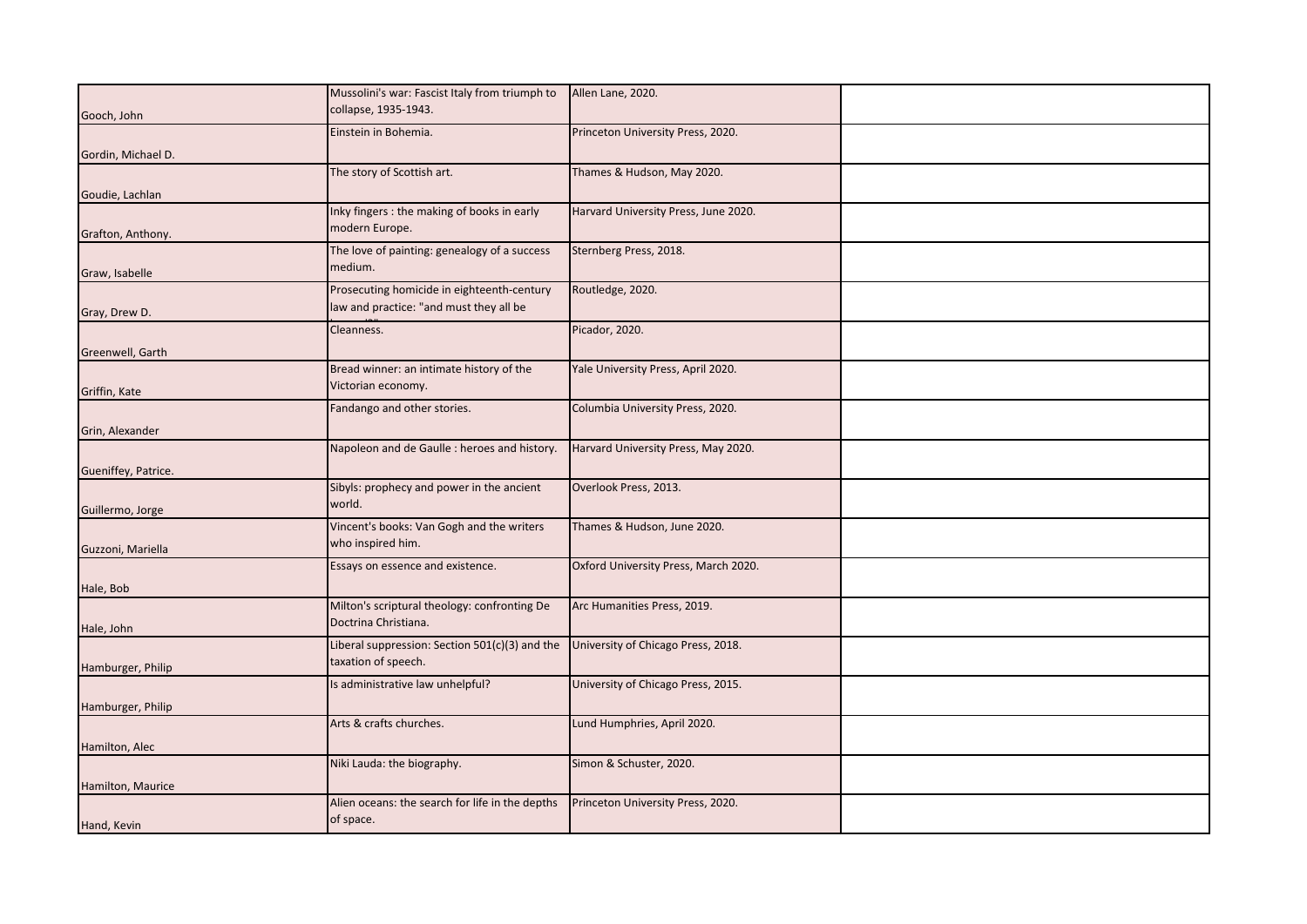|                                 | Fénelon: moral and political writings.               | Oxford University Press, 2020.                   |  |
|---------------------------------|------------------------------------------------------|--------------------------------------------------|--|
|                                 |                                                      |                                                  |  |
| Hanley, Ryan Patrick            | The year 1000: when explorers connected the          | <b>Viking, 2020.</b>                             |  |
|                                 | world- and globalization began.                      |                                                  |  |
| Hansen, Valerie                 | Ray Harryhausen: titan of cinema.                    | National Galleries of Scotland, April 2020.      |  |
|                                 |                                                      |                                                  |  |
| Harryhausen, Vanessa            |                                                      |                                                  |  |
| Hart, Vaughan                   | Christopher Wren: in search of Eastern<br>antiquity. | Yale University Press, April 2020.               |  |
|                                 | Wayward lives, beautiful experiments:                | W. W. Norton & Co., 2019.                        |  |
| Hartman, Saidiya                | ntimate histories of social upheaval.                |                                                  |  |
|                                 | Theodosius and the limits of empire.                 | Routledge, 2020.                                 |  |
| Hebblewhite, Mark               |                                                      |                                                  |  |
|                                 | In the path of conquest: resistance to               | Oxford University Press, 2020.                   |  |
| Heckel, Waldemar                | Alexander the Great.                                 |                                                  |  |
|                                 | That will be England gone: the last summer of        | Constable, 2020.                                 |  |
| Henderson, Michael              | cricket.                                             |                                                  |  |
|                                 | Unmaking the presidency: Donald Trump's              | Farrar, Straus and Giroux, 2020.                 |  |
| Hennessey, Susan                | war on the world's most powerful office.             |                                                  |  |
|                                 | Buddhist ritual art of Tibet: a handbook on          | Arnoldsche Art Publishers, June 2020.            |  |
| Henss, Michael                  | ceremonial objects and ritual furnishings in         |                                                  |  |
|                                 | Mediating empire: an English family in China,        | Renaissance Books, 2020.                         |  |
| Hillier, Andrew                 | 1817-1927.                                           |                                                  |  |
|                                 | Adomnán's Lex innocentium and the                    | Four Courts Press, 2020.                         |  |
| Houlihan, James W.              | urisprudence of warfare.                             |                                                  |  |
|                                 | Long shot: vaccines for national defense.            | Harvard University Press, 2012.                  |  |
| Hoyt, Kendall                   |                                                      |                                                  |  |
|                                 | All my cats.                                         | Penguin Classics, 2019.                          |  |
|                                 |                                                      |                                                  |  |
| Hrabal, Bohumil                 | The tender barbarian.                                | Twisted Spoon Press, 2019.                       |  |
|                                 |                                                      |                                                  |  |
| Hrabal, Bohumil                 |                                                      |                                                  |  |
|                                 | Strangers settled here among us :                    | London: Routledge, Taylor & Francis Group, 2015. |  |
| Hume, Laura Hunt, 1961- author. |                                                      |                                                  |  |
|                                 | Motion in classical literature: Homer,               | Oxford University Press, 2020.                   |  |
| Hutchinson, G. O.               | Parmenides, Sophocles, Ovid, Seneca, Tacitus,        |                                                  |  |
|                                 | The slaughterman's daughter.                         | MacLehose Press, 2020.                           |  |
| Iczkovits, Yaniv                |                                                      |                                                  |  |
|                                 | Out of the cage: the art of Isabel Rawsthorne.       | Thames & Hudson, March 2020.                     |  |
| Jacobi, Carol                   |                                                      |                                                  |  |
|                                 |                                                      |                                                  |  |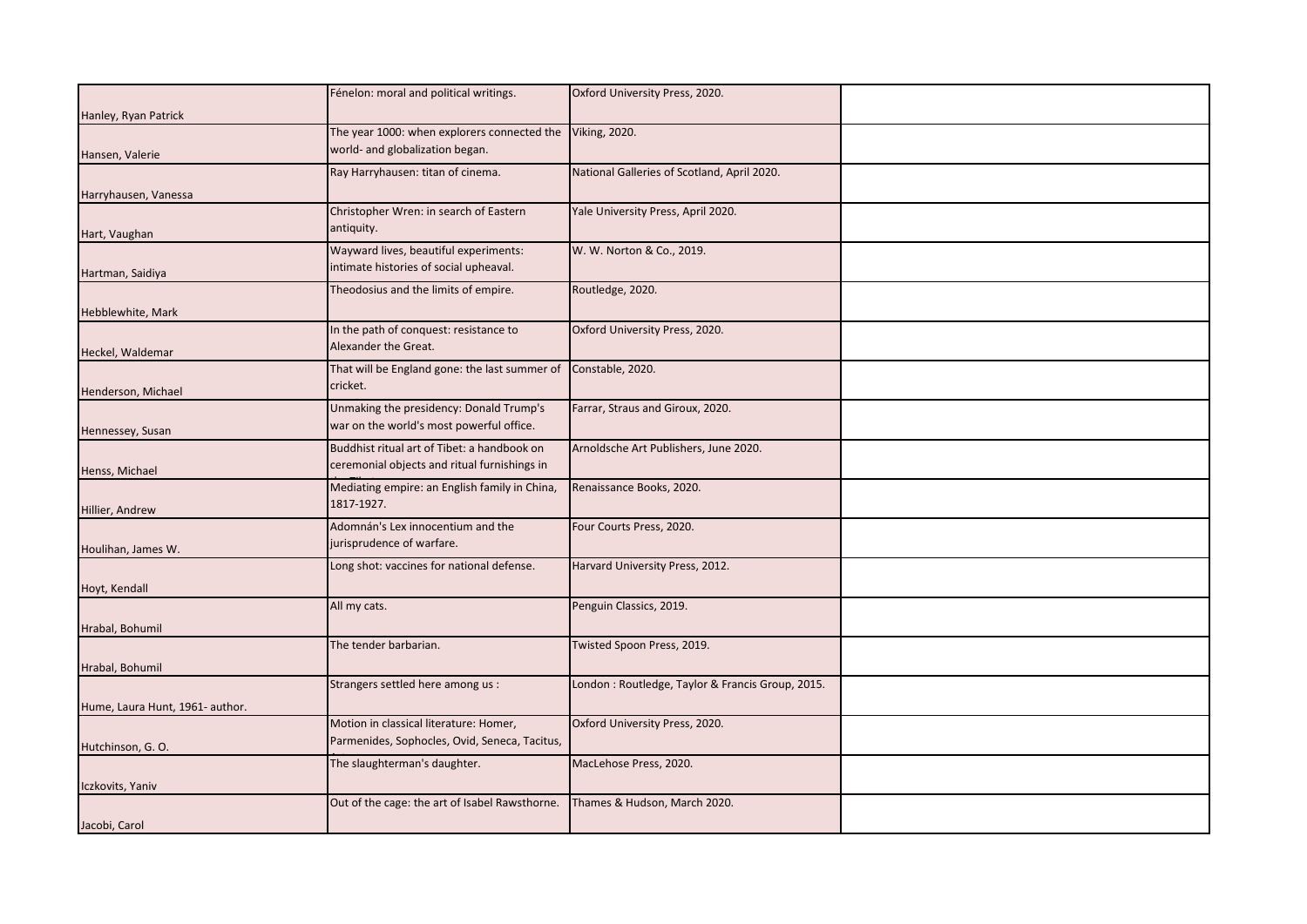|                              | The Rigveda.                                                                               | Oxford University Press, April 2020.            |  |
|------------------------------|--------------------------------------------------------------------------------------------|-------------------------------------------------|--|
|                              |                                                                                            |                                                 |  |
| Jamison, Stephanie           |                                                                                            |                                                 |  |
|                              | Darwin's historical sketch: an examination of<br>the 'Preface' to the Origin of species.   | Oxford University Press, 2020.                  |  |
| Johnson, Curtis N.           |                                                                                            |                                                 |  |
|                              | The eighth: Mahler and the world in 1910.                                                  | Fabe & Faber, 2020.                             |  |
| Johnson, Stephen             |                                                                                            |                                                 |  |
|                              | Enemy of all mankind: a true story of piracy,                                              | Riverhead, 2020.                                |  |
| Johnson, Steven              | power, and history's first global manhunt.                                                 |                                                 |  |
|                              | The German right, 1918-1930:                                                               | Cambridge, United Kingdom: Cambridge University |  |
| Jones, Larry Eugene, author. |                                                                                            | Press, 2020.                                    |  |
|                              | Margery Kempe's spiritual medicine.                                                        | Boydell & Brewer, 2020.                         |  |
| Kalas, Laura                 |                                                                                            |                                                 |  |
|                              | Cicero: Brutus and oratory.                                                                | Oxford University Press, 2020.                  |  |
| Kaster, Robert A.            |                                                                                            |                                                 |  |
|                              | Hood feminism: notes from the women white                                                  | Bloomsbury, 2020.                               |  |
|                              | feminists forgot.                                                                          |                                                 |  |
| Kendall, Mikki               |                                                                                            |                                                 |  |
|                              | Russian practices of governance in Eurasia:<br>frontier power dynamics, 16th-19th century. | Routledge, 2020.                                |  |
| Kenderbai, Gulnar T.         |                                                                                            |                                                 |  |
|                              | Hiter's peace.                                                                             | Quercus, 2020.                                  |  |
| Kerr, Philip.                |                                                                                            |                                                 |  |
|                              | Writers and lovers.                                                                        | Picador, 2020.                                  |  |
| King, Lily                   |                                                                                            |                                                 |  |
|                              | Writing to the world: letters and the origin of                                            | Johns Hopkins University Press, 2018.           |  |
| King, Rachael Scarborough    | modern print genres.                                                                       |                                                 |  |
|                              | Monarchy, print culture, and reverence in                                                  | Routledge, 2020.                                |  |
| Koscak, Stephanie E.         | early modern England: picturing royal subjects.                                            |                                                 |  |
|                              | The third Walpurgis night: the complete text.                                              | Yale University Press, Aug 2020.                |  |
|                              |                                                                                            |                                                 |  |
| Kraus, Karl                  | Threat of dissent : a history of ideological                                               | Harvard University Press, July 2020.            |  |
|                              | exclusion and deportation in the United States.                                            |                                                 |  |
| Kraut, Julia Rose            |                                                                                            |                                                 |  |
|                              | Education for democracy in England in world                                                | Routledge, 2020.                                |  |
| Ku, Hsiao-Yuh                | war II.                                                                                    |                                                 |  |
|                              | Islam, authoritarianism and                                                                | Cambridge University Press, 2019.               |  |
| Kuru, Ahmet T.               | underdevelopment: a global and historical                                                  |                                                 |  |
|                              | Hamlet's choice: religion and resistance in                                                | Yale University Press, June 2020.               |  |
| Lake, Peter.                 | Shakespeare's revenge tragedies.                                                           |                                                 |  |
|                              | You people.                                                                                | <b>Viking, 2020.</b>                            |  |
| Lalwani, Nikita              |                                                                                            |                                                 |  |
|                              |                                                                                            |                                                 |  |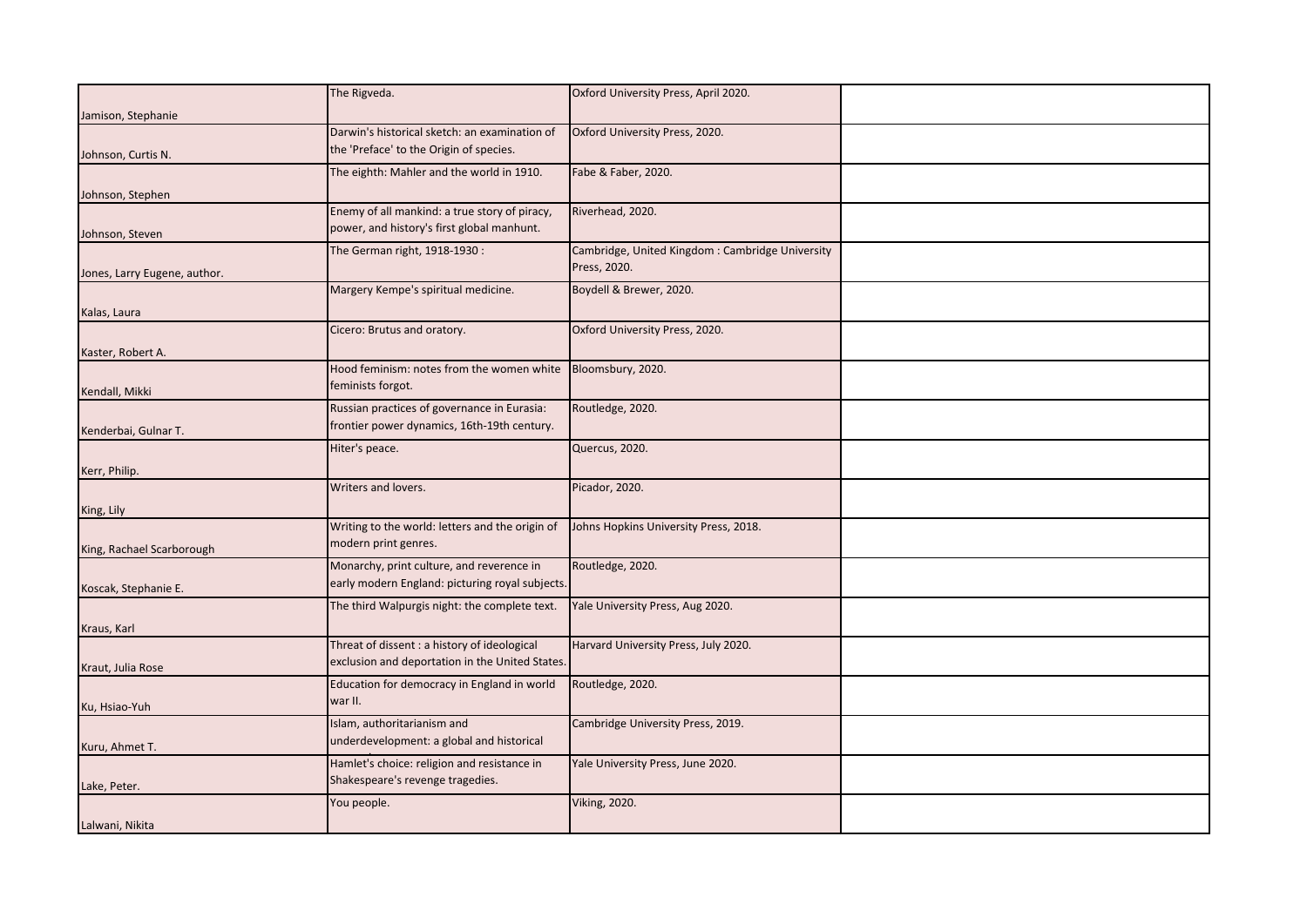|                                | The art of Richard Eurich.                        | Lund Humphries, June 2020.                     |  |
|--------------------------------|---------------------------------------------------|------------------------------------------------|--|
| Lambirth, Andrew               |                                                   |                                                |  |
|                                | Tribes:                                           | London: Constable, 2020.                       |  |
| Lammy, David, author.          |                                                   |                                                |  |
|                                | The splendid and the vile: a saga of Churchill,   | William Collins, 2020.                         |  |
|                                | family and defiance during the Blitz.             |                                                |  |
| Larson, Erik.                  | The Independent Labour Party, 1914-1939:          | Routledge, June 2020.                          |  |
|                                | the political and cultural history of a socialist |                                                |  |
| Laybourn, Keith.               | Friendship without borders: women's stories       | Berghahn, 2020.                                |  |
|                                | of power, politics, and everyday life across      |                                                |  |
| Leask, Phil                    | Zionism and melancholy:                           | Bloomington, Indiana, USA : Indiana University |  |
|                                |                                                   | Press, [2019]                                  |  |
| Lebovic, Nitzan, 1970- author. | Machiavelli: his life and times.                  |                                                |  |
|                                |                                                   | Picador, 2020.                                 |  |
| Lee, Alexander                 |                                                   |                                                |  |
|                                | Stan Lee: a life in comics.                       | Yale University Press, June 2020.              |  |
| Leibovitz, Liel.               |                                                   |                                                |  |
|                                | Idi Amin: the story of Africa's icon of evil.     | Yale University Press, Autumn 2020.            |  |
| Leopold, Mark                  |                                                   |                                                |  |
|                                | The costliest pearl: China's struggle for India's | Hurst, 2019.                                   |  |
| Lintner, Bertil                | ocean.                                            |                                                |  |
|                                | The valiant Welshman, the Scottish James,         | De Gruyter, 2018.                              |  |
| Lloyd, Megan                   | and the formation of Great Britain.               |                                                |  |
|                                | Military medicine and the making of race: life    | Cambridge University Press, March 2020.        |  |
| Lockley, Tim                   | and death in the West India regiments, 1795-      |                                                |  |
|                                | Life and work of Erich Neumann: on the side       | Routledge, June 2020.                          |  |
| Lowe, Angelica                 | of the inner voice.                               |                                                |  |
|                                | Marriage in Ireland, 1660-1925.                   | Cambridge University Press, 2020.              |  |
| Luddy, Maria.                  |                                                   |                                                |  |
|                                | Tudor textiles.                                   | Yale University Press, April 2020.             |  |
| Lynn, Eleri.                   |                                                   |                                                |  |
|                                | The philosophy of Isaiah Berlin.                  | Bloomsbury, 2020.                              |  |
| Lyons, Johnny                  |                                                   |                                                |  |
|                                | Art O'Brien and Irish nationalism in London,      | Four Courts Press, Summer 2020.                |  |
| MacDiarmada, Mary              | 1900-25.                                          |                                                |  |
|                                | Circles & squares: the lives and art of the       | Bloomsbury, 2020.                              |  |
| Maclean, Caroline              | Hampstead modernists.                             |                                                |  |
|                                | Reading Freud's patients: memoir, narrative       | Routledge, June 2020.                          |  |
| Mahalel, Anat Tzur             | and the analysed.                                 |                                                |  |
|                                |                                                   |                                                |  |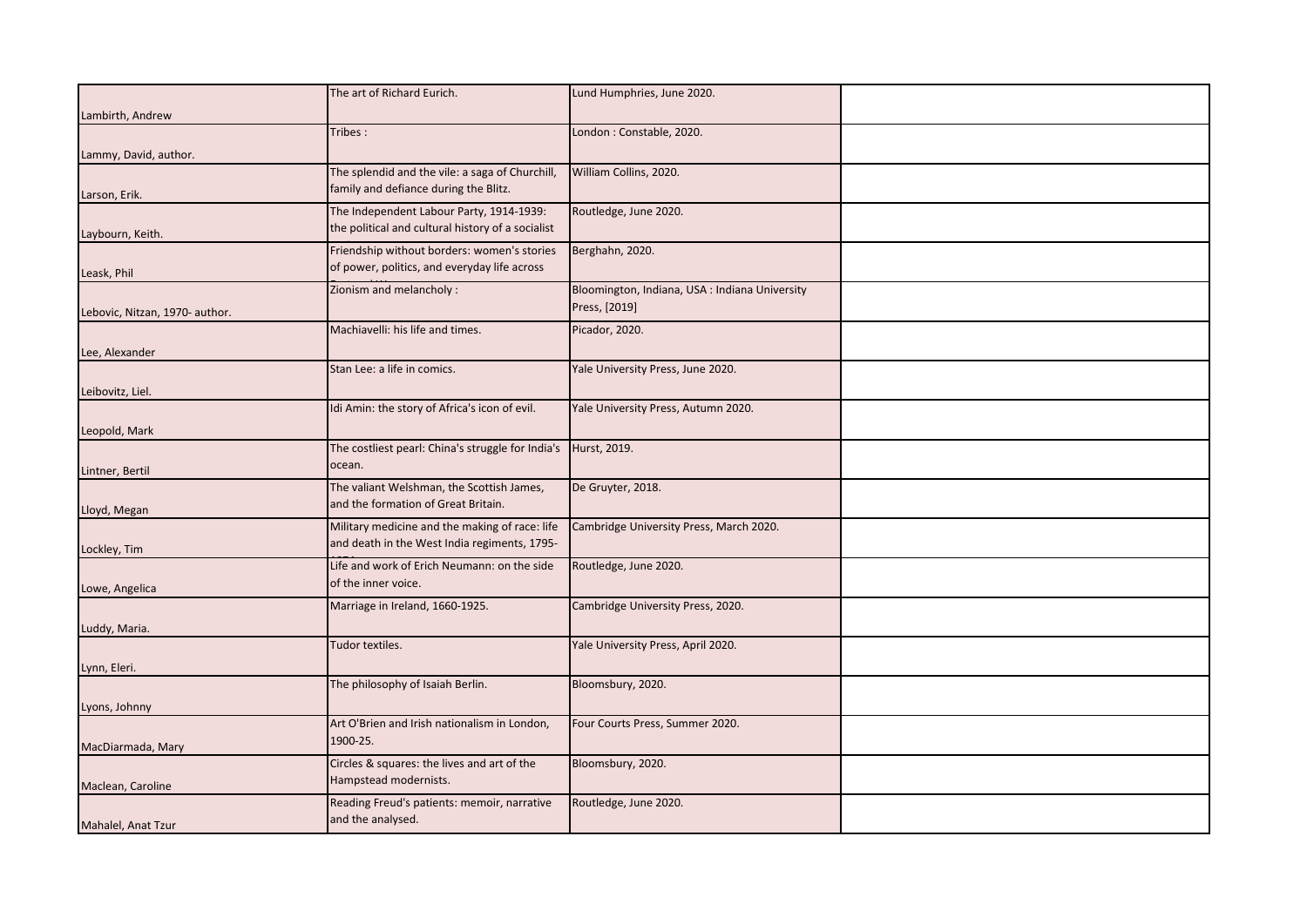|                               | The Edinburgh edition of the collected Itters                    |                                                  |  |
|-------------------------------|------------------------------------------------------------------|--------------------------------------------------|--|
|                               |                                                                  | Edinburgh University Press, 2020-.               |  |
| Mansfield, Katherine          | of Katherine Mansfield.                                          |                                                  |  |
|                               | The mirror & the light /                                         | London: 4th Estate, 2020.                        |  |
| Mantel, Hilary, 1952- author. |                                                                  |                                                  |  |
|                               | The island.                                                      | Penguin Classics, 2020.                          |  |
|                               |                                                                  |                                                  |  |
| Matute, Ana Maria             |                                                                  |                                                  |  |
|                               | Misreading Anita Brookner: aestheticism,                         | Liverpool University Press, 2020.                |  |
| Mayer, Peta                   | intertextuality and the queer nineteenth                         |                                                  |  |
|                               | Escape artist: the nine lives of Harry Perry                     | Oxford University Press, 2020.                   |  |
| McAleer, Joseph               | Robinson.                                                        |                                                  |  |
|                               | Double lives: a history of working motherhood. Bloomsbury, 2020. |                                                  |  |
|                               |                                                                  |                                                  |  |
| McCarthy, Helen               |                                                                  |                                                  |  |
|                               | The founders and finance:                                        | Cambridge, Massachusetts: Belknap Press of       |  |
| McCraw, Thomas K., author.    |                                                                  | Harvard University Press, 2012.                  |  |
|                               | The kings of Aileach and the Vikings, AD 800-                    | Four Courts Press, 2020.                         |  |
|                               | 1060.                                                            |                                                  |  |
| McGettigan, Darren            |                                                                  |                                                  |  |
|                               | Football in fiction :                                            | London: Routledge, Taylor & Francis Group, 2020. |  |
| McGowan, Lee, author.         |                                                                  |                                                  |  |
|                               | The Eastern orthodox church: a new history.                      | Yale University Press, May 2020.                 |  |
|                               |                                                                  |                                                  |  |
| McGuckin, John Anthony        |                                                                  |                                                  |  |
|                               | Imago spendida: capolavri di scultrua lignea a                   | Silvana editoriale, 2019.                        |  |
| Medica, Massimo.              | Bologna dal Romanico al Duecento.                                |                                                  |  |
|                               | Rainbow milk.                                                    | Dialogue Books, 2020.                            |  |
| Mendez, Paul                  |                                                                  |                                                  |  |
|                               | A sociolinguistic history of Scotland.                           | Edinburgh University Press, May 2020.            |  |
|                               |                                                                  |                                                  |  |
| Millar, Robert McColl         |                                                                  |                                                  |  |
|                               | Drama, oratory and Thucydides in fifth-                          | Routledge, 2020.                                 |  |
| Mills, Sophie                 | century Athens: teaching imperial lessons.                       |                                                  |  |
|                               | Antigone rising: the subversive power of the                     | Wildfire, 2020.                                  |  |
|                               | ancient myths.                                                   |                                                  |  |
| Morales, Helen                |                                                                  |                                                  |  |
|                               | Smells: a cultural history of odours in early                    | Polity Press, 2020.                              |  |
| Muchembled, Robert            | modern times.                                                    |                                                  |  |
|                               | The origins of the Arab-Iranian conflict:                        | Cambridge University Press, 2020.                |  |
| Mueller, Chelsi               | nationlaism and sovereignty in the Gulf                          |                                                  |  |
|                               | Cecil Beaton's bright young things.                              | National Portrait Gallery, 2020.                 |  |
|                               |                                                                  |                                                  |  |
| Muir, Robin.                  |                                                                  |                                                  |  |
|                               | Making the union work: Scotland, 1651-1763.                      | Routledge, 2020.                                 |  |
| Murdoch, Alexander            |                                                                  |                                                  |  |
|                               |                                                                  |                                                  |  |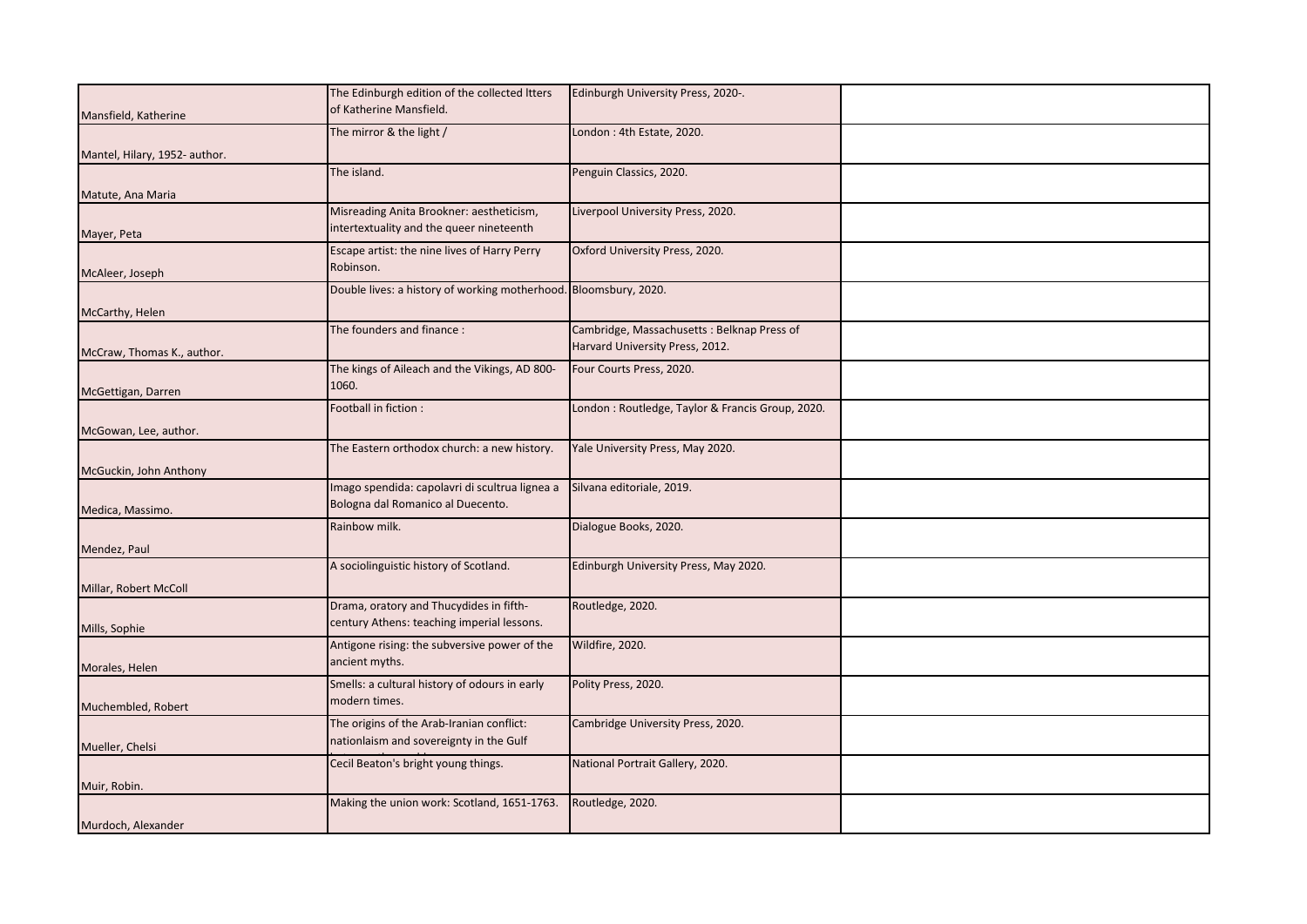|                      | The politics of Dublin corporation, 1840-1900:                    | Fourt Courts Press, 2020.             |  |
|----------------------|-------------------------------------------------------------------|---------------------------------------|--|
| Murphy, James H.     | from reform to expansion.                                         |                                       |  |
|                      | The multifarious Mr Banks: from Botany Bay                        | Yale University Press, April 2020.    |  |
|                      |                                                                   |                                       |  |
| Musgrave, Toby.      | to Kew, the nartural historian who shaped the                     |                                       |  |
|                      | The bell in the lake.                                             | MacLehose Press, 2020.                |  |
|                      |                                                                   |                                       |  |
| <b>Mytting, Lars</b> |                                                                   |                                       |  |
|                      | Friend: a novel from North Korea.                                 | Columbia University Press, May 2020.  |  |
| Nam-Nyong, Paek      |                                                                   |                                       |  |
|                      |                                                                   |                                       |  |
|                      | Pindar, song and space: towards a lyric                           | Johns Hopkins University Press, 2019. |  |
| Neer, Richard        | archaeology.                                                      |                                       |  |
|                      | Poulenc: a biography.                                             | Yale University Press, April 2020.    |  |
|                      |                                                                   |                                       |  |
| Nichols, Roger.      |                                                                   |                                       |  |
|                      | Galen: a thinking doctor in imperial Rome.                        | Routledge, June 2020.                 |  |
| Nutton, Vivian       |                                                                   |                                       |  |
|                      | Hamnet.                                                           | Tinder Press, 2020.                   |  |
|                      |                                                                   |                                       |  |
| O'Farrell, Maggie    |                                                                   |                                       |  |
|                      | Vaccinated.                                                       | Harper collins, 2007.                 |  |
|                      |                                                                   |                                       |  |
| Offitt, Paul         |                                                                   |                                       |  |
|                      | The Russian State and Russian energy                              | Routledge, June 2020.                 |  |
| Opdahl, Ingerid M.   | companies, 1992-2018.                                             |                                       |  |
|                      | Mr Percy: portrait modeller in coloured wax.                      | ACC Art Books, March 2020.            |  |
|                      |                                                                   |                                       |  |
| Ord-Hume, Ruth       |                                                                   |                                       |  |
|                      | Deadliest enemy: our war against killer germs. John Murray, 2020. |                                       |  |
|                      |                                                                   |                                       |  |
| Osterholm, Michael   |                                                                   |                                       |  |
|                      | Pan-Islamism: Indian Muslims, the Ottomans                        | Brill, 1997.                          |  |
| Ozcan, Azmi          | and Britain (1877-1924).                                          |                                       |  |
|                      | Dead land.                                                        | Hodder & Stoughton, 2020.             |  |
|                      |                                                                   |                                       |  |
| Paretsky, Sara.      |                                                                   |                                       |  |
|                      | Wyndham Payne: design.                                            | ACC Art Books, March 2020.            |  |
| Payne, Paul          |                                                                   |                                       |  |
|                      | Battle of Britain: the pilots and planes that                     | Hodder & Stoughton, 2020.             |  |
|                      |                                                                   |                                       |  |
| Pearson, Simon       | made history.                                                     |                                       |  |
|                      | Philip Skippon and the British civil wars: the                    | Routledge, 2020.                      |  |
|                      | 'Christian centurion".                                            |                                       |  |
| Pells, Ismini        |                                                                   |                                       |  |
|                      | Theodor Herzl: the charismatic leader.                            | Yale University Press, April 2020.    |  |
| Penslar, Derek       |                                                                   |                                       |  |
|                      | The case for the green new deal.                                  | Verso, 2019.                          |  |
|                      |                                                                   |                                       |  |
| Pettifor, Ann        |                                                                   |                                       |  |
|                      |                                                                   |                                       |  |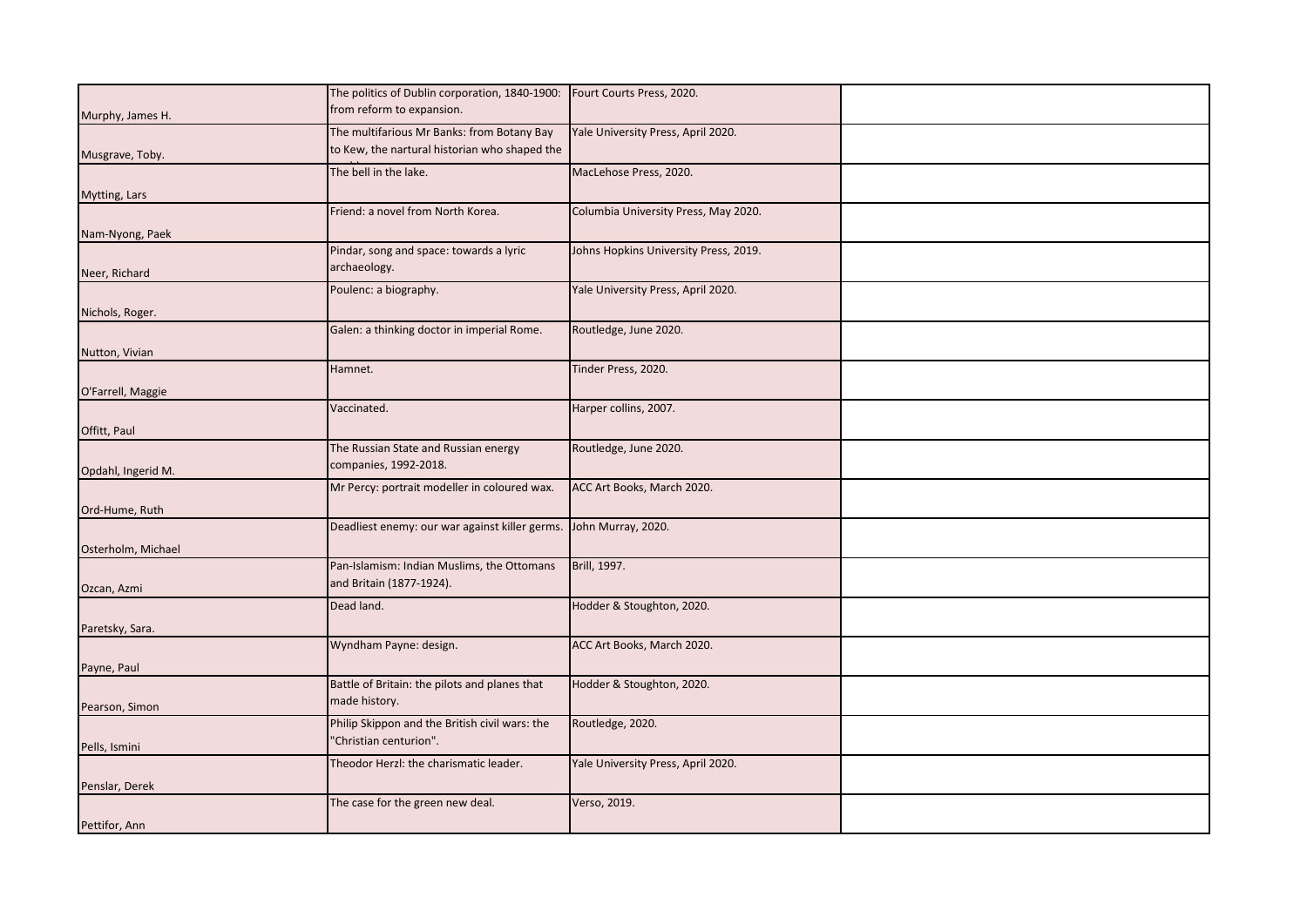|                                     | Philodemus:                                   |                                               |  |
|-------------------------------------|-----------------------------------------------|-----------------------------------------------|--|
| Philodemus, approximately 110 B.C.- |                                               | Oxford: Oxford University Press, 2000-2011.   |  |
| approximately 40 B.C.               |                                               |                                               |  |
|                                     | Other people's money: the inside story of the | Simon & Schuster, 1989.                       |  |
|                                     | S&L mess.                                     |                                               |  |
| Pilzer, Paul Zane                   |                                               |                                               |  |
|                                     | Levels of organic life and the human.         | Fordham University Press, 2019.               |  |
| Plessner, Helmuth                   |                                               |                                               |  |
|                                     | Political anthropology.                       | Northwestern University Press, 2018.          |  |
|                                     |                                               |                                               |  |
| Plessner, Helmuth                   |                                               |                                               |  |
|                                     | The quaestorship in the Roman Republic.       | De Gruyter, 2019.                             |  |
|                                     |                                               |                                               |  |
| Polo, Francisco Pina                |                                               |                                               |  |
|                                     | Mistresses: sex and scandal at the court of   | Picador, 2020.                                |  |
| Porter, Linda                       | Charles II.                                   |                                               |  |
|                                     | The sculptural imagination :                  | New Haven, [Conn.] ; London : Yale University |  |
|                                     |                                               |                                               |  |
| Potts, Alex.                        |                                               | Press, c2000.                                 |  |
|                                     | The literary afterlife of Raymond Carver:     | Edinburgh University Press, May 2020.         |  |
|                                     | influence and craftmanship in the neoliberal  |                                               |  |
| Pountney, Jonathan                  |                                               |                                               |  |
|                                     | Femmes poètes de la Belle Époque : heurs et   | Champion, 2019.                               |  |
| Prin-Conti, Wendy                   | malheurs d'un héritage.                       |                                               |  |
|                                     |                                               |                                               |  |
|                                     | Security empire: the secret police in         | Yale University Press, Aug 2020.              |  |
| Pucci, Molly                        | Communist Eastern Europe.                     |                                               |  |
|                                     | Divisionismo la rivoluzione della luce.       | Mets, 2019.                                   |  |
|                                     |                                               |                                               |  |
| Quinsac, Annie-Paule.               |                                               |                                               |  |
|                                     | The Habsburgs: the rise and fall of a world   | Allen Lane, 2020.                             |  |
|                                     | power.                                        |                                               |  |
| Rady, Martyn C.                     |                                               |                                               |  |
|                                     | Tantra: enlightenment and revolution.         | Thames & Hudson, April 2020.                  |  |
| Ramos, Imma                         |                                               |                                               |  |
|                                     | The Oxford illustrated history of the book.   | Oxford University Press, May 2020.            |  |
|                                     |                                               |                                               |  |
| Raven, James                        |                                               |                                               |  |
|                                     | A schoolmaster's war: Harry Ree: a British    | Yale University Press, 2020.                  |  |
|                                     | agent in the French resistance.               |                                               |  |
| Ree, Jonathan                       |                                               |                                               |  |
|                                     | Allah: God in the Qur'an.                     | Yale University Press, April 2020.            |  |
| Reynolds, Gabriel Said.             |                                               |                                               |  |
|                                     | Ordering the world' in Asia and Europe.       | De Gruyter, 2019.                             |  |
|                                     |                                               |                                               |  |
| Richter, Susan                      |                                               |                                               |  |
|                                     | Back in fashion: western fashion from the     | Yale University Press, April 2020.            |  |
|                                     | middle ages to the present.                   |                                               |  |
| Riello, Giorgio.                    |                                               |                                               |  |
|                                     | La chine rêvée de François boucher: Une des   | In fine, 2019.                                |  |
| Rimaud, Yohan                       | provinces du rococo.                          |                                               |  |
|                                     |                                               |                                               |  |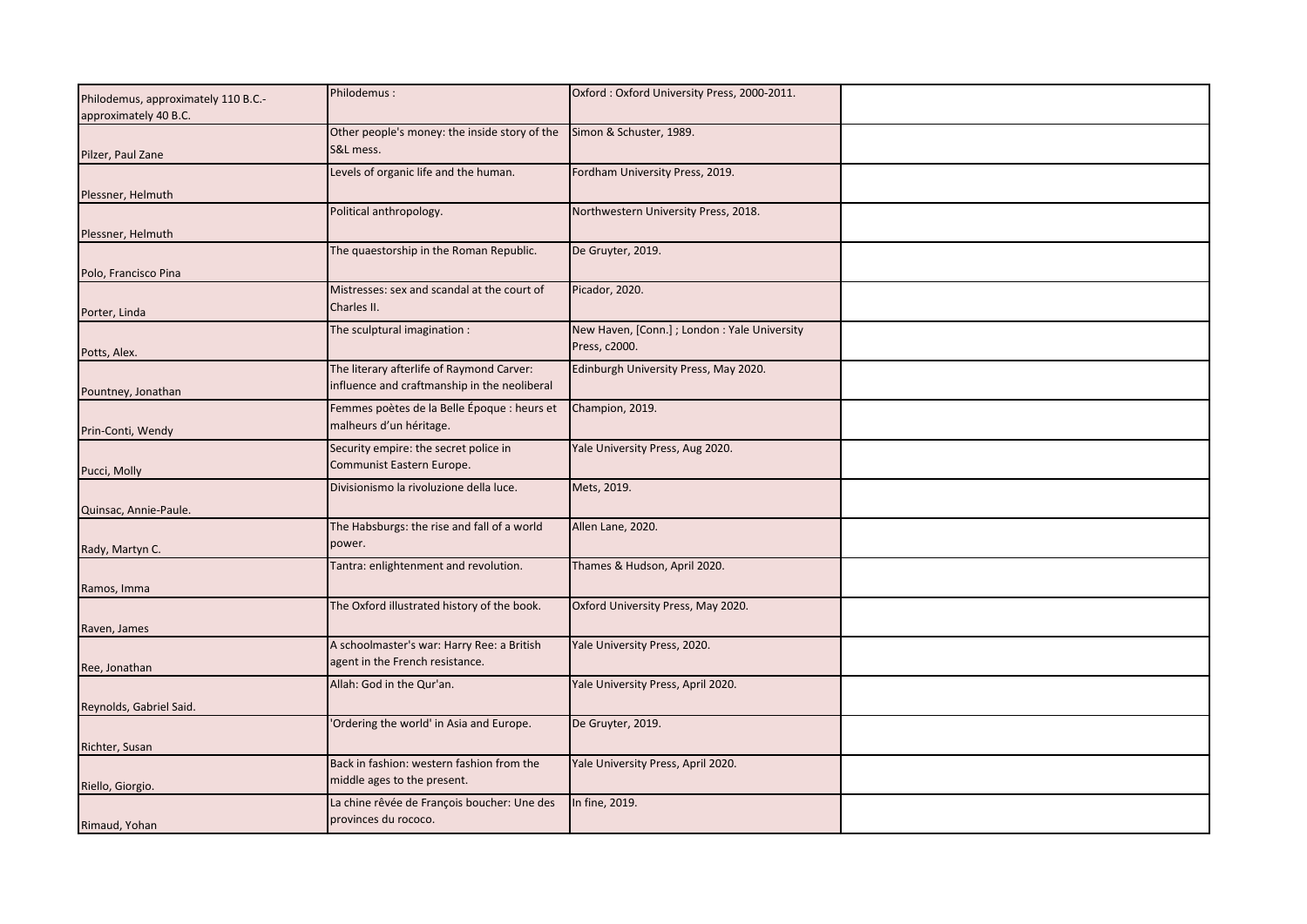|                            | Who owns history?: Elgin's loot and the case                                           | Biteback, 2019.                     |  |
|----------------------------|----------------------------------------------------------------------------------------|-------------------------------------|--|
| Roberton, Geoffrey         | for returning plundered treasure.                                                      |                                     |  |
|                            |                                                                                        |                                     |  |
|                            | Early modern Britain's relationship to its past:                                       | De Gruyter, 2019.                   |  |
| Robinson-Self, Philip Mark | the historiographical fortunes of the legends                                          |                                     |  |
|                            | The mermaid of black conch: a love story.                                              | Peepal Tree, 2020.                  |  |
|                            |                                                                                        |                                     |  |
| Roffey, Monique            |                                                                                        |                                     |  |
|                            | Empire of the black sea: the rise and fall of the Oxford University Press, 2020.       |                                     |  |
|                            | Mithridatic world.                                                                     |                                     |  |
| Roller, Duane W.           |                                                                                        |                                     |  |
|                            | Anger: the conflicted history of an emotion.                                           | Yale University Press, May 2020.    |  |
| Rosenwein, Barbara H.      |                                                                                        |                                     |  |
|                            |                                                                                        |                                     |  |
|                            | lapanese dress in detail.                                                              | Thames & Hudson, April 2020.        |  |
| Rout, Josephine            |                                                                                        |                                     |  |
|                            | Enemies of the people?: how judges shape                                               | Bristol University Press, 2020.     |  |
|                            | society.                                                                               |                                     |  |
| Rozenberg, Joshua          |                                                                                        |                                     |  |
|                            | Steamship nationalism: ocean liners and                                                | Routledge, April 2020.              |  |
|                            | national identity in Imperial Germany and                                              |                                     |  |
| Russell, Mark              |                                                                                        |                                     |  |
|                            | Contacts, collisions and relationships: Britons                                        | Liverpool University Press, 2019.   |  |
| Ruz, Andres Baeza          | and Chileans in the independence era, 1806-                                            |                                     |  |
|                            |                                                                                        |                                     |  |
|                            | Produced by Irving Thalberg: myth, materiality Edinburgh University Press, June 2020.  |                                     |  |
| Salzberg, Ana              | and MGM.                                                                               |                                     |  |
|                            | A theatre for dreamers.                                                                | Bloomsbury Circus, 2020.            |  |
|                            |                                                                                        |                                     |  |
| Samson, Polly.             |                                                                                        |                                     |  |
|                            | The ratline: love, lies and justice on the trail of Weidenfeld & Nicolson, April 2020. |                                     |  |
|                            | a Nazi fugitive.                                                                       |                                     |  |
| Sands, Philippe            |                                                                                        |                                     |  |
|                            | Trinity College Library Dublin: a catalogue of                                         | Fourt Courts Press, Spring 2020.    |  |
| Scattergood, John          | manuscripts containing Middle English and                                              |                                     |  |
|                            |                                                                                        |                                     |  |
|                            | Peak pursuits: the emergence of                                                        | Yale University Press, Aug 2020.    |  |
| Schaumann, Caroline        | mountaineering in the nineteenth century.                                              |                                     |  |
|                            | Gilgamesh                                                                              | Princeton University Press, 2019.   |  |
|                            |                                                                                        |                                     |  |
| Schmidt, Michael           |                                                                                        |                                     |  |
|                            | The Lockhart plot : love, betrayal,                                                    | Oxford University Press, June 2020. |  |
|                            | assassination, and counter-revolution in                                               |                                     |  |
| Schneer, Jonathan.         |                                                                                        |                                     |  |
|                            | A cosmography of man: character sketches in                                            | De Gruyter, 2019.                   |  |
| Schon, Theresa             | 'The tatler" and "The spectator".                                                      |                                     |  |
|                            |                                                                                        |                                     |  |
|                            | The Seine: the river that made Paris.                                                  | W. W. Norton & Co., 2019.           |  |
| Sciolino, Elaine           |                                                                                        |                                     |  |
|                            | Power and the people: the enduring legacy of                                           | Pegasus, Sep 2020.                  |  |
|                            | Athenian democracy.                                                                    |                                     |  |
| Scott, Alev                |                                                                                        |                                     |  |
|                            |                                                                                        |                                     |  |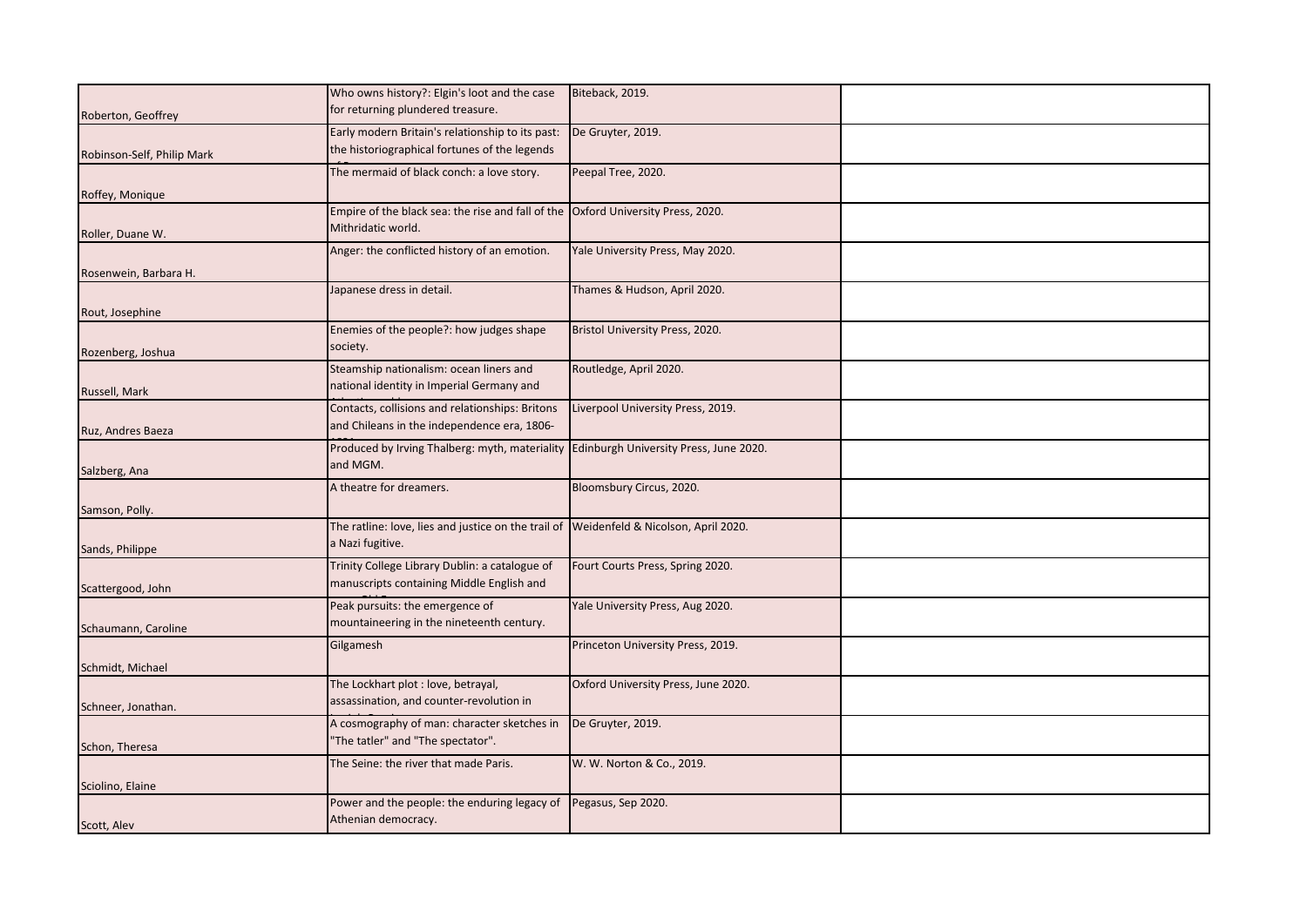|                               | Becoming property: art, theory and law in                           | Yale University Press, 2018.          |  |
|-------------------------------|---------------------------------------------------------------------|---------------------------------------|--|
| Scott, Katie                  | early modern France.                                                |                                       |  |
|                               | My struggle for peace: the diary of Mose                            | Indiana University Press, 2018.       |  |
| Sharett, Moshe                | Sharett, 1953-1954.                                                 |                                       |  |
|                               | Boom: the megadealers behind the                                    | PublicAffairs, 2019.                  |  |
|                               | rresistibler rise of the contemporary art                           |                                       |  |
| Shnayerson, Michael           | Dante, Chaucer, and the currency of the world. Pilgrim Books, 1983. |                                       |  |
|                               |                                                                     |                                       |  |
| Shoaf, R.A.                   |                                                                     |                                       |  |
|                               | Clothes and other things that matter.                               | Cassell, 2020.                        |  |
| Shulman, Alexandra.           |                                                                     |                                       |  |
|                               | No platform: a history of anti-fascism,                             | Routledge, 2020.                      |  |
| Smith, Evan                   | universities and the limits of free speech.                         |                                       |  |
|                               | Taddeo di Bartolo: Siena's painter in the early                     | Harvey Miller, 2020.                  |  |
|                               | quattrocento.                                                       |                                       |  |
| Solberg, Gail Elizabeth       |                                                                     |                                       |  |
|                               | Napoleon et le livre: la censure sous le                            | PU Rennes, 2020.                      |  |
| Sorel, Patricia               | Consulat et l'Empire (1799-1815).                                   |                                       |  |
|                               | No modernism without lesbians.                                      | Head of Zeus, 2020.                   |  |
| Souhami, Diana.               |                                                                     |                                       |  |
|                               | Pasquino in piazza.                                                 | Campisano editore.                    |  |
|                               |                                                                     |                                       |  |
| Spagnolo, Maddalena           |                                                                     |                                       |  |
|                               | The purchase of the past: collecting culture in                     | Cambridge University Press, May 2020. |  |
| Stammers, Tom                 | post-revolutionary Paris c.1790-1890.                               |                                       |  |
|                               | The Oxford handbook of law and humanities.                          | Oxford University Press, 2019.        |  |
| Stern, Simon                  |                                                                     |                                       |  |
|                               | Seeking love in modern Britain: gender, dating Bloomsbury, 2020.    |                                       |  |
|                               | and the rise of 'the single'.                                       |                                       |  |
| Strimpel, Zoe                 |                                                                     |                                       |  |
|                               | Black teeth and a brilliant smile /                                 | London: Fleet, 2017.                  |  |
| Stripe, Adelle, 1976- author. |                                                                     |                                       |  |
|                               | The sugar trade: Brazil, Portugal, and the                          | Stanford University Press, 2013.      |  |
| Strum, Daniel                 | Netherlands, 1595-1630.                                             |                                       |  |
|                               | Spenser's heavenly Elizabeth: providential                          | Palgrave Macmillan, 2020.             |  |
| Stump, Donald                 | history in The faerie queene.                                       |                                       |  |
|                               | Crossing the line: lessons from a life on duty.                     | Weidenfeld & Nicolson, 2020.          |  |
|                               |                                                                     |                                       |  |
| Sutherland, John              |                                                                     |                                       |  |
|                               | A left for itself: left-wing hobbyists and                          | Zero Books, 2019.                     |  |
| Swift, David                  | performative radicalism.                                            |                                       |  |
|                               | Temptation.                                                         | Pushkin Press, 2020.                  |  |
| Szekely, Janos                |                                                                     |                                       |  |
|                               |                                                                     |                                       |  |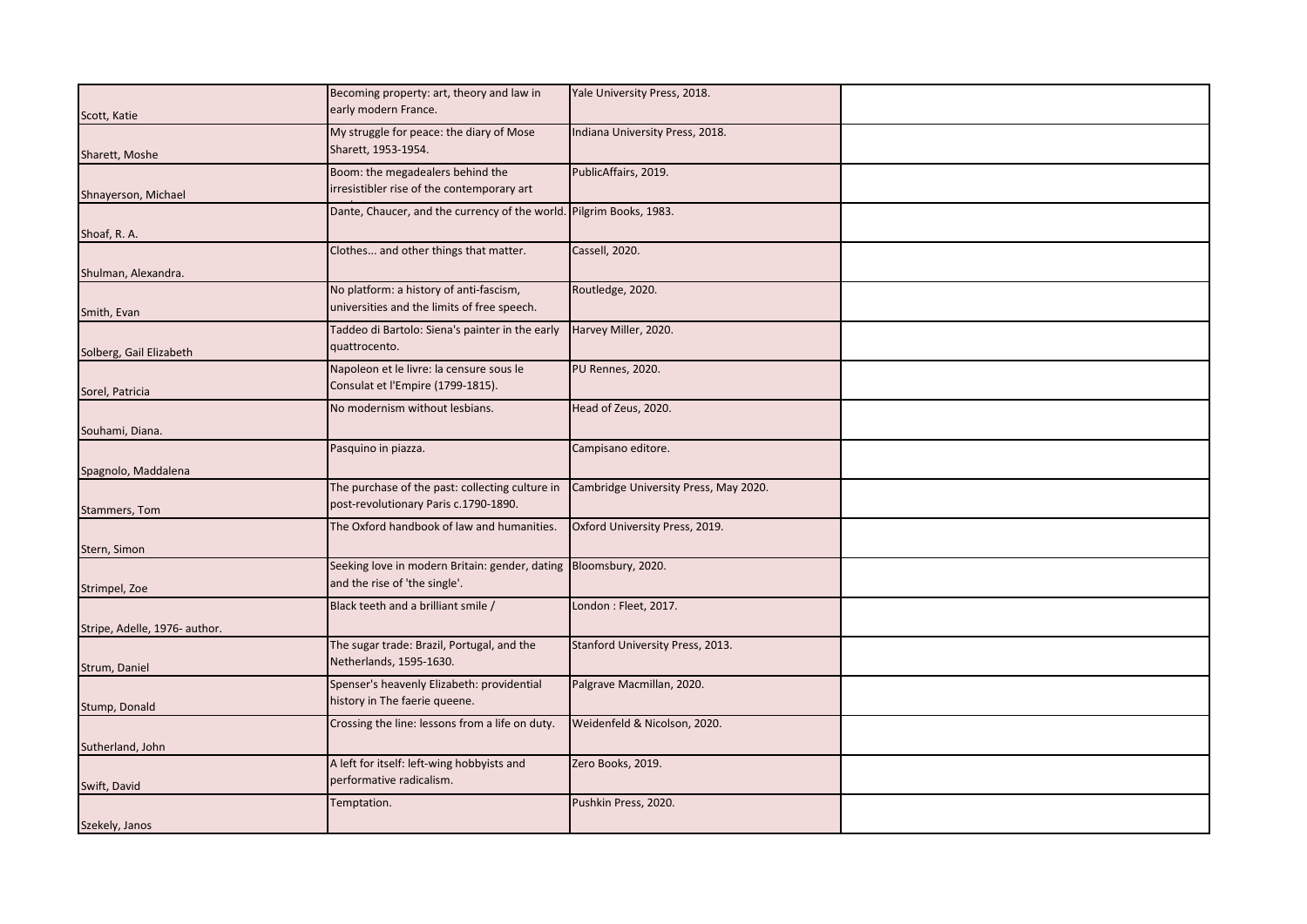|                          | The Louvre and Versailles; the evolution of the Routledge, 2020.                 |                                      |  |
|--------------------------|----------------------------------------------------------------------------------|--------------------------------------|--|
| Tadgell, Christopher     | proto-typical palace in the age of absolutism.                                   |                                      |  |
|                          | Overground railroad: the Green book and the                                      | Abrams Press, March 2020.            |  |
|                          | roots of black travel in America.                                                |                                      |  |
| Taylor, Candacy          |                                                                                  |                                      |  |
|                          | Sport and the home front: wartime Britain at                                     | Routledge, June 2020.                |  |
| Taylor, Matthew          | play, 1939-45.                                                                   |                                      |  |
|                          | Sons of the waves: the common seaman in                                          | Yale University Press, March 2020.   |  |
|                          |                                                                                  |                                      |  |
| Taylor, Stephen          | the heroic age of sail.                                                          |                                      |  |
|                          | American Catholics: a history.                                                   | Yale University Press, June 2020.    |  |
|                          |                                                                                  |                                      |  |
| Tentler, Leslie Woodcock |                                                                                  |                                      |  |
|                          | London's new scene: art and culture in the                                       | Yale University Press, June 2020.    |  |
| Tickner, Lisa.           | 1960s.                                                                           |                                      |  |
|                          | Remaking one nation: the future of                                               | Polity Press, 2020.                  |  |
|                          | conservatism.                                                                    |                                      |  |
| Timothy, Nick            |                                                                                  |                                      |  |
|                          | Winston Churchill: a life in the news.                                           | Oxford University Press, May 2020.   |  |
| Toye, Richard            |                                                                                  |                                      |  |
|                          |                                                                                  |                                      |  |
|                          | Mum & dad.                                                                       | Macmillan, 2020.                     |  |
| Trollope, Joanna         |                                                                                  |                                      |  |
|                          | The last trial.                                                                  | Mantle, 2020.                        |  |
|                          |                                                                                  |                                      |  |
| Turow, Scott.            |                                                                                  |                                      |  |
|                          | Sergio Leone: cinema as political fable.                                         | Oxford University Press, March 2020. |  |
| Uva, Christina           |                                                                                  |                                      |  |
|                          | Coming home: Flemish art 1880-1930.                                              | Lannoo, 2020.                        |  |
|                          |                                                                                  |                                      |  |
| Van Cauteren, Katharina  |                                                                                  |                                      |  |
|                          | La moda alla corte degli Sforza: Leonardo da                                     | Silvana editoriale, 2019.            |  |
|                          | Vinci tra creativita e technica.                                                 |                                      |  |
| Venturelli, Paola.       |                                                                                  |                                      |  |
|                          | Fully grown: why a stagnant economy is a sign University of Chicago Press, 2020. |                                      |  |
| Vollrath, Dietrich       | of success.                                                                      |                                      |  |
|                          | The daughters of the first earl of Cork: writing                                 | Fourt Courts Press, 2020.            |  |
|                          | family, faith, politics and place.                                               |                                      |  |
| Walsh, Ann-Maria         |                                                                                  |                                      |  |
|                          | The Churchill who saved Blenheim: the life of                                    | Unicorn, 2019.                       |  |
| Waterhouse, Michael      | Sunny, 9th Duke of Marlborough.                                                  |                                      |  |
|                          |                                                                                  |                                      |  |
|                          | City water matters: cultures, practices and                                      | Palgrave Macmillan, 2019.            |  |
| Watson, Sophie.          | entanglements of urban water.                                                    |                                      |  |
|                          | Outline of the historical and comparative                                        | Beech Stave Press, 2020.             |  |
|                          | grammar of Latin.                                                                |                                      |  |
| Weiss, Michael           |                                                                                  |                                      |  |
|                          | Small men on the wrong side of history: the                                      | Constable, 2020.                     |  |
| West, Ed                 | decline, fall, and unlikely return of                                            |                                      |  |
|                          |                                                                                  |                                      |  |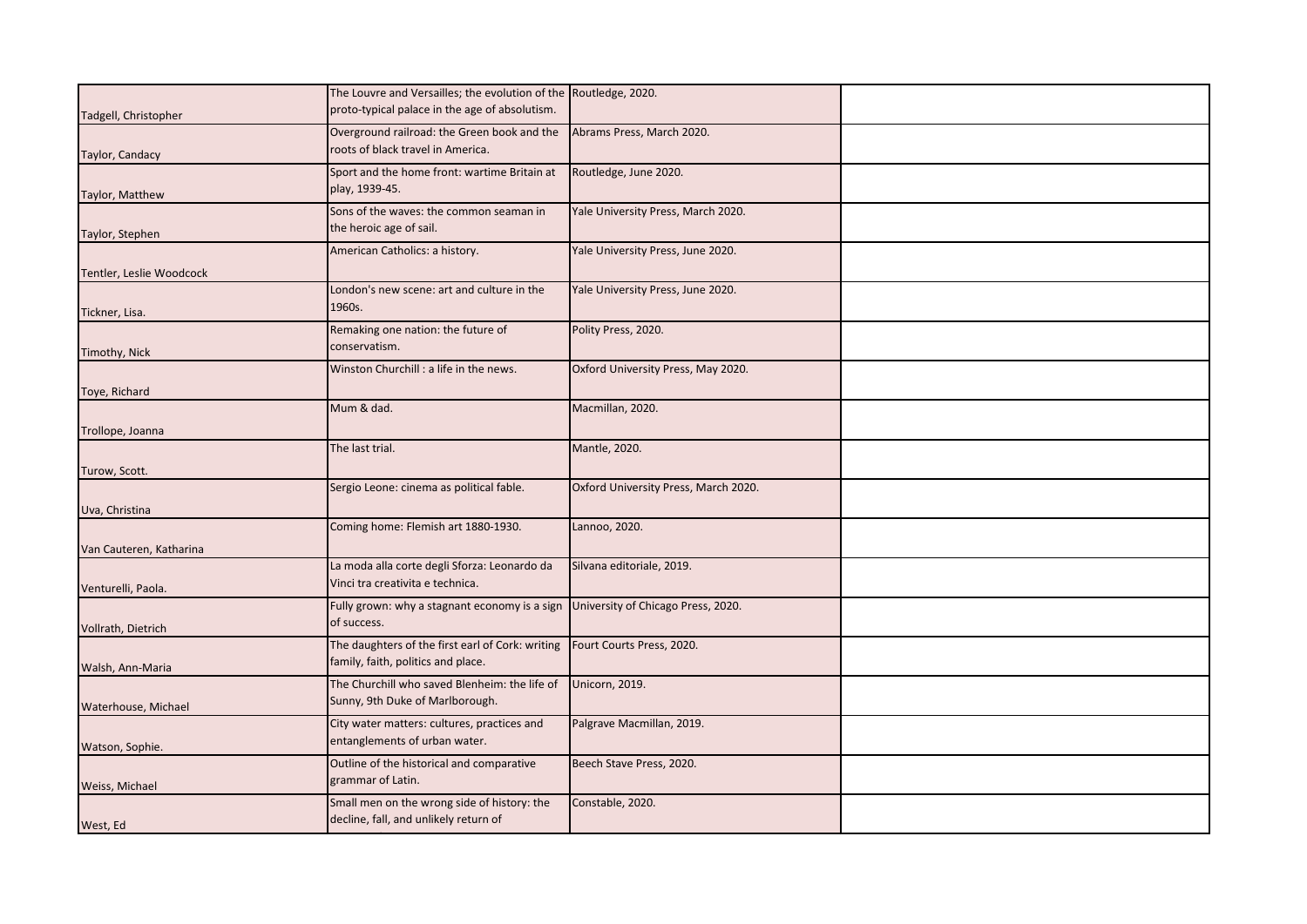| a postwar republic.                              |                                                                                                                                                                                                                                                                                                                                                                                                                                                                                                                                                                                                                                                                         |                                                                                                                                                                                                                                                                                                                                                                                                                                                                                                             |
|--------------------------------------------------|-------------------------------------------------------------------------------------------------------------------------------------------------------------------------------------------------------------------------------------------------------------------------------------------------------------------------------------------------------------------------------------------------------------------------------------------------------------------------------------------------------------------------------------------------------------------------------------------------------------------------------------------------------------------------|-------------------------------------------------------------------------------------------------------------------------------------------------------------------------------------------------------------------------------------------------------------------------------------------------------------------------------------------------------------------------------------------------------------------------------------------------------------------------------------------------------------|
| The classical school: the birth of economics in  | Economist Books, 2020.                                                                                                                                                                                                                                                                                                                                                                                                                                                                                                                                                                                                                                                  |                                                                                                                                                                                                                                                                                                                                                                                                                                                                                                             |
| twenty enlightening lives.                       |                                                                                                                                                                                                                                                                                                                                                                                                                                                                                                                                                                                                                                                                         |                                                                                                                                                                                                                                                                                                                                                                                                                                                                                                             |
|                                                  |                                                                                                                                                                                                                                                                                                                                                                                                                                                                                                                                                                                                                                                                         |                                                                                                                                                                                                                                                                                                                                                                                                                                                                                                             |
|                                                  |                                                                                                                                                                                                                                                                                                                                                                                                                                                                                                                                                                                                                                                                         |                                                                                                                                                                                                                                                                                                                                                                                                                                                                                                             |
|                                                  |                                                                                                                                                                                                                                                                                                                                                                                                                                                                                                                                                                                                                                                                         |                                                                                                                                                                                                                                                                                                                                                                                                                                                                                                             |
|                                                  |                                                                                                                                                                                                                                                                                                                                                                                                                                                                                                                                                                                                                                                                         |                                                                                                                                                                                                                                                                                                                                                                                                                                                                                                             |
|                                                  |                                                                                                                                                                                                                                                                                                                                                                                                                                                                                                                                                                                                                                                                         |                                                                                                                                                                                                                                                                                                                                                                                                                                                                                                             |
| The life and death of ancient cities : a natural | Oxford University Press, May 2020.                                                                                                                                                                                                                                                                                                                                                                                                                                                                                                                                                                                                                                      |                                                                                                                                                                                                                                                                                                                                                                                                                                                                                                             |
| history.                                         |                                                                                                                                                                                                                                                                                                                                                                                                                                                                                                                                                                                                                                                                         |                                                                                                                                                                                                                                                                                                                                                                                                                                                                                                             |
|                                                  |                                                                                                                                                                                                                                                                                                                                                                                                                                                                                                                                                                                                                                                                         |                                                                                                                                                                                                                                                                                                                                                                                                                                                                                                             |
| Wordsworth.                                      |                                                                                                                                                                                                                                                                                                                                                                                                                                                                                                                                                                                                                                                                         |                                                                                                                                                                                                                                                                                                                                                                                                                                                                                                             |
|                                                  |                                                                                                                                                                                                                                                                                                                                                                                                                                                                                                                                                                                                                                                                         |                                                                                                                                                                                                                                                                                                                                                                                                                                                                                                             |
|                                                  |                                                                                                                                                                                                                                                                                                                                                                                                                                                                                                                                                                                                                                                                         |                                                                                                                                                                                                                                                                                                                                                                                                                                                                                                             |
| Fashion and class.                               |                                                                                                                                                                                                                                                                                                                                                                                                                                                                                                                                                                                                                                                                         |                                                                                                                                                                                                                                                                                                                                                                                                                                                                                                             |
| struggle over American immigration, 1924-        |                                                                                                                                                                                                                                                                                                                                                                                                                                                                                                                                                                                                                                                                         |                                                                                                                                                                                                                                                                                                                                                                                                                                                                                                             |
| 1965.                                            |                                                                                                                                                                                                                                                                                                                                                                                                                                                                                                                                                                                                                                                                         |                                                                                                                                                                                                                                                                                                                                                                                                                                                                                                             |
|                                                  | Harvard University Press, May 2020.                                                                                                                                                                                                                                                                                                                                                                                                                                                                                                                                                                                                                                     |                                                                                                                                                                                                                                                                                                                                                                                                                                                                                                             |
|                                                  |                                                                                                                                                                                                                                                                                                                                                                                                                                                                                                                                                                                                                                                                         |                                                                                                                                                                                                                                                                                                                                                                                                                                                                                                             |
|                                                  |                                                                                                                                                                                                                                                                                                                                                                                                                                                                                                                                                                                                                                                                         |                                                                                                                                                                                                                                                                                                                                                                                                                                                                                                             |
|                                                  |                                                                                                                                                                                                                                                                                                                                                                                                                                                                                                                                                                                                                                                                         |                                                                                                                                                                                                                                                                                                                                                                                                                                                                                                             |
|                                                  |                                                                                                                                                                                                                                                                                                                                                                                                                                                                                                                                                                                                                                                                         |                                                                                                                                                                                                                                                                                                                                                                                                                                                                                                             |
|                                                  |                                                                                                                                                                                                                                                                                                                                                                                                                                                                                                                                                                                                                                                                         |                                                                                                                                                                                                                                                                                                                                                                                                                                                                                                             |
|                                                  |                                                                                                                                                                                                                                                                                                                                                                                                                                                                                                                                                                                                                                                                         |                                                                                                                                                                                                                                                                                                                                                                                                                                                                                                             |
| the six non-naturals in the long eighteenth      |                                                                                                                                                                                                                                                                                                                                                                                                                                                                                                                                                                                                                                                                         |                                                                                                                                                                                                                                                                                                                                                                                                                                                                                                             |
| century.                                         |                                                                                                                                                                                                                                                                                                                                                                                                                                                                                                                                                                                                                                                                         |                                                                                                                                                                                                                                                                                                                                                                                                                                                                                                             |
|                                                  | Brill, 2020.                                                                                                                                                                                                                                                                                                                                                                                                                                                                                                                                                                                                                                                            |                                                                                                                                                                                                                                                                                                                                                                                                                                                                                                             |
|                                                  |                                                                                                                                                                                                                                                                                                                                                                                                                                                                                                                                                                                                                                                                         |                                                                                                                                                                                                                                                                                                                                                                                                                                                                                                             |
|                                                  |                                                                                                                                                                                                                                                                                                                                                                                                                                                                                                                                                                                                                                                                         |                                                                                                                                                                                                                                                                                                                                                                                                                                                                                                             |
|                                                  |                                                                                                                                                                                                                                                                                                                                                                                                                                                                                                                                                                                                                                                                         |                                                                                                                                                                                                                                                                                                                                                                                                                                                                                                             |
|                                                  |                                                                                                                                                                                                                                                                                                                                                                                                                                                                                                                                                                                                                                                                         |                                                                                                                                                                                                                                                                                                                                                                                                                                                                                                             |
|                                                  |                                                                                                                                                                                                                                                                                                                                                                                                                                                                                                                                                                                                                                                                         |                                                                                                                                                                                                                                                                                                                                                                                                                                                                                                             |
| Leibniz: Dissertation on the combinatorial art.  |                                                                                                                                                                                                                                                                                                                                                                                                                                                                                                                                                                                                                                                                         |                                                                                                                                                                                                                                                                                                                                                                                                                                                                                                             |
| The Cambridge companion to English               |                                                                                                                                                                                                                                                                                                                                                                                                                                                                                                                                                                                                                                                                         |                                                                                                                                                                                                                                                                                                                                                                                                                                                                                                             |
| dictionaries.                                    |                                                                                                                                                                                                                                                                                                                                                                                                                                                                                                                                                                                                                                                                         |                                                                                                                                                                                                                                                                                                                                                                                                                                                                                                             |
|                                                  | Rome, Ravenna, and Venice, 750-1000.<br>The rhetoric of the past in Demosthenes and<br>Aeshchines: oratory, history, and politics in<br>Demetrius the Besieger.<br>A history of leadership.<br>Sacred and secular martyrdom in Britain and<br>Ireland since 1914.<br>Well-kept secrets: the story of William<br>Island on fire : the revolt that ended slavery in<br>the British Empire.<br>Aspects of British policy and the Treaty of<br>Versailles: of war and peace.<br>Women, agency and the law, 1300-1700 /<br>Scholarship between Europe and the Levant:<br>essays in honuor of Alastair Hamilton.<br>Magister regis: stidies in honor of Robert Earl<br>Kaske. | Oxford University Press, Feb 2020.<br>Oxford University Press, 2020.<br>Oxford University Press, 2020.<br>Modern Italy's founding fathers: the making of Bloomsbury, June 2020.<br>Routledge, 2019.<br>Bloomsbury, 2019.<br>Pallas-Athene, 2020.<br>Berg, 2016.<br>W. W. Norton & Co., June 2020.<br>Routledge, 2020.<br>London: Routledge, Taylor & Francis Group, 2016.<br>Routledge, 2020.<br>Fordham University Press, 1986.<br>Oxford University Press, Feb 2020.<br>Cambridge University Press, 2020. |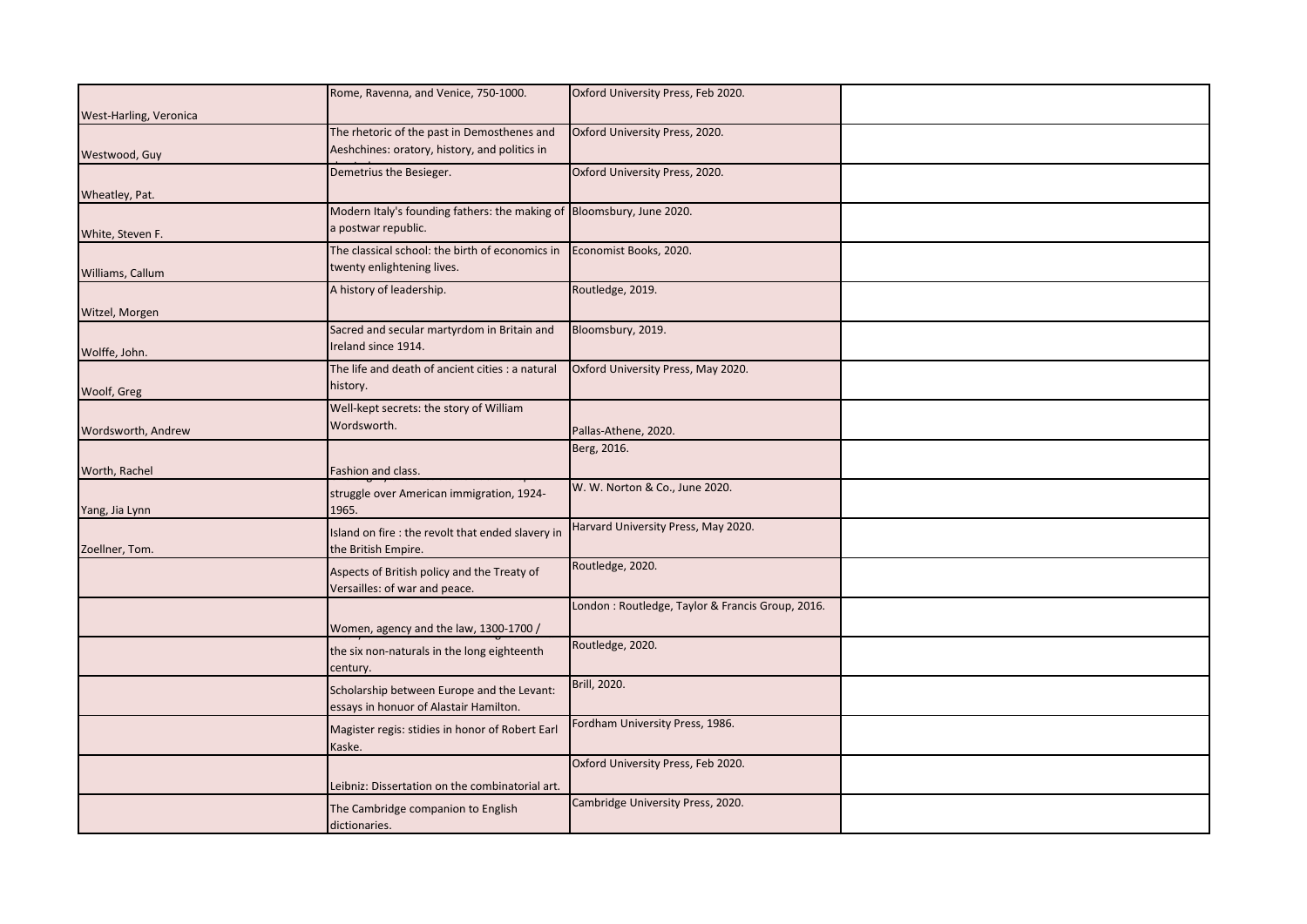| Henry Scott Tuke.                                                                | Yale University Press, June 2020.                 |  |
|----------------------------------------------------------------------------------|---------------------------------------------------|--|
| Collecting inspiration: Edward C. Moore at<br>Tiffany & Co.                      | Yale University Press, July 2020.                 |  |
| At a moment's notice: Indonesian maids write<br>on their lives abroad.           | NIAS, 2019.                                       |  |
| Fake law: the truth abouth justice in an age of<br>lies.                         | Picador, April 2020.                              |  |
| The Oxford handbook of communist visual<br>cultures.                             | Oxford University Press, june 2020.               |  |
| Beyond Greece and Rome: reading the<br>ancient near east in early modern Europe. | Oxford University Press, 2020.                    |  |
| Central and Eastern Europe after the first<br>world war.                         | De Gruyter, 2019.                                 |  |
| The saga of the Jomsvikings.                                                     | De Gruyter, 2018.                                 |  |
| Nineteenth-century European pilgrimages: a<br>new golden age.                    | Taylor & Francis, 2020.                           |  |
| Magical realism and literature.                                                  | Cambridge University Press, March 2020.           |  |
| Space: a history.                                                                | Oxford University Press, Feb 2020.                |  |
| Cezanne: the rock and quarry paintings.                                          | Yale University Press, April 2020.                |  |
| Early Irish sculpture and the art of the high<br>crosses.                        | Yale University Press, May 2020.                  |  |
| Stillness in a mobile world /                                                    | London : Routledge, Taylor & Francis Group, 2011. |  |
| Holderlin's philosophy of nature.                                                | Edinburgh University Press, June 2020.            |  |
| Reappraisals of British colonisation in Atlantic<br>Canada, 1700-1930.           | Edinburgh University Press, May 2020.             |  |
| Debbie Tucker Green: critical perspectives.                                      | Palgrave Macmillan, May 2020.                     |  |
| El Greco: ambition and defiance.                                                 | Yale University Press, March 2020.                |  |
| The architecture of Scotland, 1660-1750.                                         | Edinburgh University Press, April 2020.           |  |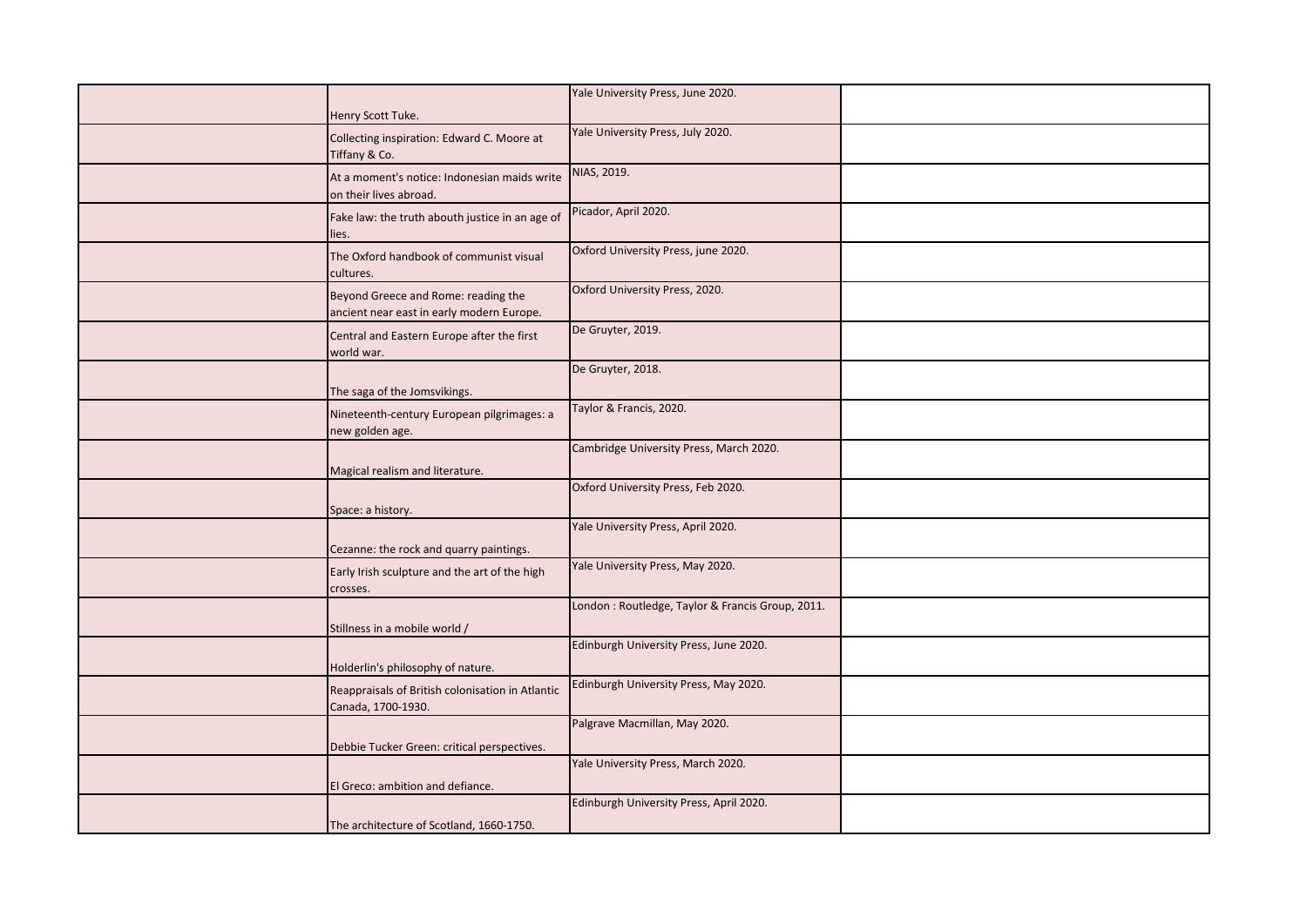| Ruth Davidson's Conservatives: the Scottish<br>Tory party, 2011-19.               | Edinburgh University Press, June 2020.  |  |
|-----------------------------------------------------------------------------------|-----------------------------------------|--|
| The Routledge handbook of Hellenistic<br>philosophy.                              | Routledge, June 2020.                   |  |
| Renaissance meta-painting.                                                        | Harvey Miller, March 2020.              |  |
| early modern age: cultural-historical<br>perspectives on to                       | De Gruyter, 2019.                       |  |
| Brill's companion to the reception of Plato in<br>antiquity /                     | Leiden: Brill, [2018]                   |  |
| Soulages au Louvre.                                                               | Gallimard, 2020.                        |  |
| The fragmentary Latin histories of late<br>antiquity (AD 300-620).                | Cambridge University Press, April 2020. |  |
| The Routledge handbook of British politics<br>and society.                        | Routledge, 2020.                        |  |
| The Routledge companion to Italian Fascist<br>architecture: reception and legacy. | Routledge, 2020.                        |  |
| daughters as writers, translators, salonnieres,<br>and educators.                 | De Gruyter, 2019.                       |  |
| Relics, shrines and pilgrimages: sanctity in<br>Europe from late antiquity.       | Routledge, 2020.                        |  |
| The reception of Samuel Butler in Europe.                                         | Bloomsbury, June 2020.                  |  |
| Roman law and economics.                                                          | Oxford University Press, March 2020.    |  |
| The Qur'ān in context :                                                           | Leiden: Brill, 2011.                    |  |
| Brigid Brophy: avant-garde writer, critic,<br>activist.                           | Edinburgh University Press, May 2020.   |  |
| press, volume 3: power, popularisation and<br>permeation                          | Edinburgh University Press, July 2020.  |  |
| The Edinburgh history of reading.                                                 | Edinburgh University Press, April 2020. |  |
| Arctic: culture and climate.                                                      | Thames & Hudson, May 2020.              |  |
| Female characters in fragmentary Greek<br>tragedy.                                | Cambridge University Press, April 2020. |  |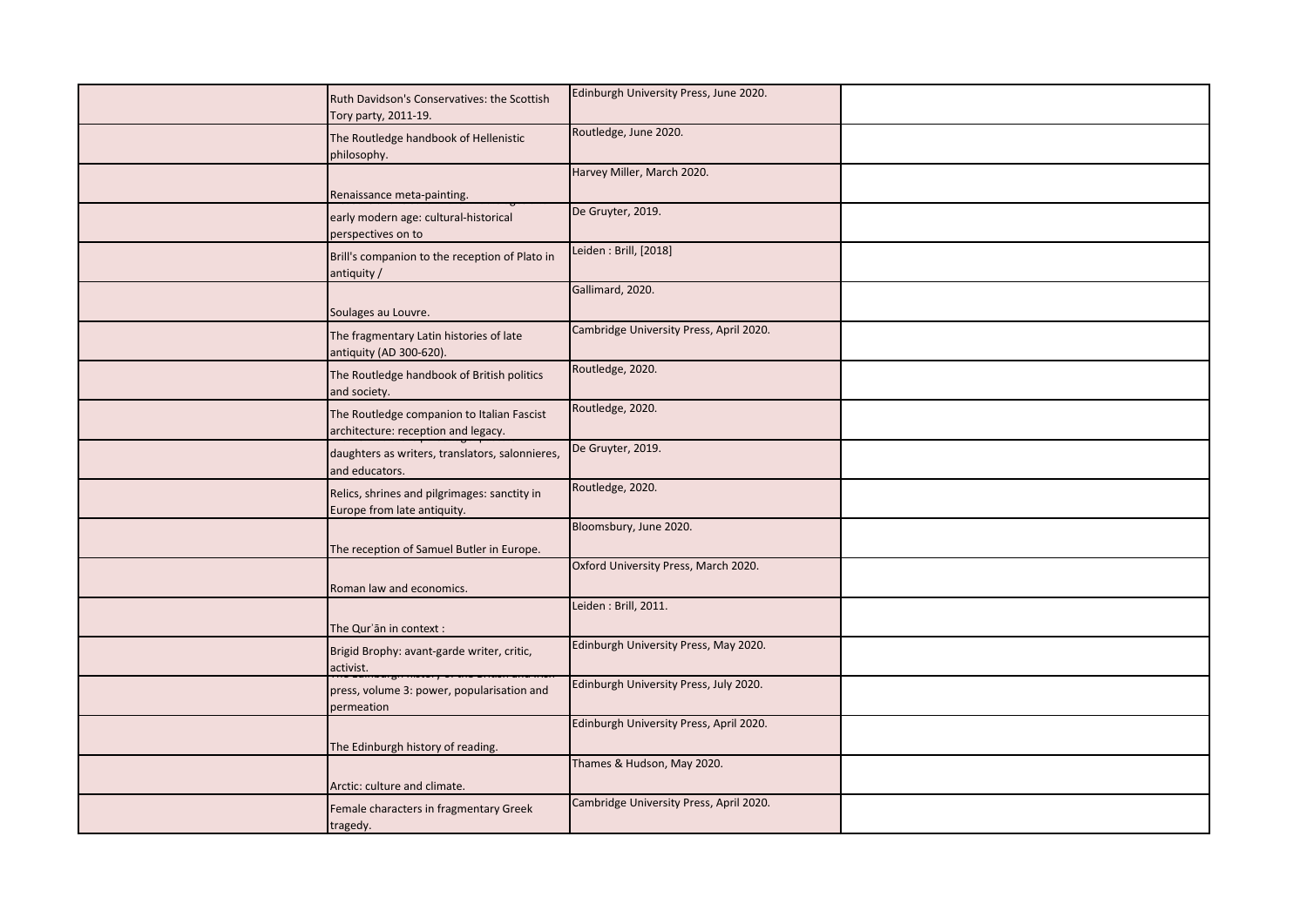|                                                                              | Routledge, June 2020.                  |  |
|------------------------------------------------------------------------------|----------------------------------------|--|
| The Maya world.                                                              |                                        |  |
| Uncovering music of early European women<br>$(1250-1750).$                   | Routledge, 2020.                       |  |
|                                                                              | Edinburgh University Press, July 2020. |  |
| Women in the western.                                                        |                                        |  |
| failure of democracy-building, the fate of<br>minorities.                    | Routledge, 2020.                       |  |
| Derek Jarman: protest!                                                       | Thames & Hudson, March 2020.           |  |
| The poster: a visual history.                                                | Thames & Hudson, March 2020.           |  |
| the Academie Royale de Peinture et de<br>Sculpture, 1667-177                 | Yale University Press, Aug 2020.       |  |
| The Routledge companion to crime fiction.                                    | Routledge, 2020.                       |  |
| reminiscences of Ignatius O'Brien, lord<br>chancellor of Ir                  | Fourt Courts Press, Summer 2020.       |  |
| The Oxford handbook of Latin palaeography.                                   | Oxford University Press, Aug 2020.     |  |
| Boom, bust, and beyond: new perspectives on<br>the 1720 stock market bubble. | De Gruyter, 2019.                      |  |
| Eileen Gray, designer and architect.                                         | Yale University Press, 2020.           |  |
| Rereading orphanhood: texts, inheritance, kin.                               | Edinburgh University Press, May 2020.  |  |
| Alfred Jarry: the carnival of being.                                         | The Morgan Library, 2020.              |  |
| Gabrielle Chanel.                                                            | Thames & Hudson, April 2020.           |  |
| Writing for the German literary market in the<br>long nineteenth century.    | De Gruyter, 2020.                      |  |
| Bernard Williams' ethics and the limits of<br>philosophy.                    | Routledge, 2018.                       |  |
|                                                                              |                                        |  |
|                                                                              |                                        |  |
|                                                                              |                                        |  |